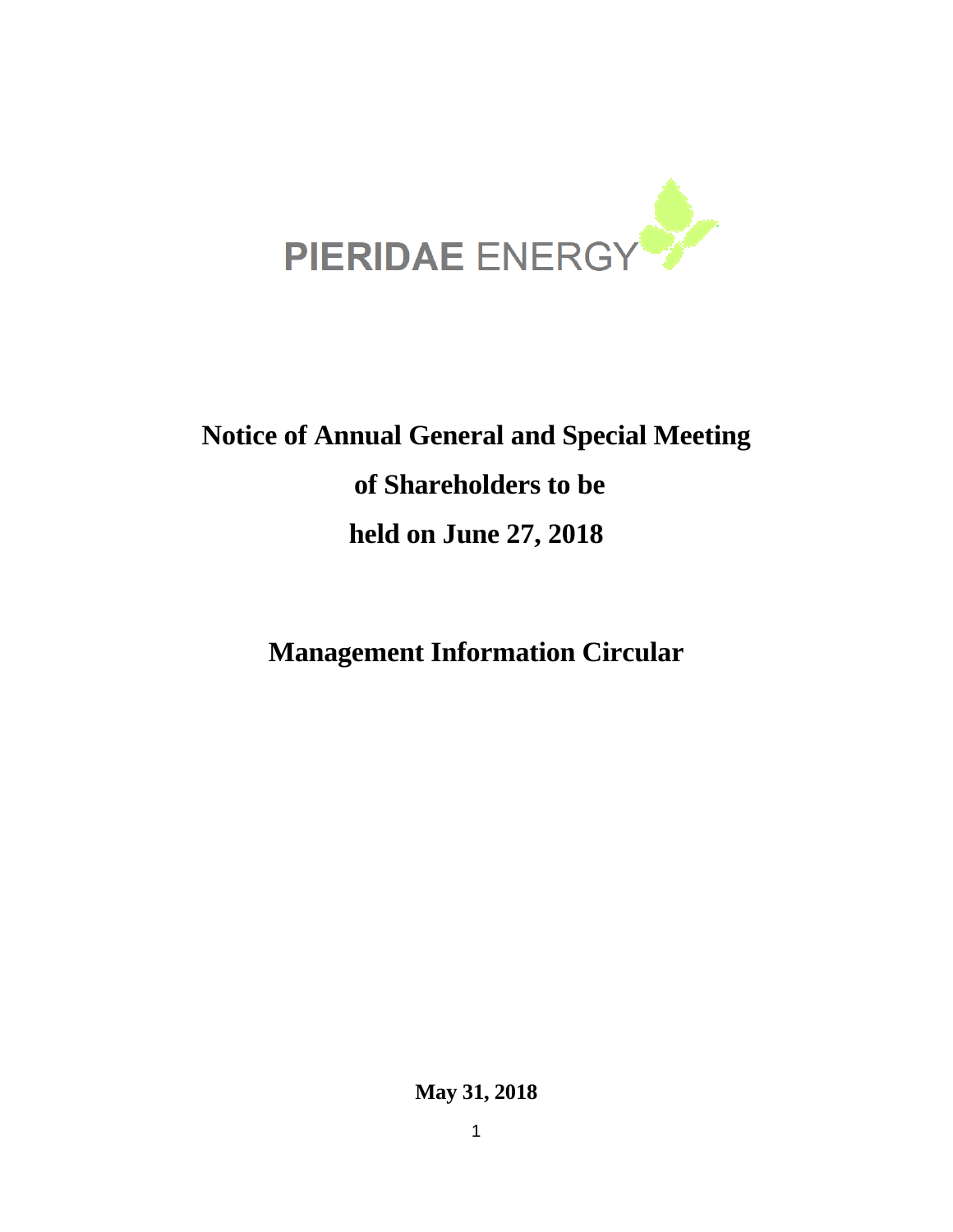#### **PIERIDAE ENERGY LIMITED.**

#### **1718 Argyle Street, Suite 730, Halifax, Nova Scotia B3J 3N6**

## **NOTICE OF ANNUAL GENERAL AND SPECIAL MEETING OF SHAREHOLDERS**

The annual general and special meeting (the "**Meeting**") of holders (the "**Shareholders**") of common shares ("**Common Shares**") of Pieridae Energy Limited ("**Pieridae**" or the "**Corporation**") will be held at 333 – 7 th Avenue SW, Suite 1600 Dome Tower, Calgary, Alberta T2P 2Z1 on June 27, 2018 at 16:30 PM to:

- 1. receive the audited consolidated financial statements of the Corporation for the year ended December 31, 2017, together with the report of the auditor thereon;
- 3. elect the directors of the Corporation for the ensuing year;
- 4. appoint the auditors of the Corporation for the ensuing year and authorize the board of directors to fix the remuneration of the auditors;
- 5. to consider and, if deemed advisable, to pass an ordinary resolution approving the Stock Option Plan (as described below); and
- 6. to consider, and if thought fit, approve the ordinary resolution, as more particularly set forth in the accompanying Management Information Circular prepared for the Meeting, relating to the approval of a new By-Law No. 2 for the Corporation; and
- 7. to transact any other business which may be properly brought before the Meeting.

The enclosed management information circular contains additional information on matters to be discussed at the Meeting and of its adjournment and, in this respect, is hereby deemed to be an integral part of this notice.

Shareholders that are unable to attend the Meeting or any adjournment or postponement thereof in person are requested to date, sign and return the accompanying form of proxy for use at the Meeting or any adjournment or postponement thereof. To be effective, the form of proxy must be received by Computershare Trust Company of Canada, Attention: Proxy Dept., by mail: 100 University Ave., 8th Floor, Toronto, ON M5J 2Y1, Alternatively, Shareholders may use the internet (www.investorvote.com) or the telephone (1-866-732- VOTE (8683)) to transmit voting instructions. In each case, proxies must be received not later than 5:00 PM (Mountain time) on June 22<sup>nd</sup>,2018, or at least 48 hours (excluding Saturdays, Sundays and statutory holidays), before the time for holding the Meeting or any adjournment thereof.

Non-registered shareholders who receive these materials through their broker or other intermediary are requested to follow the instructions for voting provided by their broker or intermediary, which may include the completion and delivery of a voting instruction form. **If you are a non-registered shareholder and do not complete and return the materials in accordance with such instructions, you may not be entitled to vote at the Meeting, either in person or by proxy.**

If you have any questions about the procedures required to qualify to vote at the Meeting or about obtaining and depositing the required form of proxy, you should contact Computershare Trust Company of Canada by telephone (toll-free) at 1-800-564-6253, or by e-mail atservice@computershare.com.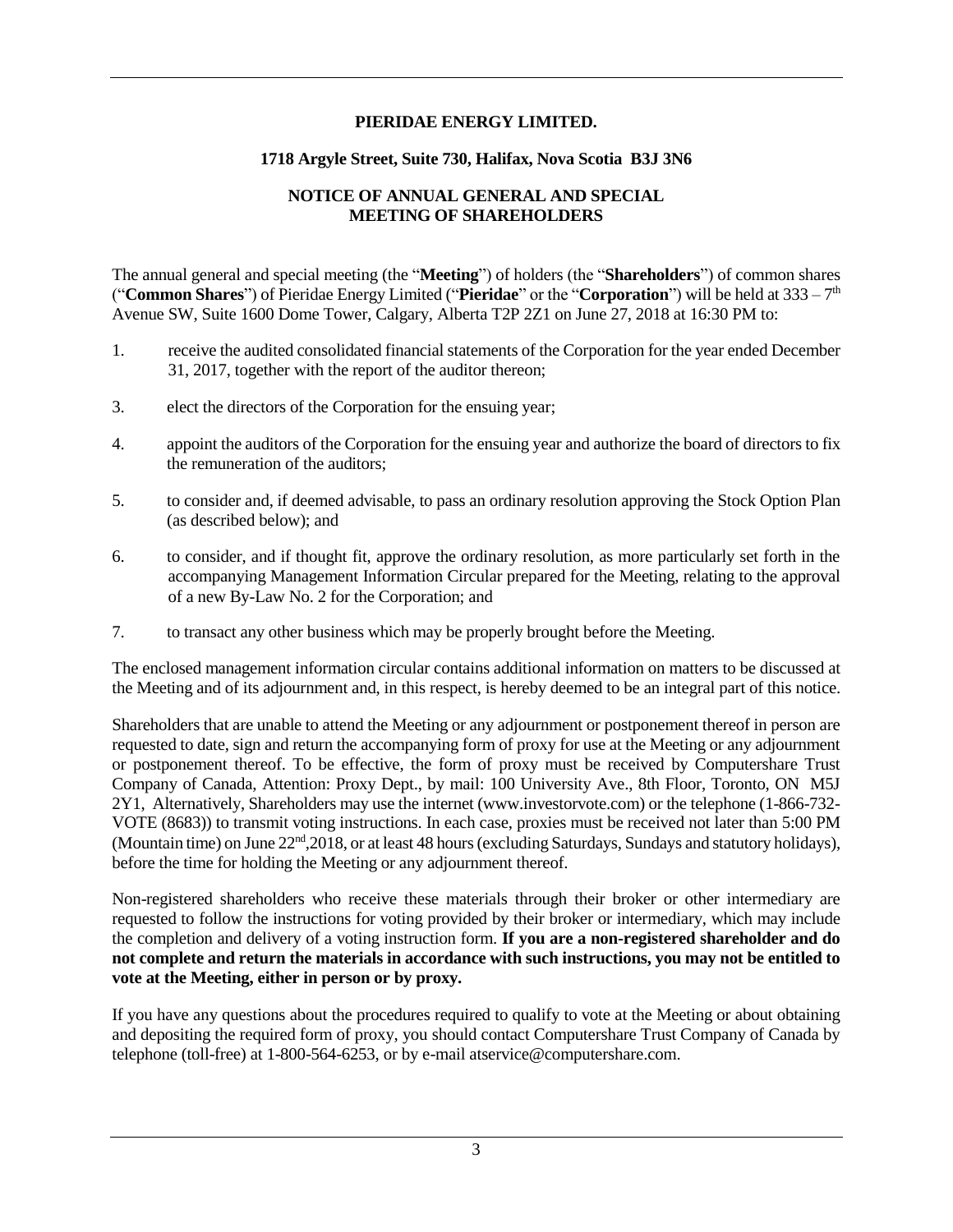Dated May 31, 2018.

#### **BY ORDER OF THE BOARD OF DIRECTORS**

*(signed) Thomas Ciz* Thomas Ciz General Counsel and Corporate Secretary

**To be effective at the Meeting, proxies must be deposited with Computershare Trust Company of Canada no later than 48 hours prior to the commencement of the Meeting.**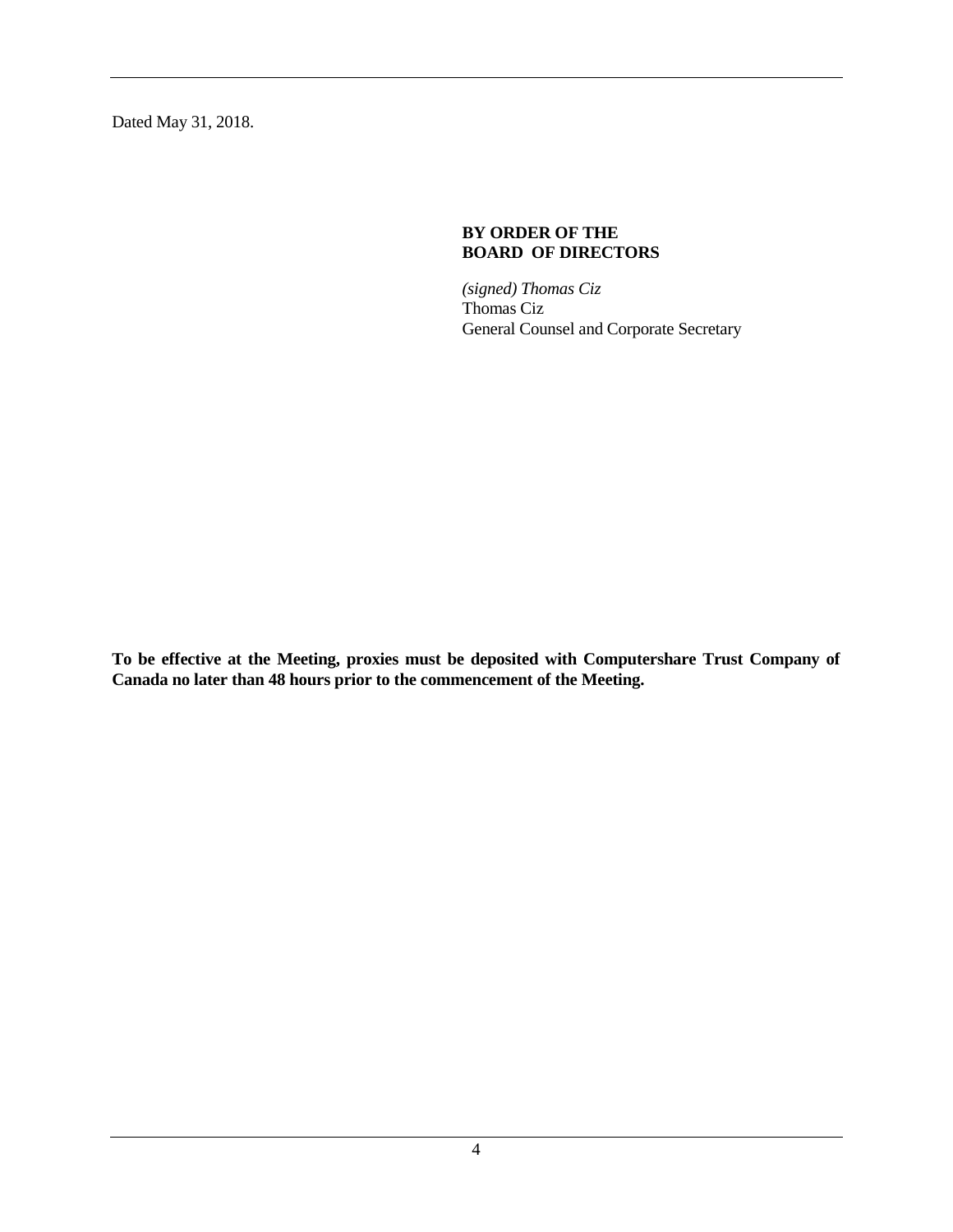#### **MANAGEMENT INFORMATION CIRCULAR**

This Management Information Circular (the "**Circular** ") is provided in connection with the solicitation by the management ("**Management**") of Pieridae Energy Limited (the "**Corporation**") of proxies for use at the Corporation's annual general and special meeting of the holders ("**Shareholders**") of common shares of the Corporation (the "**Common Shares**") to be held on June 27, 2018 (the "**Meeting**") or at any adjournment or postponement thereof at the time and place and for the purposes set forth in the accompanying Notice of Meeting. Unless otherwise indicated, all information in this Circular is given as of December 31, 2017, and all dollar amounts are stated in Canadian dollars.

## **PROXY INFORMATION**

#### **Solicitation of Proxies**

It is anticipated that the solicitations will be made primarily by mail in relation to the delivery of the Circular. Proxies may also be solicited personally or by telephone by directors, officers or employees of the Corporation at nominal cost. The cost of the solicitation will be borne by the Corporation. The Corporation has arranged for Intermediaries (as defined below) to forward the meeting materials to Non-Registered Shareholders (as defined below) and the Corporation will reimburse the Intermediaries for their reasonable fees and disbursements in that regard.

## **Appointment and Revocation of Proxies**

The person(s) designated by Management in the enclosed form of proxy are directors and/or officers of the Corporation (the "**Management Proxyholders**"). **Each Shareholder has the right to appoint as proxyholder any person (who need not be a Shareholder or a Management Proxyholders) to attend and act on the Shareholder's behalf at the Meeting or at any adjournment or postponement thereof. Such right may be exercised by striking out the names of the person(s) printed in the accompanying form of proxy and inserting the full legal name of the person in the blank space provided in the enclosed form of proxy or by completing another suitable form of proxy and, in either case, delivering the completed and executed form of proxy as provided below.**

In the case of registered Shareholders ("**Registered Shareholders**"), the completed, signed and dated form of proxy should be sent in the addressed envelope enclosed to Computershare Trust Company of Canada, Attn: Proxy Department, 100 University Avenue, 8th Floor, Toronto, Ontario M5J 2Yl. Alternatively, Registered Shareholders may vote by telephone by calling 1-866- 732-8683 (toll-free) or by using the internet at www.investorvote.com. Non-Registered Shareholders who receive these materials through their broker or other Intermediary should complete and send the form of proxy in accordance with the instructions provided by their broker or other Intermediary. To be effective, a proxy must be received no later than 5:00 PM (Mountain time) on June 22<sup>nd</sup>, 2018, or at least 48 hours (excluding Saturdays, Sundays and statutory holidays), before the time for holding the Meeting or any adjournment thereof.

A Shareholder who has given a proxy may revoke it by depositing an instrument in writing, including another proxy bearing a later date, signed by the Shareholder or by the Shareholder's attorney, who is authorized in writing, or by transmitting, by telephonic or electronic means, a revocation signed by electronic signature by the Shareholder or by the Shareholder's attorney, who is authorized in writing, to the head office of the Corporation at any time up to and including the last business day preceding the day of the Meeting, or in the case of any adjournment or postponement of the Meeting, the last business day preceding the day of the adjournment or postponement, or with the Chair of the Meeting on the day of, and prior to the start of, the Meeting or any adjournment or postponement thereof. A Shareholder may also revoke a proxy in any other manner permitted by law.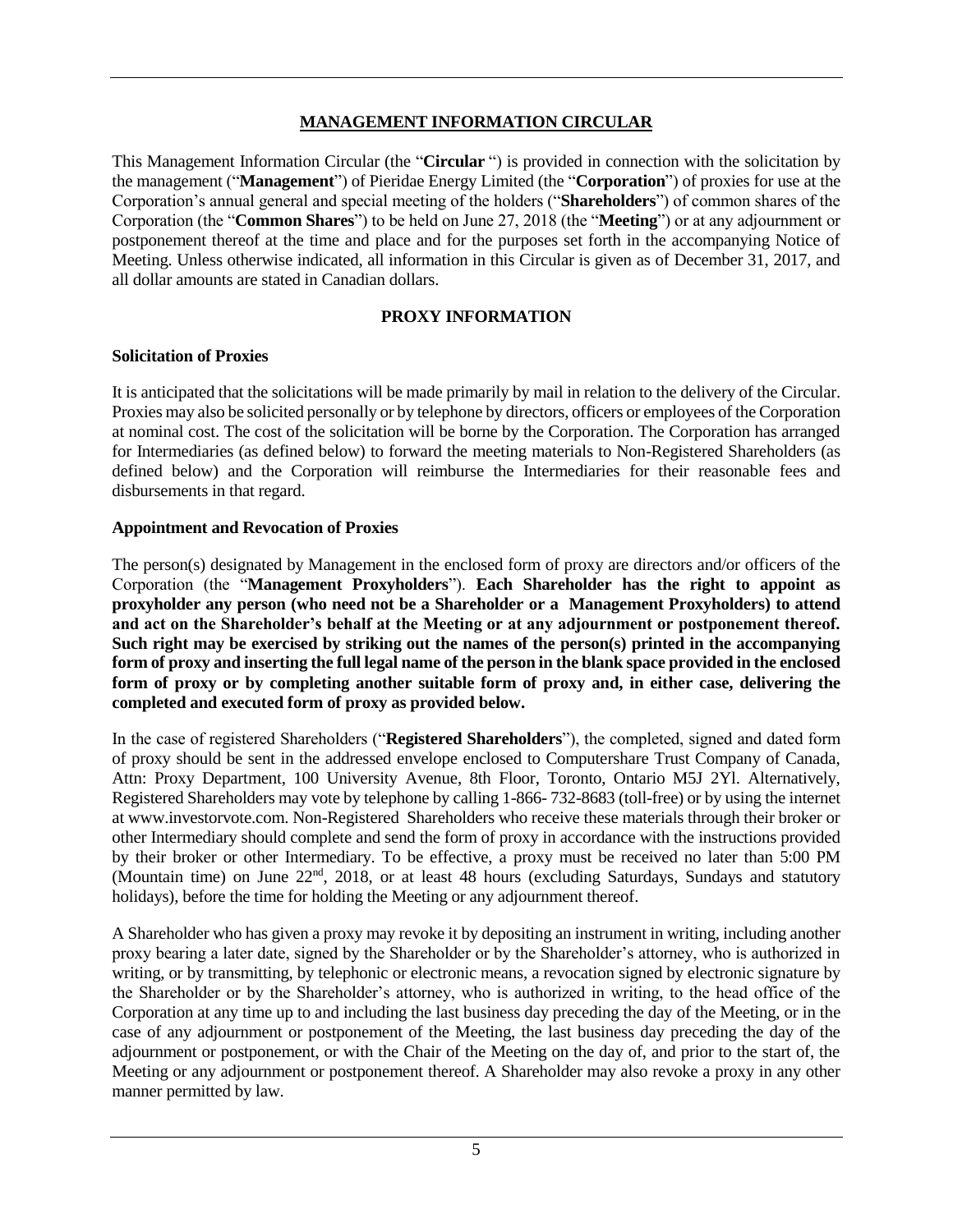## **Voting of Proxies**

On any ballot that may be called for, the Common Shares represented by a properly executed proxy given in favour of the Management Proxyholders will be voted or withheld from voting in accordance with the instructions given on the ballot. If the Shareholder specifies a choice with respect to any matter to be acted upon, the Common Shares will be voted accordingly.

In the absence of any direction in the instrument of proxy, such Common Shares will be voted in favour of the matters set forth in the accompanying Notice of Meeting. The enclosed form of proxy confers discretionary authority upon the persons named therein with respect to amendments or variations to matters identified in the accompanying Notice of Meeting, and with respect to other matters which may properly come before the Meeting or any adjournment or postponement thereof. At the date of this Circular, Management is not aware of any such amendment, variation or other matter to come before the Meeting. However, if any amendments or variations to matters identified in the accompanying Notice of Meeting or any other matters which are not now known to management should properly come before the Meeting or any adjournment or postponement thereof, the Common Shares represented by properly executed proxies given in favour of the Management Proxyholders will be voted on such matters pursuant to such discretionary authority.

## **Non-Registered Holders**

Only Registered Shareholders or duly appointed proxyholders are permitted to vote at the Meeting. However, in many cases, Shareholders are "non-registered" Shareholders because the Common Shares they own are not registered in their names but are instead registered in the name of the brokerage firm, bank or trust company through which they purchased the Common Shares. More particularly, a person is not a Registered Shareholder in respect of Common Shares which are held on behalf of that person (a "**Non-Registered Shareholder**") but which are registered either: (a) in the name of an intermediary (an "**Intermediary**") that the Non-Registered Shareholder deals with in respect of the Common Shares (Intermediaries include, among others, banks, trust companies, securities dealers or brokers and trustees or administrators of self-administered RRSPs, RRlFs, RESPs and similar plans); or (b) in the name of a clearing agency (such as The Canadian Depository for Securities Limited) of which the Intermediary is a participant. Non-Registered Shareholders do not appear on the list of Shareholders maintained by the transfer agent.

Non-Registered Shareholders who have not objected to their Intermediary disclosing certain ownership information about themselves to the Corporation are referred to as Non-Objecting Beneficial Owners ("**NOBOs**"). NonRegistered Shareholders who have objected to their Intermediary disclosing ownership information about themselves to the Corporation are referred to as Objecting Beneficial Owners ("**OBOs**").

In accordance with the requirements as set out in National Instrument 54-101 – Communications with Beneficial Owners of Securities of a Reporting Issuer of the Canadian Securities Administrators, the Corporation has distributed copies of the Notice of Meeting, this Circular, the form of proxy and the supplemental mailing list return card (collectively, the "**Meeting Materials**") to Intermediaries for onward distribution to NOBOs and OBOs. The Corporation will pay for Intermediaries to deliver the Meeting Materials to OBOs.

Intermediaries are required to forward the Meeting Materials to Non-Registered Shareholders unless a Non-Registered Shareholder has waived the right to receive them. Very often, Intermediaries will use service companies to forward the Meeting Materials to Non-Registered Shareholders. Generally, Non-Registered Shareholders who have not waived the right to receive Meeting Materials will either:

(a) Be given a form of proxy which has already been signed by the Intermediary (typically by a facsimile, stamped signature), which is restricted as to the number of Common Shares beneficially owned by the Non-Registered Shareholder but which is otherwise not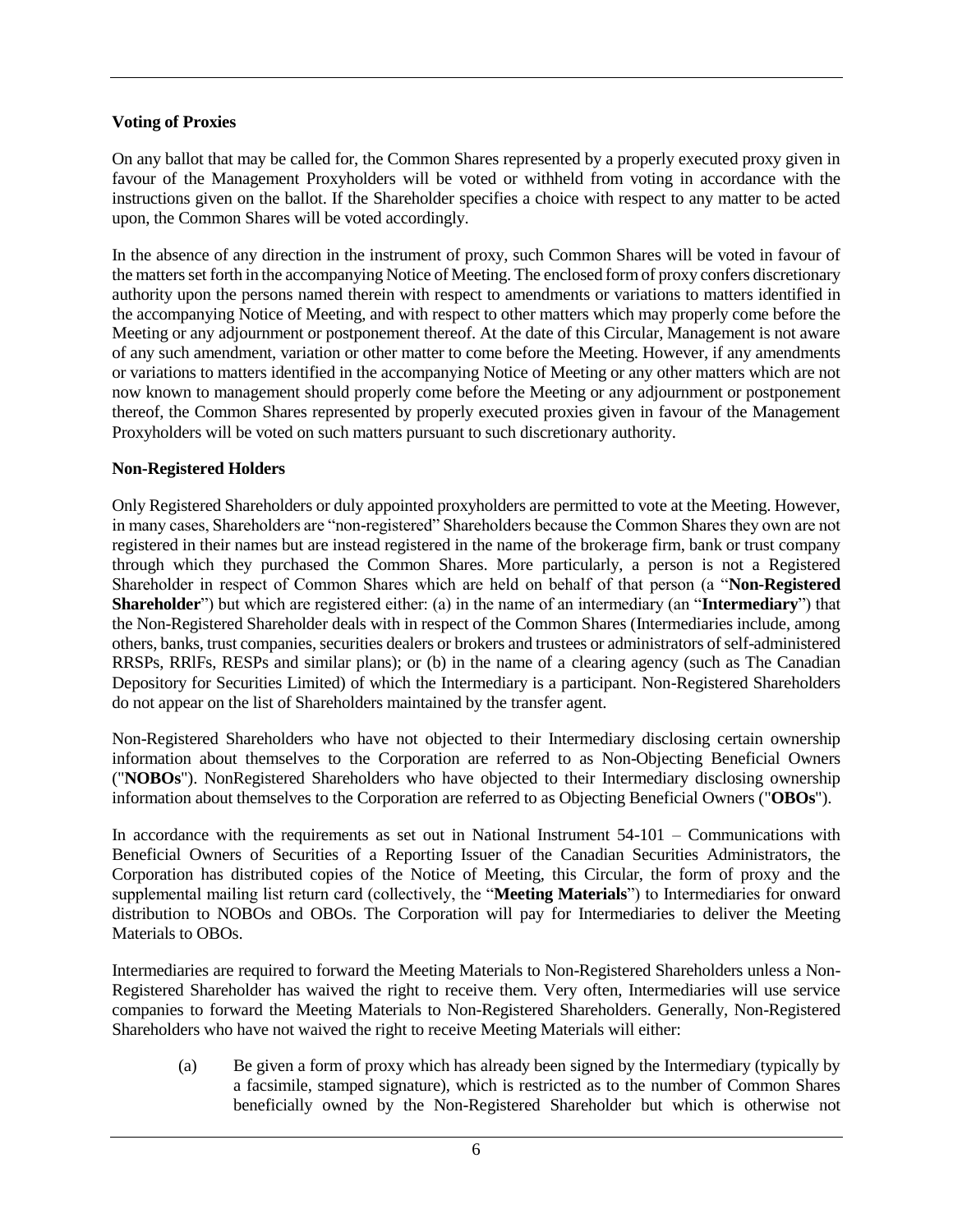completed. Because the Intermediary has already signed the form of proxy, this form of proxy is not required to be signed by the Non-Registered Shareholder when submitting the proxy. If the Non-Registered Shareholder does not wish to attend and vote at the Meeting in person (or have another person attend and vote on the holder's behalf), the Non-Registered Shareholder must complete the form of proxy and deposit it with the Corporation's registrar and transfer agent, Computershare Trust Company of Canada, as provided above. If a Non-Registered Shareholder wishes to attend and vote at the Meeting in person (or have another person attend and vote on the holder's behalf), the Non-Registered Shareholder must strike out the names of the persons named in the proxy and insert the NonRegistered Shareholder's (or such other person's) name in the blank space provided; or

(b) More typically, be given a voting instruction form which is not signed by the Intermediary, and which, when properly completed and signed by the Non-Registered Shareholder and returned to the Intermediary or its service company, will constitute voting instructions (often called a "**proxy authorization form**") which the Intermediary must follow. Typically, the proxy authorization form will consist of a one-page pre-printed form. Sometimes, instead of the one-page pre-printed form, the proxy authorization form will consist of a regular printed proxy form accompanied by a page of instructions, which contains a removable label containing a barcode and other information. In order for the form of proxy to validly constitute a proxy authorization form, the Non-Registered Shareholder must remove the label from the instructions and affix it to the form of proxy, properly complete and sign the form of proxy and return it to the Intermediary or its service company in accordance with the instructions of the Intermediary or its service company. If the Non-Registered Shareholder does not wish to attend and vote at the Meeting in person (or have another person attend and vote on the holder's behalf), the voting instruction form must be completed, signed and returned in accordance with the directions on the form. If Non-Registered Shareholder wishes to attend and vote at the Meeting in person (or have another person attend and vote on the holder's behalf), the Non-Registered Shareholder must complete, sign and return the voting instruction form in accordance with the directions provided and a form of proxy giving the right to attend and vote will be forwarded to the Non-Registered Shareholder.

In either case, the purpose of this procedure is to permit a Non-Registered Shareholder to direct the voting of the Common Shares which they beneficially own. Should a Non-Registered Shareholder who receives one of the above forms wish to vote at the Meeting in person, the Non-Registered Shareholder should strike out the names of the Management Proxyholders named in the form and insert the Non-Registered Shareholder's name in the blank space provided. In either case, Non-Registered Shareholders should carefully follow the instructions of their Intermediary, including those regarding when and where the proxy or proxy authorization form is to be delivered. Only Registered Shareholders have the right to revoke a proxy. A Non-Registered Shareholder who wishes to change its vote must arrange for its Intermediary to revoke its proxy on its behalf.

#### **VOTING SHARES**

#### **Voting Shares**

The authorized voting securities of the Corporation consist of an unlimited number of Common Shares. As at Record Date (as defined below), the Corporation had 50,547,159 Common Shares issued and outstanding, each carrying the right to one vote. Except as otherwise noted in this Circular, a simple majority of the votes cast at the Meeting, whether in person, by proxy or otherwise, will constitute approval of any matter submitted to a vote.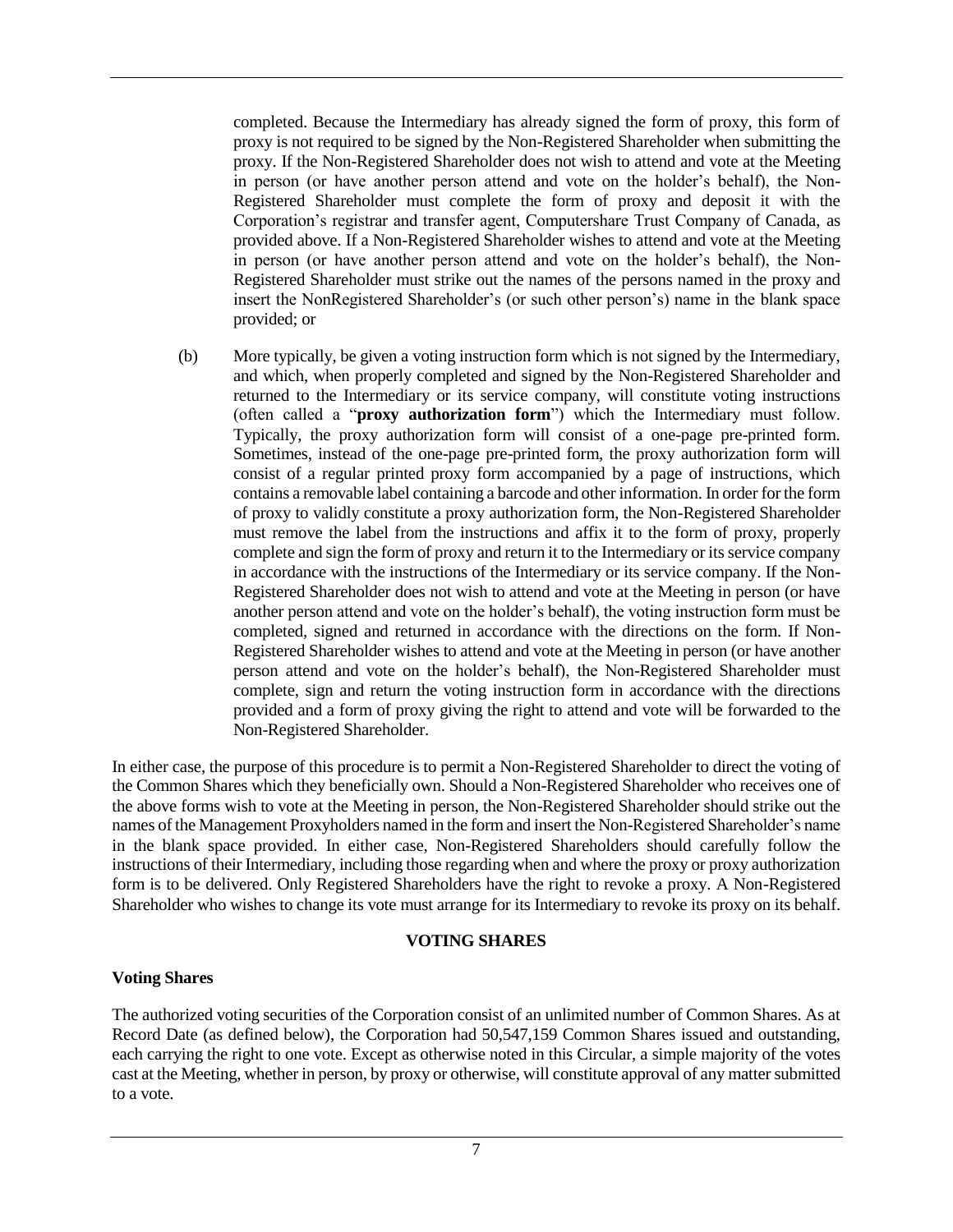The outstanding Common Shares are listed on the TSX Venture Exchange (the "**TSXV**") under the symbol PEA.

# **Record Date**

The board of directors of the Corporation (the "**Board**") has fixed May 23rd , 2018 (the "**Record Date**") as the record date for the purpose of determining holders of Common Shares entitled to receive notice of and to vote at the Meeting. In accordance with the provisions of the *Canada Business Corporations Act* (the "**CBCA**"), the Corporation or its transfer agent will prepare a list of holders of Common Shares on the Record Date. Each Shareholder named in the list or such Shareholder's proxy will be entitled to vote the Common Shares shown opposite such Shareholder's name on the list at the Meeting.

# **Quorum**

A quorum will be present at the Meeting if there are at least two persons present in person, each being a Shareholder entitled to vote thereat or a duly appointed proxy or representative for an absent Shareholder so entitled and representing in the aggregate not less than 5% of the outstanding Common Shares. If a quorum is present at the opening of the Meeting, the Shareholders present or represented may proceed with the business of the Meeting notwithstanding that a quorum is not present throughout the Meeting. If a quorum is not present at the opening of the Meeting, the Shareholder(s) present or represented may adjourn the Meeting to a fixed time and place but may not transact any other business.

# **Principal Shareholders**

To the knowledge of the directors and executive officers of the Corporation, as at the Record Date, no person beneficially owned, controlled or directed, directly or indirectly, more than 10% of the voting rights attached to the outstanding Common Shares except the following:

- Electron Capital Partners, LLC filed a report dated March 9, 2018, with securities regulators stating that it controls 5,269,727 (or approximately 10.43%) of the issued and outstanding Common Shares as at the date of the report; and
- Alfred Sorensen Holdings Ltd., a private corporation controlled by Mr. Alfred Sorensen, is the registered holder of 9,784,235 (or approximately 19.36%) of the issued and outstanding Common Shares on the Record Date.

# **INTEREST OF CERTAIN PERSONS IN MATTERS TO BE ACTED UPON**

Other than as set forth in this Circular, Management is not aware of any material interest, direct or indirect, by way of beneficial ownership of securities or otherwise, of any person who has been a director or executive officer of the Corporation at any time since the beginning of the Corporation's last financial year or any proposed nominee for election as a director, or any associate or affiliate of any of the foregoing persons, in any matter to be acted upon at the Meeting other than the election of directors or the appointment of auditors. All of the directors and executive officers of the Corporation may receive incentive stock options pursuant to the Stock Option Plan.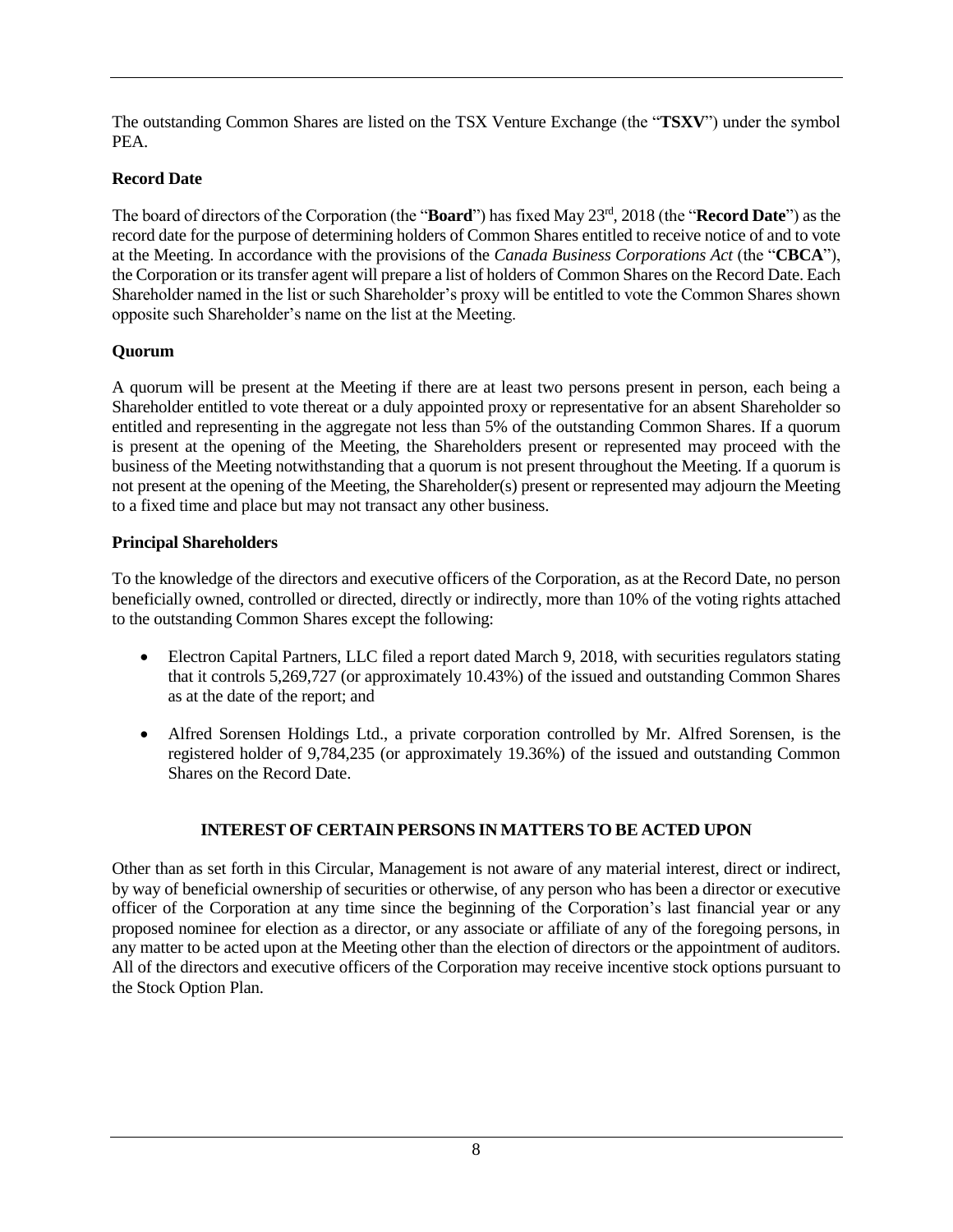## **SHAREHOLDERS QUESTIONS AND ANSWERS**

#### *Who is soliciting my proxy?*

The Management of Pieridae is soliciting your proxy for use at the Annual General and Special Meeting of Shareholders.

## *What will I be voting on?*

You will be voting on:

- $(i)$  the election of the directors of the Corporation for the ensuing year (page 11);
- (ii) the appointment of the auditors of the Corporation for the ensuing year and the authorization of the board of directors to fix the remuneration of the auditors (page 14);
- (iii) the approval of the Stock Option Plan in the form attached as Schedule A; and
- (iv) the approval of By-Law No. 2 the form attached as Schedule B;
- (v) any other business which may be properly brought before the Meeting and put to a vote.

## *What else will happen at the Meeting?*

The financial statements for the year ended December 31, 2017, together with the auditors' report on these statements, will be presented at the Meeting.

## *How will these matters be decided at the meeting?*

A majority of votes cast, by proxy or in person, will constitute approval of each of the matters specified in this Circular.

#### *How many votes do I have?*

You will have one vote for each Common Share that you hold at the close of business on the Record Date (May 23, 2018),. In order to vote the Common Shares that you acquired after the Record Date, you must, no later than the commencement of the Meeting:

- (i) request that the Corporation add your name to the list of voters; and
- (ii) properly establish ownership of the Common Shares or produce properly endorsed share certificates evidencing that the Common Shares have been transferred to you.

## *How many shares are eligible to vote?*

At the close of business on the Record Date, there were 50,547,159 Common Shares issued and outstanding. Each Common Share held by you at that Record Date entitles you to one vote. Electron Capital Partners, LLC filed a report dated March 9, 2018, with securities regulators stating that it controls 5 269 727 (or approximately 10.43% of the Corporation's Common Shares as at the date of the report. Alfred Sorensen Holdings Ltd., a private corporation controlled by Mr. Alfred Sorensen, the Chief Executive Officer of the Corporation, holds 9,784,235 (or approximately 19.36%) of the Common Shares. To the knowledge of the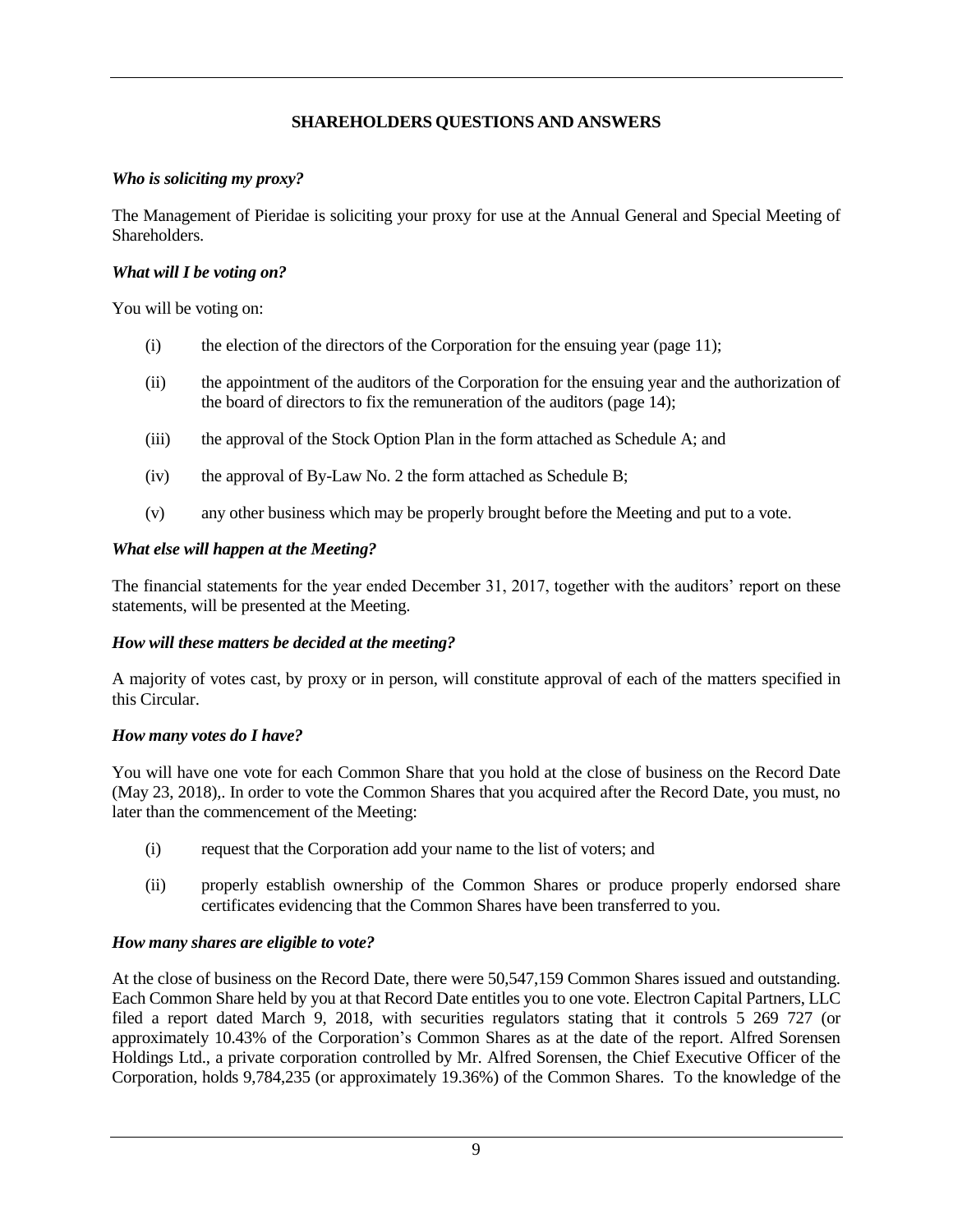directors and officers of the Corporation as of the Record Date, no other person or corporation owns or exercises control or direction over 10% or more of the issued and outstanding Common Shares.

# *How do I vote?*

If you are eligible to vote and your Common Shares are registered in your name, you can vote your Common Shares in person at the Meeting or by proxy, as explained in detail in the section *"Voting of Proxies"* above. If your Common Shares are registered in the name of an Intermediary, such as a bank, trust company, securities broker or other financial institution, please see the instructions below under the heading *"How can a Non-Registered Shareholder vote?"*

# *How can a Non-Registered Shareholder vote?*

If your Common Shares are not registered in your name, they will be held by an Intermediary such as a bank, trust company, securities broker or other financial institution. **Each Intermediary has its own procedures that should be carefully followed by Non-Registered Shareholders to ensure that their Common Shares are voted at the Meeting, including when and where the proxy or voting instruction form (or proxy authorization form) is to be delivered.** If you are a Non-Registered Shareholder, you should have received this Circular, together with either (a) the voting instruction form (or proxy authorization form) from your Intermediary to be completed and signed by you and returned to the Intermediary in accordance with the instructions provided by the Intermediary, or (b) a form of proxy, which has already been signed by the Intermediary and is restricted as to the number of Common Shares beneficially owned by you, to be completed by you and returned to the Corporation's transfer agent no later than 48 hours prior to the commencement of the Meeting. To vote in person at the Meeting, a Non-Registered Shareholder must complete, sign and return the voting instruction form in accordance with the directions provided and a form of proxy giving the right to attend and vote will be forwarded to the Non-Registered Shareholder.

# *How can a Registered Shareholder vote by proxy?*

In addition to voting in person at the Meeting, you may vote by mail by completing the form of proxy and returning it in the enclosed envelope to Computershare Trust Company of Canada (the "**Transfer Agent**"). **You may also appoint a person (who need not be a shareholder), other than one of the directors or officers named in the form of proxy, to represent you at the Meeting by inserting the person's name in the blank space provided in the form proxy and returning the proxy to the Transfer Agent no later than 48 hours prior to the commencement of the Meeting.**

You may also vote by phone or via the Internet. To vote by phone, in Canada and the United States only, call the toll-free number listed on the form of proxy from a touch tone phone. When prompted, enter your Control Number listed on the form of proxy and follow the voting instructions. To vote via the Internet, go to the website specified on the proxy and enter your Control Number listed on the form of proxy and follow the voting instructions on the screen. **If you vote by telephone or via the Internet, do not complete or return the proxy form.**

# *How will my proxy be voted?*

On the form of proxy, you can indicate how you would like your proxyholder to vote your Common Shares for any matter put to a vote at the Meeting and on any ballot, and your Common Shares will be voted accordingly. **If you do not indicate how you want your Common Shares to be voted, the persons named in the form of proxy intend to vote your Common Shares in the following manner:**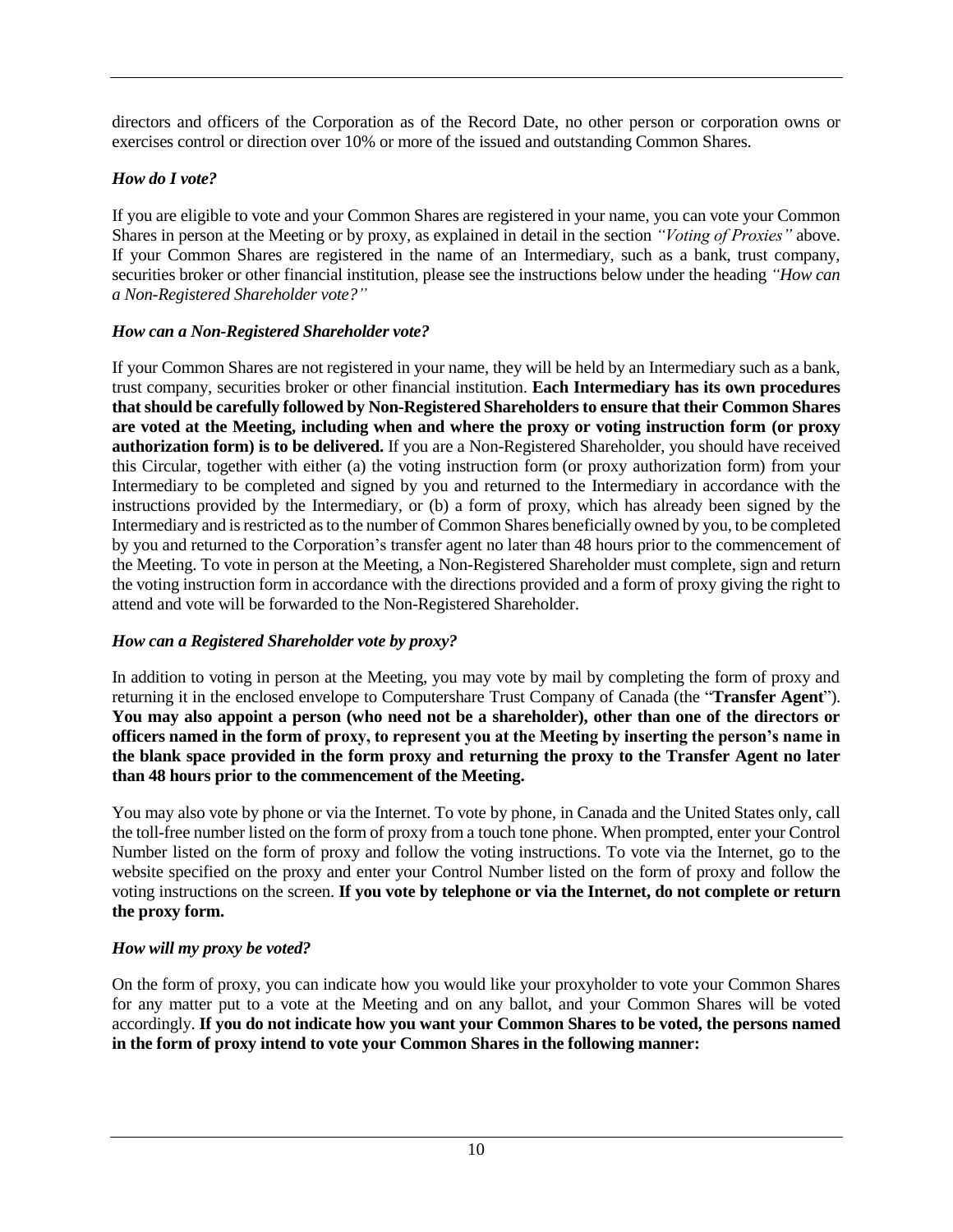- **(i) for the election of Management's nominees for directors;**
- **(ii) for the appointment of Management's nominee, Ernst & Young LLP, as the auditors and for the authorization of the directors to fix the remuneration of the auditors;**
- **(iii) for the approval of the Stock Option Plan;**
- **(iv) for the approval of By-Law No. 2; and**
- **(v) for Management's proposals generally.**

#### *What if I want to revoke my proxy?*

You can revoke your proxy at any time prior to its use. You may revoke your proxy by requesting, or having your authorized attorney request, in writing to revoke your proxy. This request must be delivered to the Corporation's address (as listed in this Circular) before the last business day preceding the day of the Meeting or to the Chairperson of the Meeting on the day of the Meeting or any adjournment.

#### *How are proxy solicited?*

The solicitation of proxies will be primarily by mail; however, proxies may be solicited personally or by telephone by directors, officers and regular employees of the Corporation. The cost of this solicitation will be paid by the Corporation.

#### *How are meeting materials delivered to Shareholders?*

Meeting Materials are sent to Registered Shareholders directly. Meeting Materials are sent to Intermediaries to be forwarded to all Non-Registered Shareholders. If you are a Non-Registered Shareholder, and the Corporation or its agent has sent these materials directly to you, your name and address and information about your holdings of securities have been obtained in accordance with applicable securities regulatory requirements from the Intermediary holding on your behalf. The Corporation pays the cost of delivery of Meeting Materials for all Registered Shareholders and Non-Registered Shareholders, including to Intermediaries for delivery to objecting Non-Registered Shareholders (OBOs).

#### **BUSINESS OF THE MEETING**

#### **Election of Directors**

The current number of directors is five and the Board has fixed the number of directors to be elected at the Meeting at six, with the six nominees being:

| Myron A. Tétreault       | Andrew Judson                |
|--------------------------|------------------------------|
| Alfred Sorensen          | <b>Matthew Rees</b>          |
| <b>Charles Boulanger</b> | Kjell Pedersen (New Nominee) |

Each director will hold office until the conclusion of the next annual general meeting of the Corporation or until the successor of such director is duly elected or appointed, unless such office is earlier vacated.

In the absence of a contrary instruction, the Management Proxyholders intend to vote FOR the election as directors of the proposed nominees whose names are set forth above, each of whom has been a director since the date indicated opposite the proposed nominee's name. Management does not contemplate that any of the proposed nominees will be unable to serve as a director, but if that should occur for any reason prior to the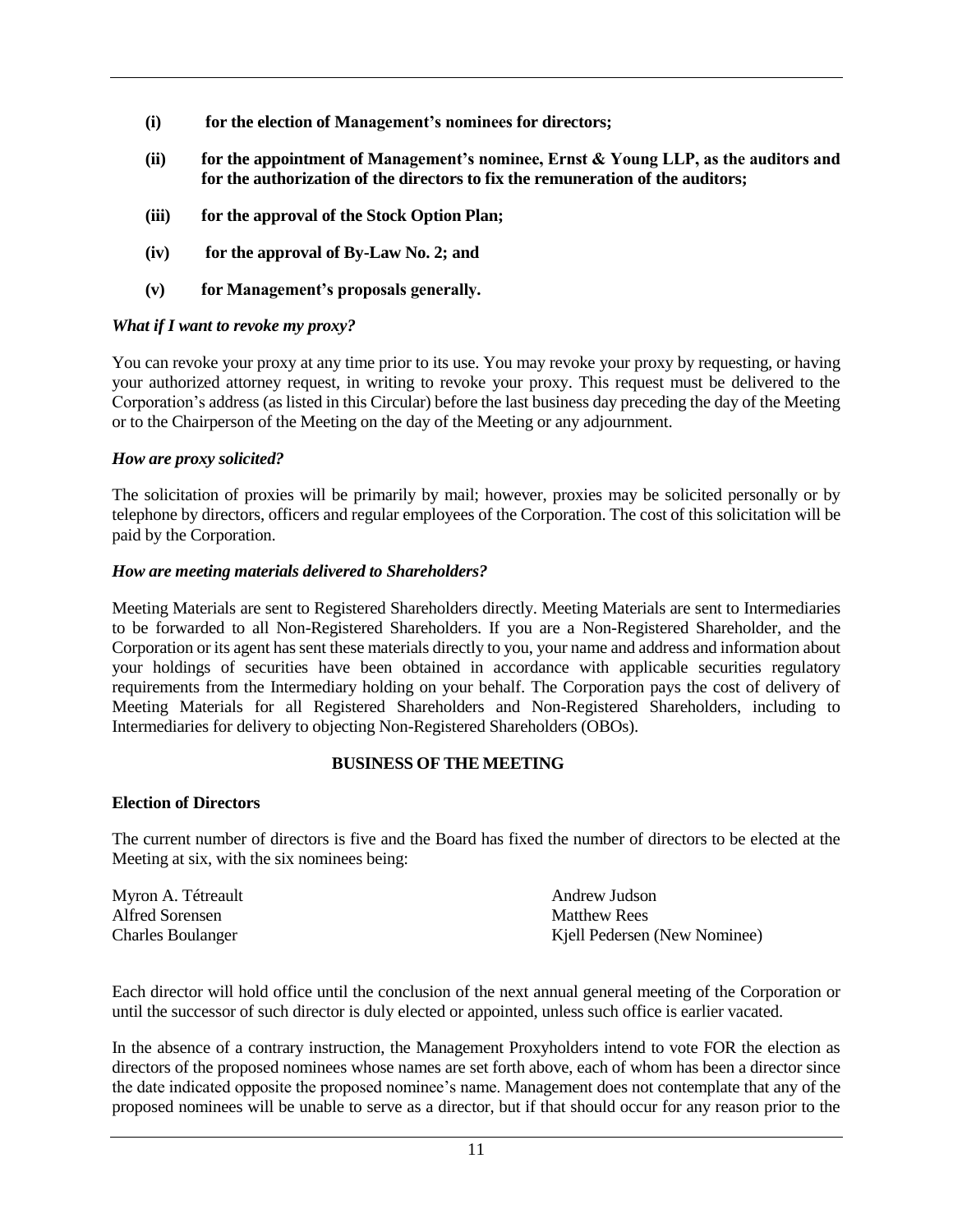Meeting, the Common Shares represented by properly executed proxies given in favour of such nominee( s) may be voted by the Management Proxyholders, in their discretion, in favour of another nominee.

The following table sets forth information with respect to each person proposed to be nominated for election as a director, including the number of Common Shares beneficially owned, or controlled or directed, directly or indirectly, by such person or the person's associates or affiliates as at the Record Date. The information as to Common Shares beneficially owned, or controlled or directed, directly or indirectly, not being within the knowledge of the Corporation, has been furnished by the respective proposed nominees individually, and such information does not include Common Shares issuable upon the exercise of options, warrants or other convertible securities of the Corporation.

Except as indicated below, each of the proposed nominees has held the principal occupation shown beside the nominee's name in the table below or another executive office with the same or a related company, for the last five years.

| NAME, CITY<br><b>AND</b><br><b>PROVINCE OF</b><br>$RESIDENCE^{(1)}$   | <b>POSITION</b><br><b>WITHIN THE</b><br><b>CORPORATION</b> | PRINCIPAL OCCUPATION                                                                                                                                                                                                                                                                                                           | <b>DIRECTOR</b><br>SINCE <sup>(2)</sup> | <b>NUMBER OF SHARES</b><br><b>BENEFICIALLY OWNED</b><br><b>CONTROLLED, OR</b><br><b>DIRECTED</b> | <b>Meetings</b><br><b>Attended in</b><br>2017       |
|-----------------------------------------------------------------------|------------------------------------------------------------|--------------------------------------------------------------------------------------------------------------------------------------------------------------------------------------------------------------------------------------------------------------------------------------------------------------------------------|-----------------------------------------|--------------------------------------------------------------------------------------------------|-----------------------------------------------------|
| Myron A.<br>Tétreault<br>(3)(5)(11)<br>Calgary,<br>Alberta,<br>Canada | Chairman                                                   | Chairman of Calafate<br>Holdings Ltd. since<br>1999. Director of Fitzroy<br>Developments Ltd. and<br>Northern Vision<br>Development Corp since<br>2004. Currently Lead<br>Director of PHX Energy<br>Services Corp. since<br>2012 (and director or<br>officer of PHX Energy<br>Services Corp. and its<br>predecessor since 1997 | March 20,<br>$2009^{(9)}$               | $100,000^{(6)}$                                                                                  | Board:8/8<br>Governance and<br>Compensation:<br>3/3 |
| Alfred<br>Sorensen $(4)$<br>Calgary,<br>Alberta.<br>Canada            | President, Chief<br>Executive<br>Officer and<br>Director   | President and CEO of<br>Pieridae since its<br>founding in 2012. Prior<br>thereto, a principal<br>founder of Galveston<br>LNG Inc. Currently<br>Director of Canadian<br>Spirit Resources Inc.<br>since January 2012.                                                                                                            | May 29, 2012 <sup>(10)</sup>            | 9,784,235                                                                                        | Board: 3/3                                          |
| Andrew<br>$Judson^{(3)(4)}$<br>Calgary,<br>Alberta,<br>Canada         | Director                                                   | Managing Partner of<br>Camcor Partners Inc.<br>since 2013. Prior<br>thereto, a Managing<br>Director with<br>FirstEnergy Capital<br>Corp. since September<br>2007.                                                                                                                                                              | June 12, $2015^{(10)}$                  | Nil <sup>(7)</sup>                                                                               | <b>Board:</b> 3/3                                   |
| Matthew<br>$Rees^{(4)(5)}$<br>Calgary,<br>Alberta,<br>Canada          | Director                                                   | President and Chief<br>Executive Officer of<br><b>ORLEN</b> Upstream<br>Canada Ltd. since June<br>2015. Prior thereto, held<br>positions with Talisman                                                                                                                                                                         | December 17,<br>$2015^{(11)}$           | Nil                                                                                              | <b>Board:</b> 3/3                                   |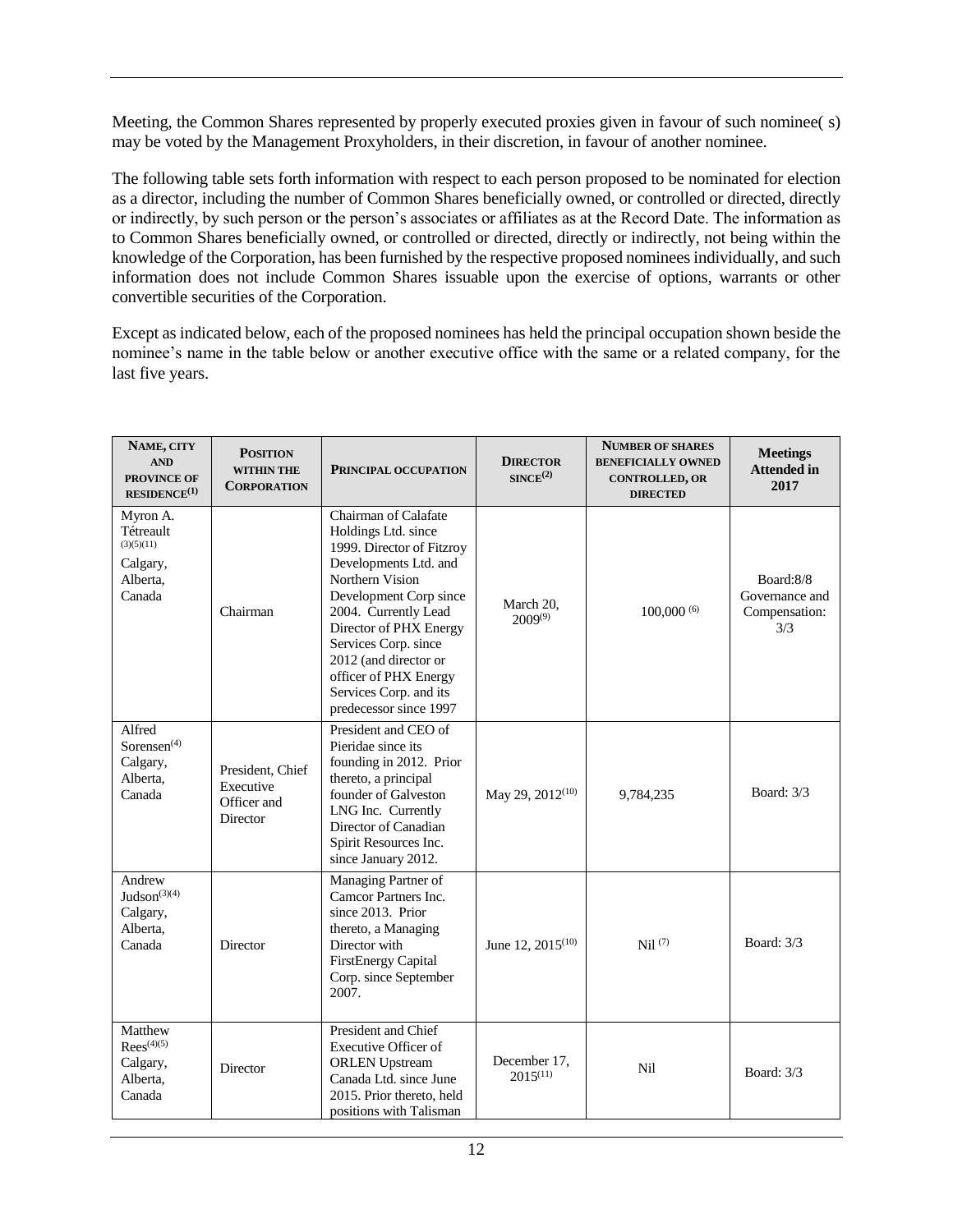|                                                             |          | Energy Inc. and Petro-<br>Canada Oil & Gas in the<br>U.K., Columbia and<br>Canada.                                                                                                                                                                                                                                       |                              |            |                                                                             |
|-------------------------------------------------------------|----------|--------------------------------------------------------------------------------------------------------------------------------------------------------------------------------------------------------------------------------------------------------------------------------------------------------------------------|------------------------------|------------|-----------------------------------------------------------------------------|
| Charles<br>Boulanger<br>(3)(5)(12)<br>Quebec, QC,<br>Canada | Director | President and Chief<br>Executive Officer of<br>LeddarTech Inc. and<br>President of Moody<br>Management Inc.                                                                                                                                                                                                              | December 11.<br>$2012^{(9)}$ | 43,458 (8) | <b>Board:</b> 7/8<br>Audit: $4/4$<br>Governance and<br>Compensation:<br>3/3 |
| Kjell Pedersen<br>Stavanger,<br>Norway                      | Director | Director of Det Norske<br>Oljeselskap AS from<br>2015 until 2016. Prior<br>thereto, was Chairman<br>of Aibel AS from April<br>2013 until March 2015.<br>Prior thereto, CEO of<br>Petoro AS from 2001<br>until 2013. Mr.<br>Pedersen was also Vice-<br>Chairman of the Board<br>of AHLP from June<br>2014 until July 2016 | New Nominee                  | Nil        | N/A                                                                         |

1) All of the directors will hold office until the next annual meeting of Shareholders or until their successor is duly elected or appointed, unless their office is earlier vacated. The information as to province and country of residence, principal occupation or employment and Common Shares beneficially owned is not within the knowledge of the Management and has been furnished by the respective nominees.

- 2) On October 24, 2017 (the "**Arrangement Date**") the completion of a plan of arrangement under the *Canada Business Corporations Act* between Pieridae Energy Limited ("**Former Pieridae**") and Pétrolia Inc. ("**Pétrolia**") lead to the amalgamation of Former Pieridae and Pétrolia, and their continuation together as the Corporation.
- 3) Member of the Audit Committee of Pieridae since October 27, 2017, .
- 4) Member of the Governance and Compensation.
- 5) Member of the Reserve and Health, Safety and Environment Committee of Pieridae since October 27, 2017,.
- 6) Not including 94,790 shares that may be issued to him through options and warrants.
- 7) Not including 441,150 shares that may be issued to him through options.
- 8) Not including 27,081 shares that may be issued to him through options and warrants.
- 9) To the extent the dates indicated are prior to the Arrangement Date, such dates reflect the date of election or appointment as director of Pétrolia.
- 10) To the extent the dates indicated are prior to the Arrangement Date, such dates reflect the date of election or appointment as director of Former Pieridae.
- 11) Previously to October 27, 2017, Mr.Tétreault and Mr. Boulanger were members of Pétrolia Compensation and Governance Committee. Mr. Boulanger was also Chair of the audit committee of Pétrolia.

#### *Cease Trade Orders, Bankruptcies, Penalties and Sanctions*

Other than as described below, no proposed director is as at the Record Date, or has been:

- a) within 10 years of the date thereof, a director or chief executive officer or chief financial officer of any company, including the Corporation, that:
	- i) while that person was acting in that capacity, was the subject of a cease trade or similar order or an order that denied the relevant company access to any exemption under the securities legislation, for a period of more than 30 consecutive days;
	- ii) was subject to an event that resulted in the company, after the director or executive officer ceased to be a director, chief executive officer or chief financial officer of the company, being the subject of a cease trade or similar order or an order that denied the relevant company access to any exemption under securities legislation, for a period of more than 30 consecutive days and which resulted from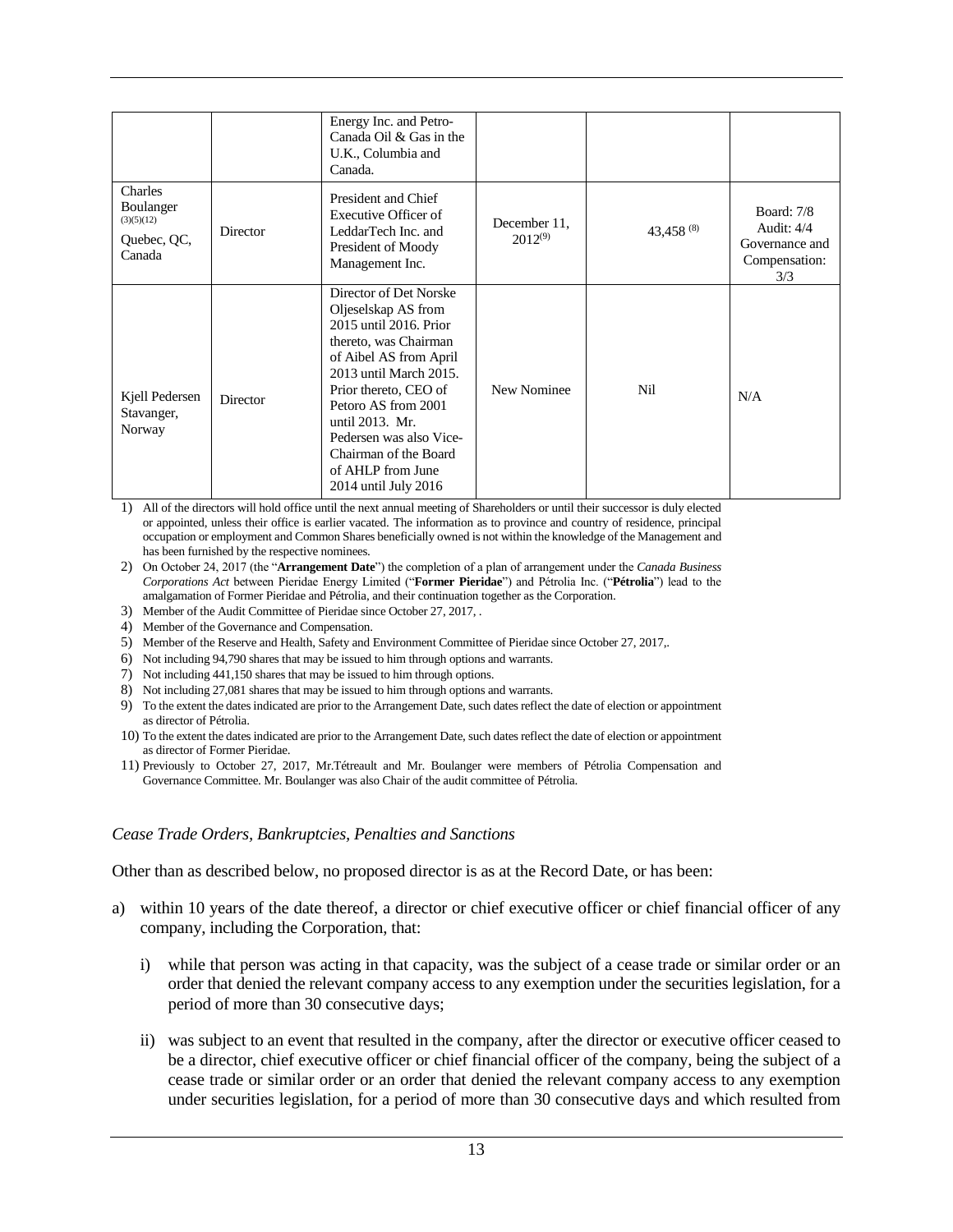an event that occurred while that person was acting in the capacity as a director, chief executive officer or chief financial officer, or

- b) within 10 years of the date thereof, a director or executive officer of any company, including the Corporation, that, while that person was acting in that capacity, or within a year of that person ceasing to act in that capacity, became bankrupt, made a proposal under any legislation relating to bankruptcy or insolvency or became subject to or instituted any proceedings, arrangement or compromise with creditors, or had a receiver, receiver manager or trustee appointed to hold the assets of the proposed director; or
- c) has, within the 10 years before the date of this Circular, become bankrupt, made a proposal under any legislation relating to bankruptcy or insolvency, or become subject to or instituted any proceeding, arrangement or compromise with creditors or had a receiver, receiver manager or trustee appointed to hold the assets of the proposed director.

In addition, to the knowledge of the Corporation, no proposed director has been subject to: (i) any penalties or sanctions imposed by a court relating to securities legislation or by a security regulatory authority or has entered into a settlement agreement with a security regulatory authority, or (ii) any other penalties or sanctions imposed by a court or regulatory body that would likely be considered important to a reasonable security holder in deciding wheter to vote for a proposed director.

No proposed director of the Corporation is to be elected under any arrangement or understanding between the proposed director and any other person or company, except the directors and executive officers of the Corporation acting solely in such capacity.

# **Appointment of Auditors**

The Board proposes to appoint **Ernst & Young LLP,** Chartered Professional Accountants, as auditors of the Corporation at remuneration to be fixed by the Board.

In the absence of a contrary instruction or if no choice is specified in the proxy with respect to the following matter, the Management Proxyholders intend to vote FOR the appointment of Ernst & Young LLP as auditors of the Corporation to hold office until the next annual general meeting of Shareholders or until a successor is appointed and authorizing the Board to fix the remuneration of the auditors.

# **Approval of the Stock Option Plan**

The Corporation was formed on October 24, 2017 (the "**Arrangement Date**") as a result of the amalgamation of Pétrolia Inc. ("**Pétrolia**") and Pieridae Energy Limited ("**Former Pieridae**") pursuant to a plan of arrangement under the *Canada Business Corporations Act* (the "**Arrangement**") which was approved by the Superior Court (Commercial Division) of the Province of Québec on October 16, 2017. Pursuant to section  $3.1(g)(x)$  of the Arrangement, the stock option plan that was approved by the shareholders of Pétrolia at the annual general and special meeting held by Petrolia on October 3, 2017, in connection with the Arrangement became the stock option plan of the Corporation *mutatis mutndis*.

At the Meeting, Shareholders will be asked to approve an amended stock option plan in the form attached as Schedule A of this Circular (the "**Stock Option Plan**").

The following is a summary of certain key terms of the Stock Option Plan after giving effect to the proposed amendments.

The Stock Option Plan is a "rolling" stock option plan under which options may be granted for a maximum of 10% of the issued and outstanding Common Shares at the time of the grant. The number of Common Shares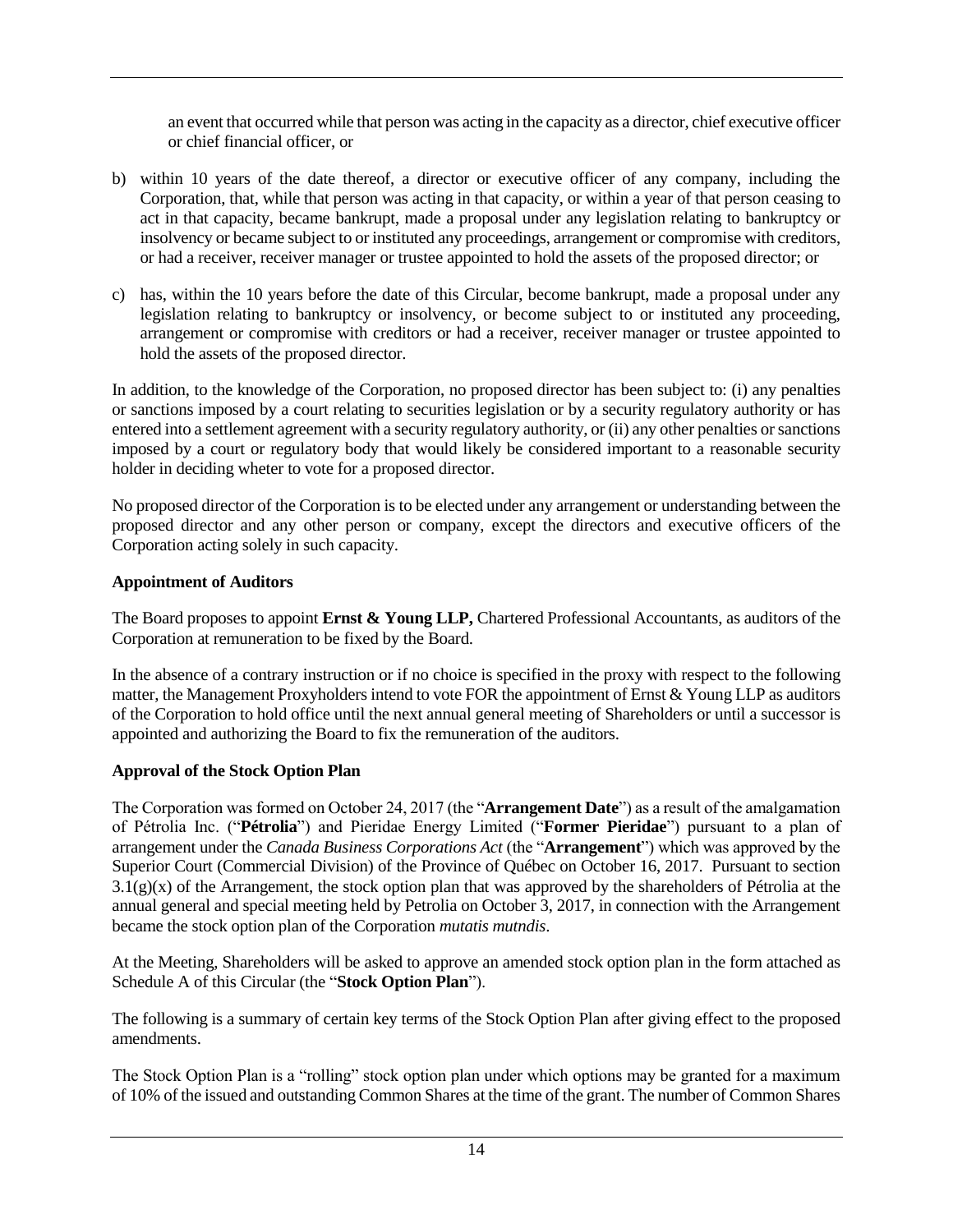that may be reserved under the Stock Option Plan automatically increases or decreases as the number of issued and outstanding Common Shares increases or decreases.

The Corporation has adopted the Stock Option Plan to provide additional incentives to attract, retain and motivate directors, officers, employees and consultants.

The Stock Option Plan provides that the number of Common Shares issuable under the Stock Option Plan may not exceed 10% of the total number of issued and outstanding Common Shares. In addition, the number of Common Shares reserved for issuance under the Stock Option Plan within a period of 12 months must not exceed the following percentage of issued and outstanding Common Shares: (i) 5% in the case of any one individual; (ii) 2% for all persons performing investor relations activities provided that the options granted to such persons must vest in stages over the 12-month period with no more than  $\frac{1}{4}$  of the options vesting in any three-month period; and (iii) 2% in the case of a "consultant" (as defined in the Stock Option Plan).

Options granted under the Stock Option Plan are non-transferable and vest in accordance with the schedule established at the time of each grant (generally immediately for grants to directors and in four (4) or five (5) equal annual tranches commencing as of the date of the grant for all other grants). Options are exercisable, subject to vesting, for a period of up to five (5) years from the date of the grant.

Employees, officers, directors and consultants of the Corporation, employees of any person providing management services to the Corporation, or any company wholly owned by any of the aforementioned are entitled to participate in the Stock Option Plan while they are engaged with the Corporation. If an option holder under the Stock Option Plan dies while engaged with the Corporation (or with any other corporation which it controls), the right of that option holder (or of that option holder's legal representative) to participate in the Stock Option Plan terminates as of the date of death, but any vested options may be exercised until the earlier of one year after the date of death of such option holder and the date of expiration of the option as otherwise applicable. If an option holder under the Stock Option Plan ceases to be employed by, or provide services, to the Corporation (or by or to any other corporation which it controls), except in the case of termination for cause, any vested options may be exercised until the earlier of three months (or twelve months for options granted on or before the Arrangement Date) after the date that the option holder ceases to be so employed or ceases to provide such services, as the case may be, and the date of expiration of the option as therwise applicable, or for such longer period as agreed by the Board and approved by the Exchange at any time prior to expiry of the option. If an option holder under the Stock Option Plan ceases to be employed by or provide services to the Corporation as a result of termination for cause, all options, whether or not vested, will terminate immediately without any right of exercise unless the Board extends the date of such termination to a later date not to exceed beyond the fifth anniversary of the date the option was granted.

Options granted under the Stock Option Plan may be exercised only: (i) during the lifetime of the option holder by such option holder personally and (ii) on the death of the option holder by the option holder's legatees in accordance with the terms and conditions of the option holder's last will or by the option holder's representative with respect to the option holder's estate. No assignment or transfer of options, whether voluntary, involuntary, by operation of law or otherwise, vests any interest or right in such options whatsoever in any assignee or transferee and immediately upon any assignment or transfer, or any attempt to make the same, such options will terminate and be of no further force or effect. However, the Board retains discretion to waive this requirement, subject to the approval of the Exchange, and permit the option holder or its legal representative to exercise all or any unvested part of an option if the option would have otherwise vested but for the option holder ceasing to be an "eligible person" (as defined in the Stock Option Plan).

The Stock Option Plan is administered by the Board, which has authority and discretion, subject to the express provisions of the plan, to interpret the Stock Option Plan, to amend the Stock Option Plan and to make all other determinations deemed necessary or advisable for the administration of the Stock Option Plan. The Board has the right, in its sole discretion, to amend, suspend or terminate the Stock Option Plan or any portion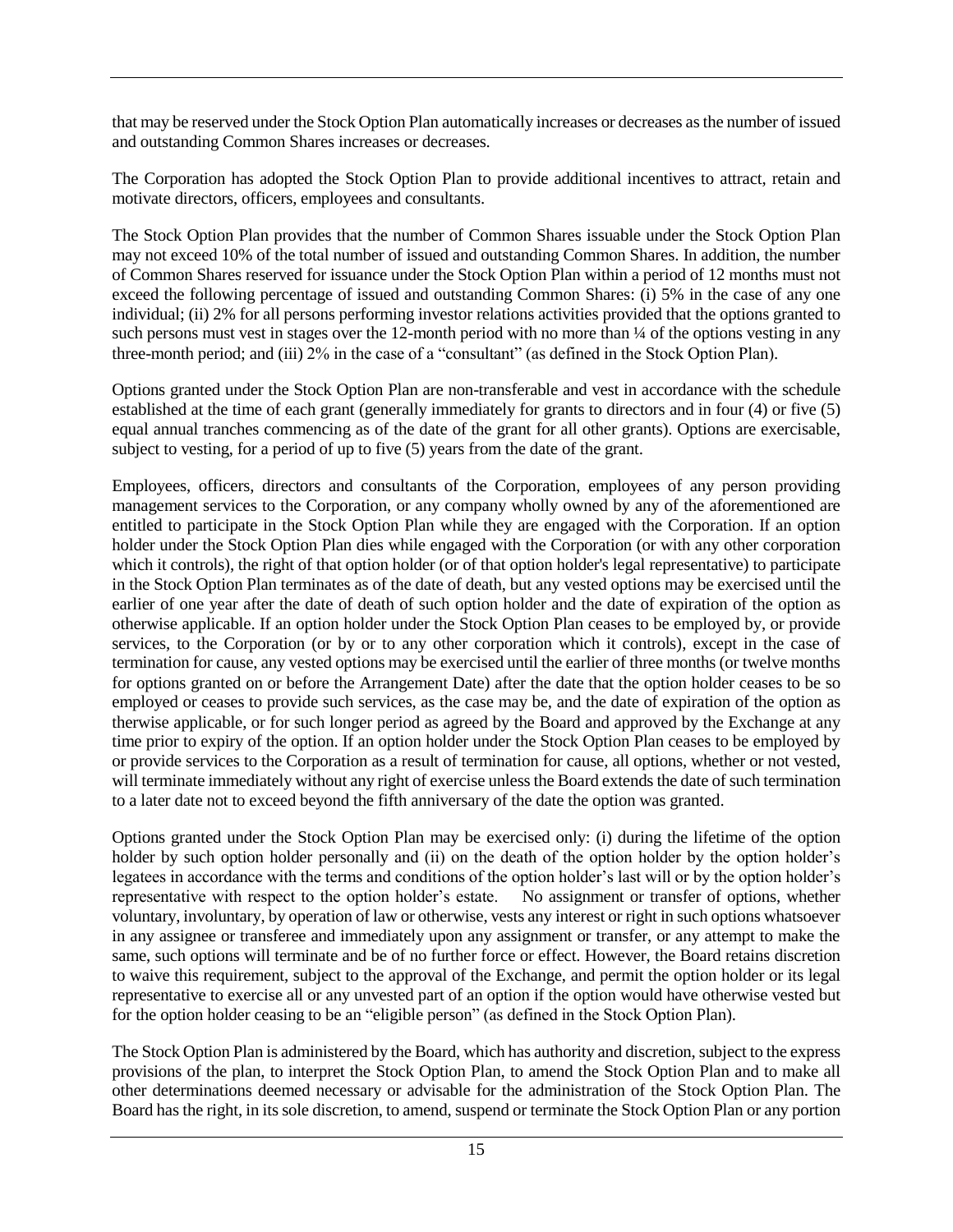thereof at any time, in accordance with applicable legislation, without obtaining the approval of shareholders; provided that any amendment to any provision of the Stock Option Plan will be subject to any required regulatory approval, stock exchange rules and the provisions of any applicable law, if any, that may require the approval of shareholders. Notwithstanding the foregoing, the Corporation will be required to obtain the approval of disinterested shareholders for any amendment related to: (i) issuance to any one individual within a 12 month period a number of common shares exceeding 5% of the issued and outstanding common shares, and (ii) reducing the exercise price for outstanding options granted to an insider of the Corporation.

# *Approval Required for Stock Option Plan*

The resolution respecting the Stock Option Plan (the "**Option Plan Resolution**") must be approved by a majority of the votes cast by the Shareholders present or represented by proxy at the Meeting. The text of the Option Plan Resolution is set out below.

"IT IS RESOLVED THAT as an ordinary resolution:

- 1. subject to regulatory approval, and with or without amendments as may be required by the TSXV, the Stock Option Plan is hereby ratified, confirmed and approved;
- 2. the Corporation is authorized to grant stock options pursuant and subject to the terms and conditions of the Plan entitling all of the option holders in aggregate to purchase up to such number of common shares of the Corporation as is equal to 10% of the number of common shares of the Corporation issued and outstanding on the applicable grant date; and
- 3. any one director or officer of the Corporation is authorized and directed on behalf of the Corporation to execute all documents and to do all such other acts and things as such director or officer may determine to be necessary or advisable to give effect to the foregoing provisions of this resolution."

The Board recommends that Shareholders vote FOR the approval of the Option Plan Resolution.

In the absence of a contrary instruction or if no choice is specified in the proxy with respect to the following matter, the Management Proxyholders intend to vote FOR the Option Plan Resolution.

# **Approval of By-Law No. 2**

At the Meeting, shareholders will be asked to pass resolutions in substantially the form set out below (the "**By-Law Resolutions**"), confirming a new by-law of the Corporation in the form attached hereto as Schedule B, ("**By-Law No. 2**") which was previously approved by the Board and which is intended to repeal and replace By-Law No. 1 of the Corporation previously in force. The Corporation has recently undertaken a review of By-Law No. 1 and determined that it would be in the best interests of the Corporation to implement a new bylaw in order to implement certain minor changes. The By-Law No. 2 is being presented for confirmation in order to update various aspects of the Corporation's by-laws regarding the titles of certain executive officers and vice-presidents.

The foregoing description is not a complete list of all changes made in the new By-Law No. 2 and is qualified in its entirety by the full text of the By-Law No. 2 which is set out in Schedule B attached to this Circular and is also available under the Corporation's SEDAR profile at www.sedar.com. Shareholders are encouraged to read the full text of the new By-Law No. 2.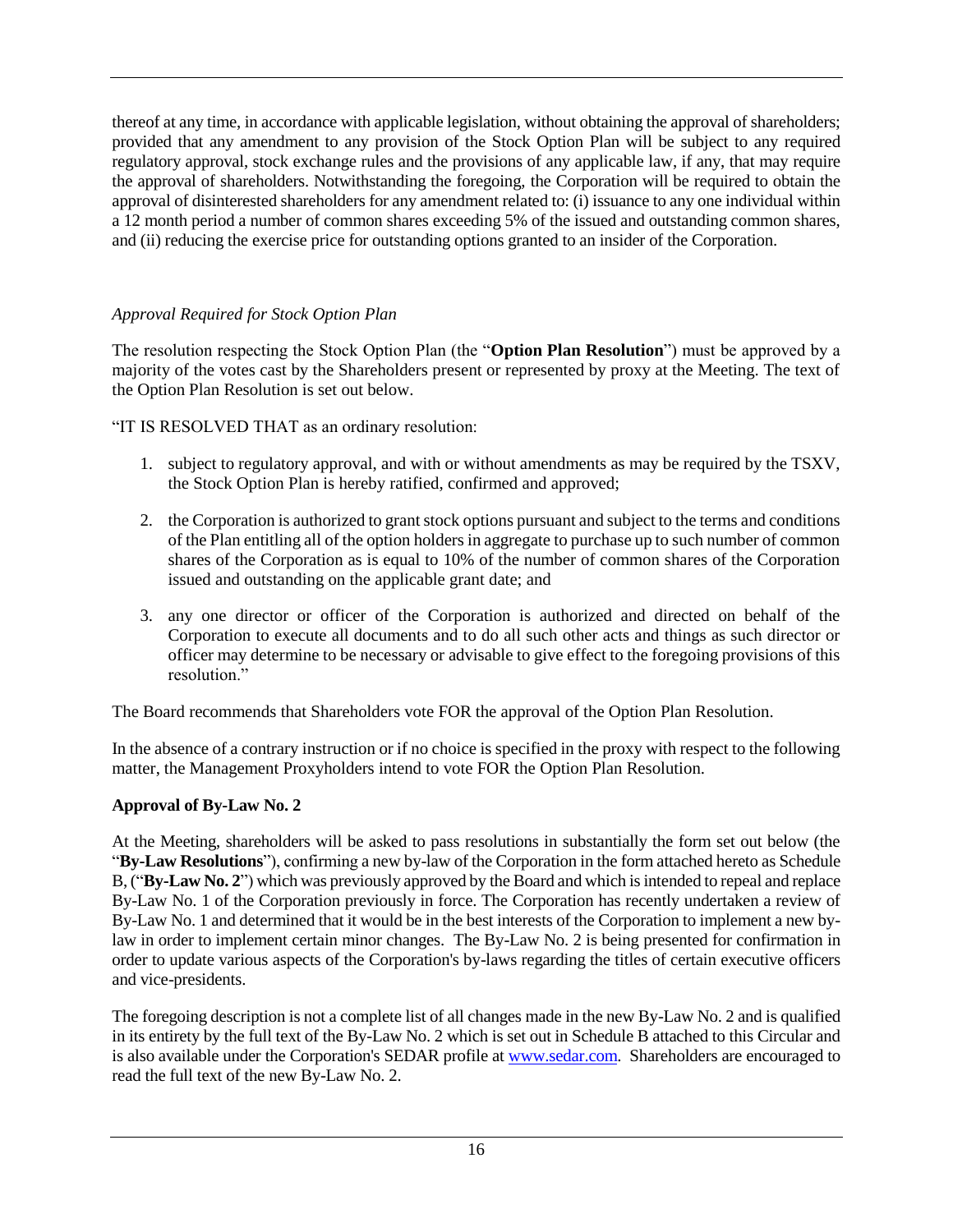In order to be confirmed by shareholders, the By-Law Resolutions must be approved by a majority of the votes cast at the Meeting. The Board recommends that the shareholders of the Corporation vote for the adoption of By-Law No. 2 as the Board believes that the by-law is in the best interest of the Corporation and its shareholders as it would provide for more efficient management and governance.

The management representatives named in the attached form of proxy intend to vote the Common Shares represented by such proxy in favour of the By-Law Resolutions unless a shareholder specifies in the proxy that his or her Common Shares are to be voted against the By-Law Resolutions.

# **"BE IT RESOLVED THAT:**

- 1. By-Law No. 1 of Pieridae Energy Limited (the "**Corporation**") is repealed, provided that such repeal shall not affect the operation of such by-law prior to such repeal or affect the validity of any act done, or right, privilege, obligation or liability acquired or incurred under, or the validity of any contract or agreement made pursuant to, such by-law prior to its repeal;
- $2.$ By-Law No. 2 of the Corporation, the full text of which is attached as Schedule "B" to the management information circular of the Corporation dated May 31, 2018, being a by-law regulating the business and affairs of the Corporation, is confirmed as made by the Board of Directors of the Corporation;
- $3.$ Any director or officer of the Corporation is hereby authorized and directed, acting for, in the name of and on behalf of the Corporation, to execute or cause to be executed, under the seal of the Corporation or otherwise and to deliver or cause to be delivered, all such other deeds, documents, instruments and assurances and to do or cause to be done all such other acts as in the opinion of such director or officer of the Corporation may be necessary to desirable to carry out the terms of the foregoing resolutions; and
- 4. The directors of the Corporation be and are hereby authorized to revoke this resolution and abandon the repeal and replacement of By-Law No. 1 with By-Law No. 2 described herein before they are acted on without further approval of the shareholders, if in the sole discretion of the Board of Directors of the Corporation, it is in the best interests of the Corporation to do so."

## **STATEMENT OF EXECUTIVE COMPENSATION**

In this Circular, a Named Executive Officer ( "**NEO**") means: (a) the Corporation's Chief Executive Office ("CEO"); (b) the Corporation's Chief Financial Officer ("CFO"); (c) the Corporation's three other most highly compensated executive officers at the end of the financial year ended December 31, 2017, whose total compensation, individually, was greater than \$150,000; and (d) each individual who would be an NEO but for the fact that the individual was neither an executive officer of the Corporation, nor serving in a similar capacity, at the end of the financial year ended December 31, 2017.

For the financial year ended December 31, 2017, the Corporation had six named NEOs namely, Alfred Sorensen (CEO); Mario Racicot (CFO); Thom Dawson (President-LNG, previously Chief Operating Officer ("COO") of Former Pieridae), Martin Bélanger (President-Production, previously CEO of Pétrolia inc.), Myron Tétreault (Chairman of the Board, previously Executive-Chaiman of Pétrolia)<sup>1</sup> and Thomas Ciz (General Counsel and Corporate Secretary).

<sup>&</sup>lt;sup>1</sup> Mr. Tétreault was considered a NEO up until October  $24<sup>th</sup> 2017$ .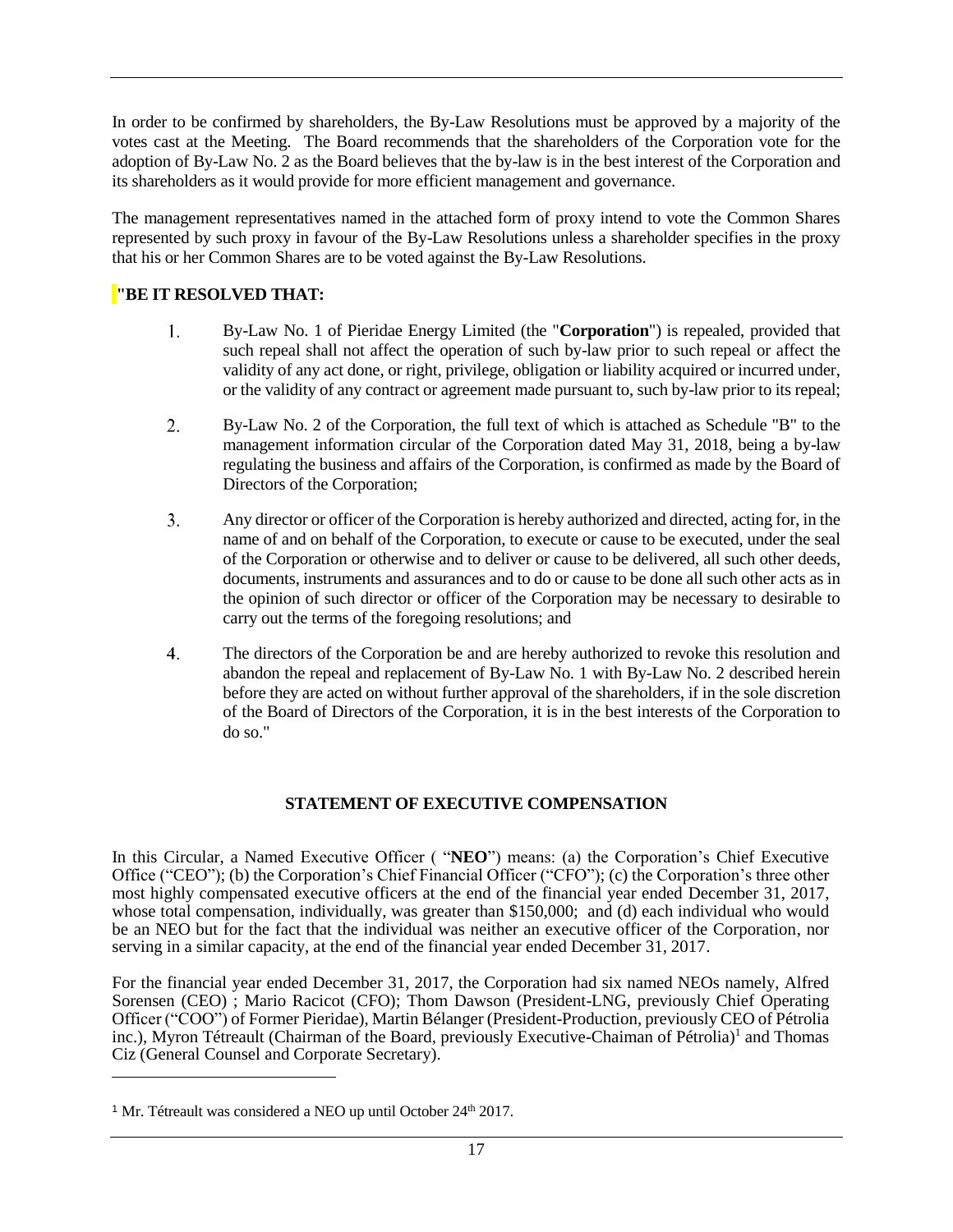#### **Compensation Discussion and Analysis**

#### **Role of the Governance and Compensation Committee**

In November 2017, the corporation formed a Governance and Compensation Committee which is responsible, among other things, for the oversight of the Corporation's compensation plans. The Governance and Compensation Committee is comprised of Alfred Sorensen, Andrew Judson and Matthew Rees of which Andrew Judson and Matthew Rees are considered to be independent members. Specifically, the Committee is responsible for reviewing the corporation's compensation philosophy and developing and fostering a compensation policy that rewards the creation of shareholder value and reflects an appropriate balance between short and long-term performance. It is important to the Corporation to ensure it is capable of attracting, motivating and retaining individuals who will contribute to the longterm success of the Corporation. For the mandate of the Governance and Compensation Committee **refer to SCHEDULE C**

The Governance and Compensation Committee is responsible for negotiating the total compensation program for the NEOs and any other officers, reviewing and advising on stock option guidelines, including making recommendations on specific option grants, and reviewing and communicating to the Board the compensation policy and principles that will be applied to other employees of the Corporation.

In reviewing executive compensation, the Governance and Compensation Committee will rely on the advice of the CEO regarding other officers of the Corporation (including the NEOs) and will allow him to participate in the Governance and Compensation Committee's deliberations on those officers. The CEO will not, however, participate in any manner in the deliberations of the Governance and Compensation Committee or the Board on his compensation. The Governance and Compensation Committee may not delegate any of its responsibilities to another entity or to an individual without the approval of the Board.

#### **Composition of the Governance and Compensation Committee**

Two of the members of the Governance and Compensation Committee are considered independent under National Instrument 58-101 *Disclosure of Corporate Governance Practices* (as defined under "Corporate Governance Matters – Approach to Corporate Governance").

#### **Objectives of NEO Compensation Program and Compensation Philosophy**

The objectives of the Corporation's NEO compensation program are to: (a) attract, motivate and retain high-caliber individuals;  $(\hat{b})$  align the interests of the NEOs with those of the Corporation's shareholders; 15 (c) establish an objective connection between NEO compensation and the Corporation's financial and business performance; and (d) incentivize the NEOs to continuously improve operations and execute on corporate strategy. The NEO compensation program is, therefore, designed to reward the NEOs for ncreasing shareholder value, achieving corporate performance that meets pre-defined objective criteria and improving operations and executing on corporate strategy.

The Corporation's policy with respect to the compensation of NEOs is to establish annual goals with respect to corporate development and the individual areas of responsibility of each NEO and then to review total compensation with respect to the achievement of these goals. In addition, the Corporation recognizes the importance of ensuring that overall compensation for NEOs is not only internally equitable, but also competitive within the market segment. Specifically, the Governance and Compensation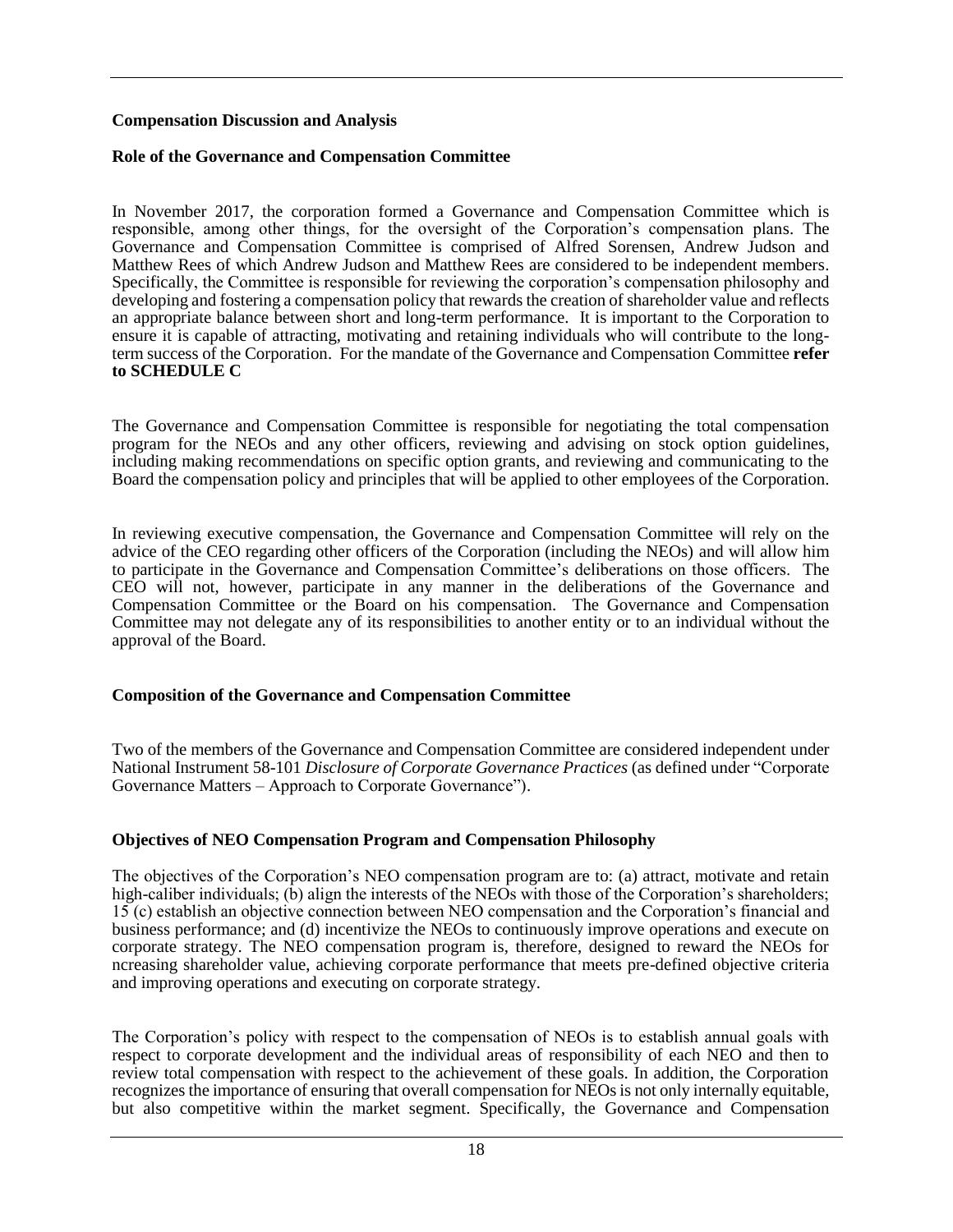Committee's review and evaluation will include measurement of, among others, the following areas: (a) the achievement of corporate objectives, such as financings, partnerships and other business development, in particular having regard to budgetary constraints and other challenges facing the Corporation; (b) the Corporation's financial condition; and (c) the Corporation's share price and market capitalization.

The NEO compensation program consists of two principal components: (a) base salary; and (b) longterm incentives. Each component has a different function, as described in greater detail below, but all elements work together to reward the NEOs appropriately for personal and corporate performance.

Base salaries are considered an essential element in attracting and retaining the Corporation's senior executives (including the NEOs) and rewarding them for corporate and individual performance. Base salaries are established taking into account individual performance and experience, level of responsibility and competitive pay practices. Base salaries are reviewed annually and adjusted, if appropriate, to reflect performance and market changes. Any increase to the base salary of the CEO must be approved by the Board and will be based on the recommendation of the Governance and Compensation Committee. The CEO is responsible for determining and approving any increase in salary for the other NEOs.

#### **Long-Term Incentives**

The Corporation's long-term incentive compensation for senior executives (including the NEOs) may be provided through stock option grants under the option plan of the Corporation. Participation in the Option Plan is considered to be a material component of compensation that incentivizes the NEOs to create longterm shareholder value, as the value of the Options is directly dependent on the market valuation of the Corporation. The Option Plan also serves to assist the Corporation in retaining senior executives as the Options granted under the Option Plan typically vest over time.

Each NEO is eligible for an annual option grant that will be approved from time to time by the Board and based on the recommendation of the Governance and Compensation Committee. The number of stock options granted is based on the NEO's level of responsibility and personal performance and also competitive and market conditions. Special option grants may be considered, if warranted, for performance or other reasons. Each NEO may be granted options upon the commencement of employment with the Corporation. When determining whether and how many new option grants will be made, the Board takes into account the amount and terms of any outstanding options. As of December 31, 2017, the Corporation does not require its NEOs to own a specific number of Common Shares of the Corporation. The Corporation is currently working on implementing such a plan for 2018.

The Stock Option Plan requires that the option exercise price may not be less than the market price of the Common Shares of the Corporation at the time the option is granted, subject to any discounts permitted by applicable securities laws and stock exchange rules. Options vest in accordance with the terms under which Options are granted which are at the discretion of the Board and Options expire no later than five years after the date of the grant. The award of any options under the Option Plan to the NEOs will be subject to the approval of the Board, based on the recommendation of the Governance and Compensation Committee. For further details concerning the Option Plan, **refer SCHEDULE A**

#### **Risks associated with Compensation Policies and Practices**

The Board and the Governance and Compensation Committee have considered the implications of the risks associated with the Corporations' compensation policies or practices.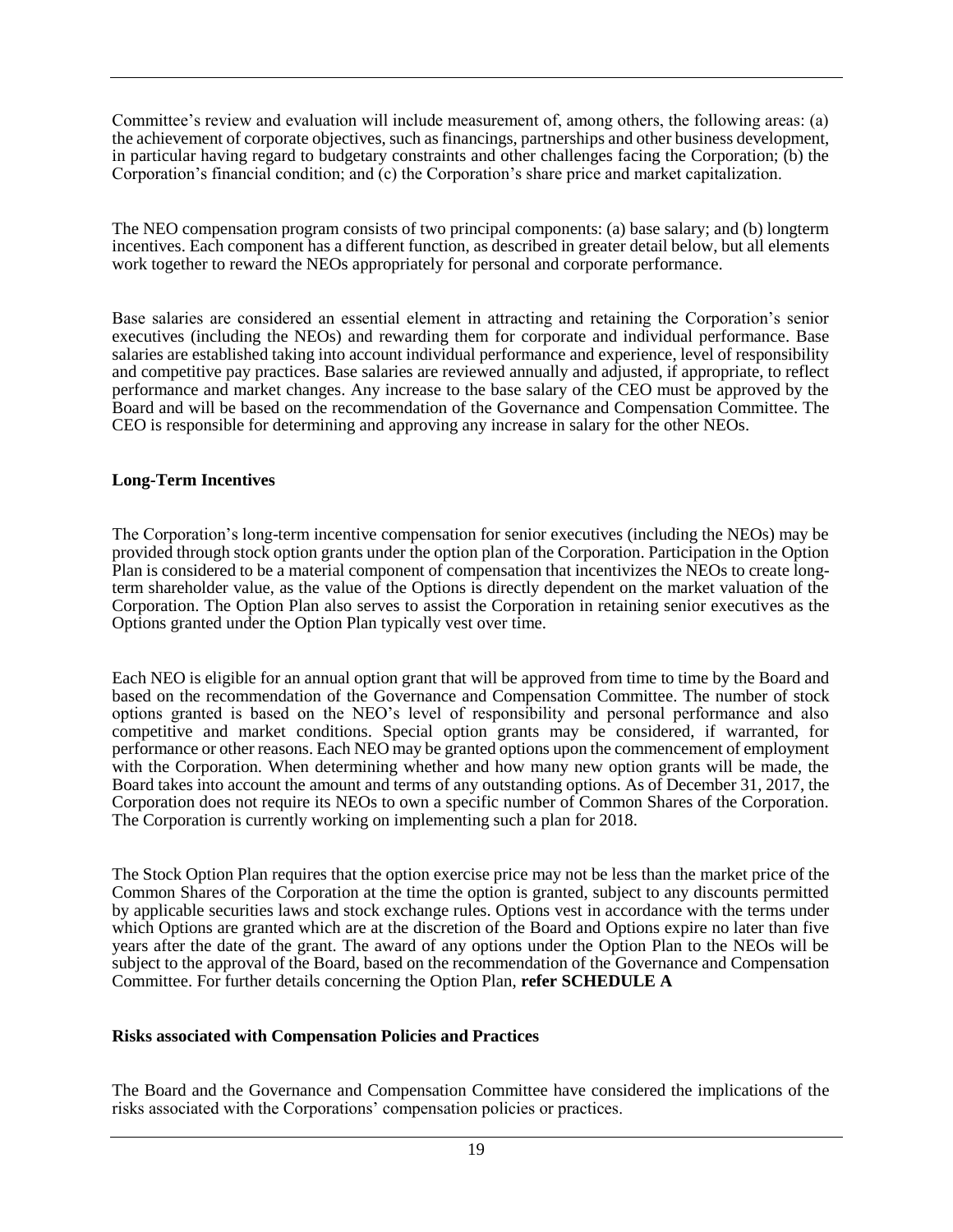Each member of the Governance and Compensation Committee has been in a senior leadership position in various organizations, and in those capacities obtained direct experience relevant to executive compensation, and has the skills and experience that enable the Governance and Compensation Committee to make decisions on the suitability of the Corporation's compensation policies and practices.

The Governance and Compensation Committee reviews the NEO's compensation based upon yearly corporate accomplishments, market and sector comparisons, corporate budget and individual requirements for retaining the NEOs. Compensation may consist of salary and stock options. Options to acquire Common Shares are granted at the discretion of the Board and often in conjunction with grants of options to directors, executives, employees and consultants to the Corporation.

#### **Summary Compensation Table**

The following table presents information concerning all compensation paid, payable, awarded, granted, given, or otherwise provided to NEOs by Pieridae for services in all capacities to Pieridae during the last three financial years:

| Name and<br>principal     | Year | <b>Salary</b><br>\$) | <b>Bonus</b><br>\$) | <b>Share</b>              | Option-<br><b>based</b>      | Non-equity incentive plan<br>compensation (\$) |                                 | <b>Pension</b><br>value | All other<br>compensation | <b>Total</b><br>compensation |
|---------------------------|------|----------------------|---------------------|---------------------------|------------------------------|------------------------------------------------|---------------------------------|-------------------------|---------------------------|------------------------------|
| position                  |      |                      |                     | based<br>awar<br>$ds($ \$ | awards <sup>(7)</sup><br>\$) | <b>Annual</b><br>incentive<br>plans            | Long-term<br>incentive<br>plans | $($)$                   | \$)                       | \$)                          |
|                           | 2017 | 137,500              | Nil                 | N/A                       | N/A                          | N/A                                            | N/A                             | N/A                     | N/A                       | 137,500                      |
| Alfred<br>Sorensen        | 2016 | 330,000              | Nil                 | N/A                       | N/A                          | N/A                                            | N/A                             | N/A                     | N/A                       | 330,000                      |
| CEO <sup>(1)</sup>        | 2015 | 330,000              | Nil                 | N/A                       | N/A                          | N/A                                            | N/A                             | N/A                     | N/A                       | 330,000                      |
|                           |      |                      |                     |                           |                              |                                                |                                 |                         |                           |                              |
| Mario                     | 2017 | 145,000              | 70,000              | N/A                       | Ni1                          | N/A                                            | N/A                             | N/A                     | Nil                       | 215,000                      |
| Racicot                   | 2016 | 129.557              | 11.100              | N/A                       | 37,388                       | N/A                                            | N/A                             | N/A                     | Nil                       | 178,045                      |
| CFO <sup>(2)</sup>        | 2015 | 29,886               | 6,000               | <b>NA</b>                 | 15,400                       | N/A                                            | N/A                             | N/A                     | Nil                       | 51,286                       |
| Thom                      | 2017 | 129,335              | Nil                 | N/A                       | N/A                          | N/A                                            | N/A                             | N/A                     | N/A                       | 129.335                      |
| Dawson<br>President-      | 2016 | 275,000              | Nil                 | N/A                       | N/A                          | N/A                                            | N/A                             | N/A                     | N/A                       | 275,000                      |
| $LNG^{(3)}$               | 2015 | 275,000              | Nil                 | N/A                       | N/A                          | N/A                                            | N/A                             | N/A                     | N/A                       | 275,000                      |
| Martin                    | 2017 | Nil                  | 101,000             | N/A                       | Nil                          | N/A                                            | N/A                             | N/A                     | 222,000                   | 323,000                      |
| Bélanger<br>President-    | 2016 | Nil                  | Nil                 | N/A                       | 24,075                       | N/A                                            | N/A                             | N/A                     | 95,700                    | 119,775                      |
| Production <sup>(4)</sup> | 2015 | Nil                  | Nil                 | N/A                       | 50,825                       | N/A                                            | N/A                             | N/A                     | 16,183                    | 67,008                       |
| Thomas Ciz                | 2017 | 109.995              | 44,850              | 65,1<br>42                | Nil                          | N/A                                            | N/A                             | N/A                     | N/A                       | 219.987                      |
| General                   | 2016 | 219,992              | Nil                 | N/A                       | Nil                          | N/A                                            | N/A                             | N/A                     | N/A                       | 219,992                      |
| $Counsel^{(5)}$           | 2015 | 91.667               | Nil                 | N/A                       | 1,000,000                    | N/A                                            | N/A                             | N/A                     | N/A                       | 1,091,667                    |
| Myron A.                  | 2017 | Nil                  | 134,000             | N/A                       | Nil                          | N/A                                            | N/A                             | N/A                     | 149,091                   | 283,091                      |
| Tétreault                 | 2016 | Nil                  | 29,372              | N/A                       | 28,563                       | N/A                                            | N/A                             | N/A                     | 127.950                   | 185,885                      |
| Chairman <sup>(6)</sup>   | 2015 | Nil                  | 26,738              | N/A                       | 23,100                       | N/A                                            | N/A                             | N/A                     | 118,825                   | 168,663                      |

**Notes**:

(1) CEO of Pieridae since October 24, 2017. Previously CEO of Former Pieridae since its founding in 2012. For fiscal year 2017, an amount of \$ 76,290 included in the amounts presented in the "Total compensation" column represents Mr. Sorensen's compensation as a CEO of Former Pieridae.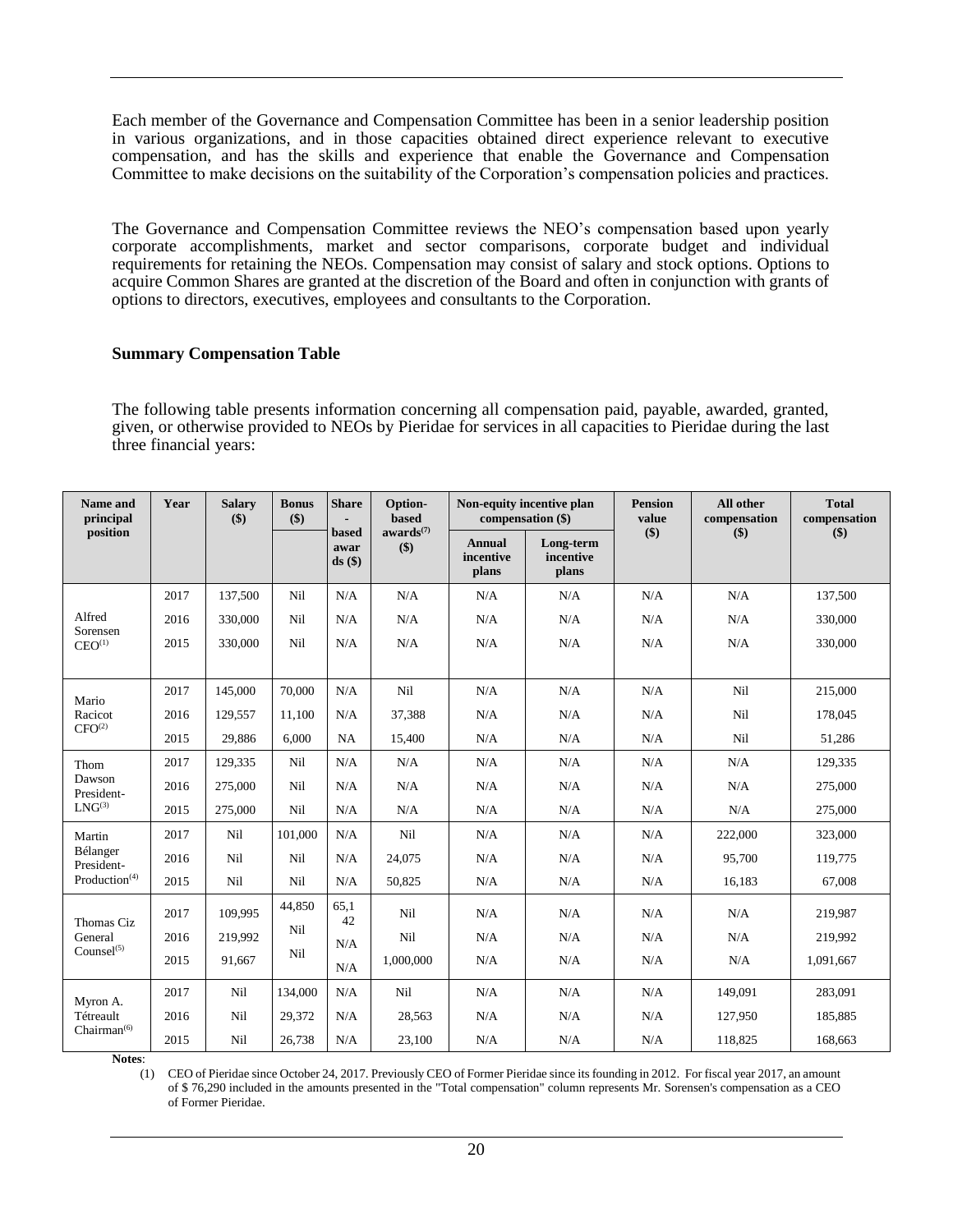- (2) CFO of Pieridae since October 24, 2017. Previously CFO and Corporate secretary of Pétrolia from May 2016 until October 24, 2017. For fiscal year 2017, an amount of \$ 192,692 included in the amounts presented in the "Total compensation" column represents Mr. Racicot's compensation as a CFO and Corporate Secretary of Pétrolia. Prior to that held the position of Corporate Affairs Manager of Pétrolia from September 2015 to May 2016
- (3) President-LNG of Pieridae since October 24, 2017. Previously COO of Former Pieridae since its founding in 2012. For fiscal year 2017, an amount of \$ 78,327 included in the amounts presented in the "Total compensation" column represents Mr. Dawson's compensation as a COO of Former Pieridae.
- (4) President-Production of Pieridae since October 24, 2017. Interim President and CEO of Pétrolia from September 2016 until October 24, 2017. Director of Pétrolia from March 2015 until October 2017. For fiscal year 2017, an amount of \$ 266,370 included in the "Total Compensation" represent's Mr. Bélanger compensation as Interim President and CEO of Pétrolia and \$ 15,375 represents his remuneration as a director. For fiscal year 2016, an amount of \$21,700 included in the amount presented in the "all other compensation" column and \$6,825 presented in the "option-based awards" column represents Mr. Bélanger 's compensation as a director. The services of Mr. Bélanger, as Interim President and CEO of Pétrolia were provided by Mr. Bélanger under the terms of a Consulting Agreement.
- (5) General Counsel since October 24, 2017. Previously General Counsel of Former Pieridae since July 15, 2015. For fiscal year 2017, an amount of \$ 69,188 included in the amounts presented in the "Total compensation" column represents Mr. Ciz's compensation as a General Counsel of Former Pieridae.
- (6) Chairman of Pieridae since November 2017, Previously Executive Chairman since 2014 of Pétrolia, Interim President and CEO of Pétrolia from September 2013 to May 2014. For fiscal year 2017, an amount of \$ 99,000 included in the amounts presented in the "Total compensation" column represents Mr. Tétreault's compensation as an Executive Chairman of Pétrolia and the amounts of \$18,225 and \$9,866 represent Mr. Tétreault's compensation as a director for Petrolia and Pieridae, respectively. For fiscal year 2016, an amount of \$26,750 (2015 - \$25,325;) included in the amounts presented in the "all other compensation" column as well as the amounts presented in the "option-based awards" column for fiscal years, 2015 and 2016 represents Mr. Tétreault's compensation as a director. The services of Mr. Tétreault, as Executive Chairman of Pétrolia, were provided under the terms of a consulting agreement.
- (7) The estimated fair value of the Pieridae Options granted as of the grant date has been calculated using the Black-Scholes-Merton model.

#### **Incentive Plan Awards**

#### *Outstanding Share-based and Option-based Awards*

The following table sets forth information in respect of all awards outstanding at the end of the last financial year to Pieridae's NEOs:

|                 |                                                                        |                                    | <b>Option-based Awards</b> | <b>Share-based Awards</b>                                                           |                                                                                |                                                                                             |                                                                                                                           |
|-----------------|------------------------------------------------------------------------|------------------------------------|----------------------------|-------------------------------------------------------------------------------------|--------------------------------------------------------------------------------|---------------------------------------------------------------------------------------------|---------------------------------------------------------------------------------------------------------------------------|
| <b>Name</b>     | Number of<br>securities<br>underlying<br>unexercised<br>options $(\#)$ | Option<br>exercise<br>price<br>\$) | <b>Option expiry date</b>  | <b>Value of</b><br>unexercised<br>in-the-<br>money<br>options <sup>(1)</sup><br>\$) | Number of<br>shares or<br>units of<br>shares that<br>have not<br>vested $(\#)$ | <b>Market</b> or<br>payout value of<br>share-based<br>awards that<br>have not vested<br>\$) | <b>Market</b> or<br>payout value of<br>share-based<br>awards that<br>have vested<br>(not paid or<br>distributed)<br>$($)$ |
|                 | $15.625^{(3)}$                                                         | 1.98                               | November 16, 2021          | 35,000                                                                              |                                                                                |                                                                                             |                                                                                                                           |
|                 | $6,250^{(3)}$                                                          | 2.52                               | August 25, 2021            | 10,625                                                                              |                                                                                |                                                                                             |                                                                                                                           |
| Mario Racicot   | $8,333^{(2)}$                                                          | 2.64                               | May 25, 2021               | 13,166                                                                              |                                                                                |                                                                                             |                                                                                                                           |
|                 | $8,333^{(2)}$                                                          | 4.08                               | November 24, 2020          | 1,167                                                                               |                                                                                |                                                                                             |                                                                                                                           |
|                 | $6,250^{(3)}$                                                          | 1.98                               | November 16, 2021          | 14,000                                                                              |                                                                                |                                                                                             |                                                                                                                           |
|                 | $12,500^{(2)}$                                                         | 2.52                               | August 25, 2021            | 21,250                                                                              |                                                                                |                                                                                             |                                                                                                                           |
|                 | $4,166^{(2)}$                                                          | 4.08                               | November 24, 2020          | 583                                                                                 |                                                                                |                                                                                             |                                                                                                                           |
| Martin Bélanger | 6,250                                                                  | 6.60                               | May 27, 2020               |                                                                                     |                                                                                |                                                                                             |                                                                                                                           |
|                 | 6,250                                                                  | 6.84                               | March 25, 2020             |                                                                                     |                                                                                |                                                                                             |                                                                                                                           |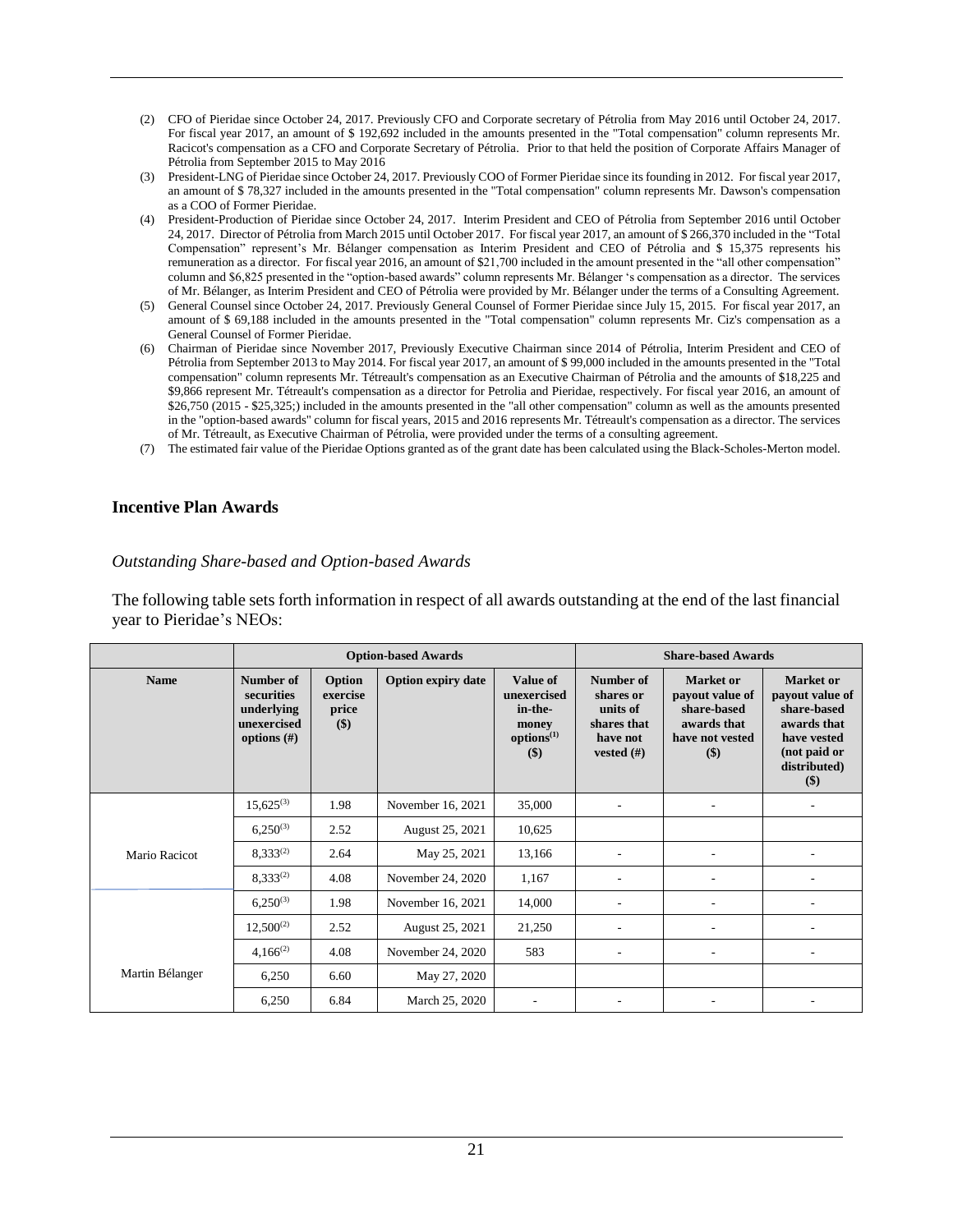|                    |                                                                        |                                      | <b>Option-based Awards</b> | <b>Share-based Awards</b>                                                             |                                                                                |                                                                                                 |                                                                                                                         |
|--------------------|------------------------------------------------------------------------|--------------------------------------|----------------------------|---------------------------------------------------------------------------------------|--------------------------------------------------------------------------------|-------------------------------------------------------------------------------------------------|-------------------------------------------------------------------------------------------------------------------------|
| <b>Name</b>        | Number of<br>securities<br>underlying<br>unexercised<br>options $(\#)$ | Option<br>exercise<br>price<br>$($)$ | <b>Option expiry date</b>  | <b>Value of</b><br>unexercised<br>in-the-<br>money<br>options <sup>(1)</sup><br>$($)$ | Number of<br>shares or<br>units of<br>shares that<br>have not<br>vested $(\#)$ | <b>Market</b> or<br>payout value of<br>share-based<br>awards that<br>have not vested<br>$($ \$) | <b>Market</b> or<br>payout value of<br>share-based<br>awards that<br>have vested<br>(not paid or<br>distributed)<br>\$) |
| Thomas Ciz         | 441,150                                                                | 5.67                                 | October 19, 2021           |                                                                                       |                                                                                |                                                                                                 |                                                                                                                         |
|                    | $15,625^{(3)}$                                                         | 1.98                                 | November 16, 2021          | 35,000                                                                                | ٠                                                                              | ۰                                                                                               |                                                                                                                         |
|                    | $8,333^{(2)}$                                                          | 2.52                                 | August 25, 2021            | 14,166                                                                                |                                                                                |                                                                                                 |                                                                                                                         |
| Myron A. Tétreault | $12,500^{(2)}$                                                         | 4.08                                 | November 24, 2020          | 1,750                                                                                 | ۰                                                                              | ۰                                                                                               |                                                                                                                         |
|                    | 8,333                                                                  | 5.82                                 | November 25, 2019          |                                                                                       |                                                                                |                                                                                                 |                                                                                                                         |
|                    | 12,500                                                                 | 8.04                                 | May 27, 2019               | ٠                                                                                     | ٠                                                                              | ٠                                                                                               |                                                                                                                         |
|                    | 33,333                                                                 | 11.76                                | September 14, 2018         |                                                                                       |                                                                                |                                                                                                 |                                                                                                                         |

**Notes:**

(1) Based on the closing price of the common shares on the Exchange on December 31, 2017 (\$4.22).

(2) As required by the exchange, these securities are held in escrow pursuant to the TSXV Tier 1 Value Escrow Agreement which provides for a release of the Pieridae Tier 1 Value Escrowed Securities as set forth above. Pursuant to the TSXV Tier 1 Value Escrow Agreement, the Pieridae Tier 1 Valued Escrow Securities can only be transferred in accordance with the exchange policy.

(3) As required by the exchange, these securities are held in escrow pursuant to the TSXV Tier 2 Value Escrow Agreement which provides for a release of the Pieridae Tier 2 Value Escrowed Securities as set forth above. Pursuant to the TSXV Tier 2 Value Escrow Agreement, the Pieridae Tier 2 Valued Escrow Securities can only be transferred in accordance with the exchange policy.

#### *Incentive Plan Awards – Value Vested or Earned during the Year*

The following table provides the value vested in relation to awards held by each NEO during the last financial year:

| <b>Name</b>            | <b>Option-based awards - Value</b><br>vested during the year $(1)$<br>(S) | Share-based awards - Value<br>vested during the year <sup><math>(1)</math></sup><br>$(\$)$ | Non-equity incentive plan<br>compensation - Value earned<br>during the year<br>$(\boldsymbol{\mathcal{S}})$ |
|------------------------|---------------------------------------------------------------------------|--------------------------------------------------------------------------------------------|-------------------------------------------------------------------------------------------------------------|
| <b>Alfred Sorensen</b> |                                                                           |                                                                                            |                                                                                                             |
| Mario Racicot          | 13,147                                                                    |                                                                                            |                                                                                                             |
| Thom Dawson            | ۰                                                                         |                                                                                            |                                                                                                             |
| Martin Bélanger        |                                                                           |                                                                                            |                                                                                                             |
| Thomas Ciz             | 500,000                                                                   | 65,142                                                                                     |                                                                                                             |
| Myron A. Tétreault     |                                                                           |                                                                                            |                                                                                                             |

**Notes**:

(1) The estimated fair value of the Pieridae Options granted as of the grant date has been calculated using the Black-Scholes-Merton model.

#### **Pension Plan Benefits**

#### *Defined Benefits Plan*

Pieridae does not sponsor a defined benefits pension plan for any of its directors or officers except for Thomas Ciz. However, Pieridae is not liable under such defined benefits pension plan, and is not obligated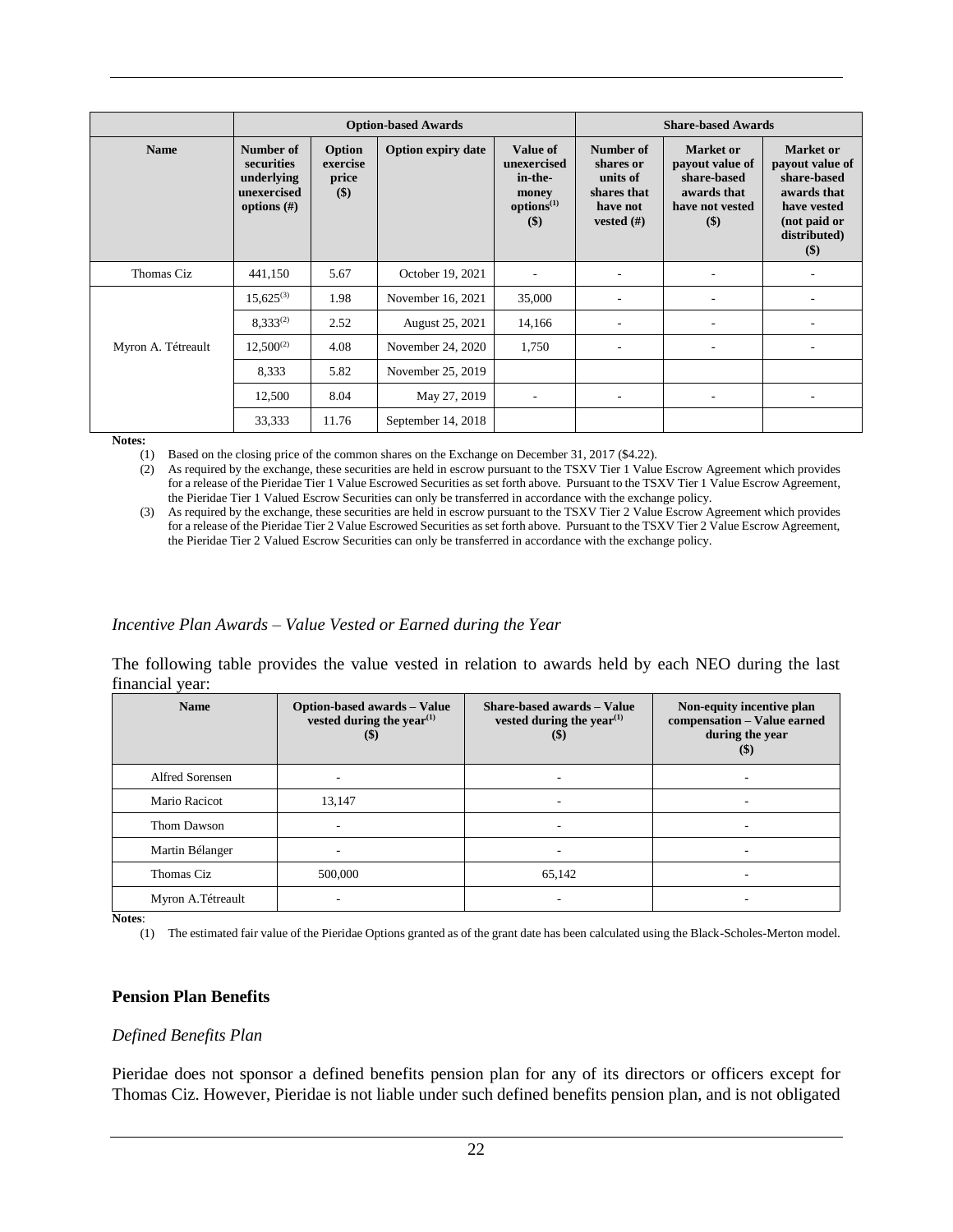under relevant pension legislation, to fund the amount of any unfunded liability or any solvency deficiency that may arise at any time under that pension plan.

## **Termination and Change of Control Benefits**

As at December 31, 2017, the Corporation was a party to executive employment agreements ("Contract of Service") with each of Messrs. Sorensen, Dawson and Ciz. The Contract of Service provide that such agreements may be terminated by the Corporation (for reason other than "just cause") by providing the employee with the minimum amount of prior notice of termination that the Corporation is required to provide to the employee pursuant to the employment standards legislation applicable in the provinc in which the employees are employed or a termination amount, in lieu of notice, in an amount equal to the amount of wages that would have been earned during the notice period computed in accordance with the employment standards legislation applicable in the province in which the employees are employed.

The Contract of Service provides that if the Corporation terminates the employment within one hundred (100) days before, or at any time after, the day that 50% or more of the Common Shares are held by a Person, or by a group of Persons that are "related" or are "affiliated", the notice period shall be deemed to be equal to the lesser of: a)twenty four months; and b) the aggregate of six months and one (1) additional month for each calendar year throughout which the employee was employed by the Corporation or by any of its affiliated corporations or by any predecessor corporation of the Corporation.

As at December 31, 2017, the Corporation was party to an employment contract with Mr. Racicot, which indemnifies him to receive as an indemnity in the event of termination of employment without just cause or of his resignation in the 12 months following a change of control (as defined in the employment contract):

- (a) a minimum of six months' salary based on the executive's then annual salary, plus one month per year of service completed, up to a maximum of 12 months, and;
- (b) one (1.0) times the average of any cash bonuses paid to the executive calculated for the same period as the above point.

| <b>Name</b>                  | Indemnity in the event of termination of employment after a change of control |
|------------------------------|-------------------------------------------------------------------------------|
| Alfred Sorensen              | \$289,863                                                                     |
| Mario Racicot                | \$170,043                                                                     |
| Thom Dawson                  | \$241,552                                                                     |
| Martin Bélanger <sup>2</sup> | \$18,500                                                                      |
| Thomas Ciz                   | \$123,607                                                                     |

<sup>&</sup>lt;sup>2</sup> In 2017, Mr. Bélanger had a Consulting Service Agreement with the Corporation. Under this agreement provided that it may be terminated by either party upon providing thirty (30) days written notice to the other party.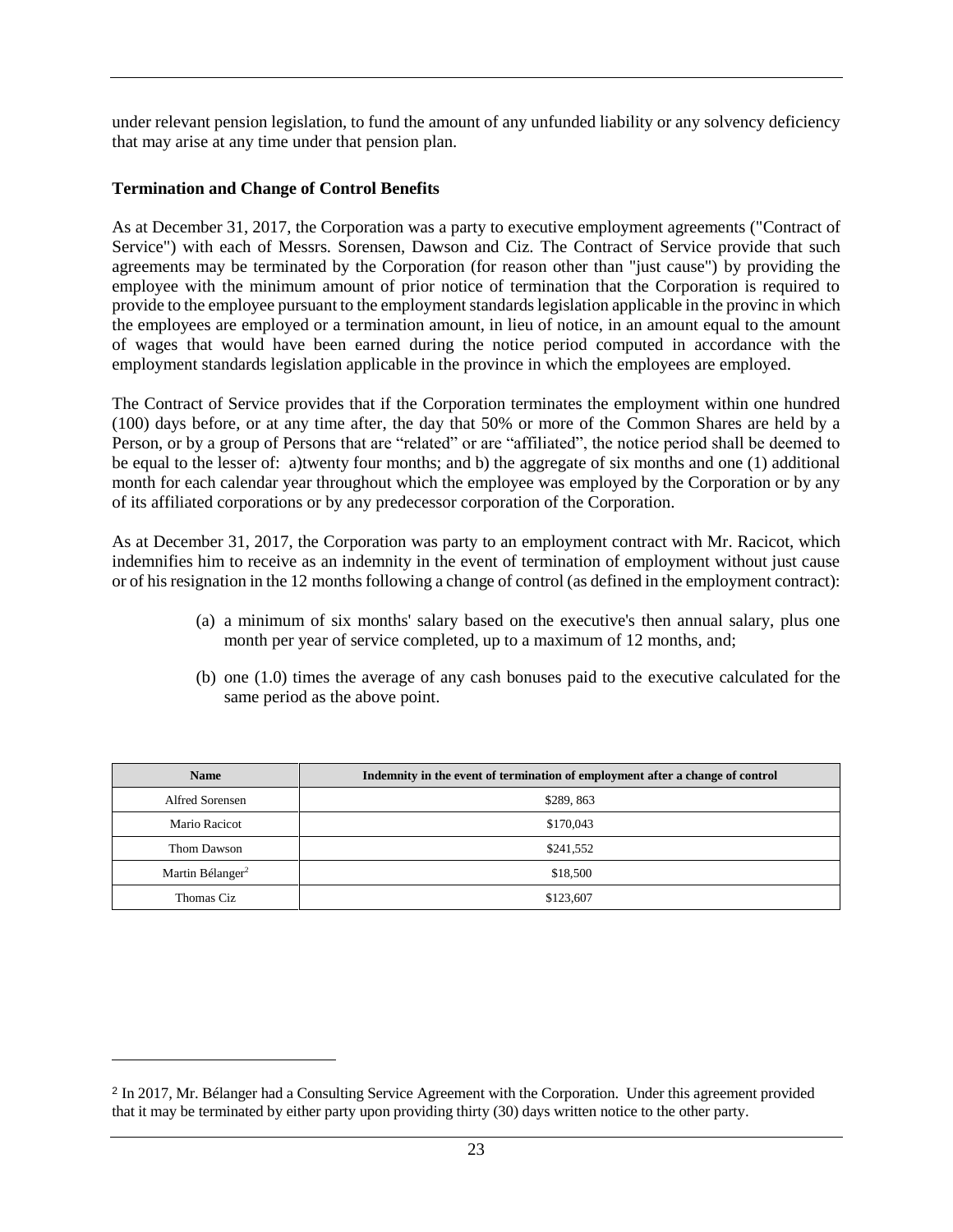#### **Director Compensation**

The Corporation has structured director compensation with three goals in mind:

- to reflect their responsibilities, time commitment and expected contribution;
- to align their interests with those of our shareholders; and
- to be competitive with institutions that are comparable to the Corporation in scope and complexity.

The table on the next page shows the 2017 director fee schedule for services they provide to the Corporation. In 2017, Pieridae's compensation policy stipulates that each director is entitled to receive annual fees of \$10,000 and that each director sitting on a committee is entitled to receive annual fees of \$1,500. The Vice-Chairman of the Pieridae Board receives additional annual fees of \$12,000, and the chairs of the Audit Committee and the Compensation and Governance along with the Reserves HSE Committee receive additional annual fees of \$7,500 and \$5,500, respectively.

The non-executive directors also receive compensation of \$750 for each meeting of the Pieridae Board or of a committee which they attend in person or by phone. An amount of \$375 is allocated when an unscheduled meeting of the Pieridae Board must be held.

The directors are reimbursed for all reasonable expenses incurred in the execution of their functions.

For the year ended December 31, 2017, the directors of Pétrolia and Pieridae earned an aggregate total of \$127,765 (\$93,225 for Pétrolia's Directors and \$34,540 for Pieridae's Directors) in annual retainer fees and attendance fees.

#### *Policy with respect to Share Ownership*

Pursuant to the director compensation policy of Pétrolia prior to the Amalgamation, directors had to devote at least \$20,000 to purchasing common shares of the Corporation during the first year of their term. A new policy is being developed and will be implemented in 2018.

#### *Director Compensation Table*

The following table sets forth information with respect to all compensation elements paid to the nonexecutive directors of Pieridae during the last financial year. All compensation (including director compensation) received by Martin Bélanger and Myron A. Tétreault is included in the "*Summary Compensation Table*" above.

| <b>Name</b>                         | Fees earned (\$)         | Share-<br>based<br>award<br>$($)$ | Option-<br>based<br>awards <sup>(1)</sup><br>\$) | Non-equity<br>incentive plan<br>compensation<br>$(\$)$ | <b>Pension</b><br>value<br>\$) | All other<br>compensation<br>$($)$ | <b>Total</b><br>compensation<br>$($)$ |
|-------------------------------------|--------------------------|-----------------------------------|--------------------------------------------------|--------------------------------------------------------|--------------------------------|------------------------------------|---------------------------------------|
| Charles<br>Boulanger <sup>(2)</sup> | 44.542                   | $\overline{\phantom{a}}$          | $\overline{\phantom{a}}$                         | ٠                                                      | $\overline{\phantom{a}}$       | $\overline{\phantom{a}}$           | 44,542                                |
| David McCallum $^{(3)}$             | 18,000                   | $\overline{\phantom{a}}$          | $\sim$                                           | ٠                                                      | $\overline{\phantom{a}}$       | $\overline{\phantom{a}}$           | 18,000                                |
| Karl McLellan $(4)$                 | 9,750                    | $\overline{\phantom{0}}$          | ٠                                                | ٠                                                      | $\overline{\phantom{a}}$       | $\overline{\phantom{a}}$           | 9,750                                 |
| <b>Matthew Rees</b>                 | N/A                      | $\overline{\phantom{a}}$          | ۰.                                               |                                                        | $\overline{\phantom{a}}$       | $\overline{\phantom{a}}$           | N/A                                   |
| <b>Steve Harding</b>                | $\overline{\phantom{a}}$ |                                   | $\sim$                                           |                                                        | ۰                              | $\overline{\phantom{a}}$           |                                       |
| Andrew Judson                       | 12,007                   | $\overline{\phantom{a}}$          | ۰.                                               |                                                        | $\overline{\phantom{a}}$       | ۰.                                 | 12,007                                |
| Notes:                              |                          |                                   |                                                  |                                                        |                                |                                    |                                       |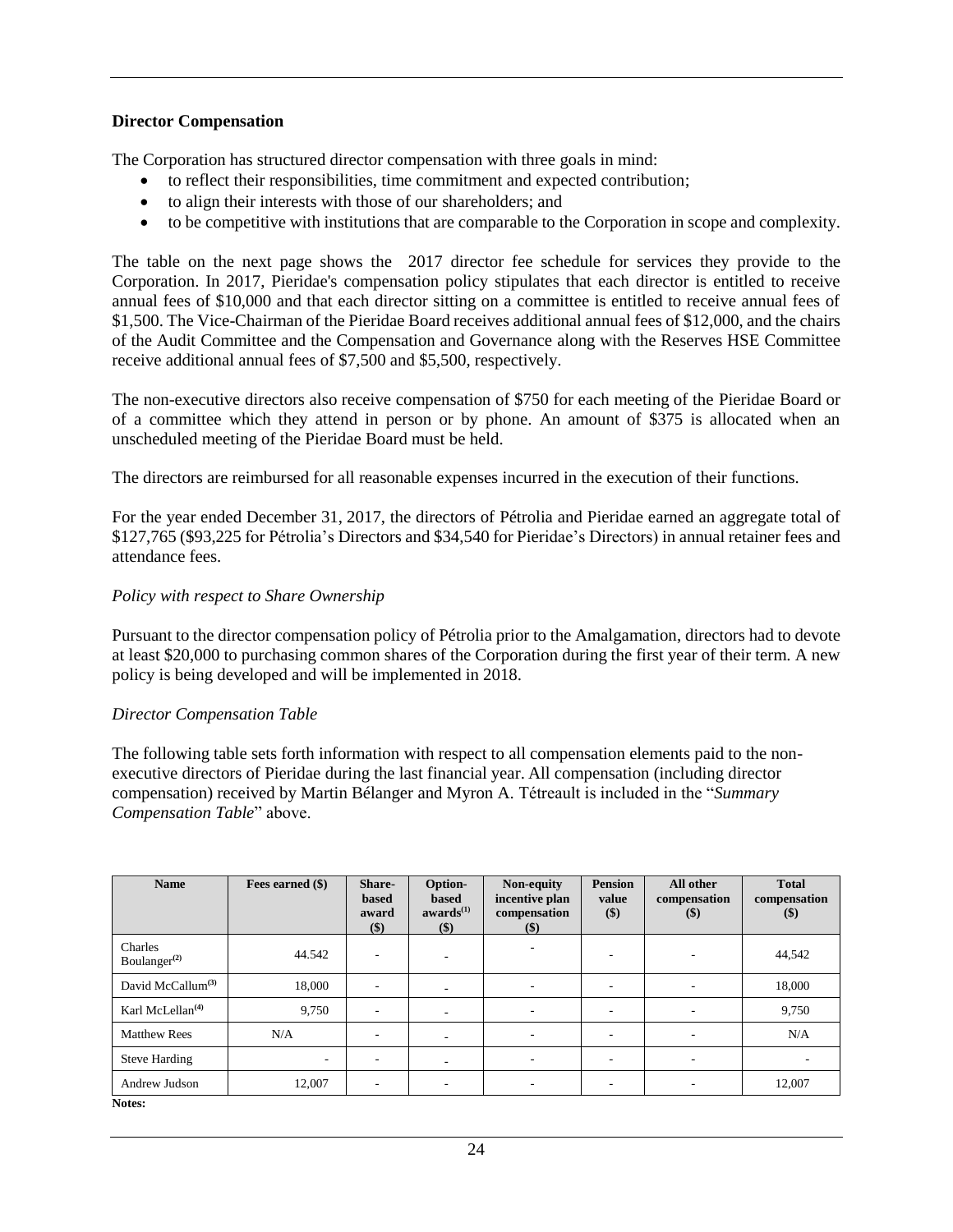- (1) The estimated fair value of the Pieridae Options granted as of the grant date has been calculated using the Black-Scholes-Merton model.
- (2) An amount of \$ 31,875 included in the amounts presented in the "Total compensation" column represents Mr. Boulanger compensation as a director of Pétrolia.
- (3) The total compensation of Mr. McCallum represents his compensation as a director of Pétrolia.
- (4) The total compensation of Mr. McLellan represents his compensation as a director of Pétrolia.

#### *Share-based and Option-based Awards*

The following table provides information concerning awards to the non-executive directors of the Corporation during the year. The information pertaining to the awards granted to Alfred Sorensen, Thom Dawson, Martin Bélanger and Myron A. Tétreault is set out in the disclosure pertaining to share-based and option-based awards for NEO's above.

|                               |                                                                       |                                      | <b>Option-based Awards</b> | <b>Share-based Awards</b>                                                       |                                                                              |                                                                                                |                                                                                                                         |
|-------------------------------|-----------------------------------------------------------------------|--------------------------------------|----------------------------|---------------------------------------------------------------------------------|------------------------------------------------------------------------------|------------------------------------------------------------------------------------------------|-------------------------------------------------------------------------------------------------------------------------|
| <b>Name</b>                   | Number of<br>securities<br>underlying<br>unexercised<br>options<br>#) | Option<br>exercise<br>price<br>$($)$ | <b>Option expiry date</b>  | <b>Value of</b><br>unexercised<br>in-the-money<br>options <sup>(1)</sup><br>\$) | Number of<br>shares or units<br>of shares that<br>have not<br>vested<br>(f#) | <b>Market</b> or<br>payout value<br>of share-based<br>awards that<br>have not<br>vested<br>\$) | <b>Market or</b><br>payout value<br>of share-based<br>awards that<br>have vested<br>(not paid or<br>distributed)<br>\$) |
|                               | 8,333(4)                                                              | 1.98                                 | November 16, 2021          | 18,666                                                                          |                                                                              |                                                                                                |                                                                                                                         |
|                               | 4,166(3)                                                              | 4.08                                 | November 24, 2020          | 584                                                                             |                                                                              |                                                                                                |                                                                                                                         |
| <b>Charles Boulanger</b>      | 3,750                                                                 | 5.82                                 | November 25, 2019          | $\overline{a}$                                                                  |                                                                              | $\overline{\phantom{a}}$                                                                       |                                                                                                                         |
|                               | 2,500                                                                 | 8.04                                 | May 27, 2019               | $\overline{a}$                                                                  |                                                                              | ٠                                                                                              |                                                                                                                         |
|                               | 4.166                                                                 | 8.04                                 | December 5, 2018           |                                                                                 | ÷,                                                                           | $\overline{\phantom{a}}$                                                                       |                                                                                                                         |
|                               | 12,500                                                                | 4.08                                 | November 24, 2020          | 1,750                                                                           | $\overline{\phantom{a}}$                                                     | $\overline{\phantom{a}}$                                                                       |                                                                                                                         |
| Karl Mcllelan <sup>(2)</sup>  | 8,333                                                                 | 5.82                                 | November 24, 2019          |                                                                                 |                                                                              | ÷                                                                                              |                                                                                                                         |
|                               | 6,250                                                                 | 8.04                                 | December 5, 2018           |                                                                                 |                                                                              | $\overline{a}$                                                                                 |                                                                                                                         |
| Andrew Judson                 | 441,150(3)                                                            | 4.08                                 | June 13, 2021              | 61,761                                                                          |                                                                              | $\overline{a}$                                                                                 |                                                                                                                         |
|                               | 6,250                                                                 | 1.98                                 | November 16, 2021          | 14,000                                                                          |                                                                              | $\overline{a}$                                                                                 |                                                                                                                         |
|                               | 4,166                                                                 | 4.08                                 | November 24, 2020          | 583                                                                             |                                                                              | $\sim$                                                                                         |                                                                                                                         |
| David McCallum <sup>(2)</sup> | 2,500                                                                 | 5.82                                 | November 25, 2019          | ٠                                                                               | ÷                                                                            | $\overline{\phantom{a}}$                                                                       |                                                                                                                         |
|                               | 2,083                                                                 | 8.04                                 | December 5, 2018           | $\overline{a}$                                                                  | $\overline{\phantom{a}}$                                                     | $\overline{\phantom{a}}$                                                                       |                                                                                                                         |
| <b>Matthew Rees</b>           | N/A                                                                   | N/A                                  | N/A                        | N/A                                                                             | N/A                                                                          | N/A                                                                                            | N/A                                                                                                                     |

**Notes:**

(1) Based on the closing price of the Commom Shares Shares on the Exchange on December 31, 2017 (\$4.22).

(2) In accordance with Pieridae's Stock Option Plan, the Pieridae Options of Mr. Mcllelan and Mr. McCallum expire 12 months after the date of their resignation as a director (i.e. on October 24, 2017, respectively).

(3) As required by the exchange, these securities are held in escrow pursuant to the TSXV Tier 1 Value Escrow Agreement which provides for a release of the Pieridae Tier 1 Value Escrowed Securities as set forth above. Pursuant to the TSXV Tier 1 Value Escrow Agreement, the Pieridae Tier 1 Valued Escrow Securities can only be transferred in accordance with the exchange policy.

(4) As required by the exchange, these securities are held in escrow pursuant to the TSXV Tier 2 Value Escrow Agreement which provides for a release of the Pieridae Tier 2 Value Escrowed Securities as set forth above. Pursuant to the TSXV Tier 2 Value Escrow Agreement, the Pieridae Tier 2 Valued Escrow Securities can only be transferred in accordance with the exchange policy.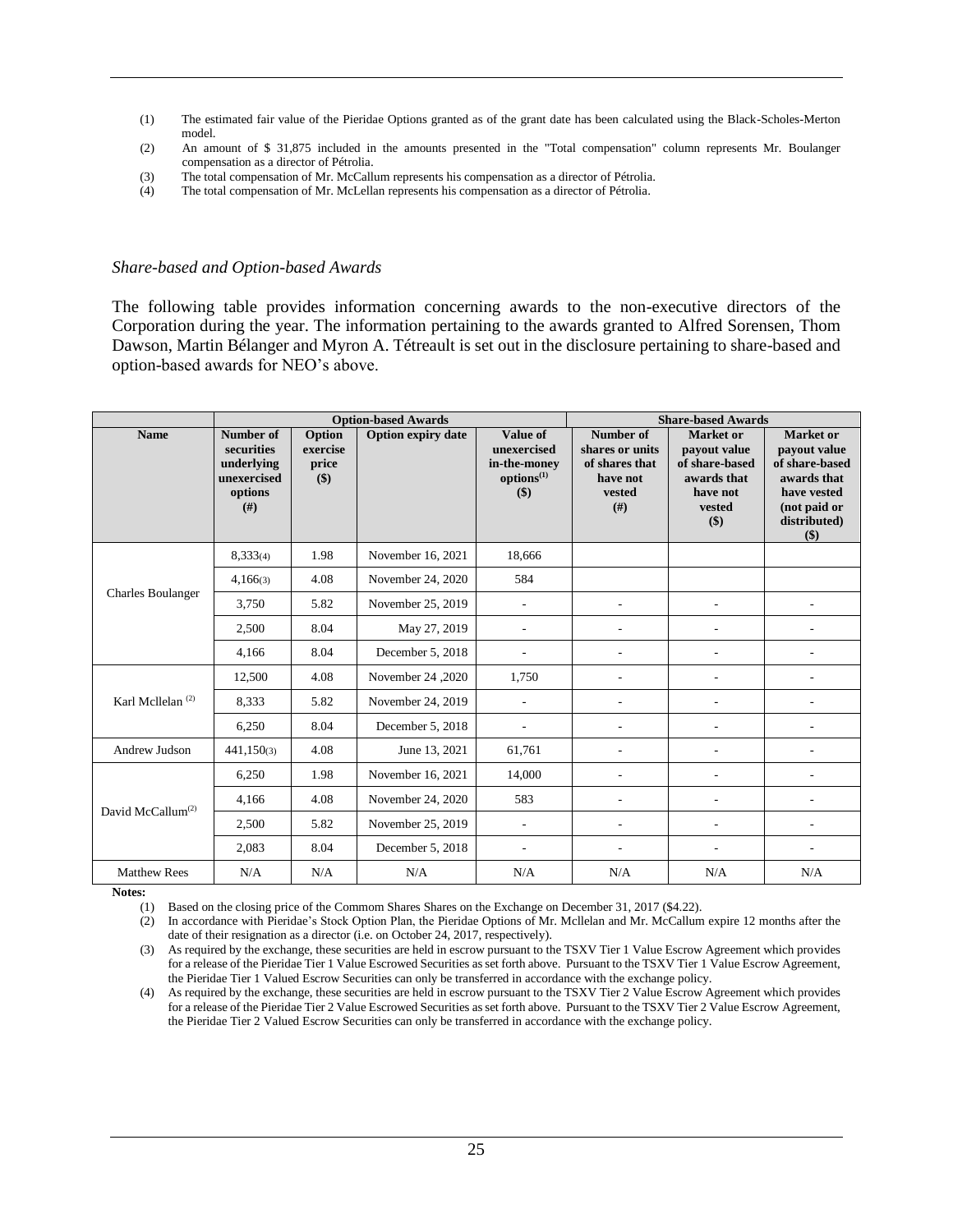## *Incentive Plan Awards – Value Vested or Earned during the Year*

The following table provides the value vested in relation to awards held by each non-executive director during the last financial year. The information pertaining to each of Martin Bélanger and Myron A. Tétreault is set out in the table "*Incentive Plan Awards – Value Vested or Earned during the Year*".

| <b>Name</b>              | Option-based awards - Value<br>vested during the year $(1)$ | <b>Share-based awards - Value</b><br>vested during the year<br>$\left( \mathbb{S}\right)$ | Non-equity incentive plan<br>compensation - Value earned<br>during the year |
|--------------------------|-------------------------------------------------------------|-------------------------------------------------------------------------------------------|-----------------------------------------------------------------------------|
| <b>Charles Boulanger</b> |                                                             |                                                                                           |                                                                             |
| David McCallum           |                                                             |                                                                                           | $\overline{\phantom{a}}$                                                    |
| Andrew Judson            | 145,600                                                     |                                                                                           |                                                                             |

**Notes:**

(1) The estimated fair value of the Pieridae Options granted as of the grant date has been calculated using the Black-Scholes-Merton model.

#### *Liability Insurance for Directors and Executive Officers*

Pieridae has liability insurance for its directors and executive officers, which protects them from the liability that they incur in their capacity of director or executive officer. The insurance policy, effective October 24, 2017, and expiring on October 24, 2018, provides coverage of \$10,000,000 per event and per policy year. Last year, Former Pieridae paid an annual premium of \$16,369 for this insurance policy and Pétrolia paid an annual premium of \$27,671 for this insurance policy. Run-off policies were implemented for both companies at the cost of \$27,221 and \$ 32,994 for Pétrolia and Former Pieridae, respectively.

## **EQUITY COMPENSATION PLAN INFORMATION**

Other than the Stock Option Plan, the Corporation does not have any compensation plans under which Common Shares are authorized for issue. The following table sets forth information regarding the Corporation's equity compensation plan as at December 31, 2017:

| <b>Plan Category</b>                                             | Number of Common Shares to<br>be issued upon exercise of<br>outstanding options<br>(a) | Weighted-average exercise<br>price of outstanding options<br>(b) | Number of securities remaining<br>available for future issue under<br>equity compensation plans<br>(excluding securities reflected in<br>column (a))<br>(c) |
|------------------------------------------------------------------|----------------------------------------------------------------------------------------|------------------------------------------------------------------|-------------------------------------------------------------------------------------------------------------------------------------------------------------|
| Equity compensation plans<br>approved by security holders        | 1,835,385                                                                              | \$4.92                                                           | 3,212,735                                                                                                                                                   |
| Equity compensation plans<br>not approved by security<br>holders | N/A                                                                                    | N/A                                                              | N/A                                                                                                                                                         |
| Total                                                            | 1,835,385                                                                              | \$4.92                                                           | 3,212,735                                                                                                                                                   |

#### *Stock Option Plan*

As of the date hereof, stock options for the issuance of a total of 2,801,432 Common Shares are outstanding. See the section above entitled *"Approval of the Stock Option Plan"* for a description of the Stock Option Plan and the section entitled *"Statement of Executive Compensation"* for additional information pertaining to stock options held by the executive officers and the directors of the Corporation.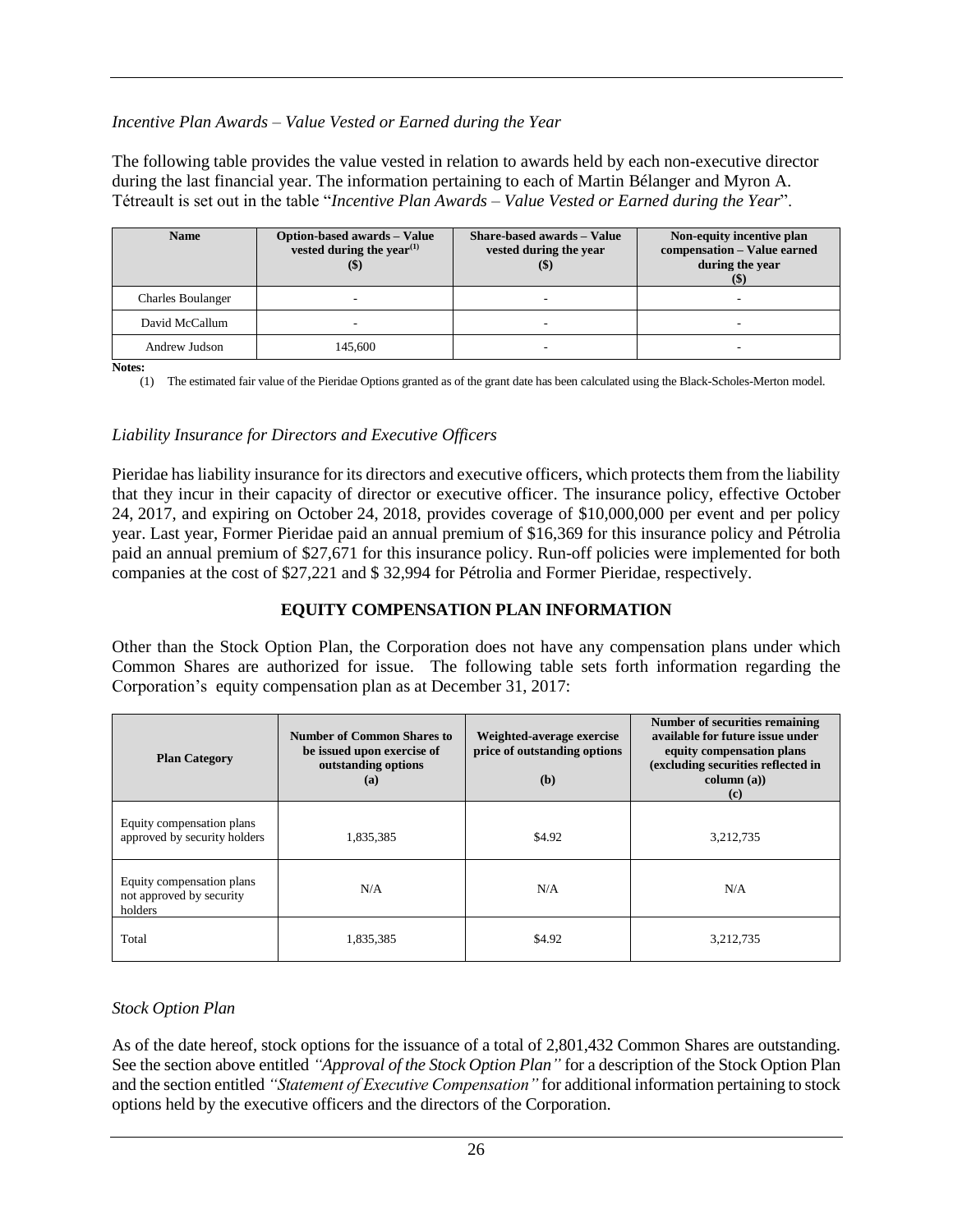## **INDEBTEDNESS OF DIRECTORS AND EXECUTIVE OFFICERS**

No current or former director, executive officer or employee of The Corporation nor any affiliates or associate of such persons is as of the date of the Information Circular indebted to The Corporation or to any of its subsidiaries, or to any other entity where the indebtedness is the subject of a guarantee, support agreement, letter of credit or other similar arrangement or understanding provided by The Corporation.

No person who is or was, at any time during the most recently completed financial year of The Corporation, a director or executive officer of The Corporation nor any associate of any such person, is or at any time since the beginning of the most recently completed financial year of The Corporation has been indebted to the The Corporation Group or whose indebtedness to another entity is or at any time since the beginning of the most recently completed financial year of The Corporation has been the subject of a guarantee, support agreement, letter of credit or other similar arrangement or understanding provided by the The Corporation Group under securities purchase program or any other program.

# **INTEREST OF INFORMED PERSONS IN MATERIAL TRANSACTIONS**

Other than as disclosed in this Information Circular, none of the directors, executive officers or principal shareholders, if any, of The Corporation or any associate or affiliate of the foregoing has had a material interest, direct or indirect, in any transactions in which The Corporation has participated within the three-year period prior to the The Corporation Record Date, which has materially affected or will materially affect The Corporation.

# **INFORMATION CONCERNING GOVERNANCE**

## **Board of Directors**

The mandate of the Board is to supervise the management of the affairs of the Corporation and to act in the best interests of the Corporation. The Board has a written mandate, the text of which is reproduced in Schedule D to this Circular.

The Board meets at least once per quarter and at each meeting it reviews the activities of the Corporation. The frequency of the meetings of the Board and the nature of the items on the agenda will vary depending on the activities and priorities of Pieridae

The governance practices of the Board, which must be disclosed annually pursuant to securities legislation and the policies of the Exchange, are reproduced in Schedule E of this Circular.

Independent members of the Board are Myron A. Tétreault, Matthew Rees, Charles Boulanger, Andrew Jusdon. Alfred Sorensen is Pieridae's President and Chief Executive Officer, this director is not considered independent member of the Board.

## **Audit Committee**

The charter of Pieridae's Audit Committee is presented in Schedule F of this Circular. The Audit Committee's general mandate is to examine and recommend to the Board the approval of Pieridae's annual and quarterly financial statements as well as the management reports and press releases related to these financial statements, and in particular: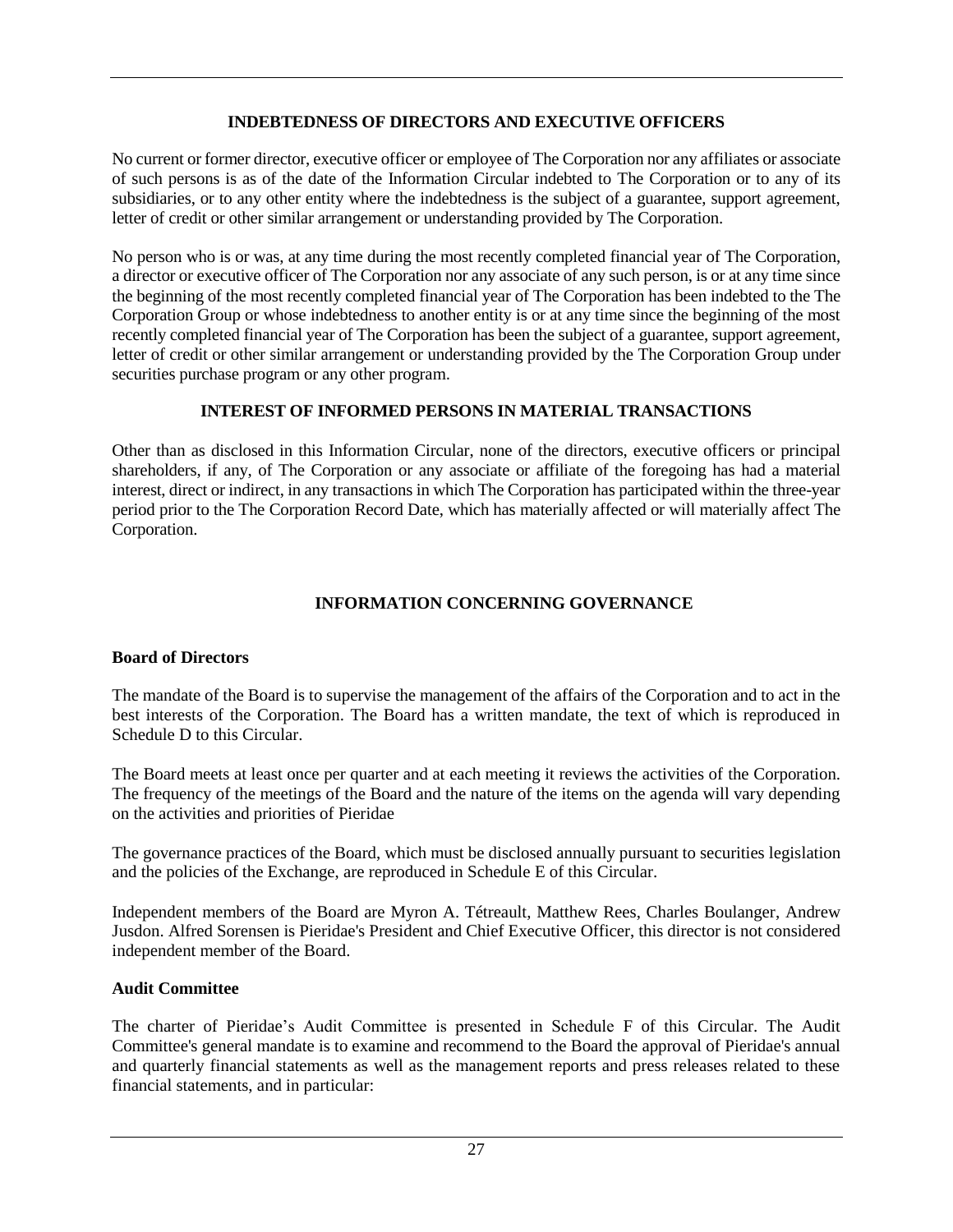- to study and assess all aspects of Pieridae 's financial information reporting process, internal controls, risks, and insurance coverage;
- to present relevant recommendations on these subjects to the Board; and
- to supervise the establishment and management of policies and directives regarding financial information and internal control, and to ensure that the process of certifying the annual financial statements meets applicable standards.

In addition, this committee evaluates and supervises the risk-management program and provides preapproval reviews of all transactions between related parties; after this evaluation, it provides its recommendations to the Board.

The Audit Committee ensures that the external auditors remain independent of the management of Pieridae. The Audit Committee reviews the proposed audit and its execution, evaluates the auditors' performance, and makes recommendations to the Board. The Audit Committee reviews the auditors' compensation, makes recommendations in this regard, and pre-authorizes appointments unrelated to auditing, as permitted by law.

When it considers it necessary, the Audit Committee meets jointly and separately with Pieridae management and with the external auditors to discuss Pieridae's financial affairs.

## *Composition*

The Audit Committee is comprised of Andrew Judson, Charles Boulanger and Myron A. Tétreault. All three (3) members are considered to be independent members and all members have financial expertise, as defined in Regulation 52-110 on audit committees ("**Regulation 52-110**"). According to Regulation 52- 110, a person has "financial expertise" when he/she has the ability to read and understand a set of financial statements presenting accounting matters of a scope and level of complexity that are, on the whole, comparable with those that may reasonably be expected to be raised by Pieridae 's financial statements.

Under Regulation 52-110 Pieridae, as a venture issuer, is exempt from the requirement that each of the members of its Audit Committee be independent. However, in accordance with Policy 3.1 of the Exchange, the majority of the members of Pieridae's Audit Committee must be directors who are not executive officers or employees of Pieridae or of legal entities of its group. The Audit Committee must include at least three directors, the majority of whom are not employees, controlling shareholders, or executive officers of Pieridae.

## *Relevant Training and Experience*

The training and experience of each member of the Audit Committee relevant to his/her responsibilities as members of the Audit Committee are as follows:

**Charles BOULANGER** graduated from Université Laval with a degree in mechanical engineering (1981) and acquired senior management training from the International Centre for Research and Studies in Management (CIREM) in 1990. Since 2011, he has been president of Moody Management Inc., a private investment firm. He is also the President and CEO of LeddarTech inc. Prior to that, he was founder, president and CEO of Groupe Unipex SAS in 2008 after serving as president of the Active Ingredients and Specialty Chemicals Division of Atrium Innovations (TSX:ATB) from 2004 to 2008. He was also a founder and president of PÔLE Québec Chaudière-Appalaches after being a partner with Phénix Capital. Mr. Boulanger has over 30 years' experience in senior management positions in several industrial sectors with companies such as Shell Canada, Irving Oil, GSI Environment and Prolab Technologies.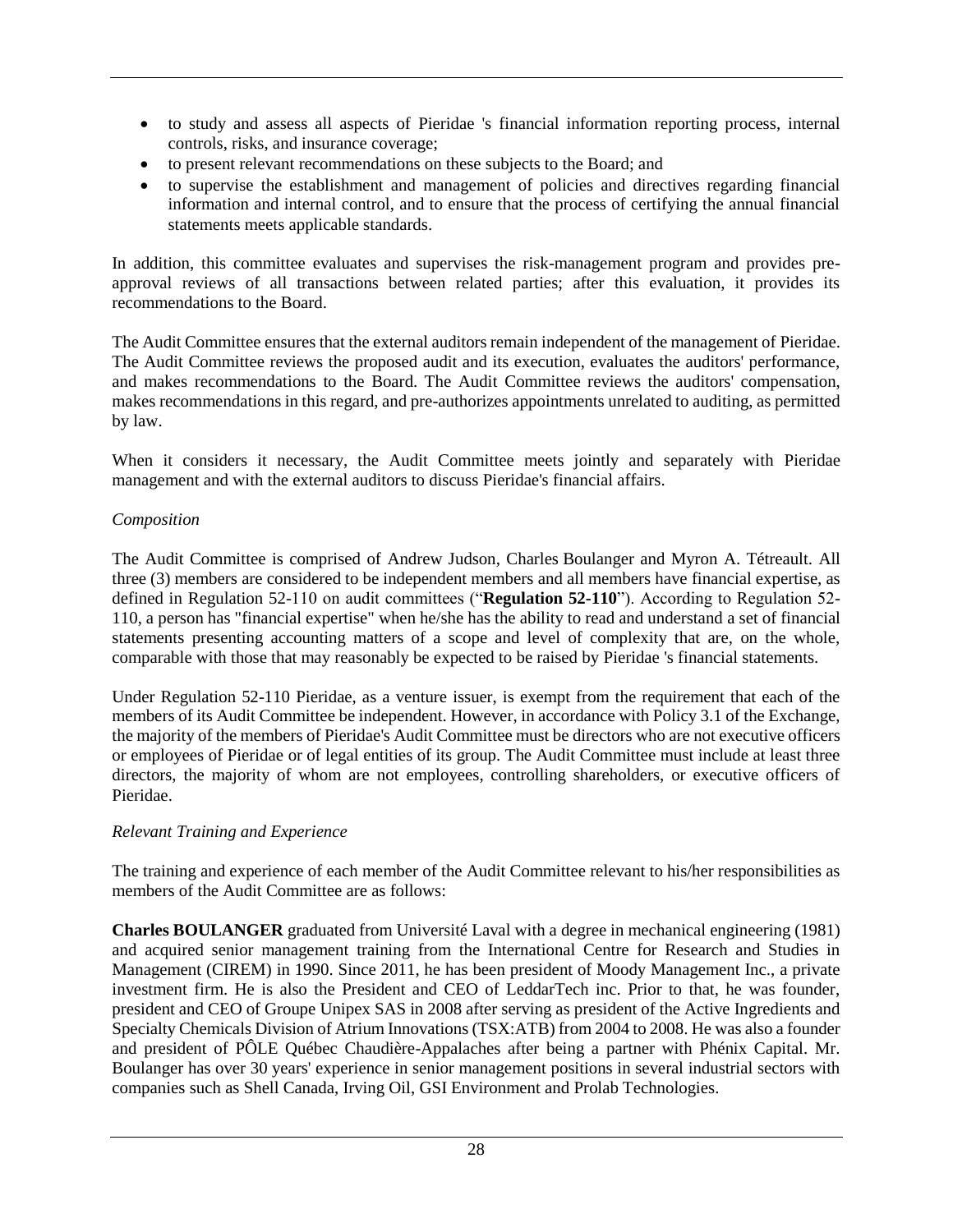**Andrew JUDSON** has been a Managing Director of Camcor Partners Inc., a general partner and investment manager for a series of limited partnerships mandated to invest in the Canadian upstream energy industry since 2013. Previously he was a Managing Director with energy focused boutique investment dealer FirstEnergy Capital Corp. with offices in Calgary and London, helping lead the capital markets group. Mr. Judson was responsible for covering some of the largest institutional investors in Canada, the United States and Europe, and advising on their energy related investments. Mr. Judson has extensive board governance experience and serves on several boards of directors of Camcor portfolio companies.

**Myron A. TÉTREAULT** has been President since 1999 of Calafate Holdings Ltd., a private investment management and venture capital company. Mr. Tétreault serves as the Lead Director of PHX Energy Services Corp. a TSX-listed horizontal and directional drilling company. He is also a cofounder and director of Fitzroy Developments Ltd. (a private real estate company), Northern Vision Development Corp. (a private real estate company) and of Webber Academy Foundation (a nonprofit company that operates a private school in Calgary, Alberta). From August 1993 to December 1997, Mr. Tétreault was a corporate and securities lawyer with the law firm Bennett Jones Verchere (now Bennett Jones, LLP). Mr. Tetreault has over twenty years of experience as a director and officer of numerous companies in the oil & gas and oilfield services sector. Mr. Tétreault obtained his Juris Doctor degree (with distinction) from the University of Saskatchewan in 1992 and his Bachelor of Business Administration degree (cum laude) from the University of Ottawa in 1988. He is a member of the Law Society of Alberta and was a member of the Entrepreneurs' Organization for 10 years.

#### *External Auditor Service Fees*

In addition to taking care of the audit of the financial statements, Pieridae's auditor has provided other services to Pieridae and invoiced the following fees over the course of the last two fiscal years:

| <b>Fees</b>                                | December 31, 2017 (\$) | Fiscal Year ended on Fiscal Year ended on<br>December 31, 2016 (\$) |
|--------------------------------------------|------------------------|---------------------------------------------------------------------|
| Audit Fees <sup>(1)</sup>                  | 102,237                | 83,385                                                              |
| Audit-Related Fees <sup>(2)</sup>          | 29,320                 | 7,600                                                               |
| Amalgamation – Related Fees <sup>(3)</sup> | 261,050                |                                                                     |
| Tax Fees <sup>(4)</sup>                    | 31,384                 | 11,200                                                              |
| Translation Fees $(5)$                     | 16,783                 | 14,201                                                              |
| <b>Total of all Fees:</b>                  | 440,774                | 116,386                                                             |

(1) Related to the total fees invoiced by Pieridae's external auditor for the audit services. Audit fees invoiced to Petrolia were \$ 85,450 and \$ 66,660 for fiscal years 2017 and 2016, respectively.

(2) Related to the total fees invoiced by Pieridae's external auditor for related services that are reasonably related to the performance of the audit of Pieridae and that are not reported under note (1) above. Audit-related fees invoiced to Petrolia were \$ 6,320 and \$ 7,600 for fiscal years 2017 and 2016, respectively.

(3) Related to the total fees invoiced by Pieridae's external auditor for services that were related to the amalgamation between Pieridae and Petrolia and all its required disclosure excluding fees reported reported under note (1) and (2) above. Amalgamation-related fees invoiced to Petrolia were \$ 158,050 for fiscal years 2017.

(4) Related to the total fees invoiced by Pieridae's external auditor for professional services rendered for tax compliance and, tax advice. Tax fees were invoiced to Petrolia in fiscal year 2017 and 2016.

(5) Related to translation fees invoiced to Petrolia.

#### **Reliance on Certain Exemptions**

At no time since the commencement of the Corporation's financial year ended December 31, 2015 did the Corporation rely on any of the various exemptions provided for in Regulation 52-110. However, the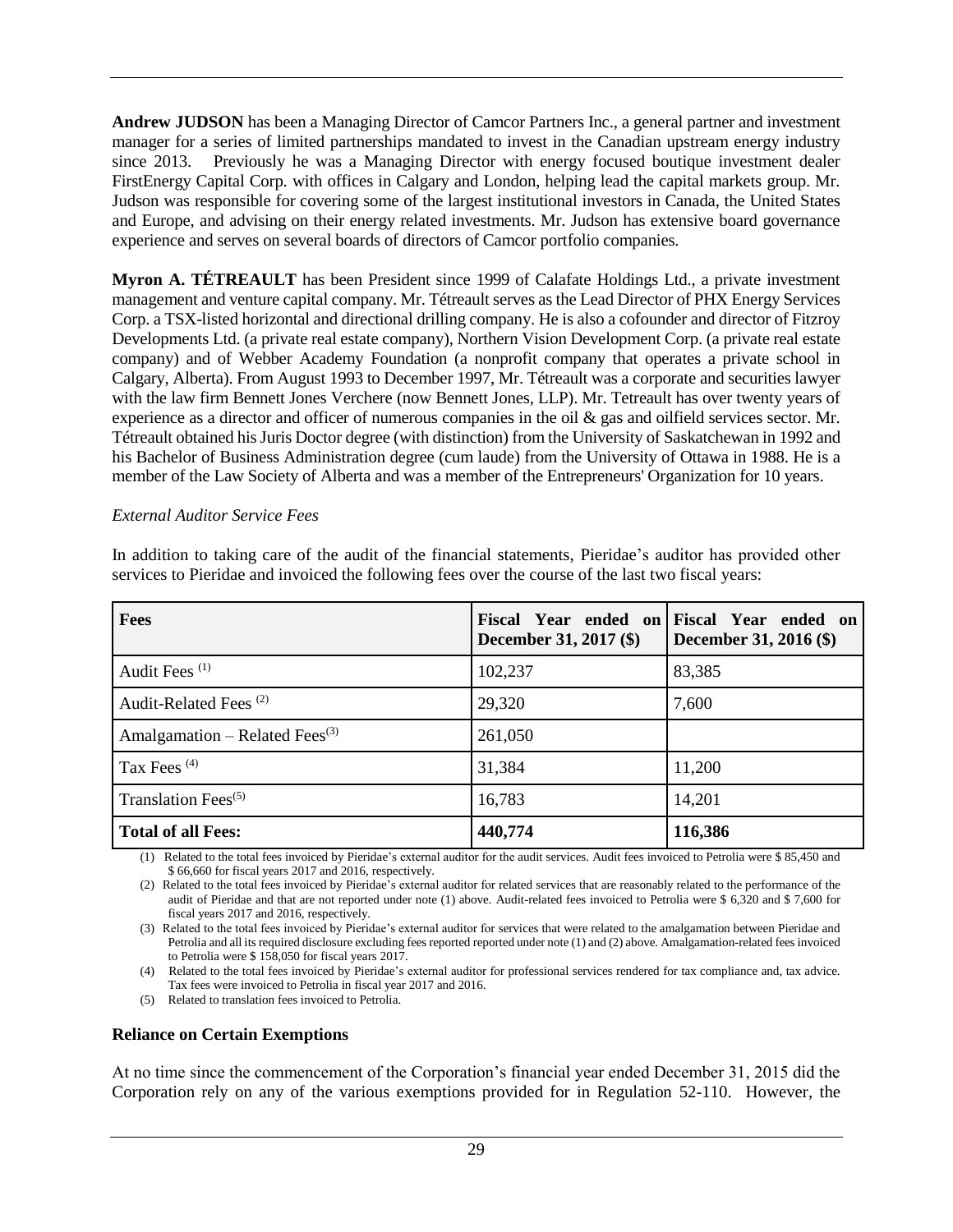Corporation is exempted from the application of Parts 3 and 5 of Regulation 52-110 as it is a venture issuer as defined by Regulation 52-110.

## **Pre-Approval Policies and Procedures**

The Audit Committee has adopted specific policies and procedures for the engagement of non-audit services. Please refer to **SCHEDULE F**

# **Governance and Compensation Committee**

The Governance and Compensation Committee is comprised of Alfred Sorensen, Andrew Judson and Matthew Rees of which Andrew Judson and Matthew Rees are considered to be independent members. This Committee supervises matters related to the governance of the Corporation and analyzes the adequacy and form of the corporation's compensation of its directors and executive officers. The mandate of this committee is reproduced in Schedule C of this Circular.

# **Reserve and Health, Safety and Environment Committee**

The Reserve and HSE Committee is comprised of Matthew Rees, Myron Tétreault and Charles Boulanger All three (3) members are considered to be independent members. This Committee supervises matters in order to assist the directors of the Corporation in satisfying their responsibilities in respect of the timely compliance by the Corporation with its disclosure and related obligations under National Instrument 51-101 – Standards of Disclosure for Oil and Gas Activities ("NI 51-101") and the protection by the Corporation of the health and safety of its employees and of the environment. The mandate of this committee is reproduced in Schedule G of this Circular.

# **NON-ARM'S LENGTH TRANSACTIONS**

The Corporation leases lands from David McCallum, one of Pétrolia's former directors, until October 24, 2017. These lands are located on lots 4E-3, 4D-3 and 4C-3 Ptie du Rang 1, Canton de Douglas, Québec, and are used by the Corporation for operations in connection with the Haldimand wells. The compensation for such lease is 4,167 Common Shares for each five (5) year period of the lease, as long as the value of the weighted average price of the Common Shares is equal or inferior to \$24.00 per Common Share.

On November 6, 2015, Ressources Québec completed a private placement in Pétrolia in the amount of \$2,881,800 by entering into a Subscription Agreement (*Convention de souscription*) with Pétrolia, and also invested \$918,200 in Bourque property by way of a joint venture created by Pieridae, Ressources Québec and TUGLIQ Energy, governed by a Master Agreement (*Entente-cadre*) and a Joint Operations Agreement (*Convention d'opérations conjointes*) both executed on this same date. This financing aimed to allow the start-up of work on the first phase of the resource confirmation program on the Bourque property. The Master Agreement and the Joint Operations Agreement were amended on July 15, 2016, as Ressources Québec further invested an amount of \$8,500,000 in the above-mentioned joint venture.

Pieridae had consulting agreements in place with Mr. Myron A. Tétreault (Executive Chairman of the Board and Director of Pétrolia) up until March 31, 2018, and Mr. Martin Bélanger (Interim President and Chief Executive Officer and Director of Pétrolia) up until February 1, 2018, in connection with the services rendered by these individuals in their respective roles of Executive Chairman and Interim President and Chief Executive Officer of Pétrolia (see the "Summary Compensation Table in "Part III – Executive Compensation" of this Information Circular).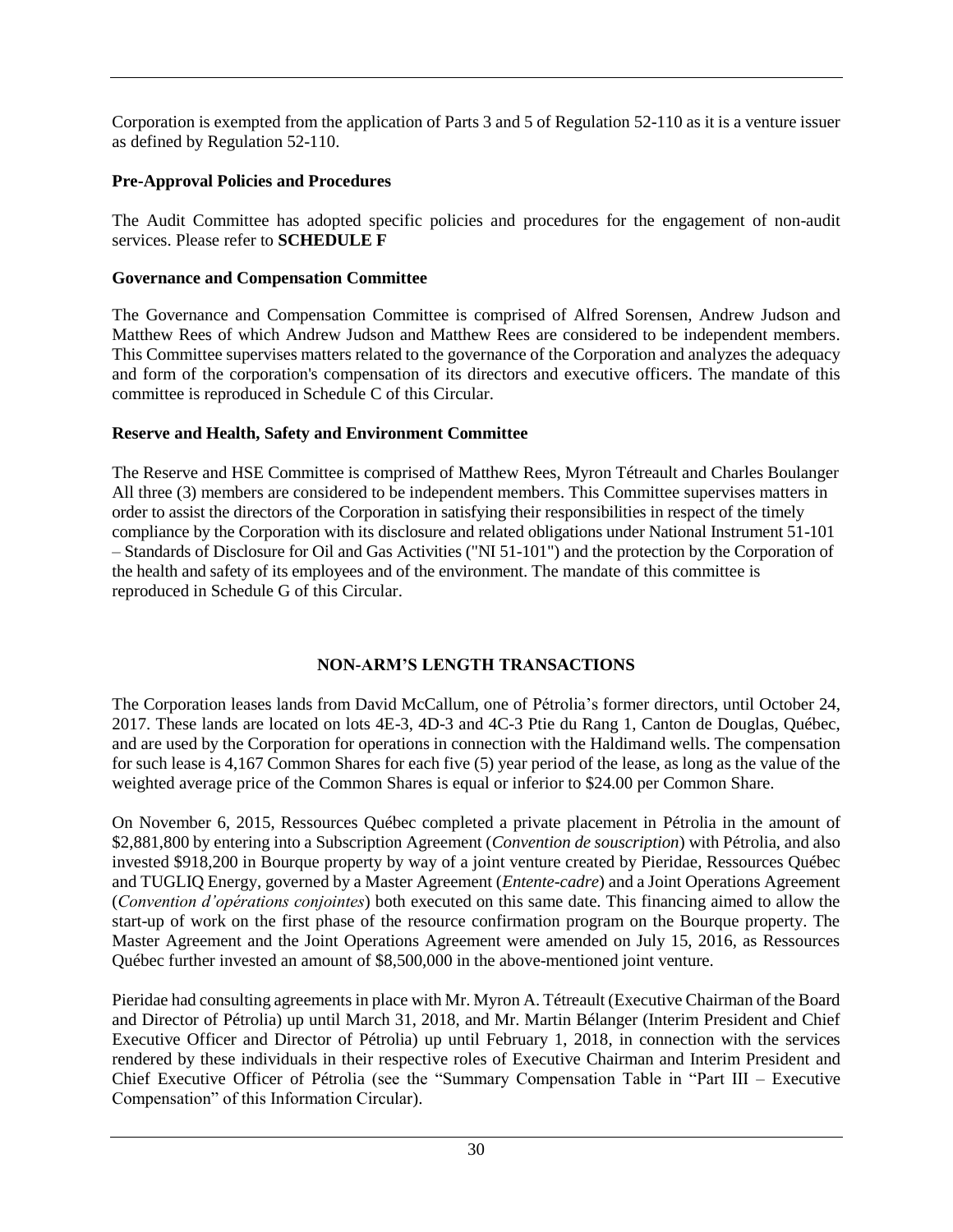## **REGISTRAR AND TRANSFER AGENT**

The transfer agent and registrar for the Common Shares is Computershare Investor Services Inc., having offices at 1500 Robert-Bourassa Boulevard, Suite 700, Montreal, Quebec, H3A 3S8.

#### **OTHER BUSINESS**

Management knows of no amendment, variation or other matter to come before the Meeting other than those set forth in the Notice of Meeting. However, if any other matter properly comes before the Meeting, the Common Shares represented by the accompanying proxy will be voted on such matter in accordance with the best judgment of the person or persons voting the proxy.

#### **SHAREHOLDER PROPOSITIONS**

Any Shareholder wishing to present a proposition to the next annual general meeting in 2019 must transmit such proposition to the Corporation prior to June 15, 2019, in order for it to be included in the proxy solicitation documentation for such annual general meeting.

## **ADDITIONAL INFORMATION**

Additional information relating to the Corporation can be found under the Corporation's profile on SEDAR at www.sedar .com. Additional financial information is provided in the Corporation's comparative financial statements for the year ended December 31, 2017, and related and management discussion and analysis which can be found under the Corporation's profile on SEDAR at www.sedar.com or on the Corporation's website at www.pieridaeenergy.com. Shareholders may also obtain these documents, without charge, upon request to the CFO at Pieridae Energy Limited, 511 St-Joseph Street East, Suite 304, 2<sup>nd</sup> Floor, Québec, Québec G1K 3B7.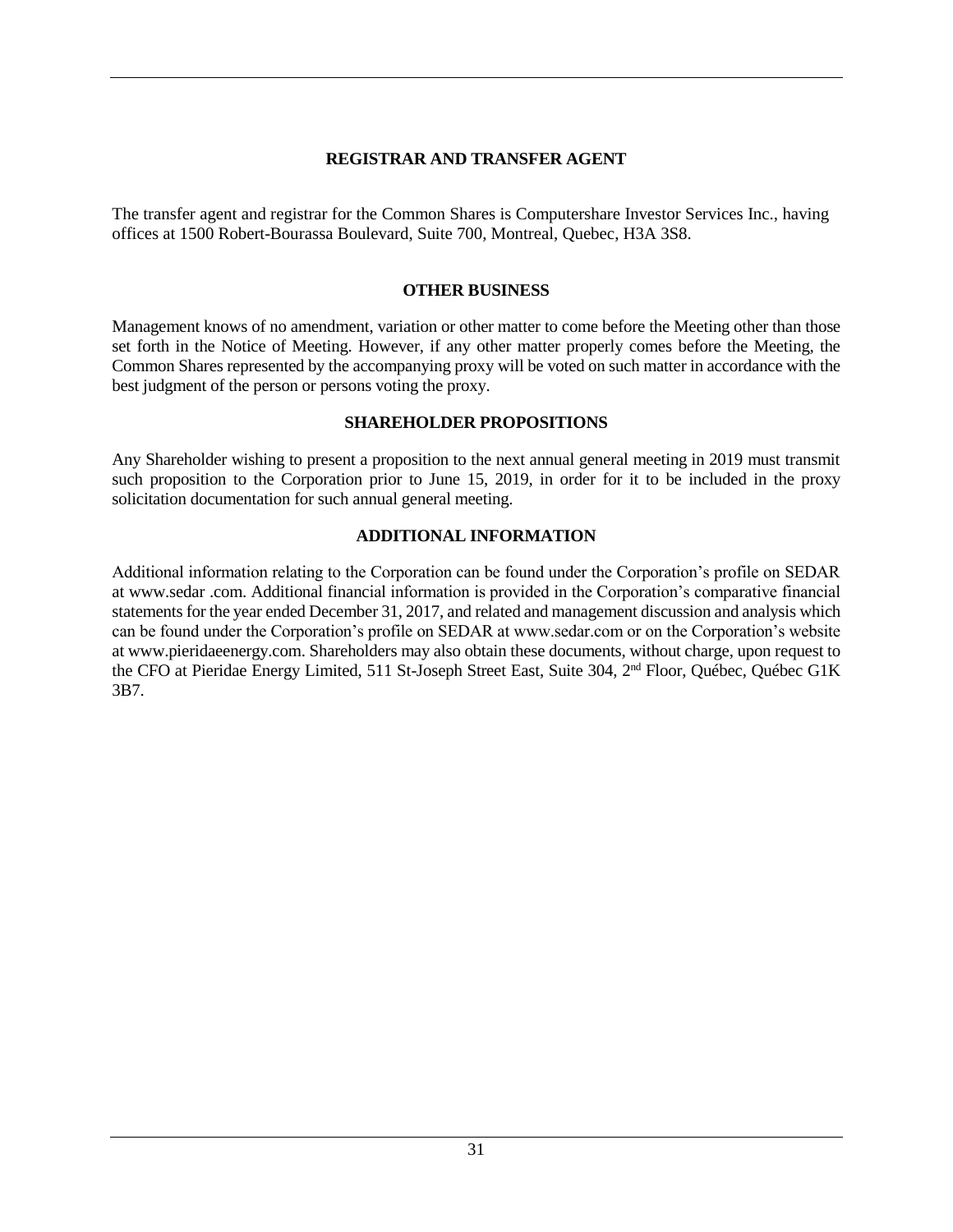## **APPROVAL OF DIRECTORS**

The contents and the sending of this Circular have been approved by the directors of the Corporation.

DATED as of the 23<sup>rd</sup> day of May, 2018.

*(signed) Alfred Sorensen* Alfred Sorensen President and Chief Executive Officer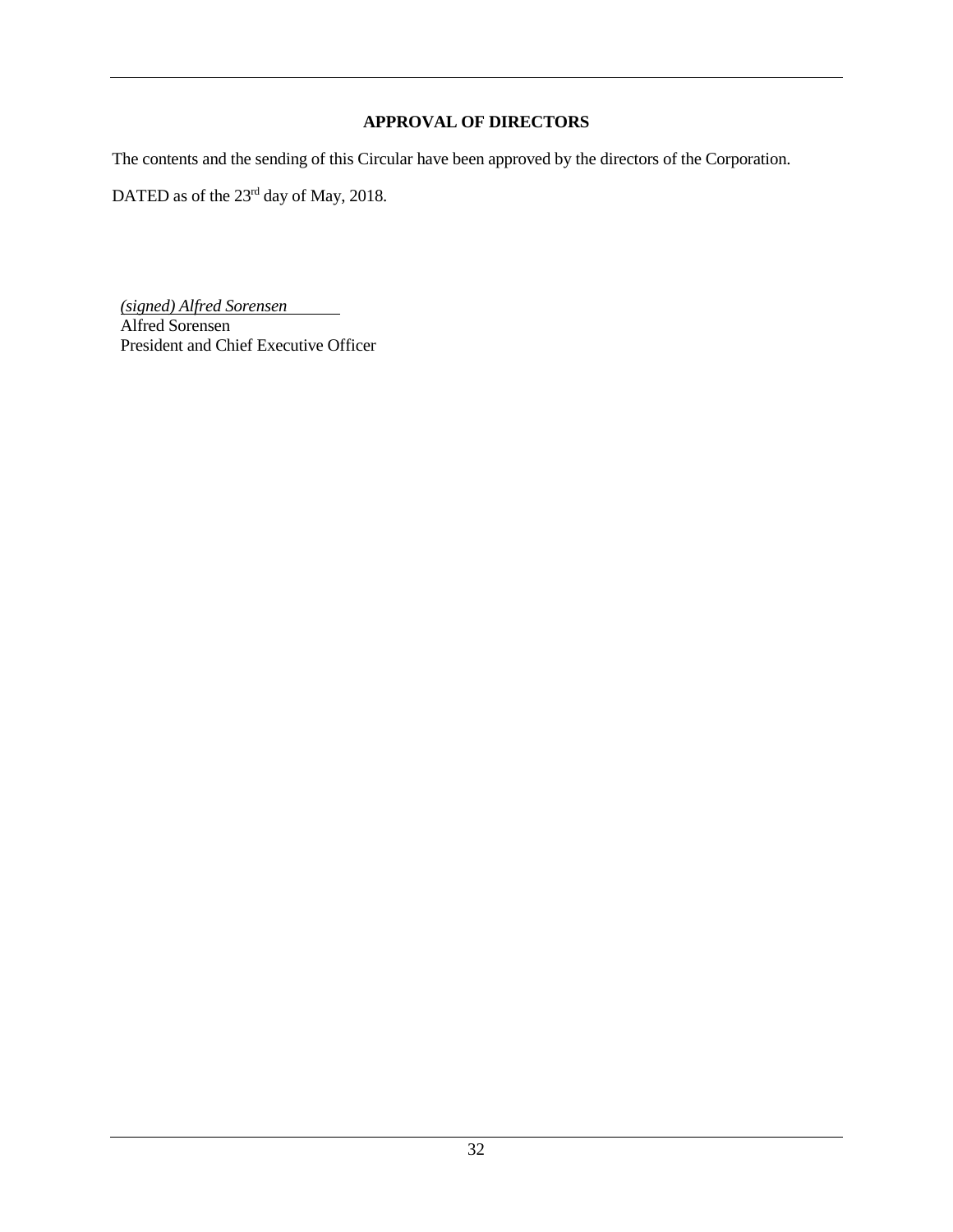## **SCHEDULE A**

#### **PIERIDAE ENERGY LIMITED**

## **STOCK OPTION PLAN**

#### **1. Definitions and interpretation**

#### 1.1. Definitions

Unless otherwise required by the context or subject matter, the following terms, as used herein, have the meanings set forth below.

- a) *Board of Directors* means the board of directors of the Corporation.
- b) *Corporation* means Pieridae Energy Limited and any corporation which it controls pursuant to the *Canada Business Corporations Act*.
- c) *Consultant* means an individual or consulting firm, other than an employee or a director of the Corporation, respecting the conditions prescribed by section 1.2 of Policy 4.4 of the Exchange.
- d) *Consulting Firm* means for an individual consultant, a corporation or partnership of which the individual is an employee, shareholder or partner.
- e) *Date of Grant* means the date on which the Board of Directors grants a particular Option in favour of an individual.
- f) *Exchange* means the TSX Venture Exchange.
- g) *Exercise Notice* means the notice regarding the exercise of an Option duly executed by the Optionee.
- h) *Exercise Period* means the period during which a particular Option may be exercised, which runs from the Date of Grant inclusively, provided that all of the regulatory approvals have been obtained, up to and including the Expiry Date.
- i) *Exercise Price* means the price at which an Option may be exercised, as established pursuant to section 3.5 hereof.
- j) *Expiry Date* means the date established pursuant to section 3.3 hereof and after which a particular Option cannot be exercised.
- k) *Investor Relations* means any activity by or on behalf of the Corporation or a shareholder of the Corporation that promotes or reasonably could be expected to promote the purchase or sale of the Corporation's securities, with the exception of the activities excluded pursuant to Policy 1.1 of the Exchange.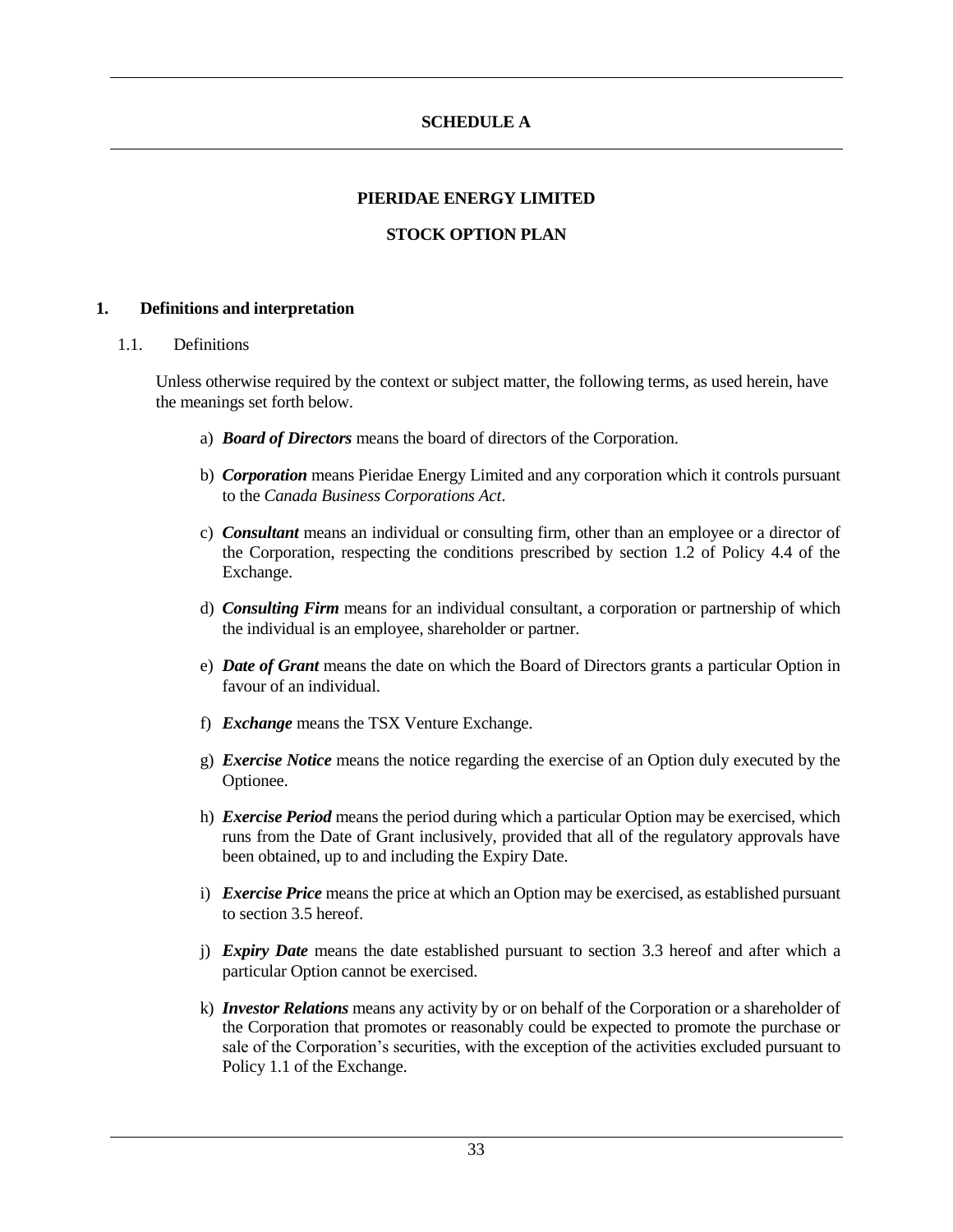l) *Market Value* means the closing price of a Share sold in the last regular lot traded on the *Exchange* on the trading day immediately preceding the Date of Grant during which a regular lot of Shares has been traded on the Exchange. If no regular lot is traded on such date, the Market Value shall then be equal to the price of a Share sold in the last regular lot on the nearest trading day preceding the Date of

Grant during which a regular lot has been traded.

- m) *Option Certificate* means the certificate representing an Option.
- n) *Option* or *Options* means, as the case may be, one or several Options granted pursuant to the Plan for the purpose of purchasing Shares.
- o) *Optionee* means an employee, director, senior executive, Consultant, or person performing Investor Relations, or a former employee, director, senior executive, Consultant, or person performing Investor Relations holding unexercised and unexpired Options or, as the case may be, their Personal Representatives.
- p) *Personal Representative* means (i) in the case of a deceased Optionee, the liquidator of the succession or the court administrator of the deceased duly appointed by a court or a public body duly authorized with respect thereto; and (ii) in the case of an Optionee who, for any reason whatsoever, is incapable of managing his or her affairs, the person legally authorized to act on behalf of such Optionee.
- q) *Plan* means this Stock Option Plan.
- r) *Share* or *Shares* means, as the case may be, one or several common shares in the share capital of the Corporation.
- 1.2. Governing Law

The Plan is established pursuant to the laws in effect in the Province of Alberta and the policies of the Exchange, and its provisions shall be interpreted pursuant to such laws and policies.

1.3. Headings

The headings herein are for the convenience of the reader and shall in no way affect the interpretation of the Plan.

#### **2. Purpose and Participation**

2.1. Purpose

The Plan was designed to allow the Corporation, through Shares, to retain and motivate competent directors, senior executives, employees, Consultants and persons performing Investor Relations, to compensate directors, senior executives, employees, Consultants and persons performing Investor Relations to whom the Board of Directors may grant Options pursuant to the Plan from time to time further to their efforts in attaining the goals of the Corporation and to allow such individuals to purchase Shares as an investment, and to encourage them to act in this manner.

2.2. Participation

From time to time, the Board of Directors will designate, at its discretion, the directors, senior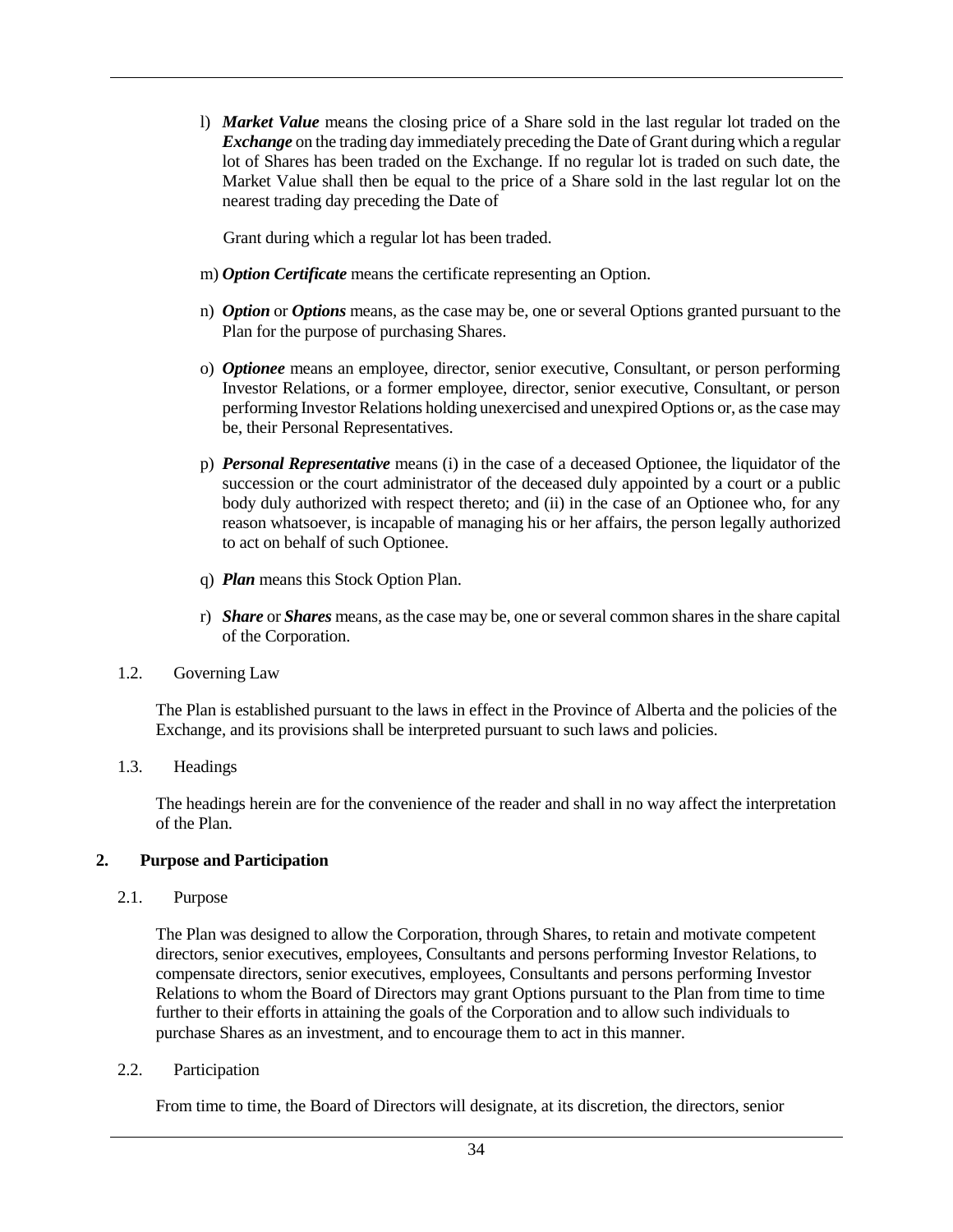executives, employees, Consultants, and persons performing Investor Relations, as the case may be, who are to be granted Options and will establish the number of Shares with respect to which each Option may be exercised and grant the Options based on these decisions. The granting of an Option to a director, senior executive, employee, Consultant or person performing Investor Relations will not, at any time, entitle such person to receive Options thereafter, nor will it prevent such person from receiving Options thereafter.

## 2.3. Notice of Granted Options

- a) After the Board of Directors has approved the granting of an Option, the Chairman or another member of the Board of Directors designated for such purpose shall give written notice of the grant to the director, senior executive, employee, Consultant, or person performing Investor Relations and shall include therewith the Option Certificate representing the Option thus granted.
- b) In the case of Options granted to employees, Consultants, or employees of a holding company, the Corporation will declare that the Optionee is a bona fide employee, Consultant, or employee of a holding company, as the case may be.

#### 2.4. Copies of the Text of the Plan

With the notice sent with the initial granting of an Option, each director, senior executive, employee, Consultant, or person performing Investor Relations must be provided with two copies of the text of the Plan, and within 10 days following the receipt of these copies, the aforementioned persons shall sign one of the copies and return it to the Board of Directors. The Board of Directors shall promptly provide each Optionee with two copies of any amendment to the Plan, and within 10 days thereof, said Optionee shall sign a copy of the amendment and return it to the Board of Directors.

#### 2.5. Limitations

The Plan does not entitle an Optionee to act as senior executive or director of the Corporation or to continue to act as such, nor does it entitle it to be an employee of the Corporation or to continue as such, nor does it create an obligation on the part of either party with respect thereto. The Plan does not grant the Optionee any rights as a shareholder of the Corporation with respect to the Shares underlying the Options before such time as the Optionee has exercised his or her Options or a part thereof and before he or she is registered as a shareholder of the Corporation. All decisions regarding the granting of Options shall be made at the sole discretion of the Board of Directors. The Plan does not hinder, limit, force, restrict, or prevent the Board of Directors with respect to the allocation or the issuance of Shares or of any other security of the Corporation, except as specified in the Plan.

## **3. Terms and Conditions of the Options**

3.1. Issuance of Shares by the Board of Directors

The Shares to be issued to Optionees upon the exercise of the Options must be authorized by the Board of Directors.

#### 3.2. Number of Shares

a) The Options to be granted under the Plan must not be exercisable for more than 10% of the common shares issued at the time the Options are granted, provided that if the Options expire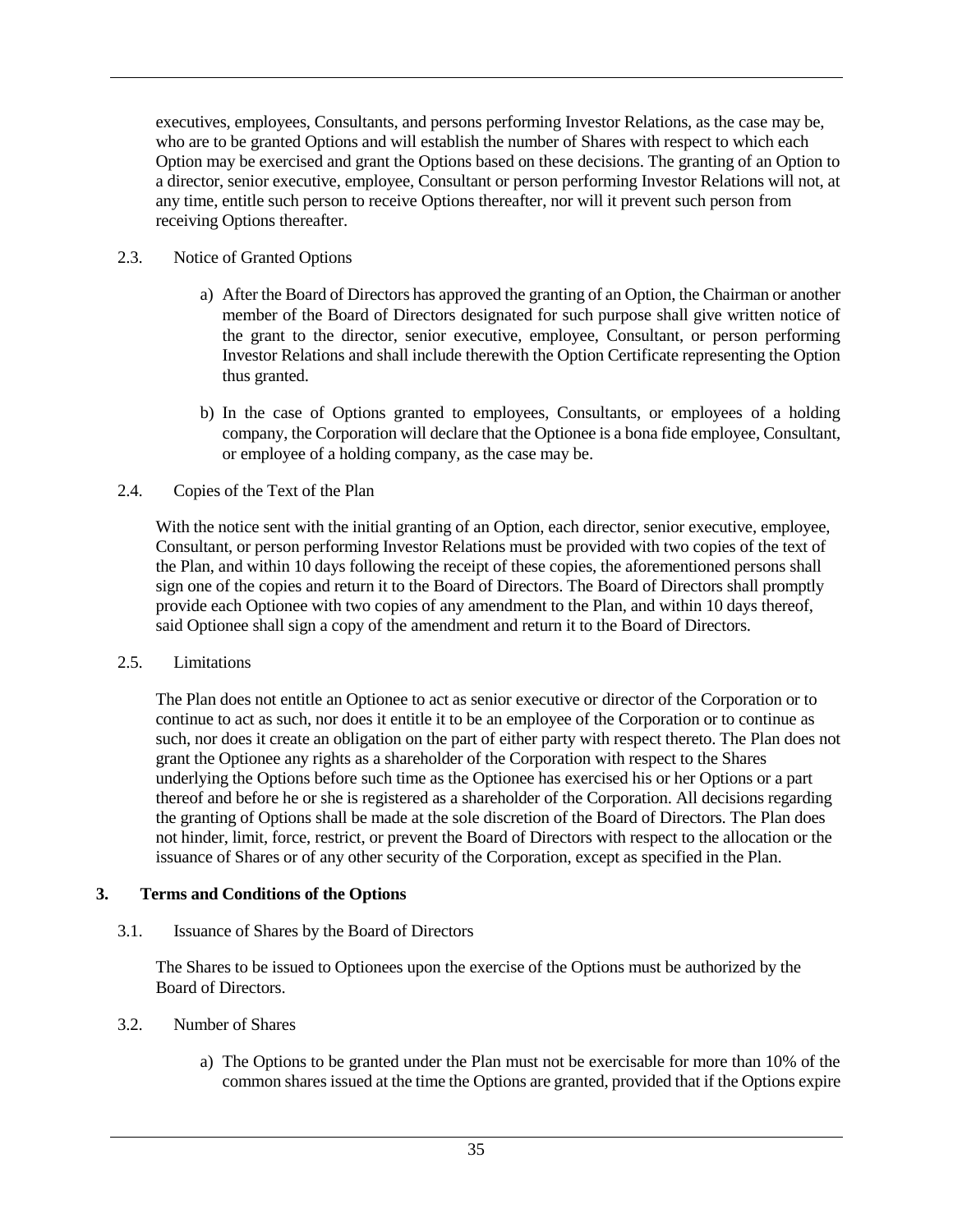or are terminated for any reason before they are exercised, the number of Shares underlying such expired or terminated Options may again be available under the Plan.

- b) The number of Shares reserved for issuance within a period of 12 months must not exceed the following percentage of issued and outstanding Shares of the Corporation:
	- (i) 2% in the case of a Consultant; and
	- (ii) 2% for all persons performing Investor Relations, provided that such Options must vest in stages over such 12-month period with no more than 1/4 of the Options vesting in any three-month period; and
	- (iii) 5% in the case of an individual, unless the Corporation has obtained disinterested shareholder approval.

#### 3.3. Term of Options

Subject to sections 3.4 and 6.2, the Expiry Date of an Option is the date established by the Board of Directors at the time of the granting of the particular Option, provided that such date does not extend beyond the fifth anniversary of the Date of Grant of the Option.

#### 3.4. Termination of Options

Optionees may exercise an Option in whole or in part, at any time or from time to time during the Exercise Period, provided that the Option has vested on or before such time pursuant to the terms of the Option Certificate evidencing such Option and provided that with respect to the exercise of a part of an Option, the Board of Directors shall be entitled, at any time and from time to time, to establish the number of Shares with respect to which an Optionee may exercise a part of the Option held by such Optionee. All of the Options or parts of an Option that have not been exercised during the Exercise Period will terminate and become null and void on the day following the Expiry Date. The Expiry Date of an Option will correspond to the earlier of either of the following dates, namely the date established by the Board of Directors at the time of the granting of the Option, or the date established pursuant to paragraphs (a) to (d) hereinafter:

- a) *Death* Upon the death of an Optionee who is an employee, director, senior executive, Consultant, or person performing Investor Relations, any Options granted to such person or the remainder thereof may be exercised by his/her legatees in accordance with the terms and conditions of his/her last will or by his/her representative with respect to the estate. Options must be exercised no later than on the earlier of either of the following dates, namely (i) the Expiry Date of the Options, or (ii) the expiry of a period of 12 months following the death of the Optionee.
- b) *Cessation of Employment –* If an Optionee at any time on a particular day ceases to be employed by the Corporation (other than as a consequence of the termination of employment for cause), or ceases to hold an office of the Corporation, or ceases to be engaged by the Corporation as a Consultant, for any reason other than death and the Option is held by the Optionee at that time, the date established hereby in respect of such Option is three hundred and sixty five (365) days after the particular day if such Option was granted to the Optionee by the Corporation at any time on or before October 24, 2017, and in any other case, the date established hereby in respect of such Option is ninety (90) days after the particular day.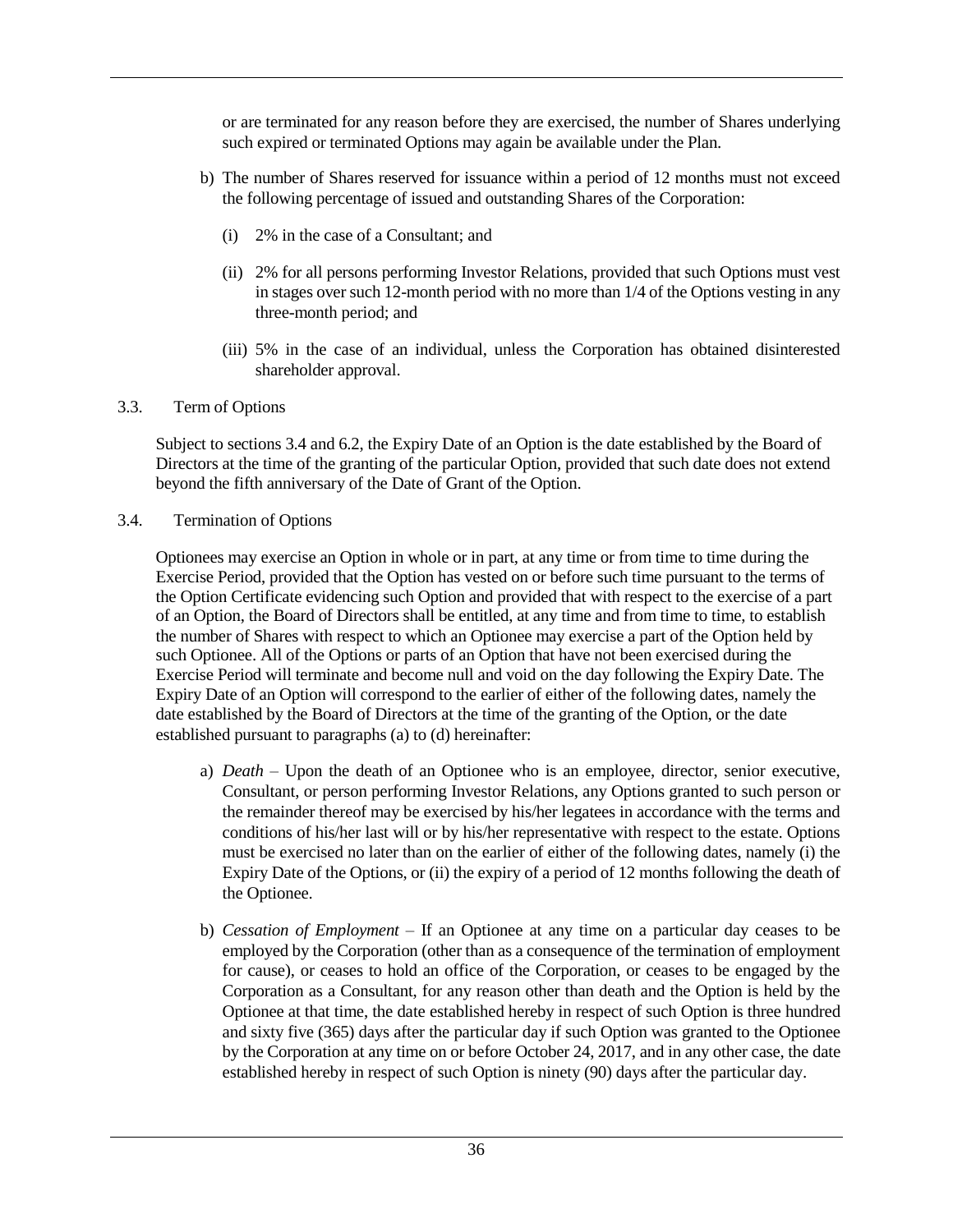- c) Notwithstanding paragraphs (a) and (b) above, the Board of Directors may, at its discretion, by means of a prior notice sent to an Optionee or his or her Personal Representative, allow an Option, or part of an Option, to remain valid and in effect, and may direct that the Expiry Date of an Option or part of an Option held by the Optionee be deemed to be the date of the death, the retirement, the resignation, or the termination of employment, or a date after any of such events. *Termination of Employment for Cause* – If the employment of an Optionee is terminated for cause, the Expiry Date of an Option shall be the date upon which the Corporation gave the Optionee a notice of the termination of his or her employment.
- d) *Discretion of the Board of Directors* The Board of Directors may, at any time or from time to time, with the consent of an Optionee and, subject to the approval of the regulatory authorities, accelerate or postpone the Expiry Date of an Option or of any part of an Option held by the Optionee if the Board of Directors establishes, at its discretion, that this measure is warranted under the circumstances and provided that the Expiry Date of the Option does not extend beyond the fifth anniversary of the Date of Grant.

#### 3.5. Exercise Price

- a) No consideration will be payable with respect to the granting of an Option. Consideration will be payable pursuant to paragraph 3.5 (b) hereunder.
- b) At the time of the granting of an Option, the Board of Directors shall establish the price at which an Optionee may purchase a Share upon the exercise of his or her Option. Said price will not be less than the Market Value.
- c) The Board of Directors may reduce the Exercise Price of an Option with the consent of the Optionee, subject to the prior approval of the disinterested shareholders of the Corporation if the Optionee is an insider of the Corporation.

#### 3.6. Assignment of Options

Options may not be assigned or transferred. However, to the extent provided for pursuant to section 4.1, the Personal Representative of an Optionee may exercise Options during the Exercise Period.

#### 3.7. Adjustments

Prior to the exercise in full of an Option, if a stock dividend is paid with respect to the Shares or if the Shares are consolidated, subdivided, converted, exchanged, or redesignated, or if they are in any way replaced (collectively designated herein as an "Event"), the Option, to the extent that it has not been exercised, will entitle the holder thereof, upon its exercise pursuant to its terms and conditions, to the number and type of Shares, other securities or assets that the holder would have been entitled to receive as a result of the Event as if such holder were the owner of the Shares subject to the unexercised part of the Option at the time the Event occurred, and the Exercise Price of the Option will be the same as if the Shares of the Corporation initially subject to the Option had been purchased pursuant hereto. No fractional Shares will be issued upon the exercise of the Options, and if an Optionee is entitled to a fraction of a Share as a result of an Event, then such Optionee will only be entitled to purchase the nearest lower full number of Shares and no payment or any other adjustment will be made with respect to the fractional participation that is not taken into account. If an Event occurs, the number of Shares that the Board of Directors has authorized pursuant to the Plan as set forth in section 3.2 will be adjusted accordingly.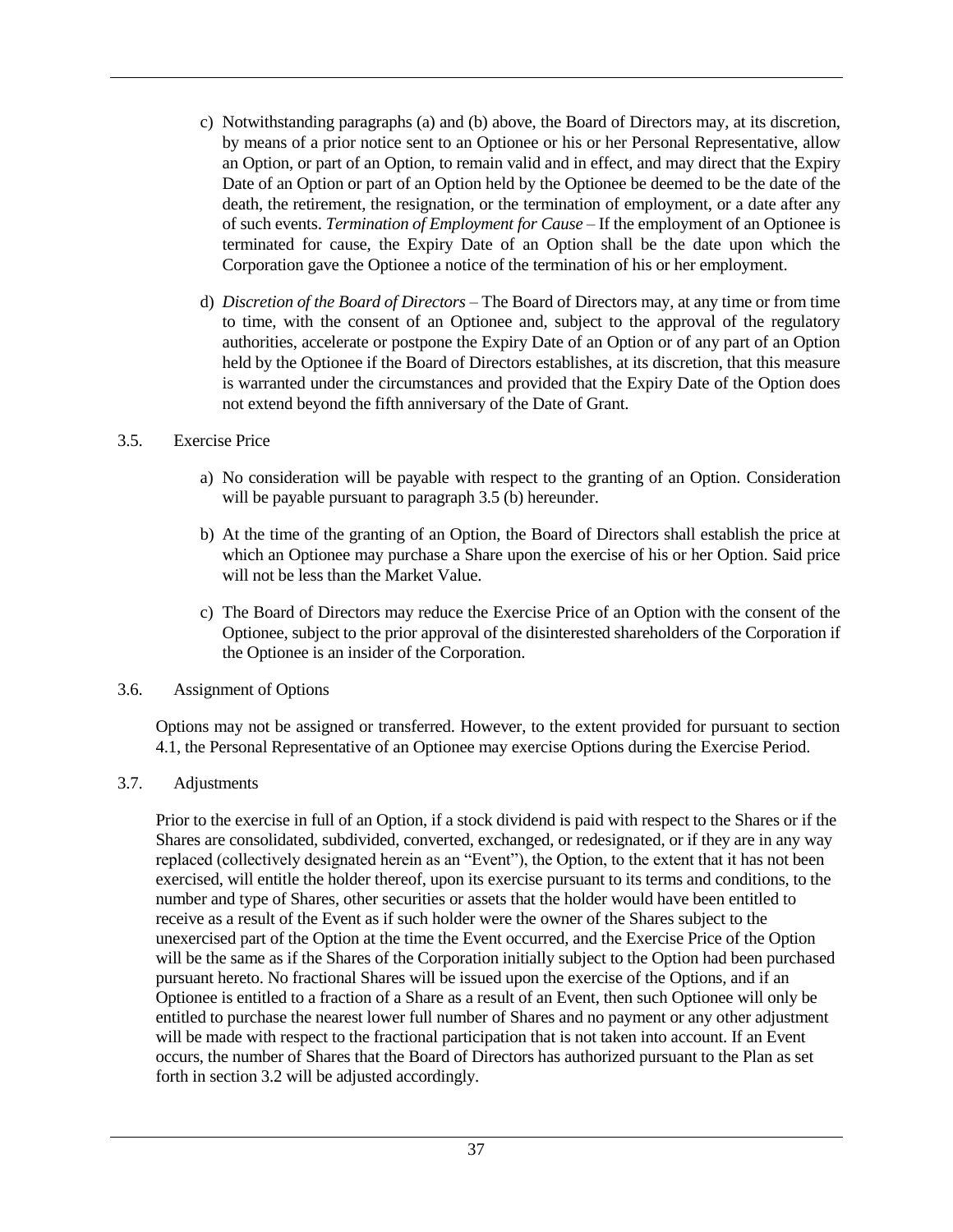### 3.8. Disinterested Shareholder Approval

- a) The Issuer must obtain disinterested shareholder approval in the following cases:
- (i) a Stock Option Plan, combined with all the other Issuer's applicable plans, or the Issuer's other outstanding stock option plans, may result in any of the following situations:
	- A. the number of shares reserved, to be issued upon the exercise of stock options granted to the insiders is more than 10% of the number of Shares issued;
	- B. the insiders are granted, within a 12 month period, more than 10% of the issued Shares;
	- C. an Optionee is issued, within a 12 month period, more than 5% of the issued Shares;
- (ii) the Issuer lowers the exercise price of stock options proposed that have been granted to insiders.
- b) If a) applies, the proposed allocations or the proposed plan shall be approved by a majority of the votes cast by all the shareholders at the shareholders' meeting, excluding the votes of the shareholders who beneficially own shares:
	- (i) of insiders to whom Options may be granted pursuant to the Stock Option Plan;
	- (ii) of persons who are associated with the persons mentioned in b)(i).
- c) The holders of non-voting shares or subordinate voting shares shall be granted full voting rights in relation to a resolution that requires approval of disinterested shareholders.

## **4. Exercise of Options**

4.1. Exercise of Options

Only the Optionee or his or her Personal Representative may exercise an Option. An Optionee or his or her Personal Representative may exercise an Option in whole or in part, at any time or from time to time during the Exercise Period provided that the Option has vested on or before such time pursuant to the terms of the Option Certificate evidencing such Option, by giving the Board of Directors an Exercise Notice, the applicable Option Certificate, and a certified cheque or bank draft payable to the Corporation in an amount equal to the aggregate Exercise Price of the Shares that are being purchased as a result of the exercise of the Option.

### 4.2. Issuance of Shares

As soon as possible after the receipt of the Exercise Notice, the Board of Directors will ensure that a certificate for the Shares thus purchased is delivered to the Optionee. If the number of Shares thus purchased is less than the number of Shares represented by the Option Certificate that is surrendered, the Board of Directors shall make a note thereon indicating the number of Shares with respect to which the Option was exercised and shall return such Option Certificate to the Optionee at the same time as the Share certificate mentioned above.

4.3. Conditions of the Issuance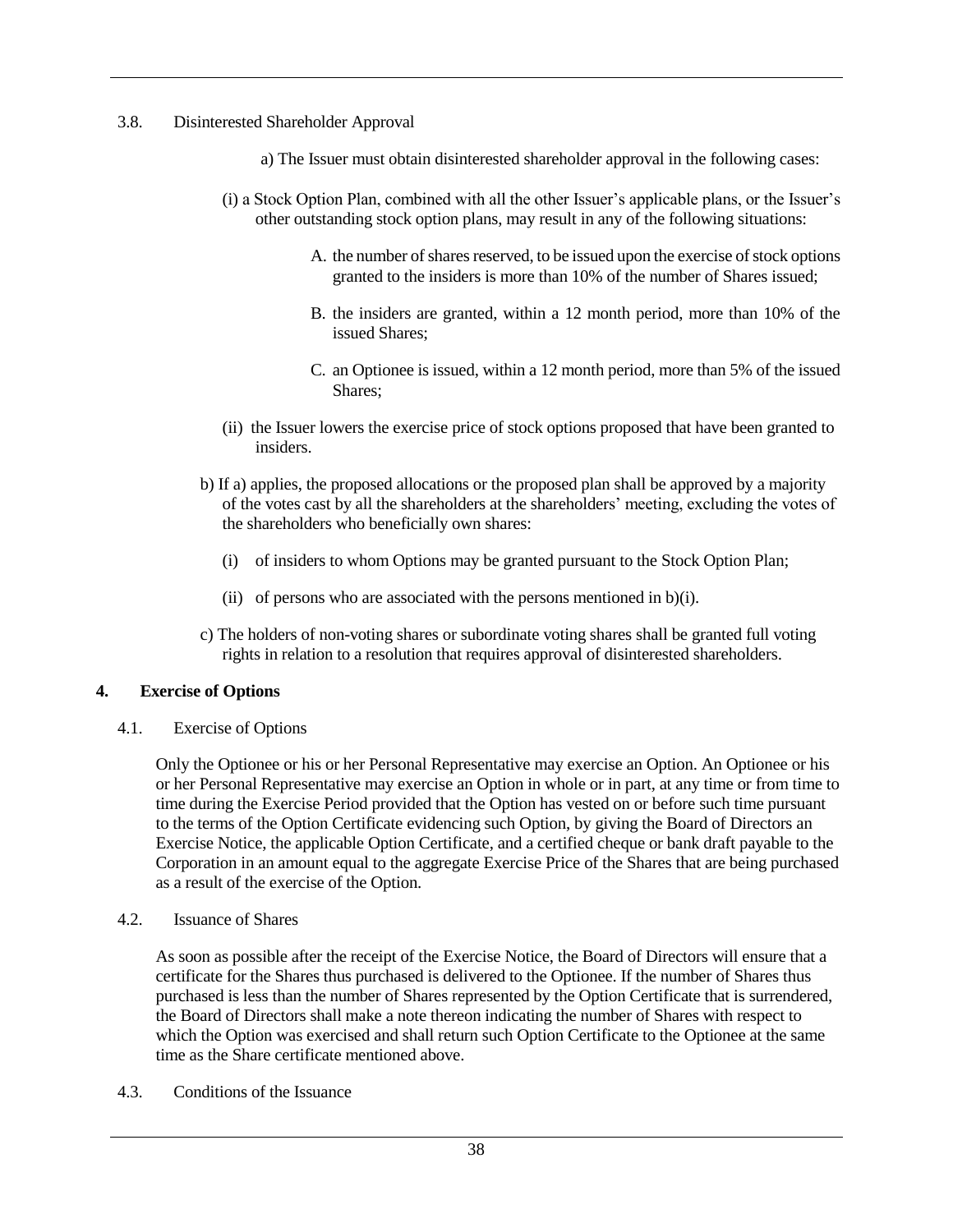The issuance of Shares by the Corporation as a result of the exercise of an Option will be subject to the laws, rules, and regulations of all the authorities and public bodies applicable with respect to the issuance and the distribution of Shares. The Optionee agrees to comply with all of these laws, rules, and regulations, to provide the Corporation with the information, reports, and covenants necessary in order to comply with such laws, rules, and regulations, and to fully collaborate with the Corporation with respect to such compliance.

### **5. Administration**

### 5.1. Administration

The Board of Directors is responsible for the administration of the Plan. The Board of Directors may, at any time and from time to time, establish, change, and repeal regulations that are in compliance with the Plan, as it deems necessary or advisable with respect to the proper administration and operation of the Plan, and such regulations are an integral part of the Plan. The Board of Directors may delegate some of its functions and administrative powers to a director, senior executive, or employee of the Corporation, as it deems appropriate.

### 5.2. Interpretation

The Board of Directors' interpretation of any provision of the Plan and its decisions with respect thereto will be final and binding and will not be subject to any dispute on the part of an Optionee. No member of the Board of Directors nor any person acting pursuant to powers that have been delegated hereunder will be responsible for any of the measures taken or decisions made in good faith with respect to the Plan, and each member of the Board of Directors and each of these persons will be indemnified with respect to the measures or decisions as provided for by the Corporation.

### **6. Amendments to and Termination of the Plan**

## 6.1. Future Amendments

The Board of Directors may, from time to time and subject to the approval of regulatory authorities, amend the Plan and the terms and conditions of any Option to be granted thereafter, and without limiting the generality of the foregoing, the Board of Directors may make such amendments in order to comply with changes to any relevant law or regulation applicable with respect to the Plan, an Option or the Shares, or for any other purposes authorized by law. However, such amendments will not affect any rights of any Optionee pursuant to an Option, nor affect the terms and conditions of an Option that was granted to such Optionee prior to the amendment. 6.2 Advanced Exercise of Options

Notwithstanding any provision to the contrary in the Plan or in a resolution of the Board of Directors passed to carry out such provision, if the Corporation and another company or corporation (with the exception of a wholly-owned subsidiary) have the intention of merging, or if the Corporation intends to proceed with its liquidation or dissolution, voluntary or otherwise, or if an offer is made to purchase all or part of the Corporation's outstanding Shares, the Board of Directors, by means of a written notice to this effect given to each Optionee, may then allow for the exercise of Options within 30 days after the date of the written notice and shall stipulate that at the end of the 30-day period, all of the rights of the Optionees with respect to the exercise of any non-exercised Options will immediately be terminated.

## 6.3 Retroactive Amendment

The Board of Directors may, from time to time and subject to the approval of regulatory authorities,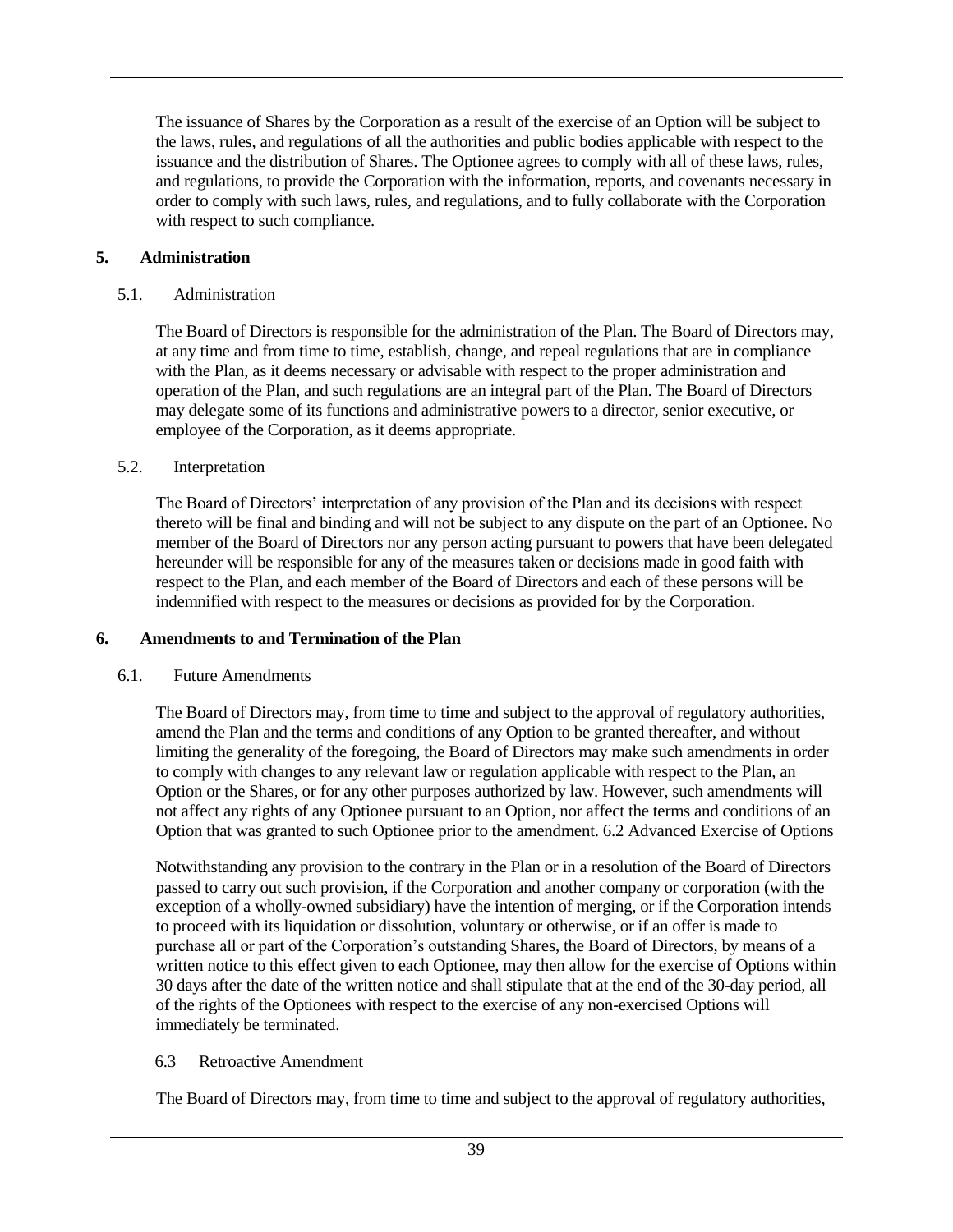retroactively amend the Plan and, with the consent of the affected Optionees, retroactively amend the terms and conditions of the Options that have been granted until then.

## 6.4 Termination of the Plan

The Board of Directors may terminate the Plan at any time, provided that such termination does not affect the rights of any Optionee pursuant to any Option and does not amend the terms and conditions of any Option that has been granted to such Optionee before the date of such termination and, notwithstanding such termination, the Corporation, the Options, and the Optionees will continue to be subject to the provisions of the Plan.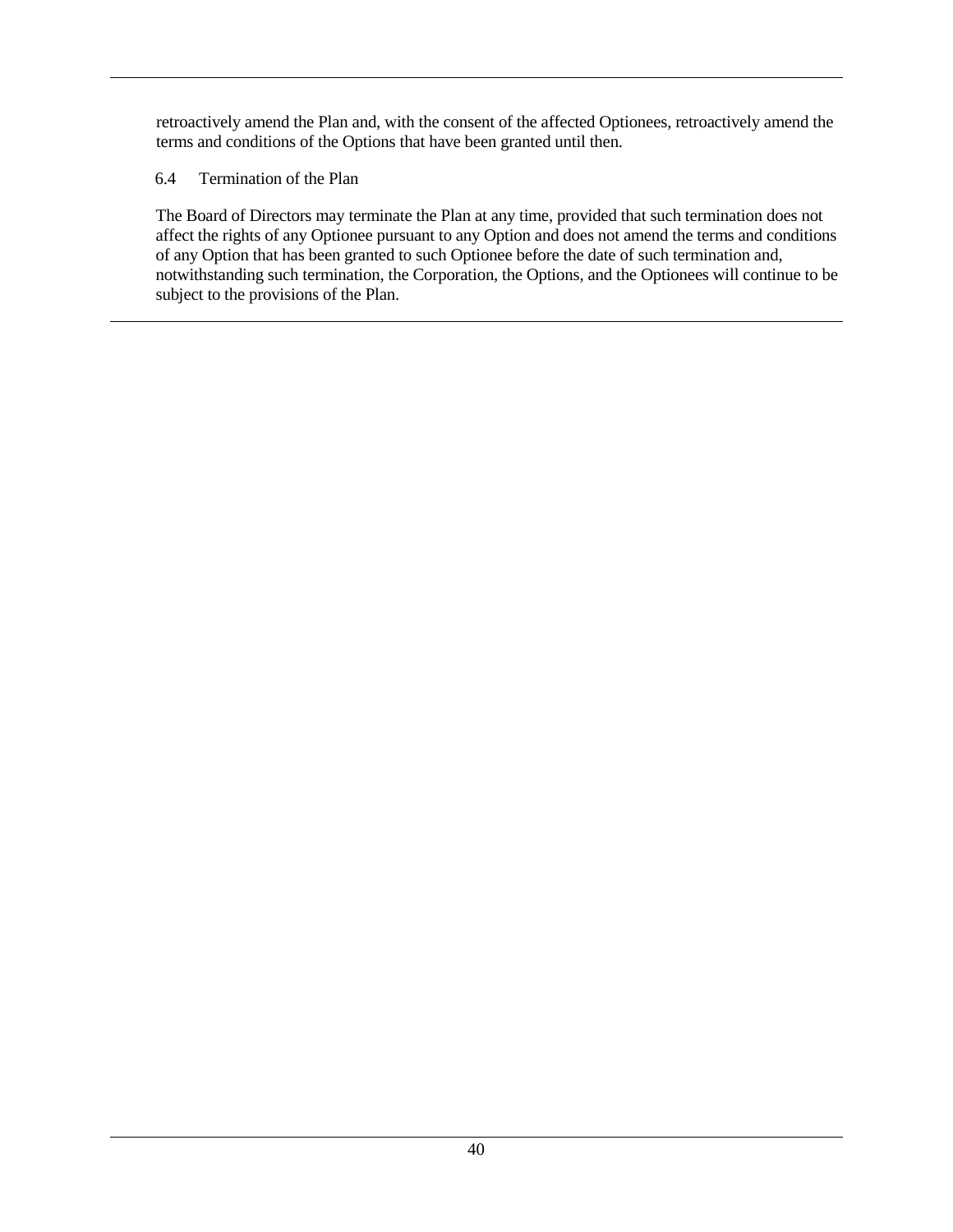## **SCHEDULE B**

#### **PIERIDAE ENERGY LIMITED**

## **BY-LAW NO. 2**

## **A BY LAW RELATING GENERALLY TO THE**

### **TRANSACTION OF THE BUSINESS AND AFFAIRS OF**

#### **PIERIDAE ENERGY LIMITED**

(the "Corporation")

#### **CONTENTS**

| <b>ONE</b>   |                          | <b>INTERPRETATION</b>                 |
|--------------|--------------------------|---------------------------------------|
| TWO          |                          | <b>BUSINESS OF THE CORPORATION</b>    |
| <b>THREE</b> |                          | <b>BORROWING AND SECURITIES</b>       |
| FOUR         |                          | <b>DIRECTORS</b>                      |
| FIVE         |                          | <b>COMMITTEES</b>                     |
| <b>SIX</b>   |                          | <b>OFFICERS</b>                       |
| SEVEN        | <b>Contract Contract</b> | PROTECTION OF DIRECTORS, OFFICERS     |
|              |                          | <b>AND OTHERS</b>                     |
| EIGHT        |                          | <b>SHARES AND OTHER SECURITIES</b>    |
| <b>NINE</b>  |                          | <b>DIVIDENDS AND RIGHTS</b>           |
| TEN          |                          | <b>MEETINGS OF SHAREHOLDERS</b>       |
| ELEVEN       |                          | <b>DIVISIONS AND DEPARTMENTS</b>      |
| TWELVE       |                          | <b>NOTICES</b>                        |
| THIRTEEN -   |                          | DOCUMENTS IN ELECTRONIC OR OTHER FORM |
| FOURTEEN -   |                          | <b>EFFECTIVE DATE</b>                 |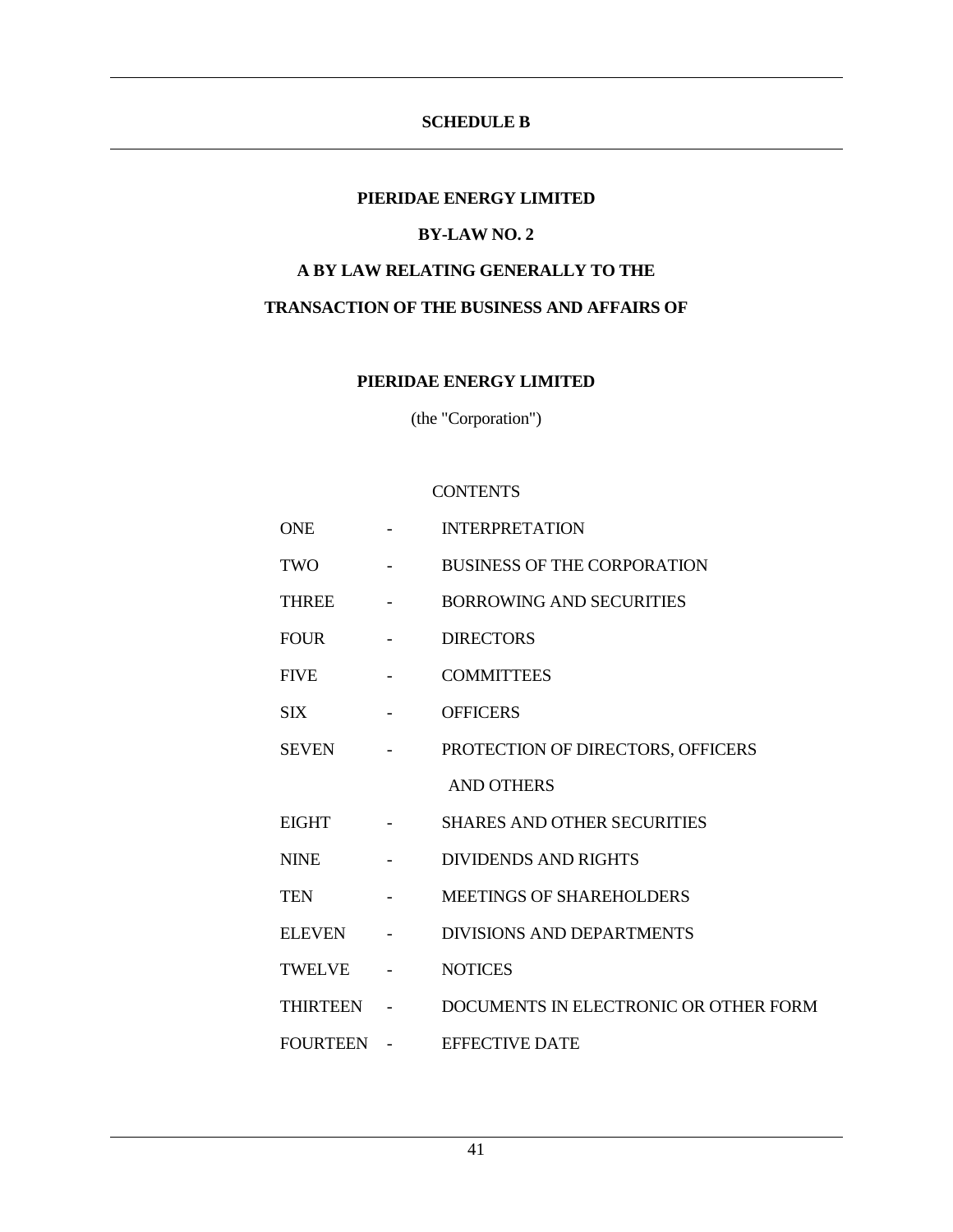# **INTERPRETATION**

## *DEFINITIONS*

In the by-laws of the Corporation, unless the context otherwise requires:

"Act" means the *Canada Business Corporations Act*, and any statute that may be substituted therefore, as from time to time amended;

"appoint" includes "elect" and vice versa;

"articles" means the original or restated articles of incorporation, articles of amendment, articles of amalgamation, articles of continuance, articles of reorganization, articles of arrangement, articles of dissolution, articles of revival of the Corporation and includes an amendment to any of them;

"board" means the board of directors of the Corporation;

"by-laws" means this by law and all other by laws of the Corporation from time to time in force and effect;

"corporation" means a body corporate incorporated or continued under the Act and not discontinued under the Act;

"electronic document" means, subject to the Act, any form of representation of information or of concepts fixed in any medium in or by electronic, optical or other similar means and that can be read or perceived by a person or by any means;

"information system" means a system used to generate, send, receive, store or otherwise process an electronic document;

"meeting of shareholders" includes an annual meeting of shareholders and a special meeting of shareholders;

"non business day" means Saturday, Sunday and any other day that is a holiday as defined in the *Interpretation Act* (Canada);

"prescribed" means prescribed by the Act or the regulations, as the case may be;

"recorded address" means in the case of a shareholder, the shareholder's latest address as shown in the records of the Corporation or its transfer agent; and in the case of a director, at the director's latest address as shown in the records of the Corporation or in the last notice filed under the Act; and in the case of an officer, an auditor or a member of a committee of the board, such person's latest address as recorded in the records of the Corporation;

"regulations" means the regulations to the Act and any regulations that may be substituted therefore, as from time to time amended;

"signing officer" means, in relation to any instrument, any person authorized to sign the same on behalf of the Corporation by section 2.04 or by a resolution passed pursuant thereto;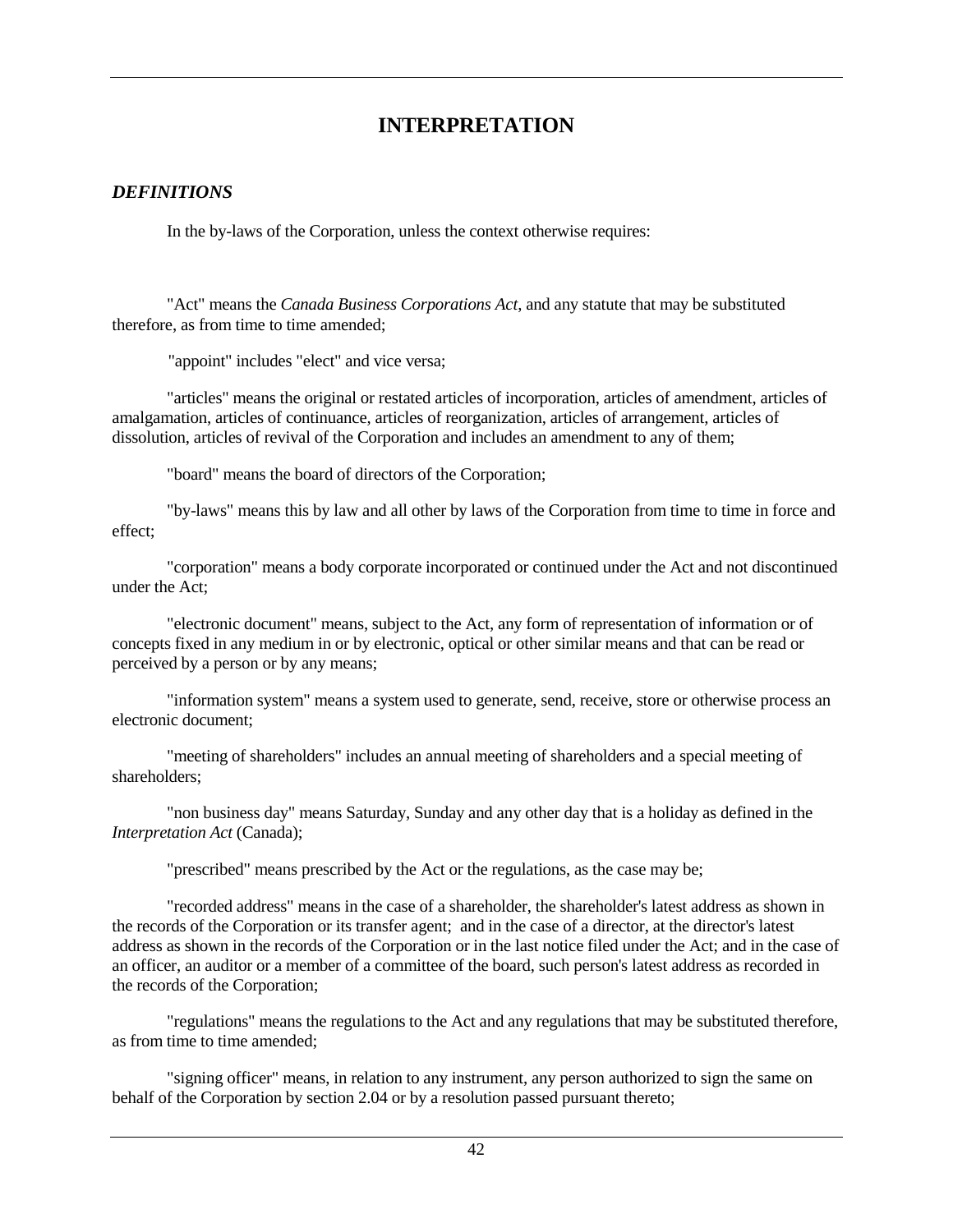"special meeting of shareholders" includes a meeting of any class or classes of shareholders and a special meeting of all shareholders entitled to vote at an annual meeting of shareholders;

Save as aforesaid, words and expressions defined in the Act have the same meanings when used herein; and words importing the singular number include the plural and vice versa; words importing gender include the masculine, feminine and neuter genders; and words importing persons include individuals, bodies corporate, partnerships, associations, unincorporated organizations and personal representatives.

# **BUSINESS OF THE CORPORATION**

## *REGISTERED OFFICE*

Until changed in accordance with the Act, the registered office of the Corporation shall be in the province specified in the articles, and at such location therein as the board may from time to time determine.

## *CORPORATE SEAL*

The Corporation may, but need not, adopt a corporate seal, and may change a corporate seal that is adopted. A document executed on behalf of the Corporation is not invalid merely because a corporate seal is not affixed to it.

## *FINANCIAL YEAR*

The financial year of the Corporation shall be determined by the board from time to time.

## *EXECUTION OF INSTRUMENTS*

Any officer or any director may sign certificates and similar instruments (other than share certificates) on the Corporation's behalf with respect to any factual matters relating to the Corporation's business and affairs, including certificates certifying copies of the articles, by laws, resolutions and minutes of meetings of the Corporation. Subject to the foregoing:

**Deeds, transfers, assignments, contracts, obligations and other instruments shall be signed on behalf of the Corporation by one or more persons who hold the office of director, chairman of the board, chief executive officer, managing director, vice-president, secretary, treasurer, assistant secretary or assistant treasurer or any other office created by by-law or by resolution of the board. When there is only one director and that director is the only officer of the Corporation, deeds, transfers, assignments, contracts, obligations and other instruments may be signed by that person alone, as director or officer, on behalf of the Corporation;**

**Security certificates (including share certificates) shall be signed by at least one director or officer of the Corporation, or by a registrar, transfer agent**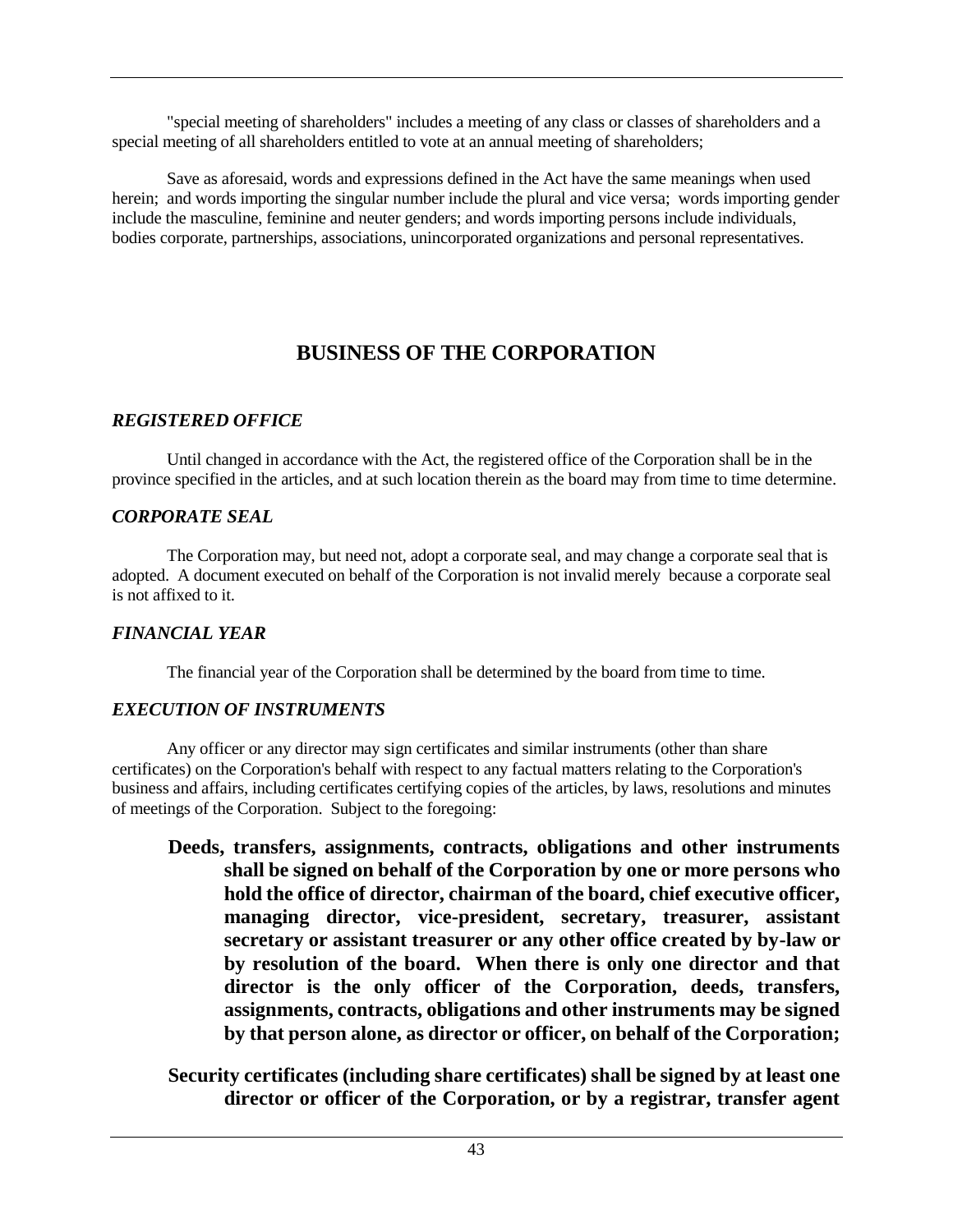## **or branch transfer agent of the Corporation or an individual on their behalf, or by a trustee who certifies it in accordance with a trust indenture. Any signatures required on a security certificate (including share certificates) may be printed or otherwise mechanically reproduced on it.**

In addition, the board may from time to time direct the person or persons by whom any particular instrument or class of instruments may or shall be signed. Any signing officer or director may affix the corporate seal to any instrument requiring the same.

Any resolutions of the directors or shareholders of the Corporation and any documents and other instruments in writing requiring execution on behalf of the Corporation may be executed in separate counterparts, and all such executed counterparts when taken together shall constitute one resolution, document or other instrument in writing as the case may be. The Corporation and the directors and shareholders shall be entitled to rely on delivery of a facsimile copy of any executed resolution of the directors or shareholders of the Corporation or any executed document or other instrument in writing and such facsimile copy shall be legally effective to create a valid and binding resolution, document or other instrument in writing as the case may be.

## *BANKING ARRANGEMENTS*

The banking business of the Corporation including, without limitation, the borrowing of money and the giving of security therefore, shall be transacted with such banks, trust companies or other bodies corporate or organizations as may from time to time be designated by or under the authority of the board. Such banking business or any part thereof shall be transacted under such agreements, instructions and delegations of powers as the board may from time to time prescribe or authorize.

## *VOTING RIGHTS IN OTHER BODIES CORPORATE*

The signing officers of the Corporation may execute and deliver proxies and arrange for the issuance of voting certificates or other evidence of the right to exercise the voting rights attaching to any securities held by the Corporation. Such instruments, certificates or other evidence shall be in favour of such person or persons as may be determined by the officers executing such proxies or arranging for the issuance of voting certificates or such other evidence of the right to exercise such voting rights. In addition, the board may from time to time direct the manner in which and the person or persons by whom any particular voting rights or class of voting rights may or shall be exercised.

# **BORROWING AND SECURITIES**

## *BORROWING POWER*

Without limiting the borrowing powers of the Corporation as set forth in the Act and subject to the articles, the board may from time to time:

## **borrow money upon the credit of the Corporation;**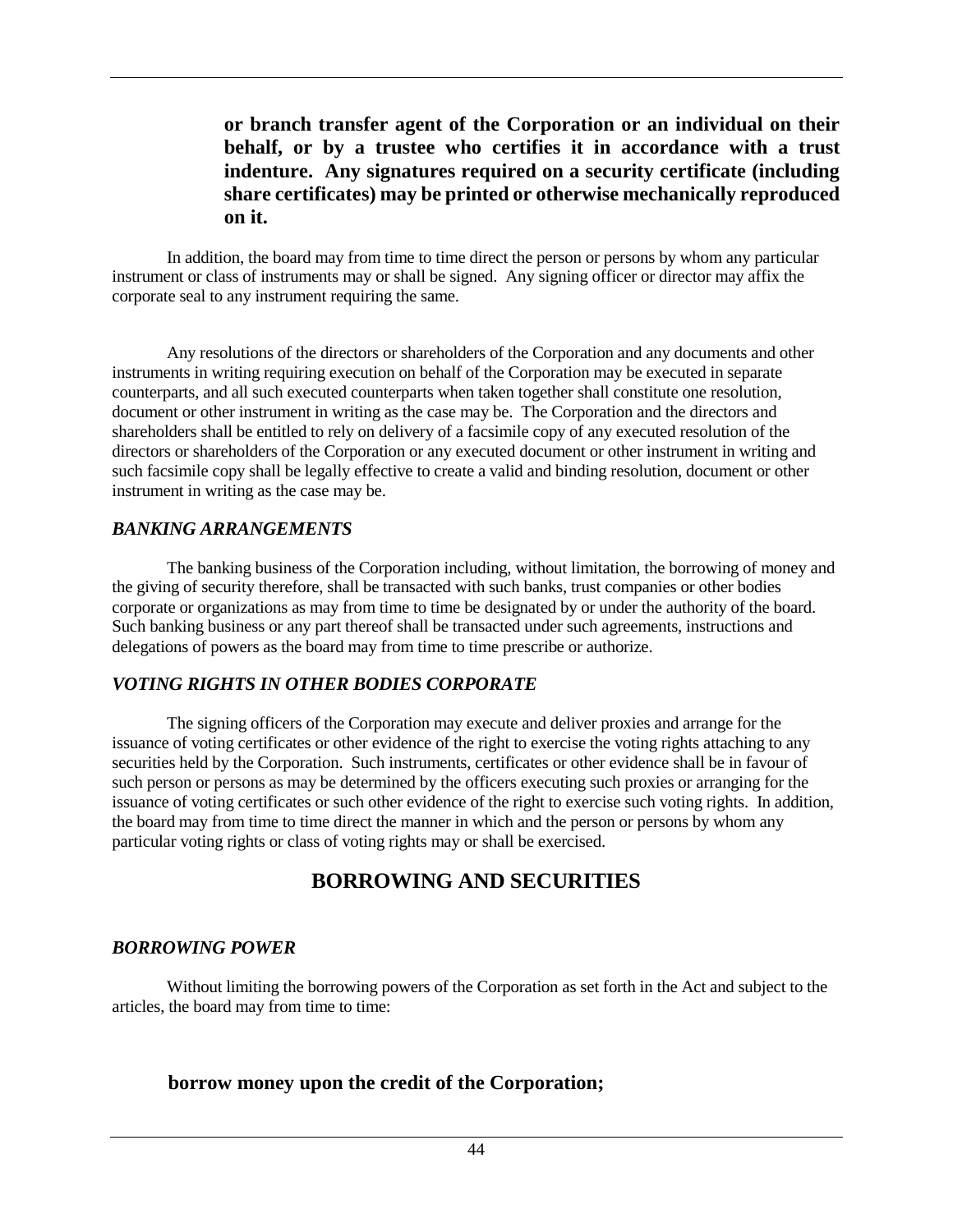## **issue, reissue, sell, pledge or hypothecate debt obligations of the Corporation, whether secured or unsecured;**

**give a guarantee on behalf of the Corporation to secure performance of an obligation of any person; and**

## **mortgage, hypothecate, pledge or otherwise create a security interest in all or any property of the Corporation, owned or subsequently acquired, to secure any obligation of the Corporation.**

Nothing in this section limits or restricts the borrowing of money by the Corporation on bills of exchange or promissory notes made, drawn, accepted or endorsed by or on behalf of the Corporation.

## *DELEGATION*

Subject to the articles, the board may from time to time delegate to such one or more of the directors and officers of the Corporation or a committee of directors as may be designated by the board all or any of the powers conferred on the board by section 3.01 or by the Act to such extent and in such manner as the board shall determine at the time of each such delegation.

## **DIRECTORS**

## *NUMBER OF DIRECTORS AND QUORUM*

Until changed in accordance with the Act, the board shall consist of not fewer than the minimum number and not more than the maximum of directors provided in the articles. Subject to section 4.09, the quorum for the transaction of business at any meeting of the board shall consist of a majority of the directors holding office or such greater or lesser number of directors as the board may from time to time determine.

## *QUALIFICATION*

No person shall be qualified for election as a director if he is less than 18 years of age; if he is of unsound mind and has been so found by a court in Canada or elsewhere; if he is not an individual; or if he has the status of a bankrupt. A director need not be a shareholder.

## *RESIDENCY*

Subject to the Act, at least 25% of the directors of the Corporation must be resident Canadians. However, if the Corporation has less than four directors, at least one director must be a resident Canadian.

## *ELECTION AND TERM*

The election of directors shall take place at the first meeting of the shareholders and at each annual meeting of shareholders and all the directors then in office shall retire but, if qualified, shall be eligible for re election. The number of directors to be elected at any such meeting shall, if a maximum or minimum number of directors is authorized, be the number of directors then in office unless the directors or the shareholders otherwise determine or shall, if a fixed number of directors is authorized, be such fixed number. The election shall be by resolution. If an election of directors is not held at the proper time, the incumbent directors shall continue in office until their successors are elected.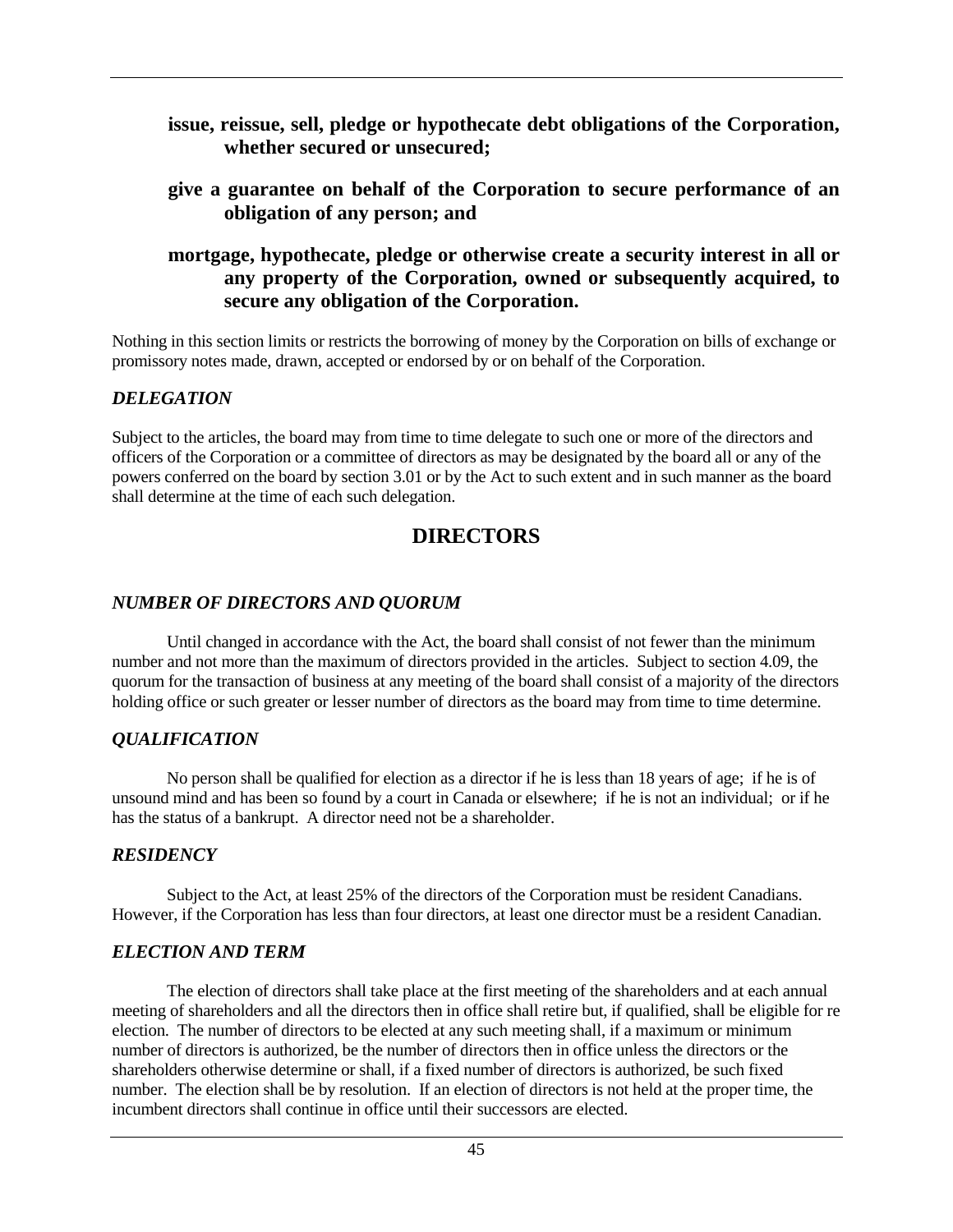## *REMOVAL OF DIRECTORS*

Subject to the provisions of the Act, the shareholders may by resolution passed at a meeting specially called for such purpose remove any director from office and the vacancy created by such removal may be filled at the same meeting failing which it may be filled by the directors.

## *VACATION OF OFFICE*

A director ceases to hold office when: he dies; he is removed from office by the shareholders; he ceases to be qualified for election as a director, or his written resignation is sent or delivered to the Corporation, or, if a time is specified in such resignation, at the time so specified, whichever is later.

Subject to the Act, if all of the directors of the Corporation have resigned or have been removed without replacement, a person who manages or supervises the management of the business and affairs of the Corporation is deemed to be a director for the purposes of the Act.

## *VACANCIES*

Subject to the Act, a quorum of the board may fill a vacancy in the board, except a vacancy resulting from an increase in the minimum number of directors or from a failure of the shareholders to elect the minimum number of directors provided for in the articles. In the absence of a quorum of the board, or if the vacancy has arisen from a failure of the shareholders to elect the minimum number of directors provided for in the articles, the board shall forthwith call a special meeting of shareholders to fill the vacancy. If the board fails to call such meeting or if there are no directors then in office, any shareholder may call the meeting.

## *ACTION BY THE BOARD*

The board shall manage, or supervise the management of, the business and affairs of the Corporation. Subject to sections 4.09 and 4.10, the powers of the board may be exercised by a meeting at which a quorum is present or by resolution in writing signed by all the directors entitled to vote on that resolution at a meeting of the board. Where there is a vacancy in the board, the remaining directors may exercise all the powers of the board so long as a quorum remains in office. Where the Corporation has only one director, that director may constitute a meeting.

## *CANADIAN DIRECTORS PRESENT AT MEETINGS*

Subject to the Act, the board shall not transact business at a meeting unless,

**if the Corporation is subject to subsection 105(3) of the Act, at least 25% of the directors present are resident Canadians, or if the Corporation has less than four directors, at least one of the directors present is a resident Canadian; or**

## **if the Corporation is subject to subsection 105(3.1) of the Act, a majority of the directors present are resident Canadians or if the Corporation has only two directors, at least one of the directors present is a resident Canadian.**

Despite the foregoing but subject to the Act, directors may transact business at a meeting of directors where the number of resident Canadian directors required is not present if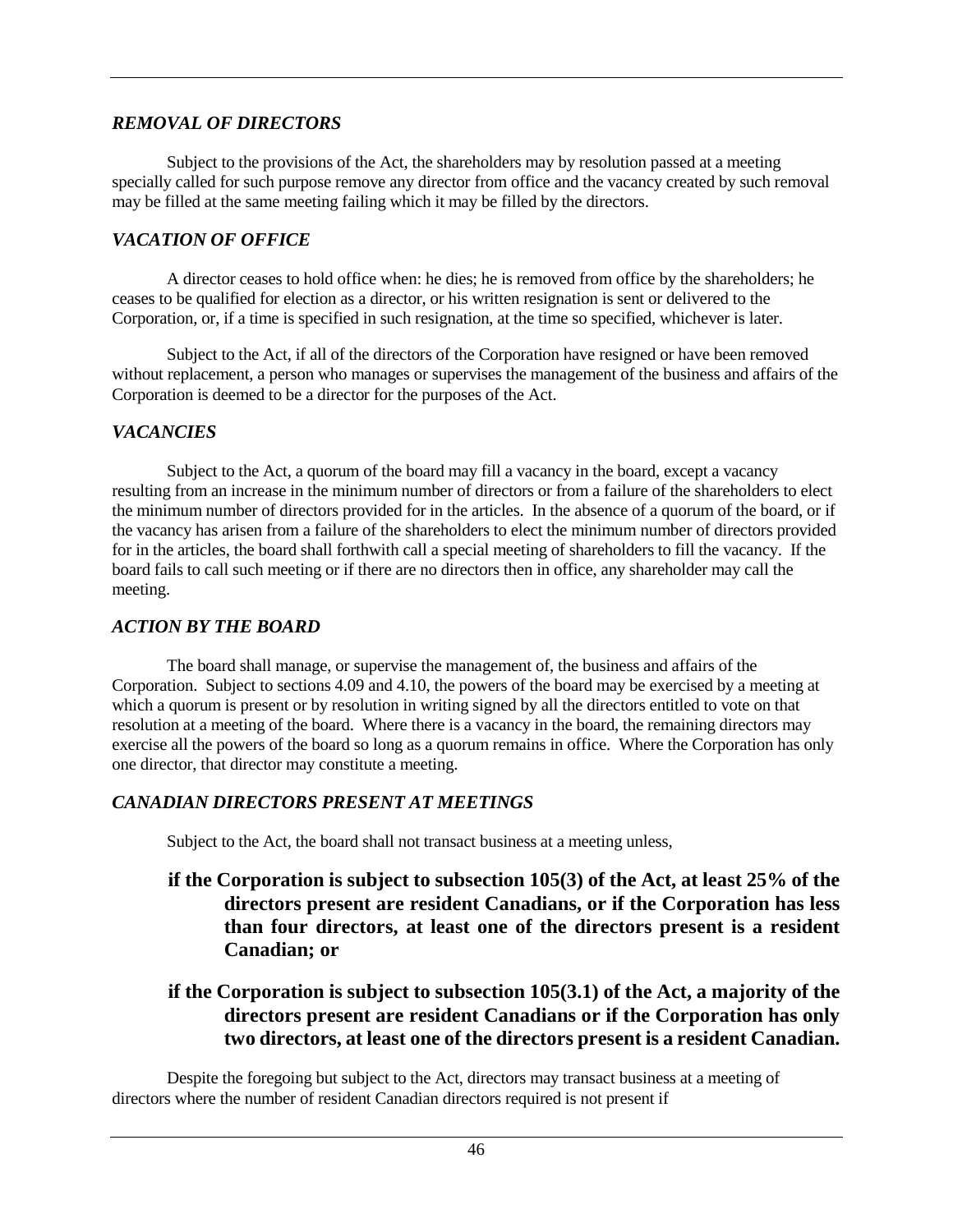- **(a) a resident Canadian director who is unable to be present approves in writing, or by telephonic, electronic or other communication facility, the business transacted at the meeting, or**
- **(b) the required number of resident Canadian directors would have been present had that director been present at the meeting.**

## *PARTICIPATION*

A director may, in accordance with the regulations, if any, and if all the directors of the Corporation consent, participate in a meeting of directors or of a committee of directors by means of a telephonic, electronic or other communication facility that permits all participants to communicate adequately with each other during the meeting. A director participating in such a meeting by such means is deemed for the purposes of the Act, to be present at that meeting.

## *PLACE OF MEETINGS*

Meetings of the board may be held at any place in or outside Canada.

## *CALLING OF MEETINGS*

Meetings of the board shall be held from time to time at such place, on such date and at such time as the board, the chairman of the board, the managing director, the chief executive officer or any two directors may determine.

## *NOTICE OF MEETING*

Notice of the time and place of each meeting of the board shall be given in the manner provided in section 12.01 to each director not less than 48 hours before the time when the meeting is to be held. A notice of a meeting of directors need not specify the purpose of or the business to be transacted at the meeting except where the Act requires such purpose or business to be specified, including, if required by the Act, any proposal to:

## **submit to the shareholders any question or matter requiring approval of the shareholders;**

**fill a vacancy among the directors or in the office of auditor, or appoint additional directors;**

**issue securities except as authorized by the directors;**

**issue shares of a series under the Act except as authorized by the directors;**

## **declare dividends;**

**purchase, redeem or otherwise acquire shares issued by the Corporation;**

**pay a commission referred to in the Act except as authorized by the directors;**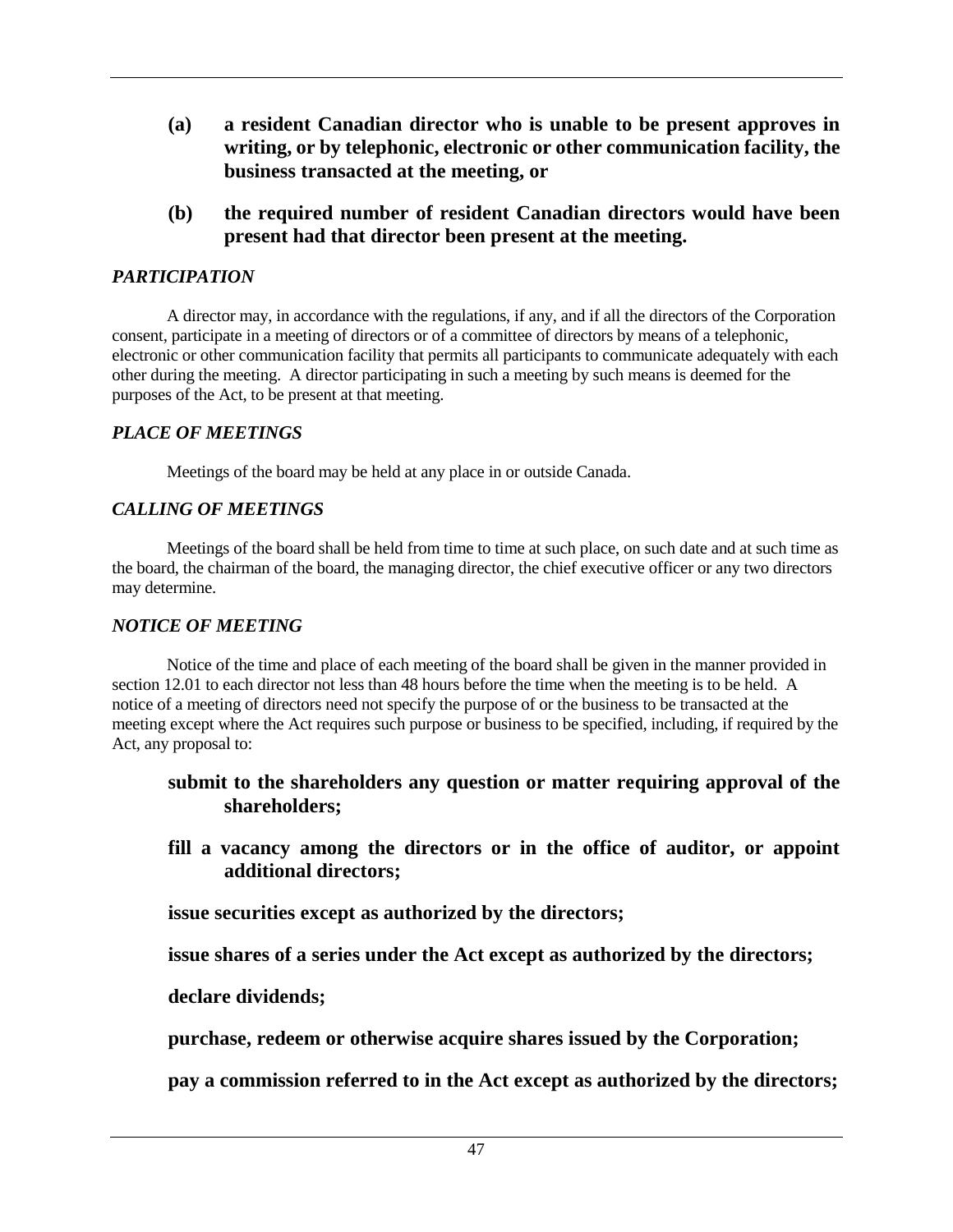## **approve a management proxy circular;**

## **approve a take-over bid circular or directors' circular;**

## **approve any annual financial statements; or**

## **adopt, amend or repeal by laws.**

A director may in any manner waive notice of or otherwise consent to a meeting of the board.

## *FIRST MEETING OF NEW BOARD*

Provided a quorum of directors is present, each newly elected board may without notice hold its first meeting immediately following the meeting of shareholders at which such board is elected.

## *ADJOURNED MEETING*

Notice of an adjourned meeting of the board is not required if the time and place of the adjourned meeting is announced at the original meeting.

## *REGULAR MEETINGS*

The board may appoint a day or days in any month or months for regular meetings of the board at a place and hour to be named. A copy of any resolution of the board fixing the place and time of such regular meetings shall be sent to each director forthwith after being passed, but no other notice shall be required for any such regular meeting except where the Act requires the purpose thereof or the business to be transacted thereat to be specified.

## *CHAIRMAN*

The chairman of any meeting of the board shall be the first mentioned of such of the following officers as have been appointed and who is a director and is present at the meeting: chairman of the board, managing director, chief executive officer, or a vice-president. If no such officer is present within 15 minutes from the time fixed for holding the meeting, the directors present shall choose one of their number to be chairman.

## *VOTES TO GOVERN*

At all meetings of the board every question shall be decided by a majority of the votes cast on the question. In case of an equality of votes the chairman of the meeting shall not be entitled to a second or casting vote.

## *CONFLICT OF INTEREST*

A director or officer who is a party to; or who is a director or officer, or an individual acting in a similar capacity, of a party to; or has a material interest in any person who is a party to, a material contract or material transaction, whether made or proposed, with the Corporation shall disclose the nature and extent of his interest at the time and in the manner provided by the Act. Any such contract or proposed contract shall be referred to the board or, in the event that all of the directors are so interested in such contract or the directors determine that it is advisable, to the shareholders for approval even if such contract is one that in the ordinary course of the Corporation's business would not require approval by the board or shareholders.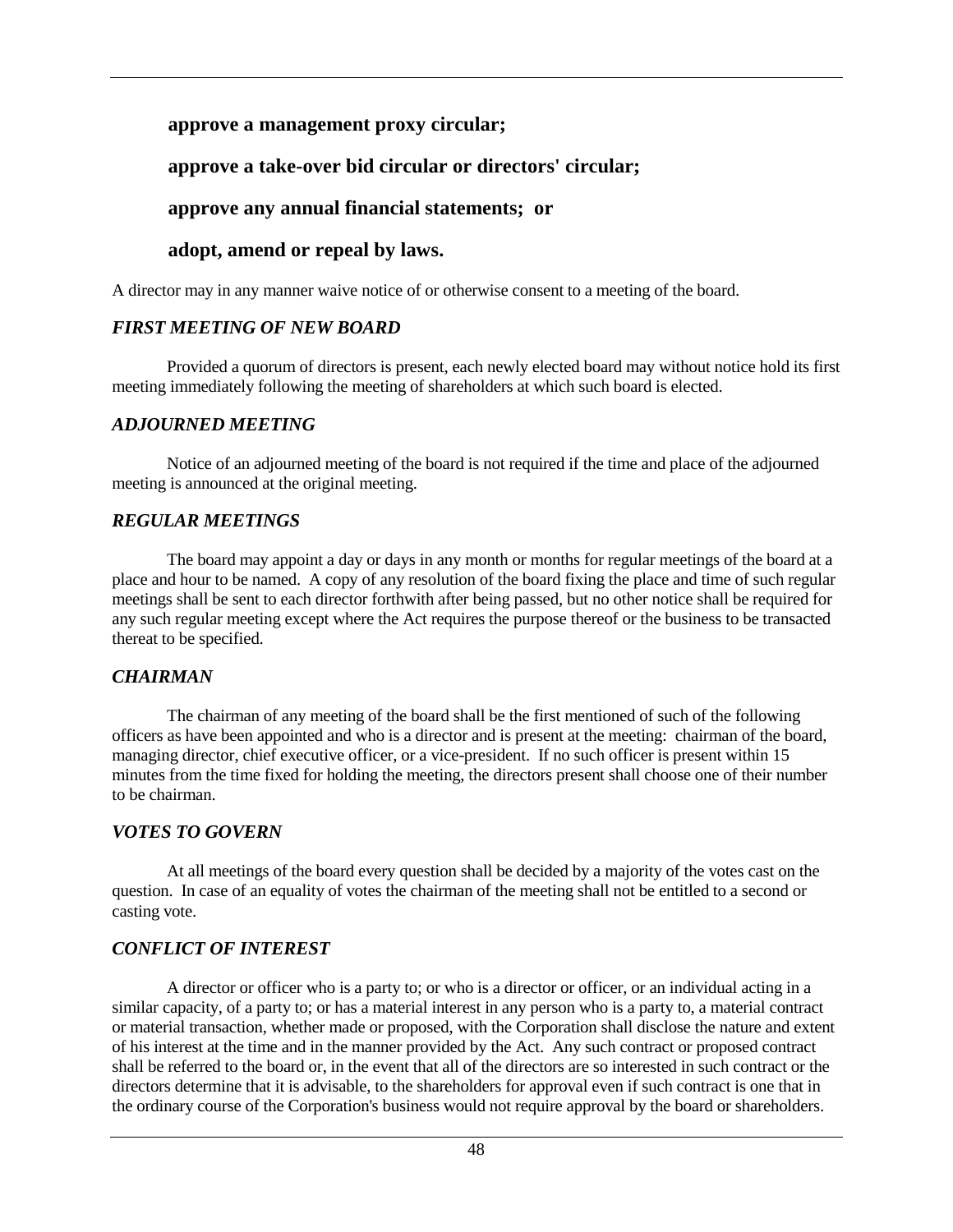A director interested in a contract so referred to the board shall not vote on any resolution to approve the same except as provided by the Act.

## *REMUNERATION AND EXPENSES*

The directors shall be paid such remuneration for their services as the board may from time to time determine. The directors shall also be entitled to be reimbursed for travelling and other expenses properly incurred by them in attending meetings of the board or any committee thereof. Nothing herein contained shall preclude any director from serving the Corporation in any other capacity and receiving remuneration therefore.

## *VALIDITY OF ACTS OF DIRECTORS AND OFFICERS*

An act of a director or officer is valid notwithstanding an irregularity in their election or appointment or a defect in their qualification.

# **COMMITTEES**

## *COMMITTEE OF DIRECTORS*

The board may appoint a committee of directors, however designated, and delegate to such committee any of the powers of the board except those which pertain to items which, under the Act, a committee of directors has no authority to exercise.

## *TRANSACTION OF BUSINESS*

Subject to the provisions of section 4.10, the powers of a committee of directors may be exercised by a meeting at which a quorum is present or by resolution in writing signed by all members of such committee who would have been entitled to vote on that resolution at a meeting of the committee. Meetings of such committee may be held at any place in or outside Canada.

## *ADVISORY COMMITTEES*

The board may from time to time appoint such other committees as it may deem advisable, but the functions of any such other committees shall be advisory only.

## *PROCEDURE*

Unless otherwise determined by the board, each committee shall have power to fix its quorum at not less than a majority of its members, to elect its chairman and to regulate its procedure.

## **officers**

## *APPOINTMENT*

The board may from time to time appoint a chief executive officer, a chief financial officer, a president (production), a president (LNG), one or more vice-presidents (to which title may be added words indicating seniority or function), a secretary, a treasurer and such other officers as the board may determine,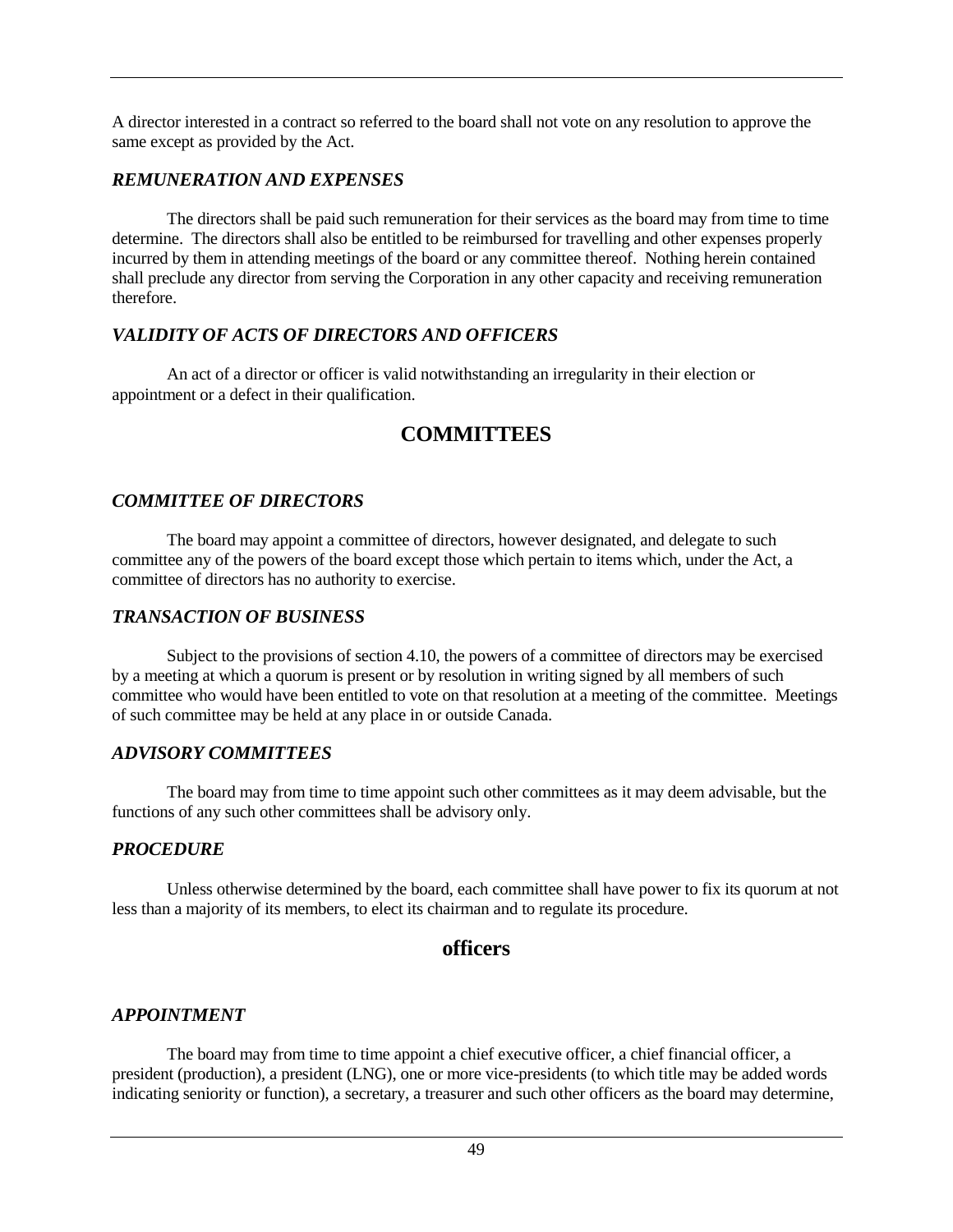including one or more assistants to any of the officers so appointed. The board may specify the duties of and, in accordance with this by law and subject to the provisions of the Act, delegate to such officers powers to manage the business and affairs of the Corporation. Subject to sections 6.02 and 6.03, an officer may but need not be a director and one person may hold more than one office.

## *CHAIRMAN OF THE BOARD*

The board may from time to time also appoint a chairman of the board who shall be a director. If appointed, the board may assign to him any of the powers and duties that are by any provisions of this by law assigned to the managing director or to the chief executive officer, and he shall, subject to the provisions of the Act, have such other powers and duties as the board may specify. During the absence or disability of the chairman of the board, his duties shall be performed and his powers exercised by the managing director, if any, or by the chief executive officer.

## *MANAGING DIRECTOR*

The board may from time to time also appoint a managing director who shall be a resident Canadian and a director. If appointed, he shall be the president and, subject to the authority of the board, shall have general supervision of the business and affairs of the Corporation; and he shall, subject to the provisions of the Act, have such other powers and duties as the board may specify. During the absence or disability of the chief executive officer, or if no chief executive officer has been appointed, the managing director shall also have the powers and duties of that office.

## *CHIEF EXECUTIVE OFFICER*

The board may from time to time also appoint a chief executive officer. If appointed, the chief executive officer shall, subject to the discretion of the board, be the president and, subject to the authority of the board, shall have general supervision of the business of the Corporation, and he shall have such other powers and duties as the board may specify. During the absence or disability of the managing director, or if no managing director has been appointed, the chief executive officer shall also have the powers and duties of that office.

## *VICE PRESIDENTS*

The board may from time to time also appoint a president (LNG), president (production), or one or more vice-presidents. If appointed, the president (LNG), president (production), or vice-president (as applicable) shall have such powers and duties as the board or the chief executive officer may specify.

## *SECRETARY*

The board may from time to time also appoint a secretary. If appointed, the secretary shall attend and be the secretary of all meetings of the board, shareholders and committees of the board and shall enter or cause to be entered in records kept for that purpose minutes of all proceedings thereat; he shall give or cause to be given, as and when instructed, all notices to shareholders, directors, officers, auditors and members of committees of the board; he shall be the custodian of the stamp or mechanical device generally used for affixing the corporate seal of the Corporation and of all books, papers, records, documents and instruments belonging to the Corporation, except when some other officer or agent has been appointed for that purpose; and he shall have such other powers and duties as the board or the chief executive officer may specify.

## *TREASURER*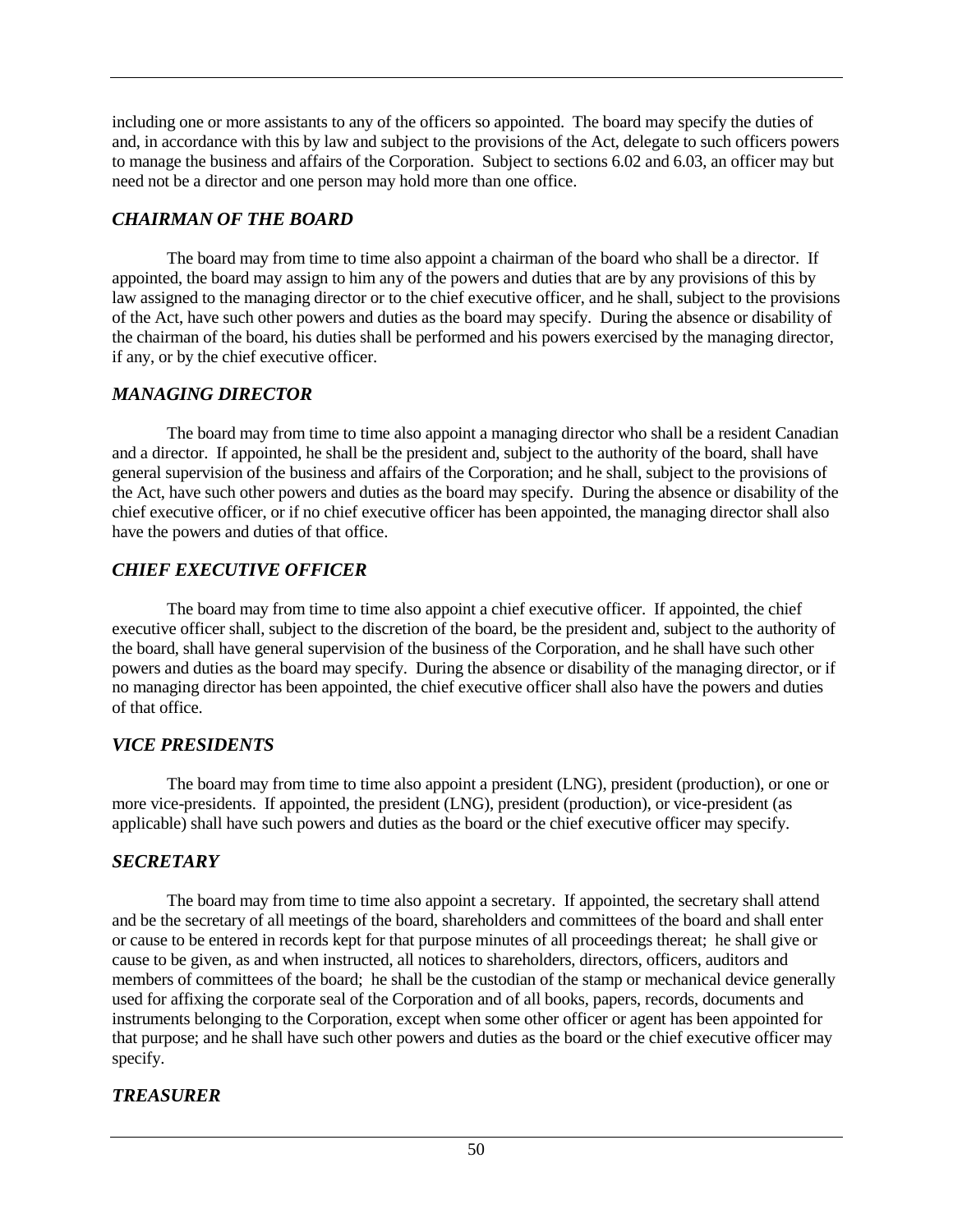The board may from time to time also appoint a treasurer. If appointed, the treasurer shall keep proper accounting records in compliance with the Act and shall be responsible for the deposit of money, the safekeeping of securities and the disbursement of the funds of the Corporation; he shall render to the board whenever required an account of all his transactions as treasurer and of the financial position of the Corporation; and he shall have such other powers and duties as the board or the chief executive officer may specify.

## *POWERS AND DUTIES OF OTHER OFFICERS*

The powers and duties of all other officers shall be such as the terms of their engagement call for or as the board or the chief executive officer may specify. Any of the powers and duties of an officer to whom an assistant has been appointed may be exercised and performed by such assistant, unless the board or the chief executive officer otherwise directs.

## *VARIATION OF POWERS AND DUTIES*

The board may from time to time and subject to the provisions of the Act, vary, add to or limit the powers and duties of any officer.

## *TERM OF OFFICE*

The board, in its discretion, may remove any officer of the Corporation, without prejudice to such officer's rights under any employment contract or otherwise at law. Otherwise each officer appointed by the board shall hold office until his successor is appointed, or until his earlier resignation.

## *TERMS OF EMPLOYMENT AND REMUNERATION*

The terms of employment and the remuneration of an officer appointed by the board shall be settled by it from time to time.

## *CONFLICT OF INTEREST*

An officer shall disclose his interest in any material contract or proposed material contract with the Corporation in accordance with section 4.19.

## *AGENTS AND ATTORNEYS*

The board shall have power from time to time to appoint agents or attorneys for the Corporation in or outside Canada with such powers of management or otherwise (including the powers to subdelegate) as may be thought fit.

## *FIDELITY BONDS*

The board may require such officers, employees and agents of the Corporation as the board deems advisable to furnish bonds for the faithful discharge of their powers and duties, in such form and with such surety as the board may from time to time determine.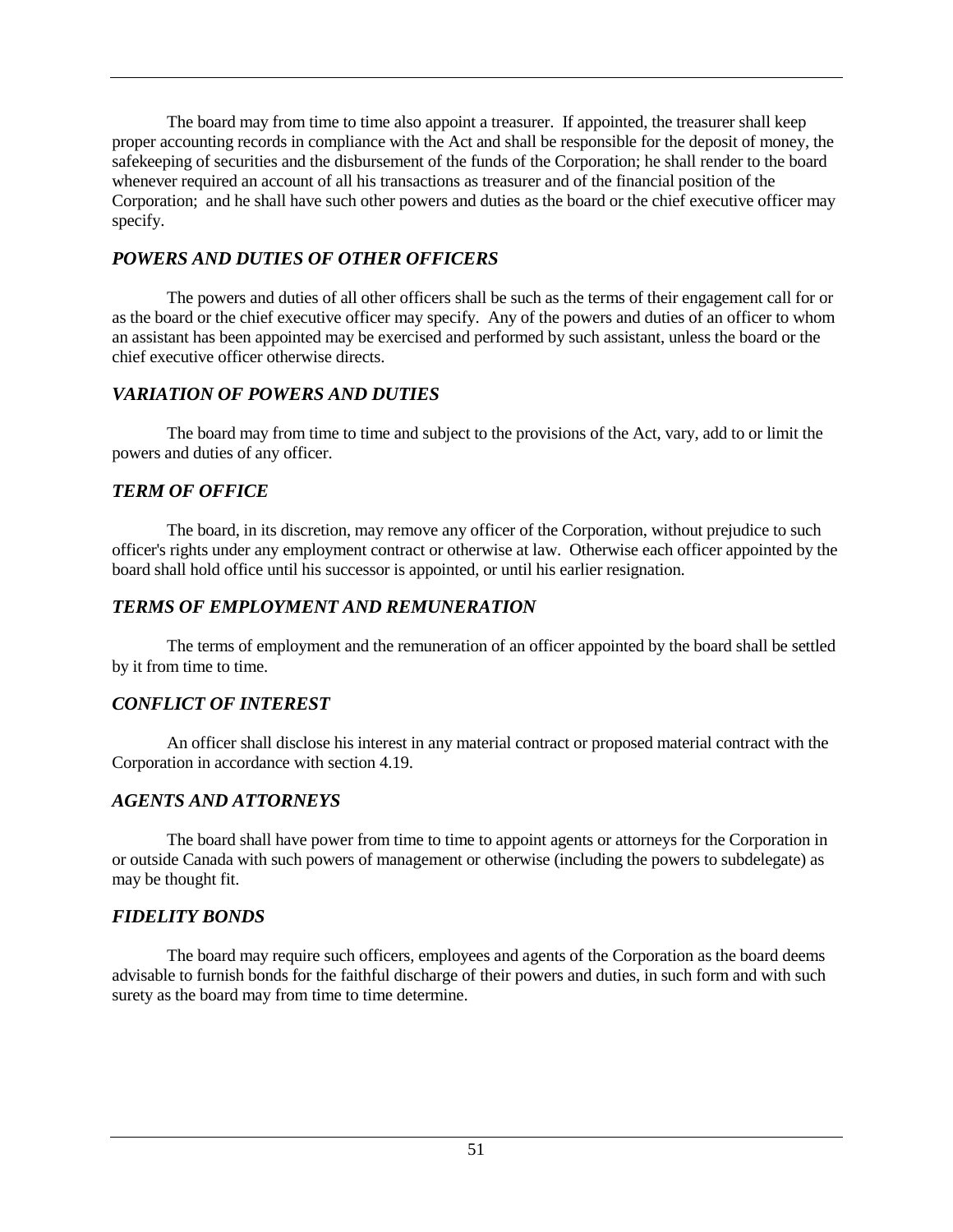# **PROTECTION OF DIRECTORS, OFFICERS AND OTHERS**

## *LIMITATION OF LIABILITY*

Every director and officer of the Corporation in exercising his powers and discharging his duties shall act honestly and in good faith with a view to the best interests of the Corporation and exercise the care, diligence and skill that a reasonably prudent person would exercise in comparable circumstances. Subject to the foregoing, no director or officer shall be liable for the acts, receipts, neglects or defaults of any other director or officer or employee, or for joining in any receipt or other act for conformity, or for any loss, damage or expense happening to the Corporation through the insufficiency or deficiency of title to any property acquired for or on behalf of the Corporation, or for the insufficiency or deficiency of any security in or upon which any of the moneys of the Corporation shall be invested, or for any loss or damage arising from the bankruptcy, insolvency or tortious acts of any person with whom any of the moneys, securities or effects of the Corporation shall be deposited, or for any loss occasioned by any error of judgment or oversight on his part, or for any other loss, damage or misfortune whatever which shall happen in the execution of the duties of his office or in relation thereto; provided that nothing herein shall relieve any director or officer from the duty to act in accordance with the Act and the regulations or from liability for any breach thereof.

## *INDEMNITY*

Subject to the Act, the Corporation shall indemnify a director or officer of the Corporation; a former director or officer of the Corporation; or another individual who acts or acted at the Corporation's request as a director or officer, or an individual acting in a similar capacity, of another entity, against all costs, charges and expenses, including an amount paid to settle an action or satisfy a judgment, reasonably incurred by the individual in respect of any civil, criminal, administrative, investigative or other proceeding in which the individual is involved because of that association with the Corporation or other entity.

The Corporation shall not indemnify an individual under the foregoing unless the individual

- **acted honestly and in good faith with a view to the best interests of the Corporation, or, as the case may be, to the best interests of the other entity for which the individual acted as director or officer or in a similar capacity at the Corporation's request, and**
- **in the case of a criminal or administrative action or proceeding that is enforced by a monetary penalty, the individual had reasonable grounds for believing that the individual's conduct was lawful.**

The Corporation shall also indemnify an individual in such other circumstances as the Act permits or requires.

## *INSURANCE*

Subject to the Act, the Corporation may purchase and maintain insurance for the benefit of an individual referred to in section 7.02 against any liability incurred by the individual

## **in the individual's capacity as a director or officer of the Corporation, or**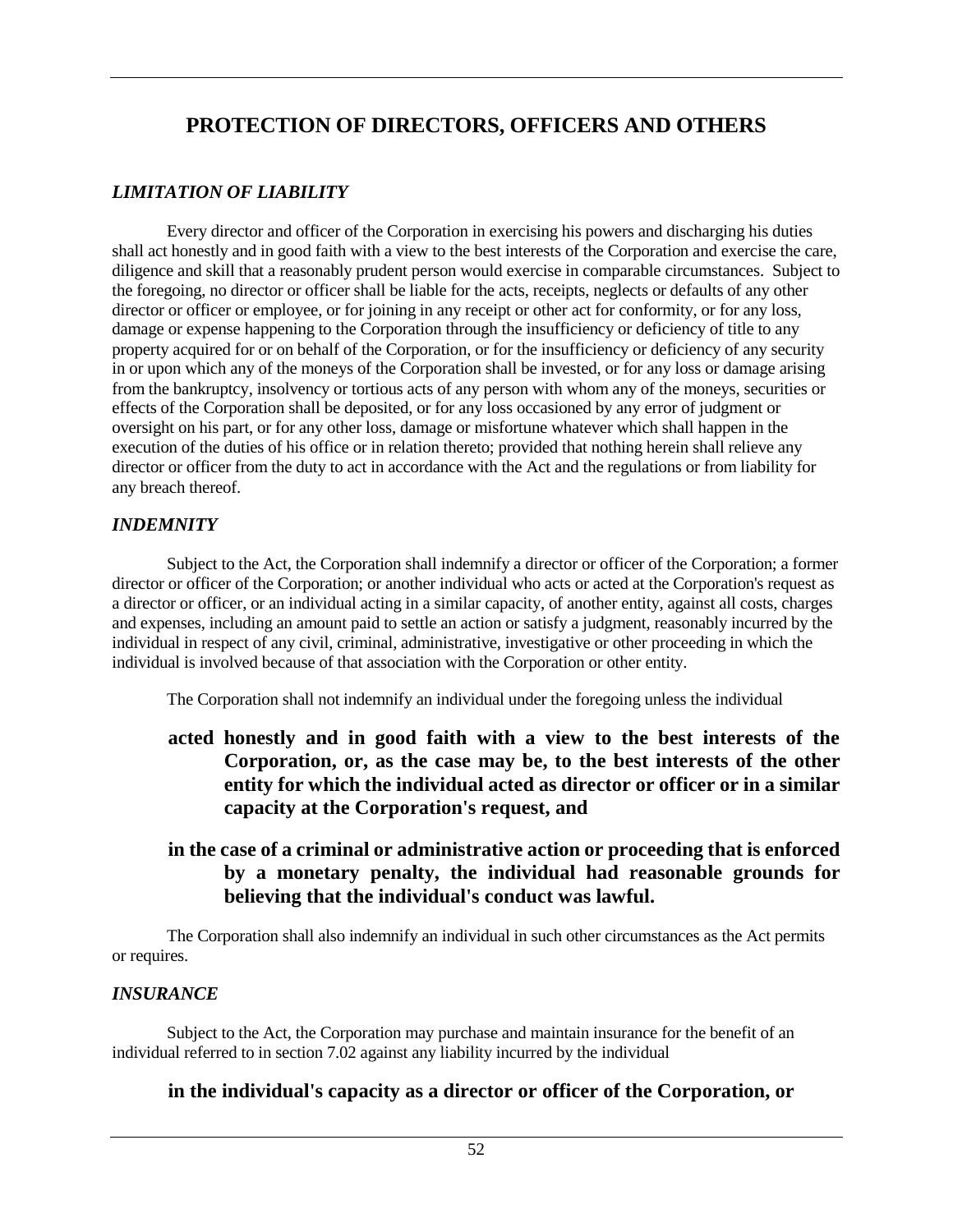## **in the individual's capacity as a director or officer, or similar capacity, of another entity, if the individual acts or acted in that capacity at the Corporation's request,**

in such amounts as the board may from time to time determine.

## **shares and other securities**

## *ALLOTMENT*

The Board may from time to time allot or grant options to purchase the whole or any part of the authorized and unissued shares of the Corporation at such times and to such persons and for such consideration as the board shall determine, provided that no share shall be issued until it is fully paid as provided by the Act.

## *COMMISSIONS*

The board may from time to time authorize the Corporation to pay a reasonable commission to any person in consideration of his purchasing or agreeing to purchase shares of the Corporation, whether from the Corporation or from any other person, or procuring or agreeing to procure purchasers for any such shares.

## *REGISTRATION OF TRANSFERS*

Subject to the provisions of the Act, no transfer of securities shall be registered in a securities register except upon presentation of the certificate representing such securities with an endorsement, which complies with the Act, made thereon or delivered therewith duly executed by an appropriate person as provided by the Act, together with such reasonable assurance that the endorsement is genuine and effective as the board may from time to time prescribe, upon payment of all applicable taxes and any fees prescribed by the board, upon compliance with such restrictions on transfer as are authorized by the articles and upon satisfaction of any lien referred to in section 8.05.

## *TRANSFER AGENTS AND REGISTRARS*

The board may from time to time appoint one or more agents to maintain, in respect of each class of securities of the Corporation issued by it in registered form, a central securities register and one or more branch securities registers. Such a person may be designated as transfer agent or registrar according to his functions and one person may be designated both registrar and transfer agent. The board may at any time terminate such appointment.

## *LIEN FOR INDEBTEDNESS*

If the articles provide that the Corporation shall have a lien on shares registered in the name of a shareholder or the shareholder's personal representative for a debt of that shareholder to the Corporation, such lien may be enforced, subject to any other provisions of the articles, by the sale of the shares thereby affected or by any other action, suit, remedy or proceeding authorized or permitted by law or equity and, pending such enforcement, the Corporation may refuse to register a transfer of the whole or any part of such shares.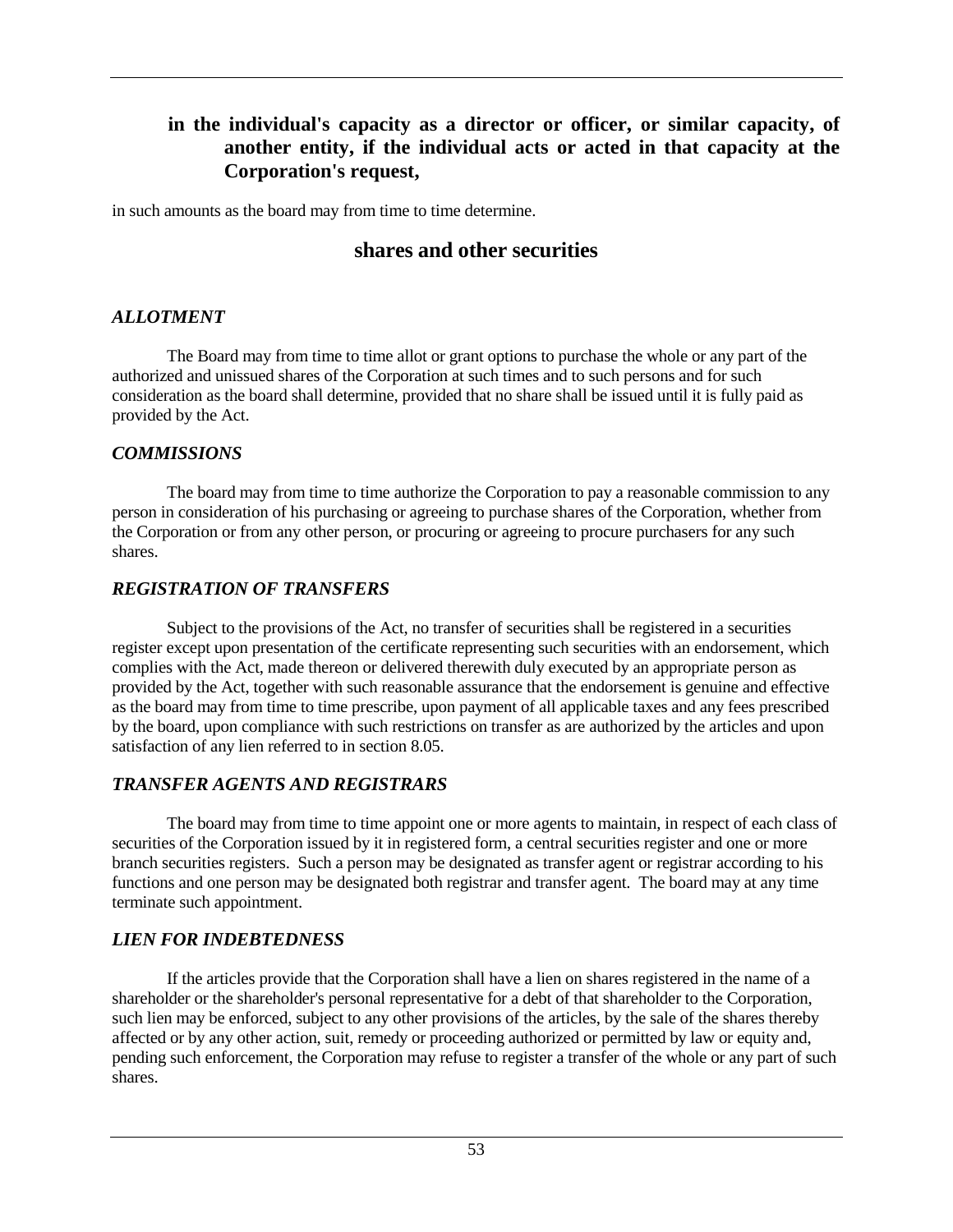## *NON RECOGNITION OF TRUSTS*

Subject to the provisions of the Act, the Corporation may treat as absolute owner of any security the person in whose name the security is registered in the securities register as if that person had full legal capacity and authority to exercise all rights of ownership, irrespective of any indication to the contrary through knowledge or notice of description in the Corporation's records or on the security certificate.

## *SECURITY CERTIFICATES*

Every holder of securities of the Corporation shall be entitled, at his option, to a security certificate that complies with the Act, or to a non transferable written acknowledgment of his right to obtain a security certificate, stating the number and class or series of securities held by him as shown on the securities register. Security certificates and acknowledgments of a shareholder's right to a security certificate, respectively, shall be in such form as the board shall from time to time approve. Any security certificate shall be signed in accordance with section 2.04 and need not be under the corporate seal; provided that, unless the board otherwise determines, certificates representing securities in respect of which a transfer agent and/or registrar has been appointed shall not be valid unless countersigned by or on behalf of such transfer agent and/or registrar. The signature of one of the signing officers or, in the case of security certificates which are not valid unless countersigned by or on behalf of a transfer agent and/or registrar, the signatures of both signing officers, may be printed or mechanically reproduced in facsimile upon security certificates and every such facsimile signature shall for all purposes be deemed to be the signature of the officer whose signature it reproduces and shall be binding upon the Corporation. A security certificate executed as aforesaid shall be valid notwithstanding that one or both of the officers whose facsimile signature appears thereon no longer holds office at the date of issue of the certificate.

## *REPLACEMENT OF SECURITY CERTIFICATES*

The board or any officer or agent designated by the board shall direct the issue of a new security certificate in lieu of and upon cancellation of a security certificate that has been mutilated or in substitution for a security certificate claimed to have been lost, destroyed or wrongfully taken on payment of such fee, not exceeding the prescribed amount, if any, and on such terms as to indemnity, reimbursement of expenses and evidence of loss and of title as the board may from time to time prescribe, whether generally or in any particular case.

## *JOINT HOLDERS*

If two or more persons are registered as joint holders of any security, the Corporation shall not be bound to issue more than one certificate in respect thereof, and delivery of such certificate to one of such persons shall be sufficient delivery to all of them. Any one of such persons may give effectual receipts for the certificate issued in respect thereof or for any dividend, bonus, return of capital or other money payable or warrant issuable in respect of such security.

## *DECEASED SECURITY HOLDERS*

In the event of the death of a holder, or of one of the joint holders, of any security, the Corporation shall not be required to make any entry in the securities register in respect thereof or to make payment of any dividends thereon except upon production of all such documents as may be required by law and upon compliance with the reasonable requirements of the Corporation and its transfer agents.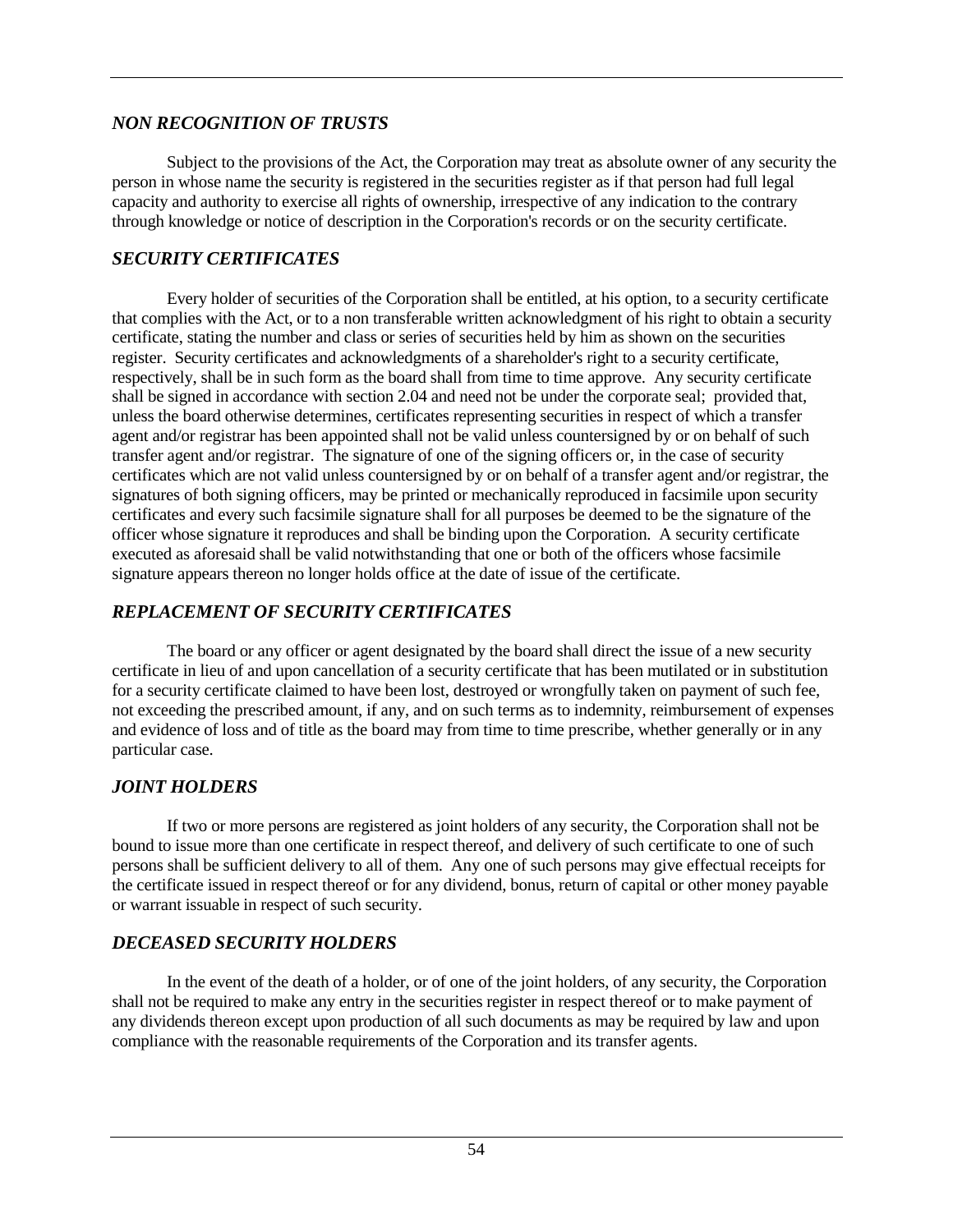# **DIVIDENDS AND RIGHTS**

### *DIVIDENDS*

Subject to the provisions of the Act, the board may from time to time declare dividends payable to the shareholders according to their respective rights and interest in the Corporation. Dividends may be paid in money or property or by issuing fully paid shares of the Corporation.

### *DIVIDEND CHEQUES*

A dividend payable in cash shall be paid by cheque or other comparable form of payment to the order of each registered holder of shares of the class or series in respect of which it has been declared and mailed by prepaid ordinary mail to such registered holder at his recorded address, unless such holder otherwise directs. In the case of joint holders, the cheque or other comparable form of payment shall, unless such joint holders otherwise direct, be made payable to the order of all of such joint holders and mailed to them at their recorded address. The mailing of such cheque or other comparable form of payment as aforesaid, unless the same is not paid on due presentation, shall satisfy and discharge the liability for the dividend to the extent of the sum represented thereby plus the amount of any tax which the Corporation is required to and does withhold.

### *NON RECEIPT OF CHEQUES*

In the event of non receipt of any dividend cheque by the person to whom it is sent as aforesaid, the Corporation shall issue to such person a replacement cheque for a like amount on such terms as to indemnity, reimbursement of expenses and evidence of non receipt and of title as the board may from time to time prescribe whether generally or in any particular case.

## *RECORD DATE FOR DIVIDENDS AND RIGHTS*

The board may, within the prescribed period, fix in advance a date, as a record date for determining shareholders entitled to receive payment of any dividend or the date for the issue of any warrant or other evidence of the right to subscribe for securities of the Corporation and, unless notice of the record date is waived in writing, notice of any such record date shall be given within the prescribed period. If no record date is so fixed, the record date for the determination of the persons entitled to receive payment of any dividend or for the issue of any warrant or other evidence of or to exercise the right to subscribe for securities of the Corporation shall be at the close of business on the day on which the resolution relating to such dividend or right to subscribe is passed by the board.

## *UNCLAIMED DIVIDENDS*

Any dividend unclaimed after a period of 6 years from the date on which the same has been declared to be payable shall be forfeited and shall revert to the Corporation.

## **meetings of shareholders**

## *ANNUAL MEETINGS*

Subject to the Act, the annual meeting of shareholders shall be held at such time in each year and,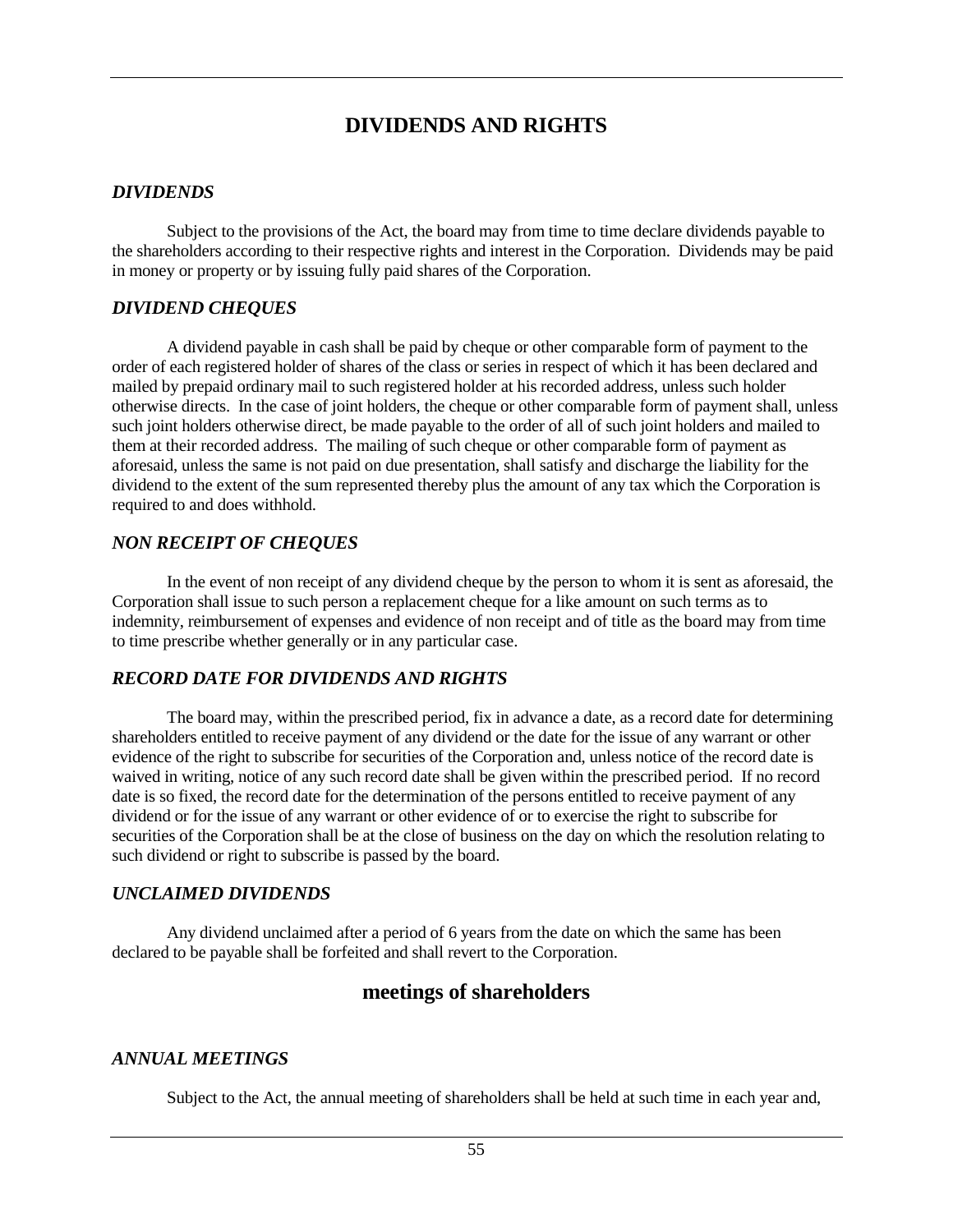subject to section 10.03, at such place as the board may from time to time determine, for the purpose of considering the financial statements and reports required by the Act to be placed before the annual meeting, electing directors, appointing an auditor and for the transaction of such other business as may properly be brought before the meeting.

## *SPECIAL MEETINGS*

The board shall have power to call a special meeting of shareholders at any time.

## *PLACE OF MEETINGS*

Meetings of shareholders shall be held at the registered office of the Corporation or elsewhere in the municipality in which the registered office is situate or, if the board shall so determine, at some other place in Canada. Subject to the Act, a meeting of shareholders of the Corporation may be held at a place outside Canada if the place is specified in the articles or if all the shareholders entitled to vote at the meeting agree that the meeting is to be held at that place.

## *PARTICIPATION*

Any person entitled to attend a meeting of shareholders may participate in the meeting, in accordance with the regulations, if any, by means of a telephonic, electronic or other communication facility that permits all participants to communicate adequately with each other during the meeting, if the Corporation makes available such a communication facility. A person participating in a meeting by such means is deemed for the purposes of the Act to be present at the meeting.

## *MEETING HELD BY ELECTRONIC MEANS*

If the directors or shareholders of the Corporation call a meeting of shareholders pursuant to the Act, those directors or shareholders, as the case may be, may determine that the meeting shall be held, in accordance with the regulations, if any, entirely by means of a telephonic, electronic or other communication facility that permits all participants to communicate adequately with each other during the meeting.

## *NOTICE OF MEETINGS*

Notice of the time and place of each meeting of shareholders shall be given, within the prescribed period, in the manner provided in section 12.01, to each director, to the auditor and to each shareholder who at the close of business on the record date for notice is entered in the securities register as the holder of one or more shares carrying the right to vote at the meeting. Notice of a meeting of shareholders called for any purpose other than consideration of the financial statements and auditor's or accountant's report, election of directors and reappointment of the incumbent auditor or accountant shall state the nature of such business in sufficient detail to permit the shareholder to form a reasoned judgment thereon and shall state the text of any special resolution to be submitted to the meeting. A shareholder and any other person entitled to attend a meeting of shareholders may in any manner waive notice of or otherwise consent to a meeting of shareholders.

## *LISTS OF SHAREHOLDERS ENTITLED TO NOTICE AND TO VOTE*

For every meeting of shareholders, the Corporation shall, within the time period prescribed by the Act, prepare a list of shareholders entitled to receive notice of the meeting, arranged in alphabetical order and showing the number of shares held by each shareholder entitled to receive notice of the meeting, as of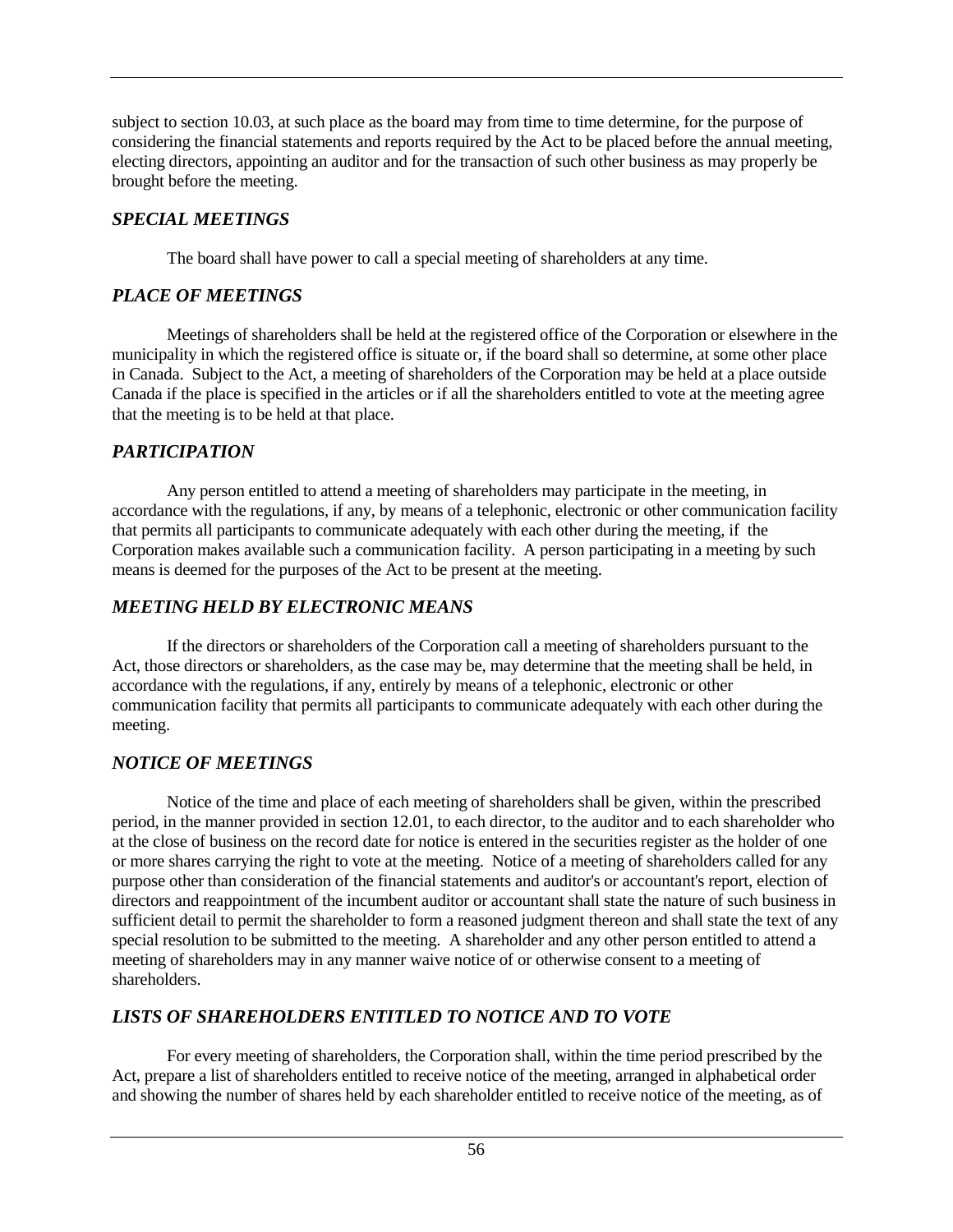the record date for notice of the meeting as fixed by the directors, or, if no record date is fixed by the directors, as deemed by the Act.

For every meeting of shareholders, the Corporation shall, within the time period prescribed by the Act, prepare a list of shareholders entitled to vote at the meeting, arranged in alphabetical order and showing the number of shares held by each shareholder entitled to vote at the meeting, as of the record date for voting at the meeting as fixed by the directors, or, if no record date is fixed by the directors, as deemed by the Act.

## *RECORD DATE FOR NOTICE AND VOTING*

**If no record date is so fixed, the record date for the determination of the shareholders entitled to notice of the meeting shall be at the close of business on the day immediately preceding the day on which the notice is so given or, if no notice is given, the day on which the meeting is held.**

- **The board may, within the prescribed period, fix in advance a date, as a record date for determining shareholders entitled to vote at a meeting of shareholders.**
- **If a record date is fixed, unless notice of the record date is waived in writing by every holder of a share of the class or series affected whose name is set out in the securities register at the close of business on the day the directors fix the record date, notice of the record date shall be given within the prescribed period and in the manner set out in the Act.**

## *MEETINGS WITHOUT NOTICE*

A meeting of shareholders may be held without notice at any time and place permitted by the Act (a) if all the shareholders entitled to vote thereat are present in person or represented by proxy or if those not present or represented by proxy waive notice of or otherwise consent to such meeting being held, and (b) if the auditors and the directors are present or waive notice of or otherwise consent to such meeting being held; so long as such shareholders, auditors or directors present are not attending for the express purpose of objecting to the transaction of any business on the grounds that the meeting is not lawfully called. At such a meeting any business may be transacted which the Corporation at a meeting of shareholders may transact. If the meeting is held at a place outside Canada, shareholders not present or represented by proxy, but who have waived notice of or otherwise consented to such meeting, shall also be deemed to have consented to the meeting being held at such place.

## *CHAIRMAN, SECRETARY AND SCRUTINEERS*

The chairman of any meeting of shareholders shall be the first mentioned of such of the following officers as have been appointed and who is present at the meeting: chairman of the board, chief executive officer, managing director or a vice-president who is a shareholder. If no such officer is present within 15

**The board may, within the prescribed period, fix in advance a date, as a record date for determining shareholders entitled to receive notice of a meeting of shareholders.**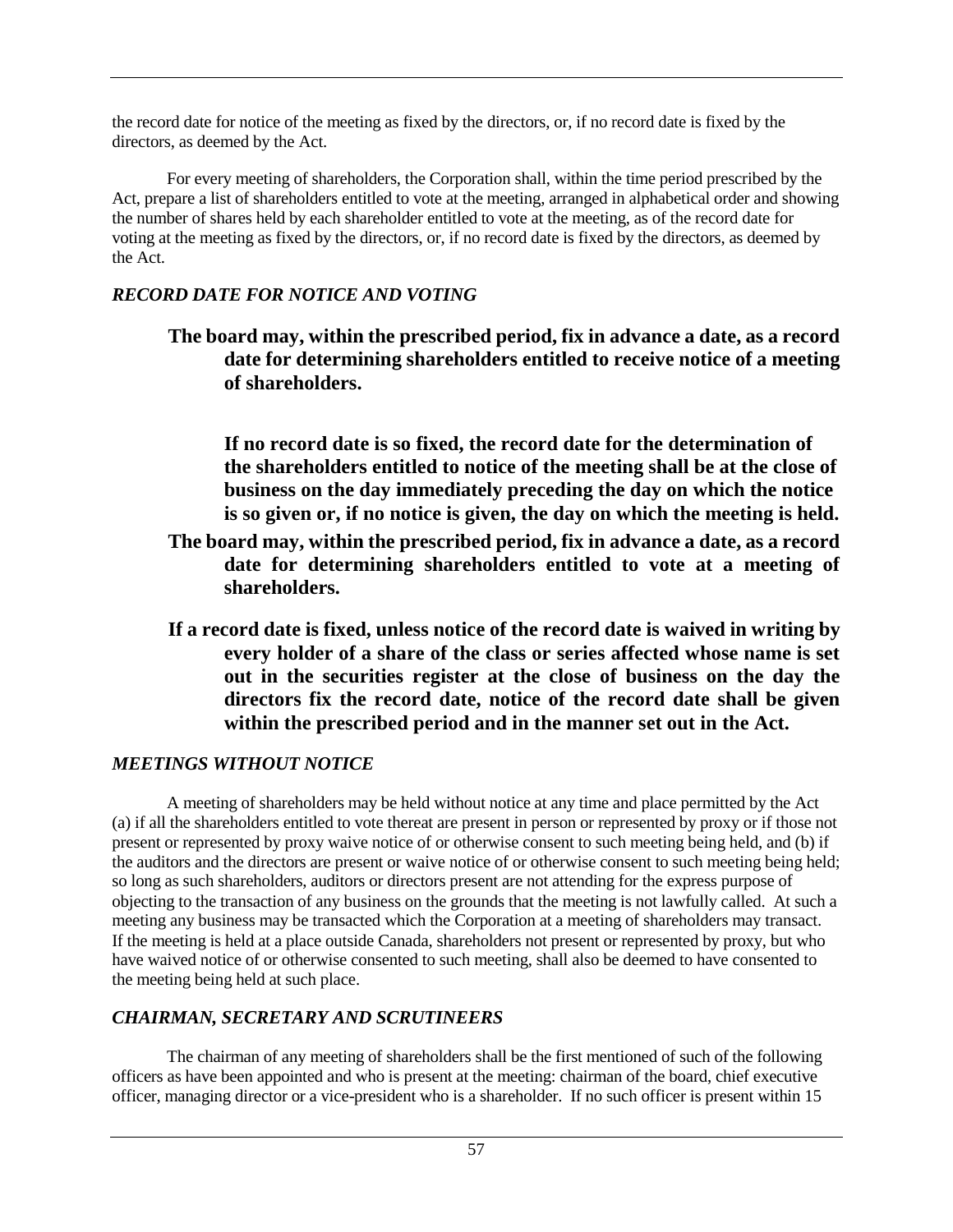minutes from the time fixed for holding the meeting, the persons present and entitled to vote shall choose one of their number to be chairman. If the secretary of the Corporation is absent, the chairman shall appoint some person, who need not be a shareholder, to act as secretary of the meeting. If desired, one or more scrutineers, who need not be a shareholder, may be appointed by a resolution or by the chairman with the consent of the meeting.

## *PERSONS ENTITLED TO BE PRESENT*

The only persons entitled to be present at a meeting of shareholders shall be those entitled to vote thereat, the directors and auditor of the Corporation and others who, although not entitled to vote are entitled or required under any provision of the Act or the articles or by laws to be present at the meeting. Any other person may be admitted only on the invitation of the chairman of the meeting or with the consent of the meeting.

## *QUORUM*

A quorum for the transaction of business at any meeting of shareholders shall be at least two persons present in person, or, if authorized by resolution of the Corporation's board of directors and in accordance with regulation, if any, by telephonic, electronic or other communication facility, each being a shareholder entitled to vote thereat or a duly appointed proxy or representative for an absent shareholder so entitled and representing in the aggregate not less than 5% of the outstanding shares of the Corporation carrying voting rights at the meeting. If a quorum is present at the opening of any meeting of shareholders, the shareholder(s) present or represented may proceed with the business of the meeting notwithstanding that a quorum is not present throughout the meeting. If a quorum is not present at the opening of any meeting of shareholders, the shareholder(s) present or represented may adjourn the meeting to a fixed time and place but may not transact any other business.

## *RIGHT TO VOTE*

Subject to the provisions of the Act as to authorized representatives of any other body corporate or association, at any meeting of shareholders for which the Corporation has prepared the list referred to in section 10.07, every person who is named in such list shall be entitled to vote the shares shown opposite his name at the meeting to which the list relates.

## *PROXIES*

Every shareholder entitled to vote at a meeting of shareholders may appoint a proxyholder, or one or more alternate proxyholders, who need not be shareholders, to attend and act at the meeting in the manner and to the extent authorized and with the authority conferred by the proxy. A proxy shall be in writing executed by the shareholder or his attorney and shall conform with the requirements of the Act. A proxy is valid only at the meeting in respect of which it is given or any adjournment thereof.

## *TIME FOR DEPOSIT OF PROXIES*

The board may specify in a notice calling a meeting of shareholders a time, not exceeding 48 hours excluding Saturdays and holidays, preceding the meeting or an adjournment thereof, before which time proxies to be used at such meeting must be deposited with the Corporation or its agent. A proxy shall be acted upon only if, prior to the time so specified, it shall have been deposited with the Corporation or an agent thereof specified in such notice or, if no such time is specified in such notice, unless it has been received by the secretary of the Corporation or by the chairman of the meeting or any adjournment thereof prior to the time of voting.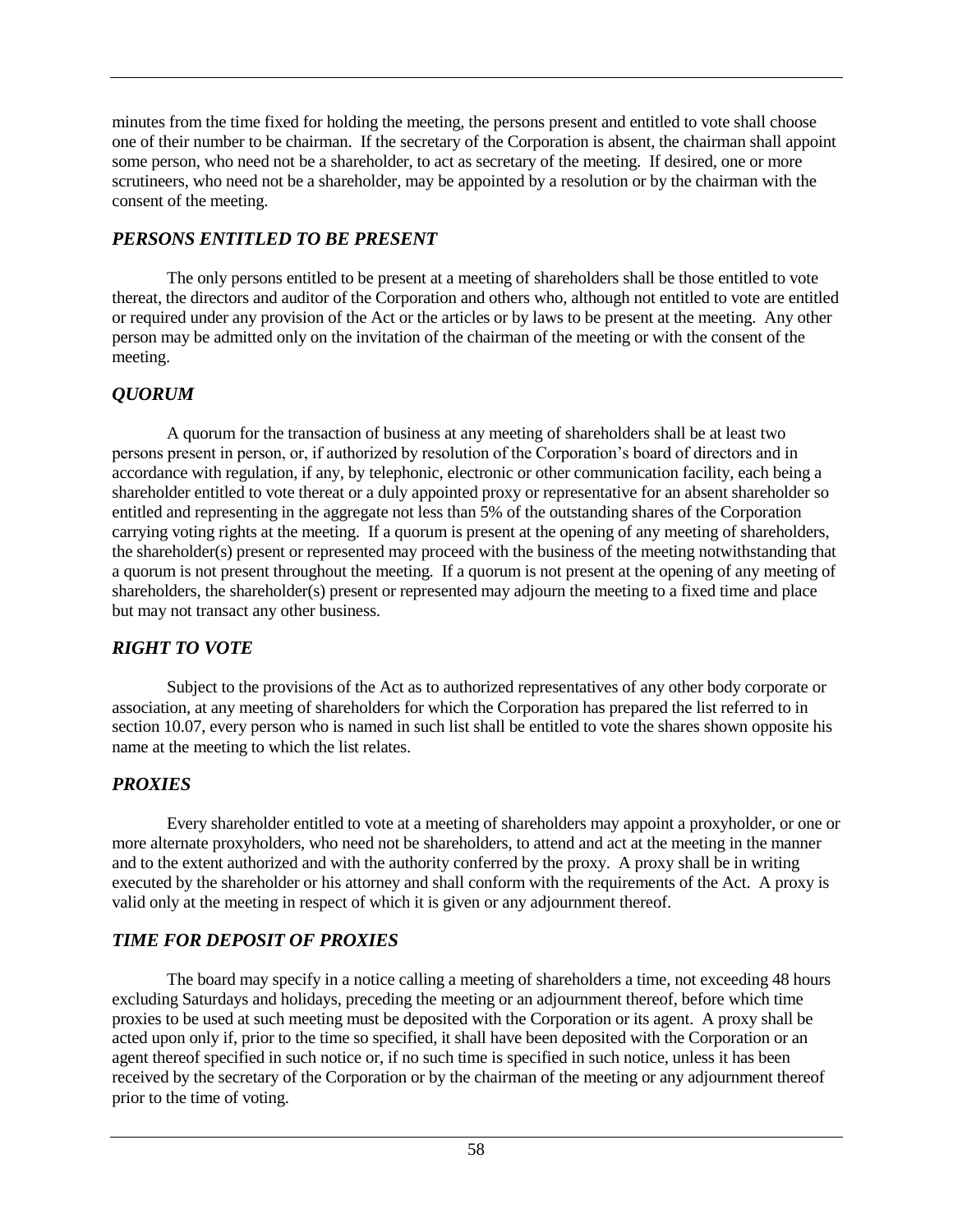## *JOINT SHAREHOLDERS*

If two or more persons hold shares jointly, any one of them present in person or represented by proxy at a meeting of shareholders may, in the absence of the other or others, vote the shares; but if two or more of those persons are present in person or represented by proxy and vote, they shall vote as one the shares jointly held by them.

## *VOTES TO GOVERN*

At any meeting of shareholders every question shall, unless otherwise required by the articles or by laws or by law, be determined by the majority of the votes cast on the question. In case of an equality of votes either upon a show of hands or upon a poll, the chairman of the meeting shall be entitled to a second or casting vote.

## *SHOW OF HANDS*

Subject to the provisions of the Act any question at a meeting of shareholders shall be decided by a show of hands unless a ballot thereon is required or demanded as hereinafter provided. Upon a show of hands every person who is present and entitled to vote shall have one vote. Whenever a vote by show of hands shall have been taken upon a question, unless a ballot thereon is so required or demanded, declaration by the chairman of the meeting that the vote upon the question has been carried or carried by a particular majority or not carried, an entry to that effect in the minutes of the meeting shall be prima facie evidence of the fact without proof of the number or proportion of the votes recorded in favour of or against any resolution or other proceeding in respect of the said question, and the result of the vote so taken shall be the decision of the shareholders upon the said question.

## *BALLOTS*

On any question proposed for consideration at a meeting of shareholders, and whether or not a show of hands has been taken thereon, any shareholder or proxyholder entitled to vote at the meeting may require or demand a ballot. A ballot so required or demanded shall be taken in such manner as the chairman shall direct. A requirement or demand for a ballot may be withdrawn at any time prior to the taking of the ballot. If a ballot is taken each person present shall be entitled, in respect of the shares which he is entitled to vote at the meeting upon the question, to that number of votes provided by the Act or the articles, and the result of the ballot so taken shall be the decision of the shareholders upon the said question.

## *ELECTRONIC VOTING*

Despite section 10.18, any vote referred to in such section may be held in accordance with the regulations, if any, entirely by means of a telephonic, electronic or other communication facility, if the Corporation makes available such a communication facility.

Any person participating in a meeting of shareholders under sections 10.04 or 10.05 and entitled to vote at that meeting may vote, in accordance with the regulations, if any, by means of the telephonic, electronic or other communication facility that the Corporation has made available for that purpose.

## *ADJOURNMENT*

If a meeting of shareholders is adjourned for less than 30 days, it shall not be necessary to give notice of the adjourned meeting, other than by announcement at the earliest meeting that is adjourned. Subject to the Act, if a meeting of shareholders is adjourned by one or more adjournments for an aggregate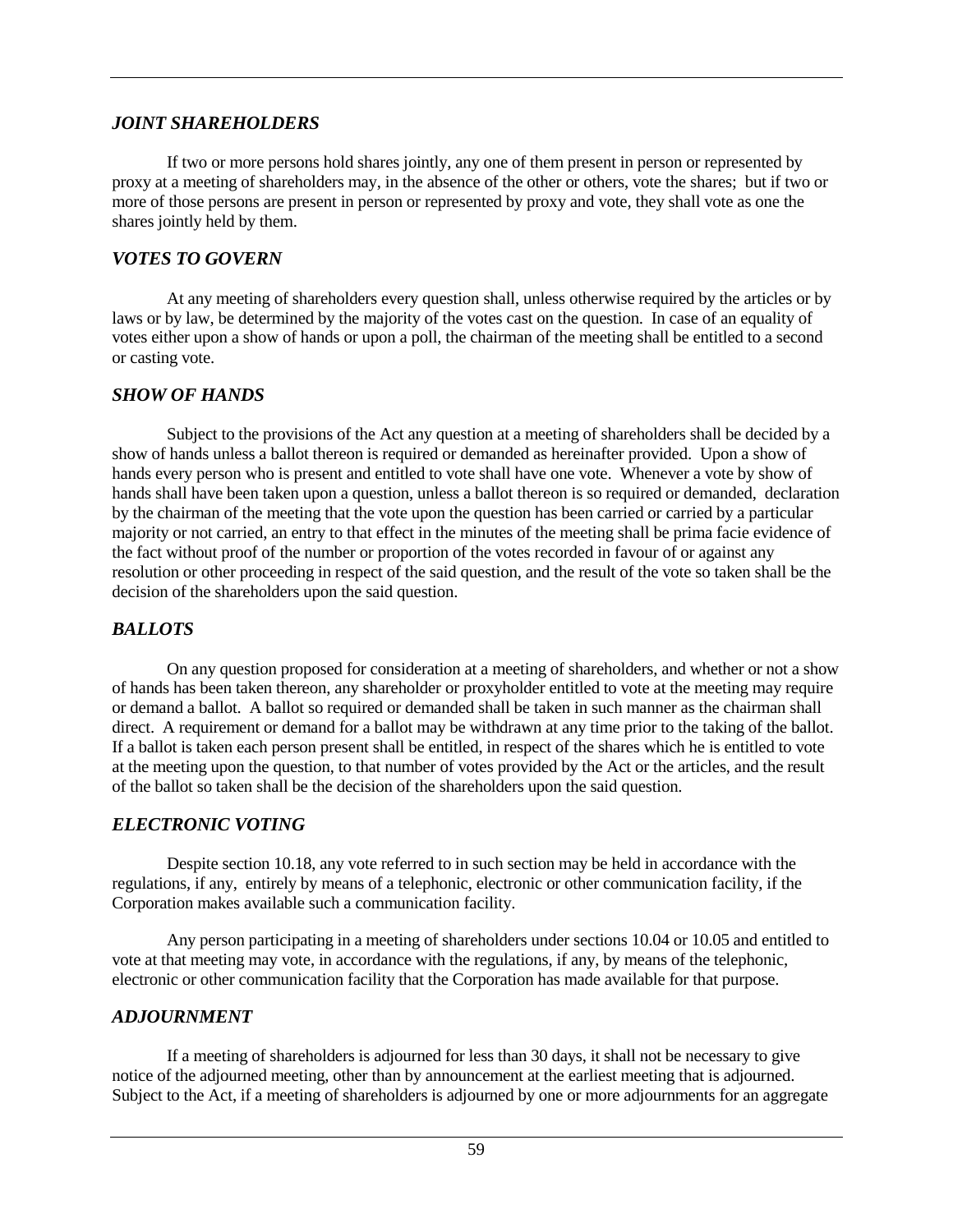of 30 days or more, notice of the adjourned meeting shall be given as for an original meeting.

## *RESOLUTION IN WRITING*

A resolution in writing signed by all the shareholders entitled to vote on that resolution at a meeting of shareholders is as valid as if it had been passed at a meeting of the shareholders unless a written statement with respect to the subject matter of the resolution is submitted by a director or the auditors in accordance with the Act.

## *ONLY ONE SHAREHOLDER*

Where the Corporation has only one shareholder or only one holder of any class or series of shares, the shareholder present in person or by proxy constitutes a meeting.

# **DIVISIONS AND DEPARTMENTS**

## *CREATION AND CONSOLIDATION OF DIVISIONS*

The board may cause the business and operations of the Corporation or any part thereof to be divided or to be segregated into one or more divisions upon such basis, including without limitation, character or type of operation, geographical territory, product manufactured or service rendered, as the board may consider appropriate in each case. The board may also cause the business and operations of any such division to be further divided into sub units and the business and operations of any such divisions or sub units to be consolidated upon such basis as the board may consider appropriate in each case.

## *NAME OF DIVISION*

Any division or its sub units may be designated by such name as the board may from time to time determine and may transact business under such name, provided that the Corporation shall set out its name in legible characters in all contracts, invoices, negotiable instruments and orders for goods or services issued or made by or on behalf of the Corporation.

## *OFFICERS OF DIVISIONS*

From time to time the board or, if authorized by the board, the chief executive officer, may appoint one or more officers for any division, prescribe their powers and duties and settle their terms of employment and remuneration. The board or, if authorized by the board, the chief executive officer, may remove at its or his pleasure any officer so appointed, without prejudice to such officer's rights under any employment contract. Officers of divisions or their sub units shall not, as such, be officers of the Corporation.

## **notices**

## *METHOD OF GIVING NOTICES*

Any notice, document or other information (which term includes any communication or documents) to be given (which term includes sent, delivered or served) pursuant to the Act, the regulations, the articles, the by-laws or otherwise to a shareholder, director, officer, auditor or member of a committee of the board shall be sufficiently given if delivered personally to the person to whom it is to be given or if delivered to his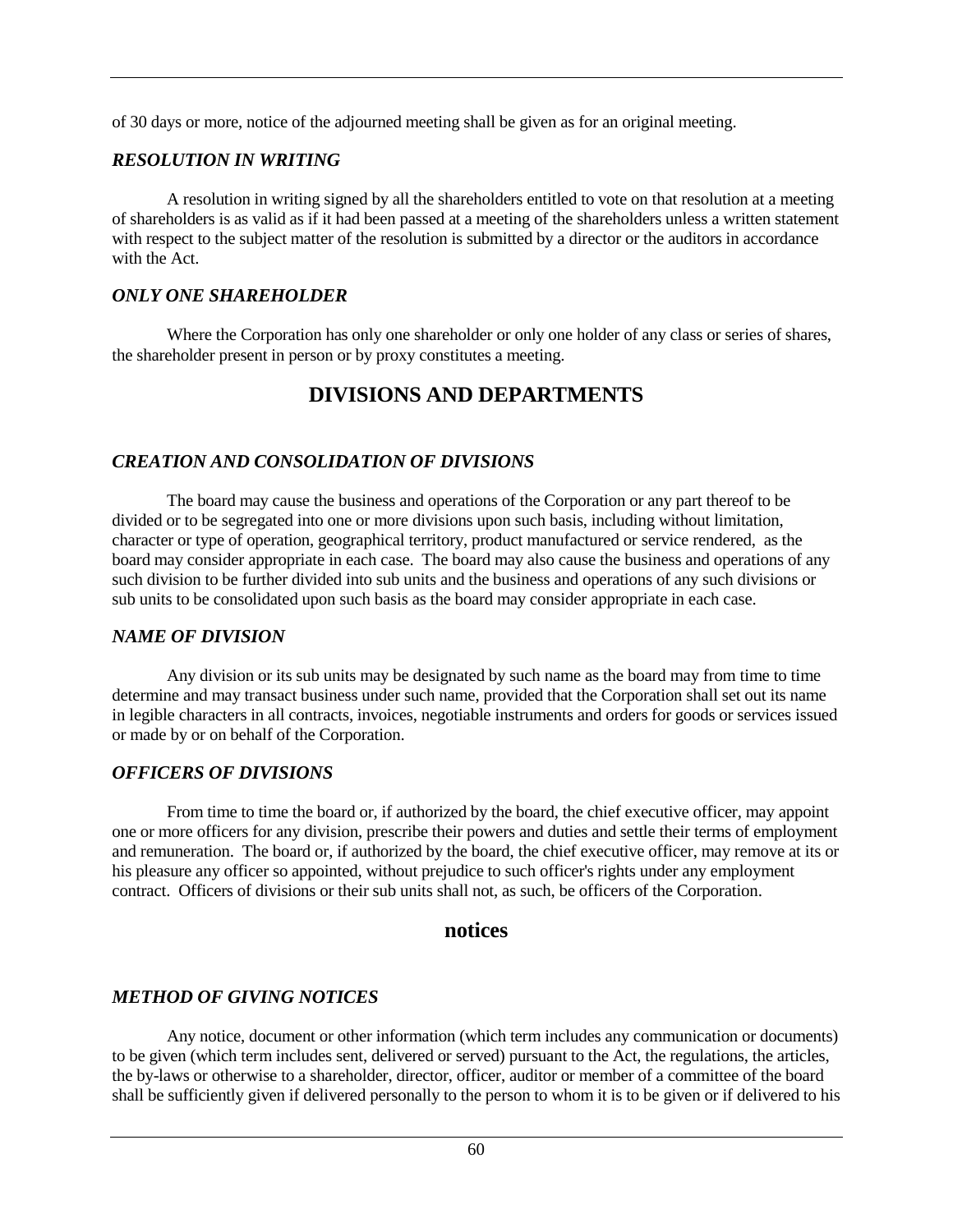recorded address or if mailed to him at his recorded address by prepaid ordinary or air mail or if sent to him pursuant to Section 13 hereof. A notice so delivered shall be deemed to have been given when it is delivered personally or to the recorded address as aforesaid; a notice so mailed shall be deemed to have been given when deposited in a post office or public letter box; and a notice so sent pursuant to Section 13 hereof shall be deemed to have been given when it is sent or otherwise forwarded via the relevant information system. The secretary may change or cause to be changed the recorded address of any shareholder, director, officer, auditor or member of a committee of the board in accordance with any information believed by him to be reliable.

## *NOTICE TO JOINT SHAREHOLDERS*

If two or more persons are registered as joint holders of any share, any notice shall be addressed to all of such joint holders but notice to one of such persons shall be sufficient notice to all of them.

## *COMPUTATION OF TIME*

In computing the date when notice must be given under any provision requiring a specified number of days notice of any meeting or other event, the date of giving the notice shall be excluded and the date of the meeting or other event shall also be excluded.

## *UNDELIVERED NOTICES*

If any notice given to a shareholder pursuant to section 12.01 is returned on two consecutive occasions because he cannot be found, the Corporation shall not be required to give any further notices to such shareholder until he informs the Corporation in writing of his new address.

## *OMISSIONS AND ERRORS*

The accidental omission to give any notice to any shareholder, director, officer, auditor or member of a committee of the board or the non receipt of any notice by any such person or any error in any notice not affecting the substance thereof shall not invalidate any action taken at any meeting held pursuant to such notice or otherwise founded thereon.

## *PERSONS ENTITLED BY DEATH OR OPERATION OF LAW*

Every person who, by operation of law, transfer, death of a shareholder or any other means whatsoever, shall become entitled to any share, shall be bound by every notice in respect of such share which shall have been duly given to the shareholder from whom he derives his title to such share prior to his name and address being entered on the securities register (whether such notice was given before or after the happening of the event upon which he became so entitled) and prior to his furnishing to the Corporation the proof of authority or evidence of his entitlement prescribed by the Act.

## *WAIVER OF NOTICE*

Any shareholder (or his duly appointed proxyholder), director, officer, auditor or member of a committee of the board may at any time waive any notice, or waive or abridge the time for any notice, required to be given to him under any provision of the Act, the regulations, the articles, the by-laws or otherwise and such waiver or abridgment, whether given before or after the meeting or other event of which notice is required to be given, shall cure any default in the giving or in the time of such notice, as the case may be. Any such waiver or abridgment shall be in writing except a waiver of notice of a meeting of shareholders or of the board or of a committee of the board which may be given in any manner.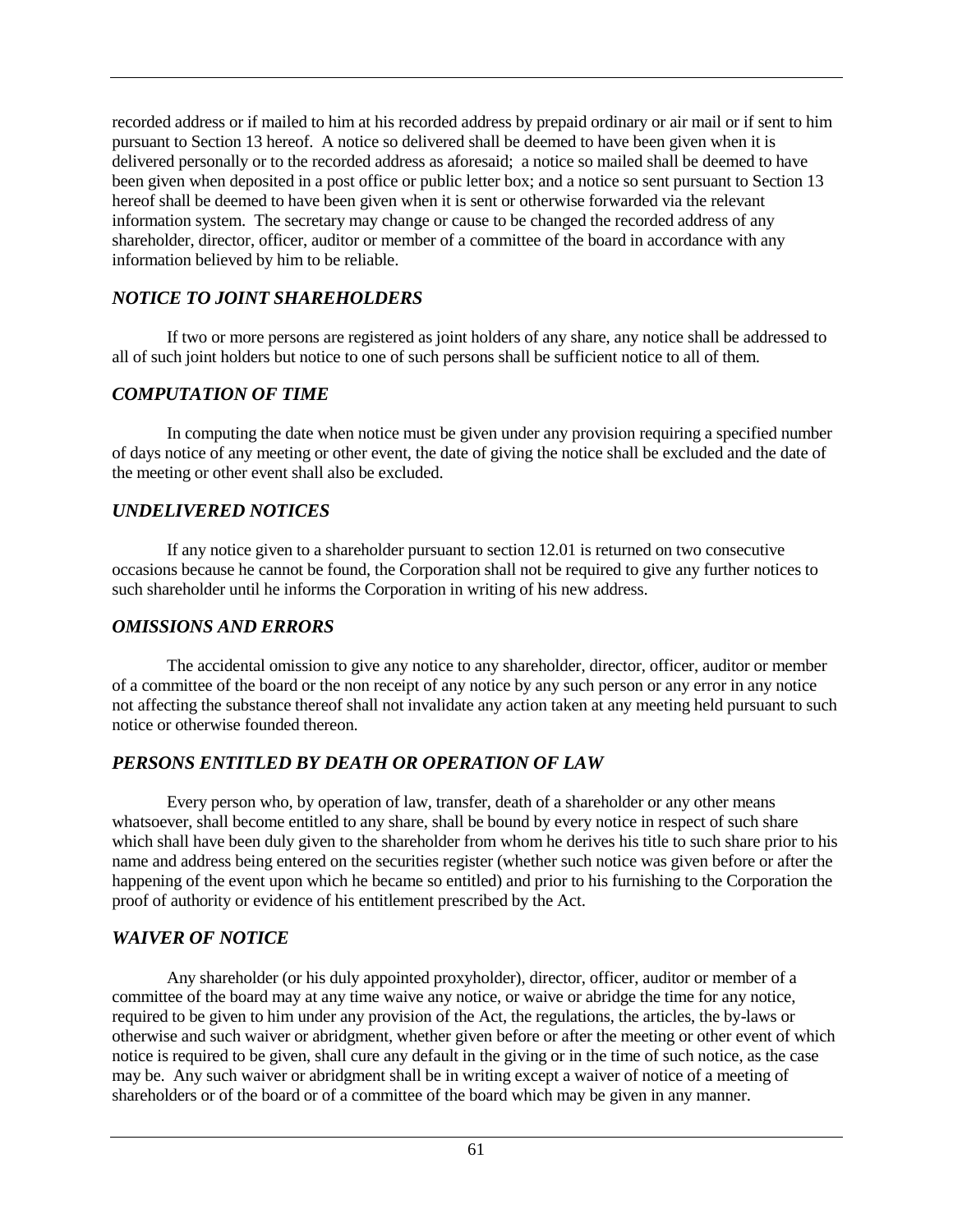# **DOCUMENTS IN ELECTRONIC OR OTHER FORM**

## *CREATION AND PROVISION OF INFORMATION*

Subject to the Act and the regulations, a notice, document or other information may be created or provided in the form of an electronic document and such electronic document may be generated, sent, received, stored or otherwise processed by means of an information system.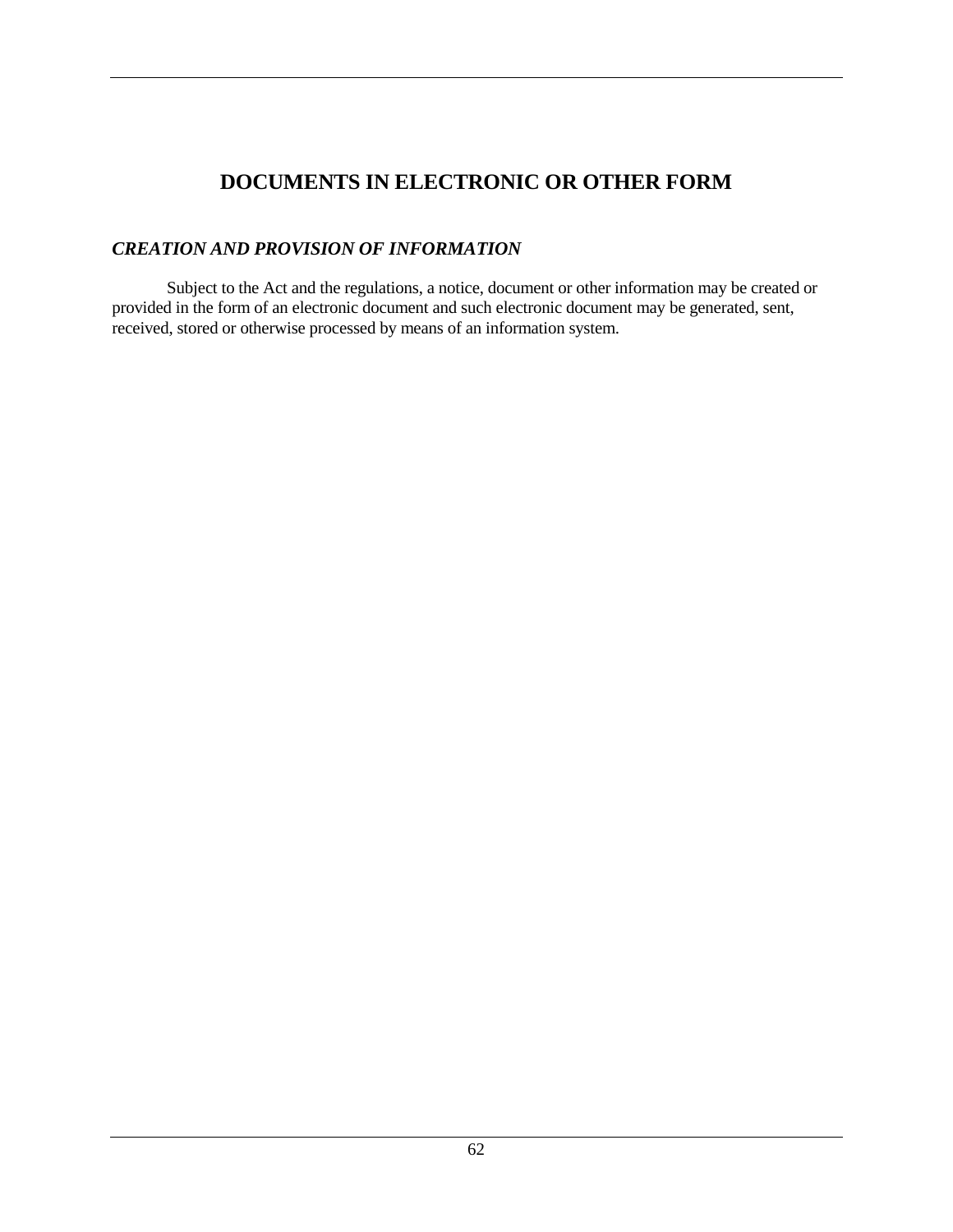# **effective date**

## *EFFECTIVE DATE*

This by law shall come into force when made by the board in accordance with the Act.

**MADE AND ADOPTED** by the board of directors the 24<sup>th</sup> day of October, 2017.

(signed) "*Alfred Sorensen*"

Chief Executive Officer

**CONFIRMED** by the shareholders in accordance with the Act the \_\_\_\_ day of  $\frac{1}{2017}$ .

Chief Executive Officer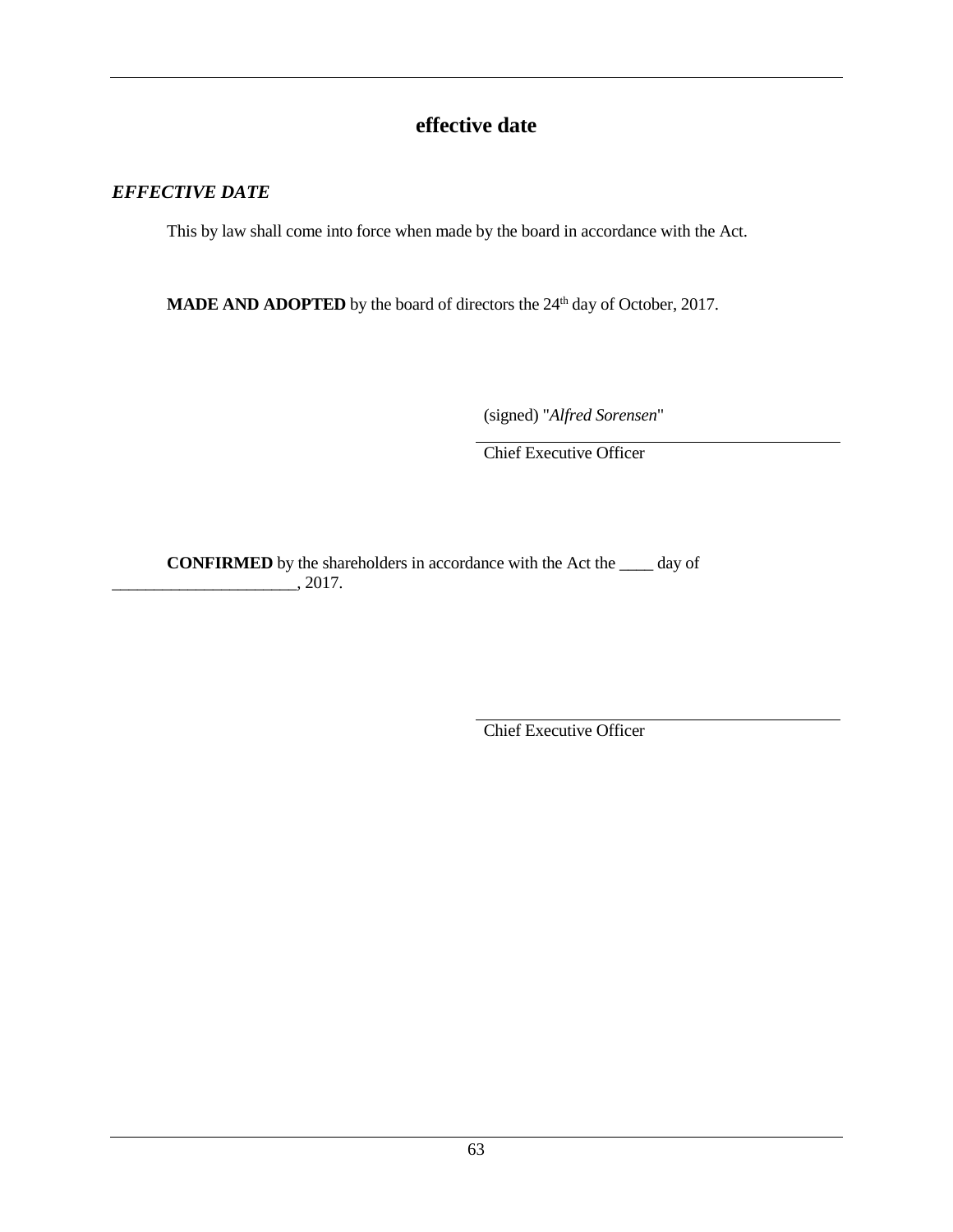#### **SCHEDULE C**

#### **MANDATE**

#### *GOVERNANCE AND COMPENSATION COMMITTEE*

#### *1.* **primary objective**

The primary objective of the Committee in discharging its mandate on behalf of the Board is to assist the directors of the Corporation in satisfying their responsibilities in respect of the effective governance of the Corporation, the management of its human resources, the compensation of its directors and Officers and the evaluation of their performance.

#### *2.* **membership**

The Committee shall consist of three or more directors appointed by the Board, at least a majority of which shall qualify as independent of the Corporation for purposes of National Instrument 52-110 (unless the Board determines that an exemption contained in NI 52-110 is available and determines to rely thereon).

The Board shall designate one member of the Committee as Chair.

Any member of the Committee may be removed or replaced at any time by the Board. A member will cease to be a member of the Committee as soon as such member ceases to be a director of the Corporation.

*3.* **The Board may fill vacancies on the Committee by appointment from among its members. If and whenever a vacancy exists on the Committee, the remaining members may exercise all its powers so long as a quorum remains. Subject to the foregoing, following the appointment as a member of the Committee, each member will hold such office until the Committee is reconstituted.mandate.**

#### **(a) corporate governance**

The Committee has responsibility:

- to review the adequacy and effectiveness of the Board's governance policies and the Corporation's governance practices and make appropriate recommendations to the Board for their improvement;
- to review the corporate governance sections of the proxy circular distributed to shareholders of the Corporation;
- to assess shareholder proposals as necessary for inclusion in the proxy circular, and make appropriate recommendations to the Board;
- to annually review the mandates of the Board and its committees, including the mandate of this Committee, and recommend to the Board such amendments to those mandates as the Committee believes are necessary or desirable;
- to consider the appropriate size of the Board, with a view to facilitating effective decision- making;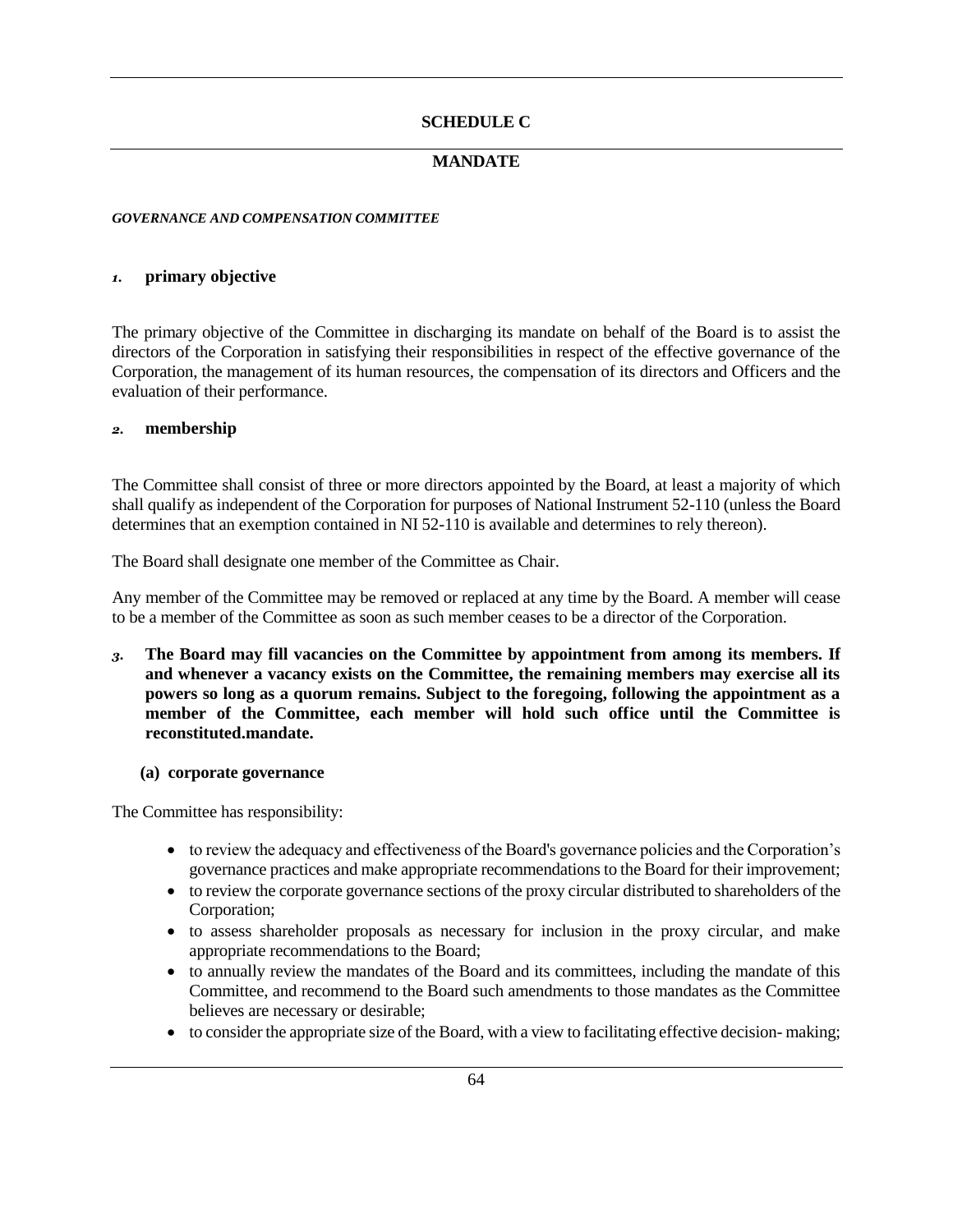- to review the composition of the Board members ensuring that an appropriate number of directors serve on the Board, as well as identifying the competencies and skills the Board, as a whole, should possess;
- to make annual recommendations to the Board as to which Directors should be classified as "independent" directors and to review on a periodic basis the composition of the Board to ensure that an appropriate number of independent directors sit on the Board and its committees;
- to assess and review periodically the skills, areas of expertise, backgrounds, independence and qualifications of the members of the Board;
- to identify directors qualified to fill vacancies on any committee of the Board (including this Committee), and recommend that the Board appoint the identified director or directors to the respective committee;
- to recommend to the Board appropriate criteria for the selection of new directors, periodically review the criteria adopted by the Board and, if deemed desirable, recommend to the Board changes to such criteria;
- to identify individuals qualified and suitable to become Board members and make recommendations to the Board in that regard and in making such recommendations, the Committee shall consider:
	- the criteria for the selection of new directors adopted by the Board;
	- the needs of the Corporation and its stage of development and the competencies and skills that the Board considers to be necessary for the Corporation and the Board, as a whole, to possess;
	- the competencies and skills that each new nominee would bring to the Board; and
	- whether or not each new nominee can devote sufficient time and resources to his or her duties as a member of the Board;
- to ensure that all new directors receive a comprehensive orientation respecting the nature and operation of the Corporation's business and affairs as well as the role of the Board and its committees and the contribution which individual directors are expected to make;
- to ensure that directors are provided with continuing education opportunities so that they may maintain or enhance their skills and abilities as directors as well as ensure that their knowledge and understanding of the Corporation's business and affairs remains current;
- to identify and recommend to the Board the slate of nominees for election by shareholders at the annual meeting;
- to assist the Board in its oversight role with respect to:
	- the development of the Corporation's corporate governance policies, practices and processes;
	- the effectiveness of the Board and its committees; and
	- the contributions of individual directors:
- to assist the Board in its oversight role with respect to all matters relating to proper utilization of human resources within the Corporation, with special focus on management succession, development and compensation;
- to assist the Board in its oversight role with respect to the Corporation's global human resources strategy, policies and programs;
- to review succession and leadership plans and make appropriate recommendations to the Board;
- to establish, review and update periodically the Corporation's Code of Ethical Conduct;
- to assess periodically the performance, goals and objectives of the CEO and make appropriate recommendations to the Board;
- to oversee the performance evaluations of Officers made by the CEO;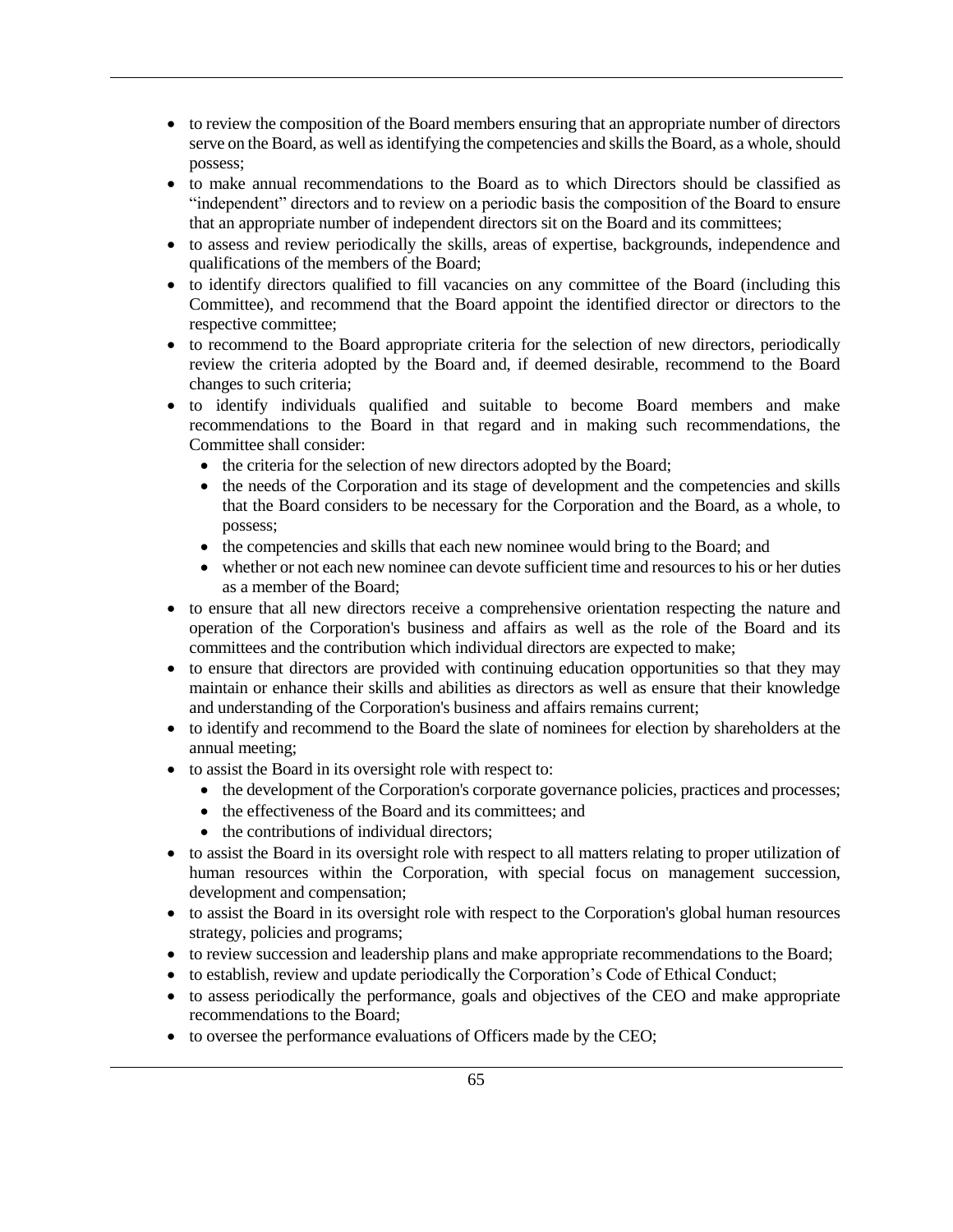- to review periodically the actual and potential conflicts of interest and continuing qualifications of members of the Board; and
- to review the relationship of the Board with management.

#### **(b) compensation and performance**

- to establish an overall compensation policy for the Corporation and monitor their implementation, with special attention devoted to the Officers taking into consideration compensation received by chief executive officers and other executive officers in public companies of comparable size, industry and complexity;
- to review periodically the Corporation's overall compensation policy and specific compensation practices and plans including short and long-term incentive compensation plans and equity-based plans, bonus plans, pension plans, executive stock option plans and grants and benefit plans (including the group life and health program) and recommend changes to the Board as appropriate to improve the Corporation's ability to recruit, retain and motivate employees while taking into account the implications and risks associated with the Corporation's compensation policies and plans;
- to review and approve periodically the corporate goals and objectives relevant to the compensation of the CEO, evaluate the CEO's performance relative to the achievement based on such evaluation it being stipulated that the CEO shall not be present during any deliberations or voting by the Committee with respect to such matters;
- to review the executive compensation sections disclosed in information circulars and the proxy circulars distributed to shareholders;
- to administer the stock option plan and other incentive plans approved by the Board in accordance with their terms and recommend to the Board the grant of stock options and incentives under such plans in accordance with their terms;
- to review periodically the level of compensation for the Board and its committees and make recommendations to the Board with respect thereto.

#### **(c) other responsibilities**

- to exercise such other powers and discharge such other responsibilities as are incidental to the purposes, duties and responsibilities specified herein and as may from time to time be delegated to the Committee by the Board;
- to review and assess the adequacy of this mandate periodically and, where necessary, recommend changes to the Board for its approval.

#### *4.* **meetings and operation**

The Chair or any two members of the Committee may call a meeting of the Committee, at such time and at such place as they determine, by giving at least forty-eight hours' notice of such meeting to all members of the Committee and to the external auditor of the Corporation.

The Committee shall meet as often as it determines, but not less frequently than quarterly.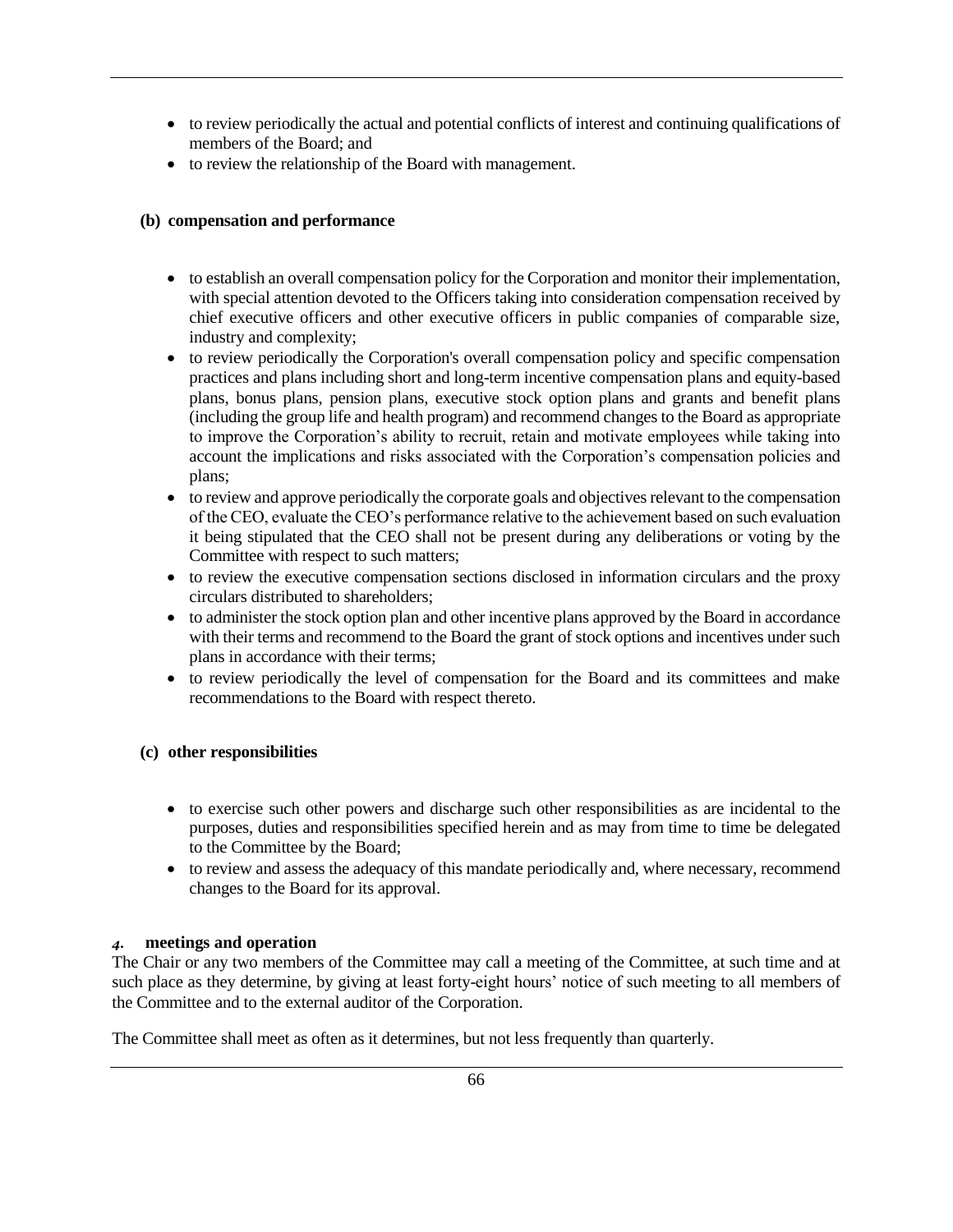A quorum for meetings of the Committee will be a majority of its members and the rules for calling, holding, conducting and adjourning meetings of the Committee will be the same as those governing the Board unless otherwise determined by the Committee or the Board.

The affirmative vote of a majority of the members of the Committee participating in any meeting of the Committee is necessary for the adoption of any resolution.

The Chair will preside at all meetings of the Committee, unless the Chair is not present, in which case the members of the Committee that are present will designate from among such members the Chair for the purposes of the meeting.

Agendas, approved by the Chair, will be circulated to the Committee members along with background information on a timely basis prior to the Committee meetings. Minutes of all meetings of the Committee will be taken. The minutes of the Committee will be recorded and maintained and the Committee shall report to the Board on its activities after each of its meetings.

All members of the Committee are expected to allow sufficient time to review meeting materials and be prepared for Committee meetings. Members are expected to attend most, if not all, Committee meetings.

A member or members of the Committee may participate in a meeting of the Committee by means of such telephonic, electronic or other communication facilities that permit all persons participating in the meeting to communicate adequately with each other, and a member participating in such a meeting by any such means is deemed to be present at that meeting.

The Committee may invite such Officers, directors and employees of the Corporation as it sees fit from time to time to attend at meetings of the Committee and assist in the discussion and consideration of the matters being considered by the Committee.

Any issues arising from the Committee meetings that bear on the relationship between the Board and management should be communicated to the Chair of the Board by the Committee Chair.

#### *5.* **independent advisors**

The Committee has the authority to retain such independent advisors as it may deem necessary or advisable for its purposes. The expenses related to such engagement shall be funded by the Corporation.

#### *6.* **limitations on the duties of the members of the committee**

Nothing in this mandate is intended, or may be construed, to impose on any member of the Committee a standard of care or diligence that is in any way more onerous or extensive than the standard required by law.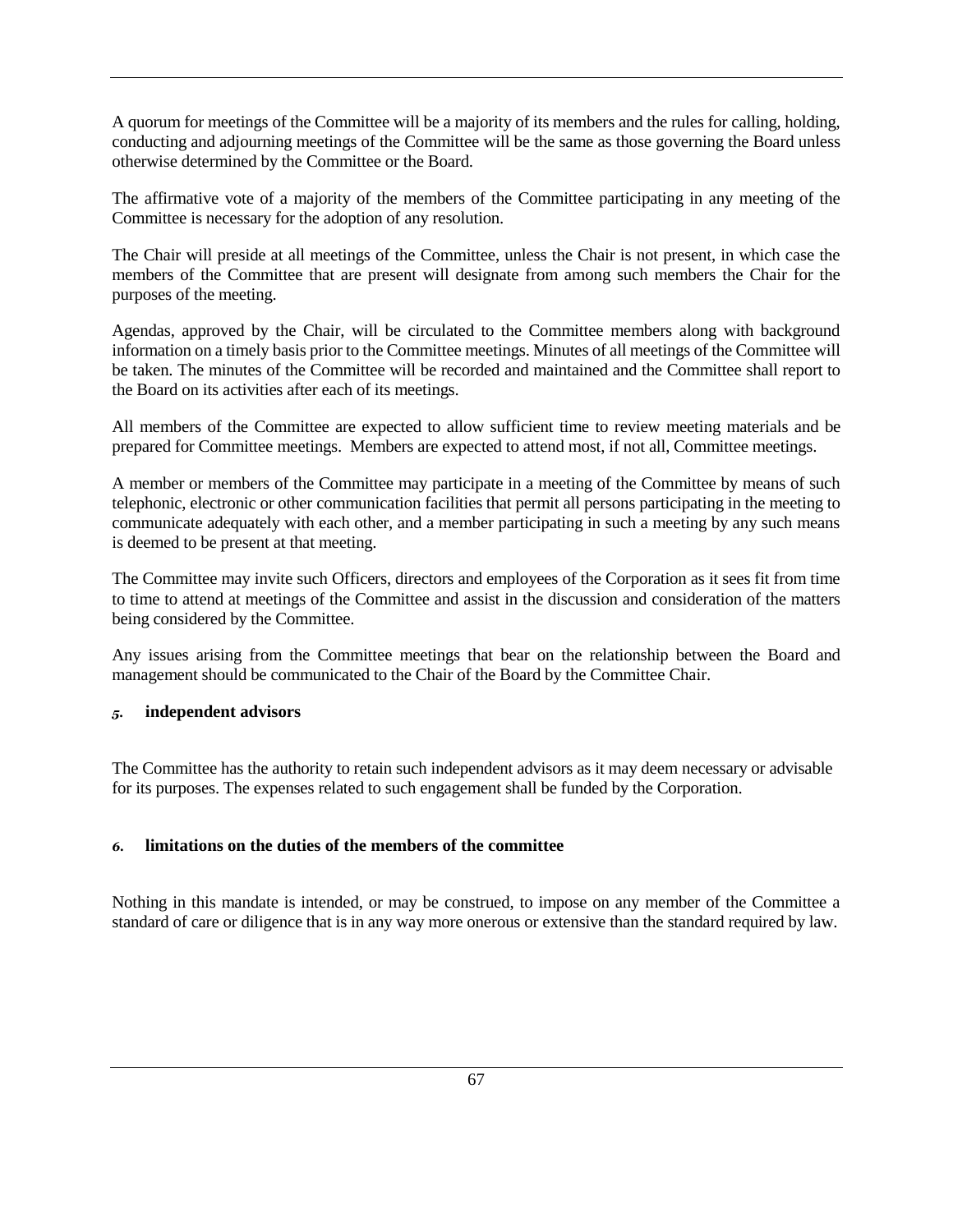#### **SCHEDULE D**

#### **MANDATE**

#### *BOARD OF DIRECTORS*

#### *1.* **primary objective**

The primary objective of the Board in discharging its mandate is the effective and efficient conduct by the Corporation of its business and affairs in accordance with its articles, by-laws and policies, and in a manner and to the extent consistent with applicable law and with the purpose of enhancing and preserving shareholder value while taking into account the legitimate interests of employees, customers, lenders and the wider communities.

Accordingly, the Board will be concerned with such matters as strategic and financial planning, risk assessment and mitigation, senior management determination, corporate governance, public disclosure and compliance monitoring.

#### *2.* **directors**

Each director has the duty to act in the best interests of the Corporation and in so doing must thoroughly understand the nature and extent of the Corporation's business and affairs while maintaining an acute awareness of the political, economic, social, legal and environmental realities and constraints prevailing in all jurisdictions in which the Corporation conducts, or proposes to conduct, its business and affairs. In exercising their powers and in discharging their duties, the directors shall:

- act honestly and in good faith with a view to the best interests of the Corporation<sup>3</sup>;
- exercise the care, diligence and skill that a reasonably prudent person would exercise in comparable circumstances<sup>4</sup>;
- disclose to the Corporation the nature and extent of any interest that the director has in a material contract or material transaction with the Corporation if the director is a party to the contract or transaction, is a director or an officer, or an individual acting in a similar capacity, of a party to the contract or transaction or has a material interest in a party to the contract or transaction<sup>5</sup>;
- comply with the CBCA and the regulations enacted thereunder as well as with the Corporation's articles and by-laws<sup>6</sup>; and
- comply with their obligations under applicable law and the policies adopted by the Corporation.

<sup>&</sup>lt;sup>3</sup> Paragraph 122(1)(a) of the CBCA<br><sup>4</sup> Paragraph 122(1)(b) of the CBCA

Paragraph  $122(1)(b)$  of the CBCA

Subsection 120(1) of the CBCA

Subsection 122(2) of the CBCA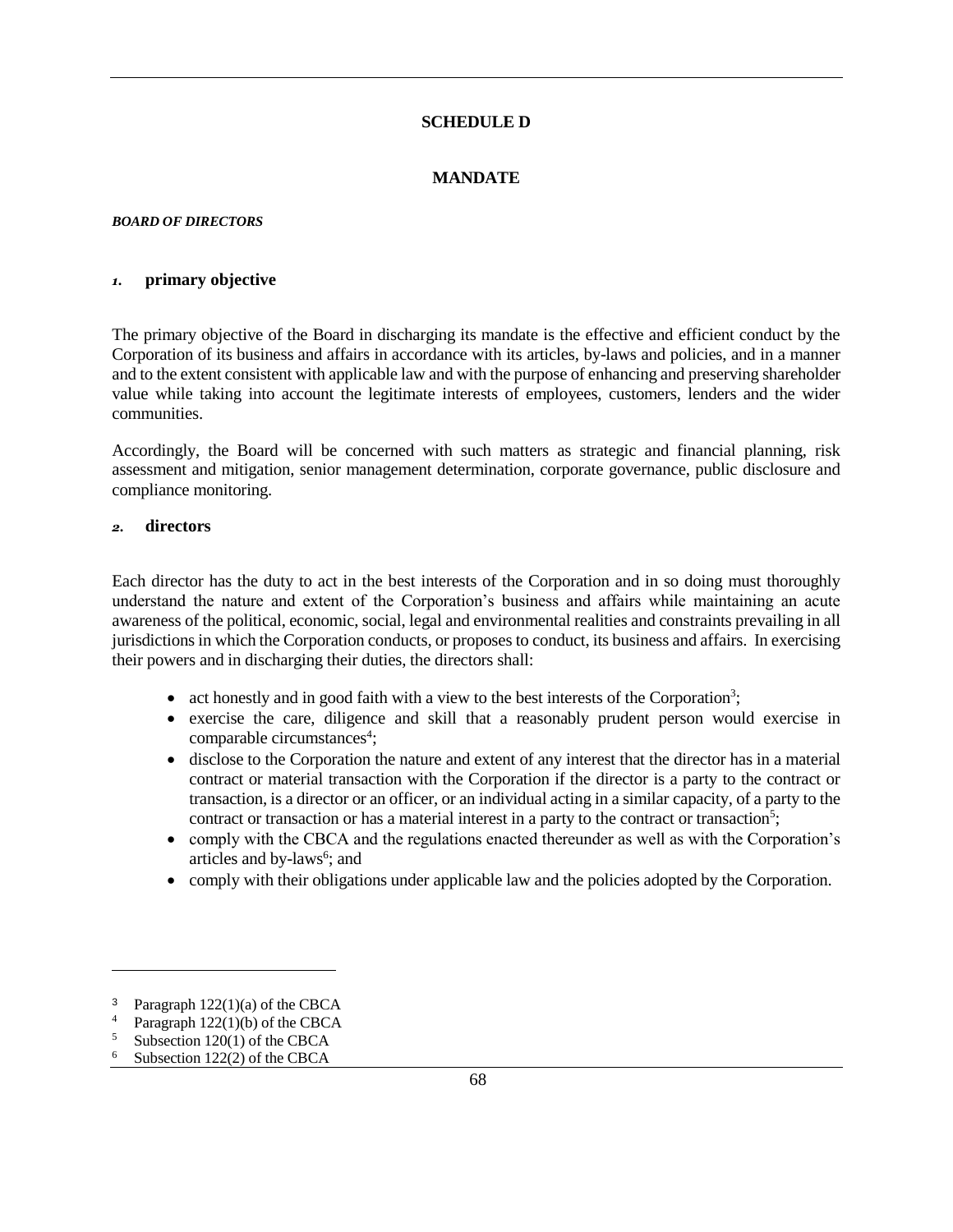#### *3.* **mandate**

#### **(a) statutory responsibilities**

The Board has the statutory responsibility:

- to supervise the management of the business and affairs of the Corporation<sup>7</sup>;
- $\bullet$  to review and to approve the annual consolidated financial statements of the Corporation<sup>8</sup>;
- to place before the shareholders at every annual meeting the annual consolidated financial statements of the Corporation, the report of the auditor and any further information respecting the financial position of the Corporation and the results of its operations required by the articles and by-laws of the Corporation<sup>9</sup>.

The Board is also responsible for considering the following matters as a full Board which in law may not be delegated to management or to a committee of the Board<sup>10</sup>:

- any submission to the shareholders of a question or matter requiring the approval of the shareholders;
- the filling of a vacancy among the directors or in the office of auditor, or appointment of additional directors;
- the issuance of securities except as authorized by the directors;
- the issuance of shares of a series under section 27 of the CBCA except as authorized by the directors;
- the declaration of dividends;
- the purchase, redemption or any other form of acquisition of securities issued by the Corporation;
- the payment of a commission referred to in section 41 of the CBCA except as authorized by the directors;
- the approval of a management proxy circulars;
- the approval of any take-over bid circular or directors' circular;
- the approval of annual consolidated financial statements of the Corporation; and
- the adoption, amendment or repeal of the by-laws of the Corporation.

#### **(b) strategic and financial planning**

The Board has the responsibility:

• to review and consider for approval the strategic and financial objectives of the Corporation proposed by management;

<sup>&</sup>lt;sup>7</sup> Subsection 102(1) of the CBCA

<sup>&</sup>lt;sup>8</sup> Subsection 158(1) of the CBCA

<sup>&</sup>lt;sup>9</sup> Subsection 155(1) of the CBCA

<sup>10</sup> Subsection 115(3) of the CBCA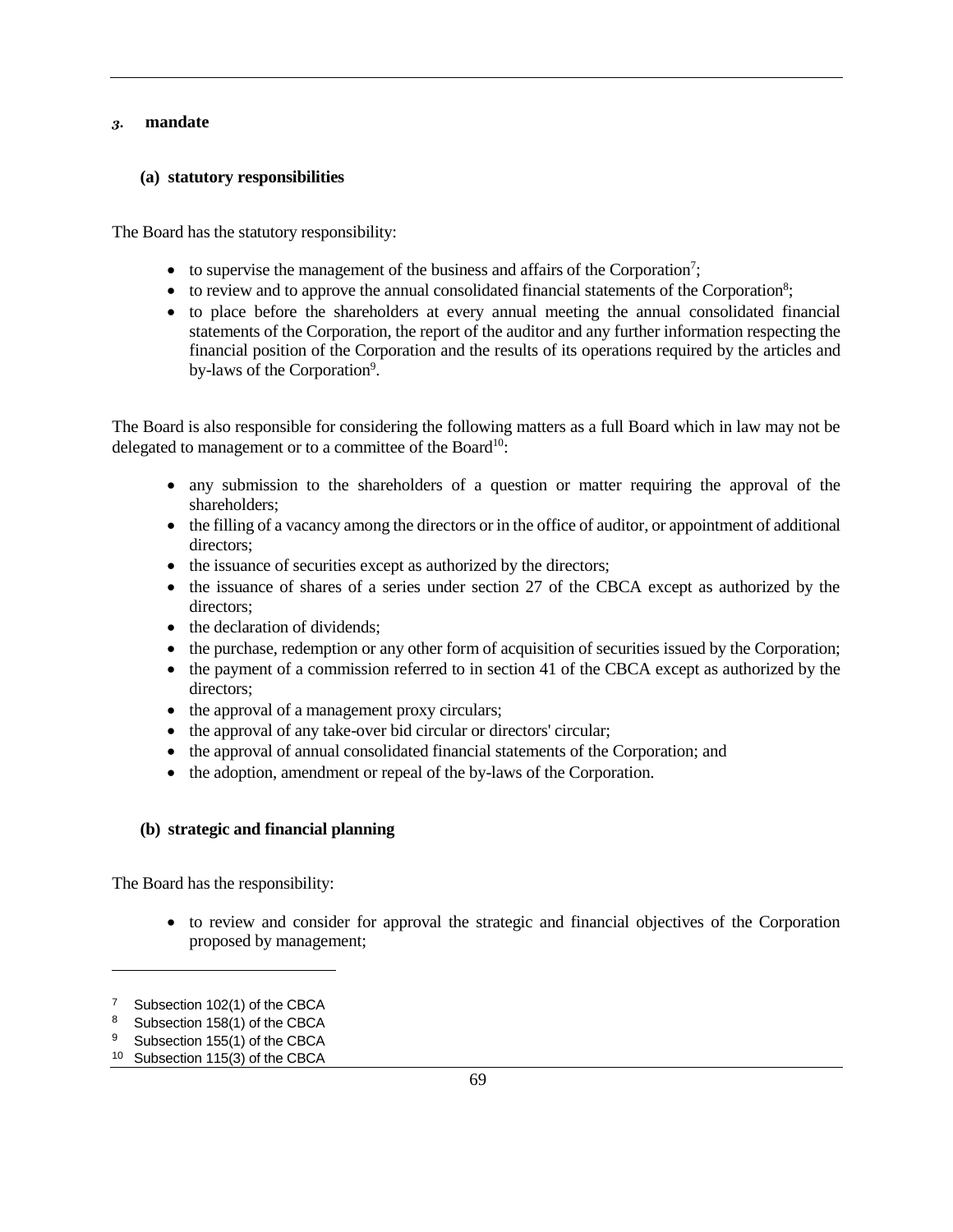- to review and consider for approval the operating and capital budgets of the Corporation proposed by management;
- to review and consider for approval all amendments or departures from the established strategic and financial objectives and budgets of the Corporation as proposed by management; and
- to review financial performance of the Corporation measured against the financial objectives and budgets of the Corporation.

#### **(c) risk assessment and mitigation**

The Board has the responsibility:

- to ensure that management has identified and assessed the principal risks attendant on the business and affairs of the Corporation and has achieved an appropriate balance between the risks incurred and the anticipated benefits; and
- to confirm that there are systems in place which effectively monitor and mitigate those risks with a view to achieving the strategic and financial objectives of the Corporation.

#### **(d) senior management determination**

The Board has the responsibility:

- to appoint the CEO and approve the primary duties of the CEO;
- to approve the terms and conditions (including compensation) of the CEO's employment by the Corporation;
- to monitor and assess the performance of the CEO measured against the strategic and financial objectives of the Corporation;
- if requested by the CEO, to advise and counsel the CEO in the execution of the CEO's duties;
- in consultation with the CEO, to approve the appointment of the other Officers and to approve the terms and conditions (including compensation) of those Officer's employment by the Corporation; and
- to assess the adequacy of the processes implemented by the Corporation to train and develop the Officers and other members of senior management and to achieve the orderly succession of management.

#### **(e) corporate governance**

The Board has the responsibility:

- to implement appropriate structures and procedures to permit the Board to function independently of management;
- to analyze the definition of independence and its application to individual directors on a periodic basis;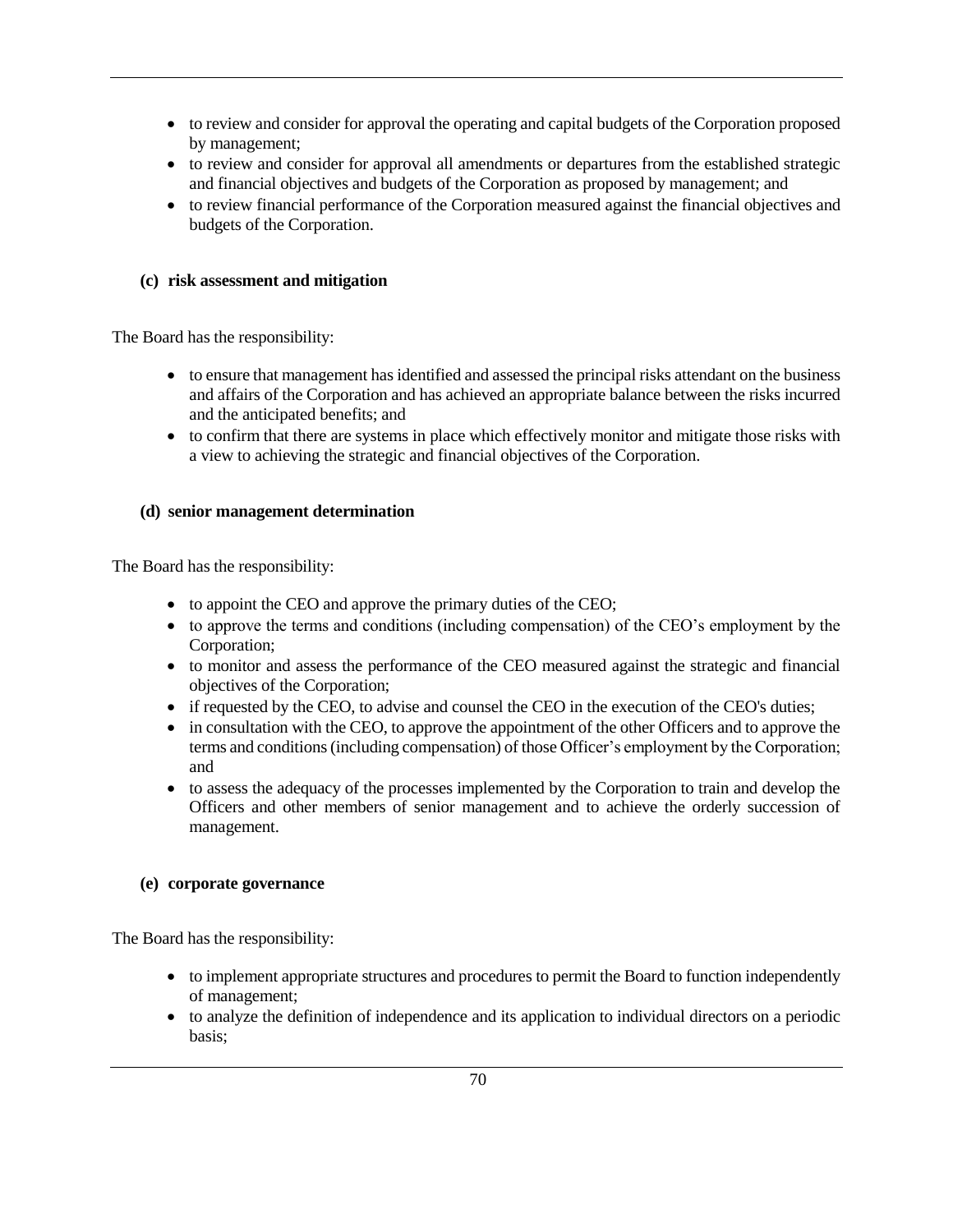- to establish appropriate practices for the regular evaluation of the effectiveness of the Board, its committees and individual directors;
- to establish committees and approve their respective mandates and the limits of authority delegated to each committee;
- to establish limits of authority delegated to Officers; and
- to assess the integrity and professional conduct of the Officers and other members of senior management, to monitor their compliance with applicable law and the policies adopted by the Corporation and to evaluate their success in creating a corporate culture of integrity, professionalism and compliance with legal and corporate standards.

#### **(f) public disclosure**

The Board has the responsibility:

- to supervise the Corporation's compliance with its public disclosure obligations;
- to verify that the Corporation has in place policies and programs that ensure that the Corporation communicates effectively and on a timely basis with shareholders, employees, other stakeholders and the public generally;
- to verify that management of the Corporation discharges its responsibilities in relation to the preparation and fair presentation of the Corporation's annual consolidated financial statements in accordance with International Financial Reporting Standards;
- to verify that the financial performance of the Corporation is adequately reported to shareholders and regulators on a timely and regular basis;
- to verify the timely disclosure of any other developments that have, or could have, a material or significant impact on the business or affairs of the Corporation; and
- to report at least annually to the shareholders of the Corporation on its stewardship of the business and affairs of the Corporation.

### **(g) compliance monitoring**

The Board has the responsibility to:

- to monitor the Corporation's compliance with applicable law in the conduct of its business and affairs including compliance with each of its contractual obligations;
- to monitor the Corporation's compliance with its policies and procedures in the conduct of its business and affairs including compliance with policies and procedures concerning such matters as the health and safety of its employees, the protection of the environment and ethical business conduct;
- to verify that the Corporation maintains adequate internal controls and information systems for the purpose of ensuring that the Corporation satisfies all of its compliance obligations; and
- to take remedial action if the Corporation fails to satisfy any of its compliance obligations.

#### **(h) other responsibilities**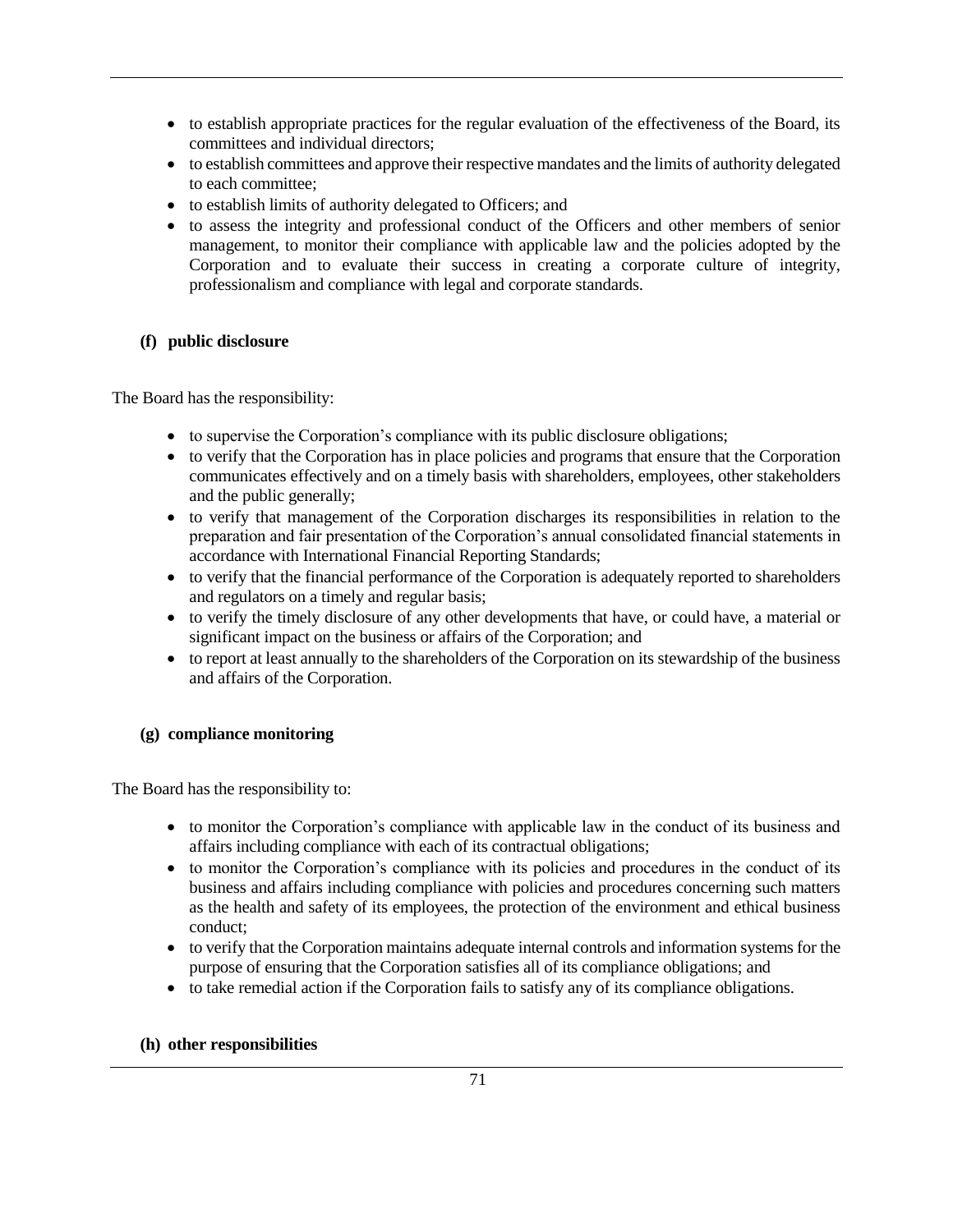The Board has the responsibility to:

- to ensure that all new directors receive an orientation respecting the Corporation's business and affairs and receive continuing education opportunities to enhance their skills; and
- to take such other action that is consistent with this mandate, the Corporation's articles, by-laws and policies and applicable law as the Board considers necessary or appropriate acting reasonably.

#### *4.* **meetings and operation**

The Chair or any two directors may call a meeting of the Board, at such time and at such place as they determine, by giving at least forty-eight hours' notice of such meeting to all directors.

The Board shall meet as often as it determines, but not less frequently than quarterly.

Independent directors shall meet regularly and as often as necessary to fulfill their responsibilities, without non-independent directors and management participation.

A quorum for meetings of the Board will be a majority of directors and the rules for calling, holding, conducting and adjourning meetings of the Board will be those prescribed by the articles and by-laws of the Corporation.

The affirmative vote of a majority of the directors participating in any meeting of the Board is necessary for the adoption of any resolution.

The Chair will preside at all meetings of the Board, unless the Chair is not present, in which case the directors that are present will designate from among such members the Chair for the purposes of the meeting.

Agendas, approved by the Chair, will be circulated to the directors along with background information on a timely basis prior to the Board meetings. Minutes of all meetings of the Board will be taken. The minutes of the Board will be recorded and maintained.

All directors are expected to allow sufficient time to review meeting materials and be prepared for Board meetings. Directors are expected to attend most, if not all, Board meetings.

A director or directors may participate in a meeting of the Board by means of such telephonic, electronic or other communication facilities that permit all persons participating in the meeting to communicate adequately with each other, and a director participating in such a meeting by any such means is deemed to be present at that meeting.

The CEO will attend meetings of the Board where matters relating to the functions as the Board are dealt with, unless otherwise excused from all or part of any such meeting by the Chair. The Board may invite such other Officers, directors and employees of the Corporation as it sees fit from time to time to attend at meetings of the Board and assist in the discussion and consideration of the matters being considered by the Board.

Subject to the articles and by-laws of the Corporation and applicable law, the Board may delegate powers, duties and responsibilities to committees of the Board and the Board retains the responsibility of managing its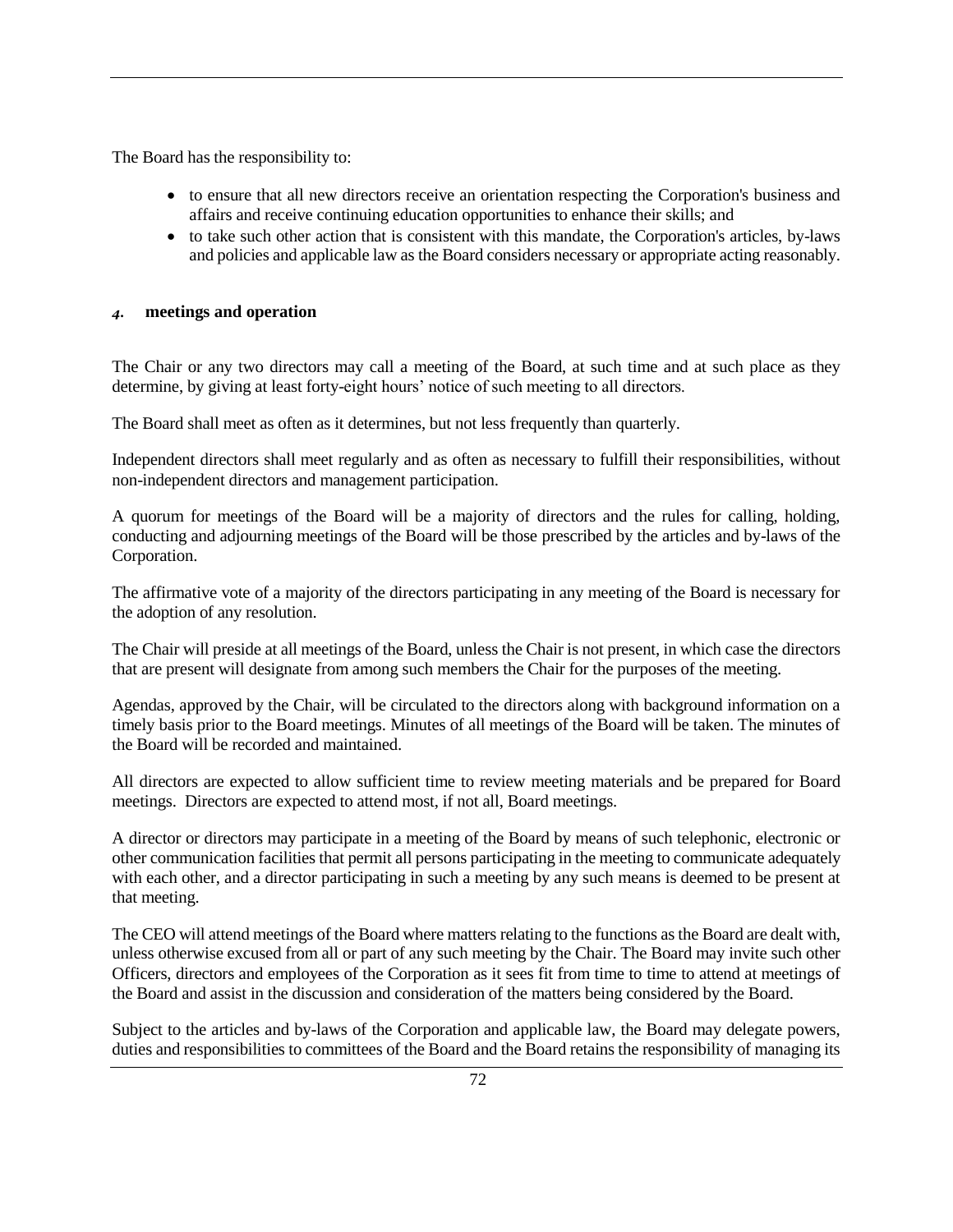own affairs including selecting its Chair, nominating candidates for election to the Board, constituting committees of the full Board, determining directors' compensation and assessing the effectiveness of the Board, committees and directors in fulfilling their responsibilities.

#### *5.* **independent advisors**

The Board has the authority to retain such independent advisors as it may consider necessary or advisable for its purposes. The expenses related to such engagement shall be funded by the Corporation.

#### *6.* **responsibilities of the chair**

The Chair of the Board is appointed at the pleasure of, and reports to the Board. The responsibilities of the Chair include:

- working collaboratively with the CEO to coordinate the affairs of the Board and to ensure effective relations with Officers, shareholders, other stakeholders and the public; and
- ensuring that the Board is organized properly, functions effectively, and meets its obligations and responsibilities in all aspects of its work.

### **(a) relationship with the CEO**

The Chair will maintain unfettered bi-lateral communication with the CEO. The Chair's interaction with all other Officers is permitted as appropriate.

The Chair will work collaboratively with the CEO:

- to act as the principal sounding board, counselor and confidant for the CEO, including helping to review strategies, define issues, maintain accountability, and build relationships;
- to ensure the CEO is aware of concerns of the directors, other Officers, shareholders, other stakeholders and the public;
- to assess, in conjunction with the relevant committees, the performance of the CEO and provide input with respect to compensation and succession;
- to work closely with the CEO to ensure management strategies, plans, and performance are appropriately presented to the Board; and
- at the request of the CEO, to provide assistance on major policy issues such as acquisitions, divestitures, and new strategic initiatives.

#### **(b) relationship with the board**

The Chair will work collaboratively with the other members of the Board:

• to lead the Board in monitoring and evaluating the performance of the CEO, the accountability of the CEO, and the implementation of management succession and development plans;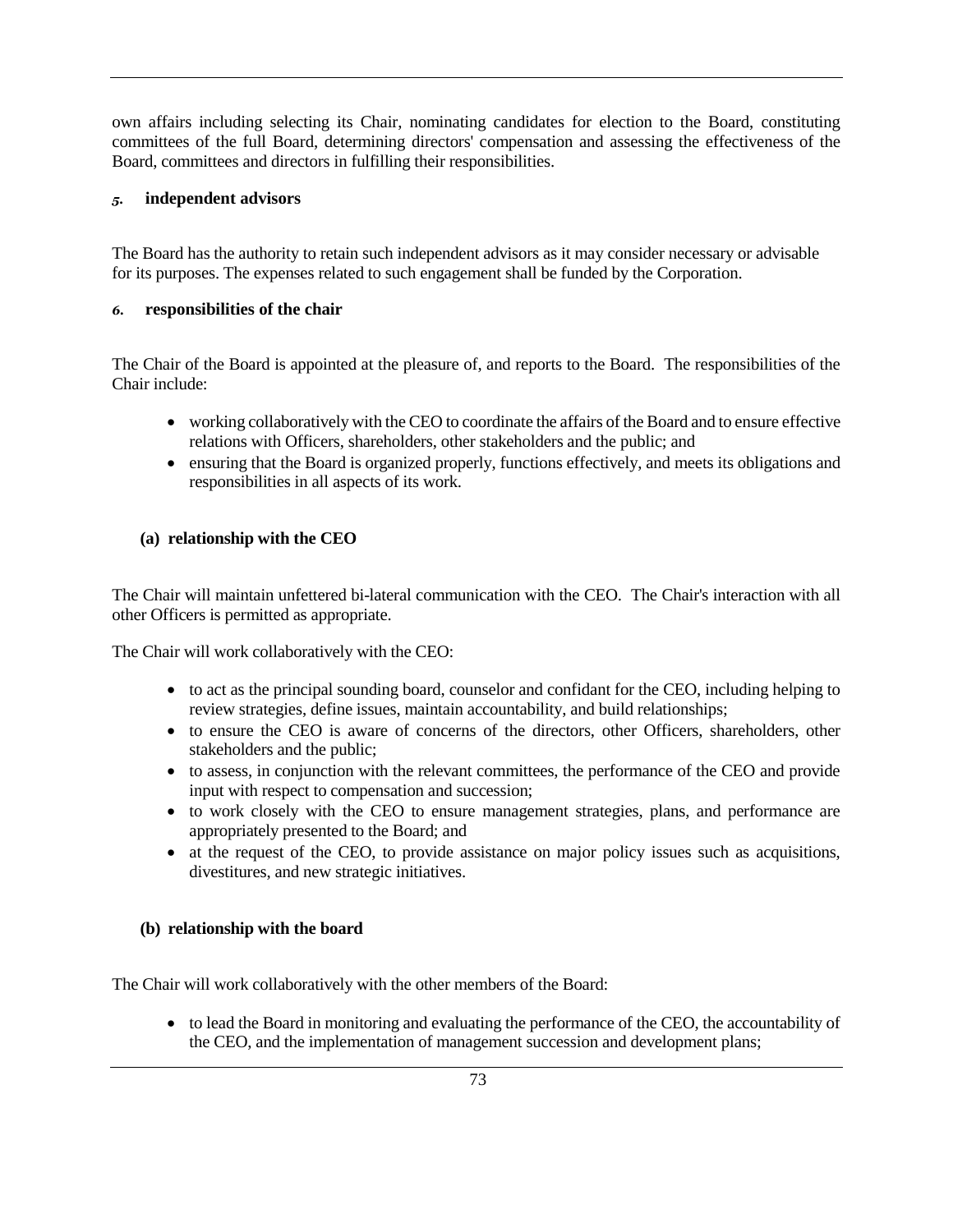- to ensure the Board receives adequate and regular updates from the CEO on all issues important to the interests of the Corporation;
- to maintain a liaison and communication with all directors and committee chairs to coordinate input from directors, and optimize the effectiveness of the Board and its committees; and
- in collaboration with the CEO, to ensure data requested by directors or committees is provided in a timely manner and meets their needs.

#### **(c) board meetings**

The Chair has the responsibility:

- to chair meetings of the Board;
- to ensure the directors are alert to their obligations to the Corporation, shareholders, management, other stakeholders and pursuant to law;
- to establish the frequency of meetings of the Board and review such frequency from time to time, as considered appropriate or as requested by the directors;
- to assist the appropriate committee in identifying a slate of directors to be nominated for election to the Board;
- to recommend board committees and their composition, review the need for, and the performance and suitability of, those committees and make such adjustments as are deemed necessary from time to time, all in conjunction with the CEO and the relevant committees;
- to prepare the agenda and coordinate the distribution of the agenda, information packages and related materials for meetings of the Board in consultation with the CEO;
- to coordinate the review and assessment of individual attendance, performance and compensation of directors and the size and composition, and overall performance of the Board, all in conjunction with the relevant committees of the Board;
- to endeavor to ensure that the Board's key discussions take place when as many of the directors as possible are present and that essential decisions are made when as many directors as possible are present (either in person or by telephone);
- to endeavor to ensure that Board meetings can be scheduled to deal with important business that arises outside of the regular periodic meetings;
- to endeavor to ensure that the Board is able to function independently of management;
- to consider, and allow for, when appropriate a meeting of all independent directors, so that Board meetings can take place without management being present;
- to endeavor to ensure reasonable procedures are in place to allow for directors to engage outside advisors at the expense of the Corporation, in appropriate circumstances; and
- to apply the Rules of Order:
	- to ensure that the meeting is duly constituted;
	- to ensure the meeting provides for reasonable accommodation;
	- to confirm the admissibility of all persons at the meeting;
	- to preserve order and the control of the meeting; and
	- to ascertain the sense of the meeting by a vote on all questions properly brought before the meeting.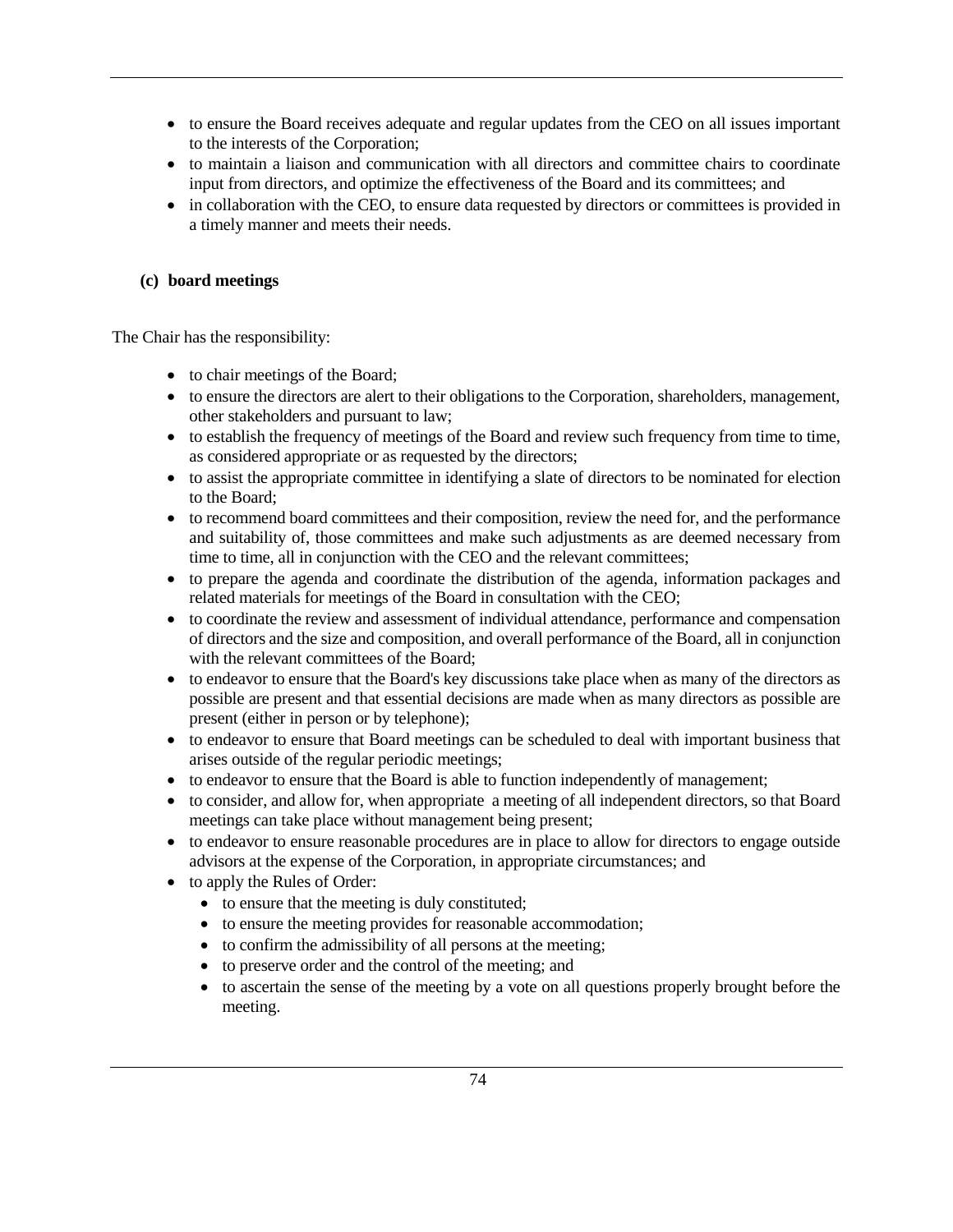#### **(d) shareholder meetings**

The Chair has the responsibility:

- to chair meetings of shareholders;
- to ensure, in collaboration with the CEO and relevant committees, that the Corporation's management and, where applicable, the Board are appropriately represented at official functions and meetings with major shareholder groups, and other stakeholder groups;
- at the request of the CEO, to assist in representing the Corporation at specific shareholder presentations, or with senior levels of industry or government to promote specific corporate objectives;
- at the request of the CEO, to undertake public service activities in conjunction with the Corporation's charitable, educational and cultural objectives; and
- to apply the Rules of Order:
	- to ensure that the meeting is duly constituted;
	- to ensure the meeting provides for reasonable accommodation;
	- to confirm the admissibility of all persons at the meeting;
	- to preserve order and the control of the meeting;
	- to appoint scrutineers if requested and instructing them in their duties;
	- to rule on the validity of proxies; and
	- to ascertain the sense of the meeting by a vote on all questions properly brought before the meeting.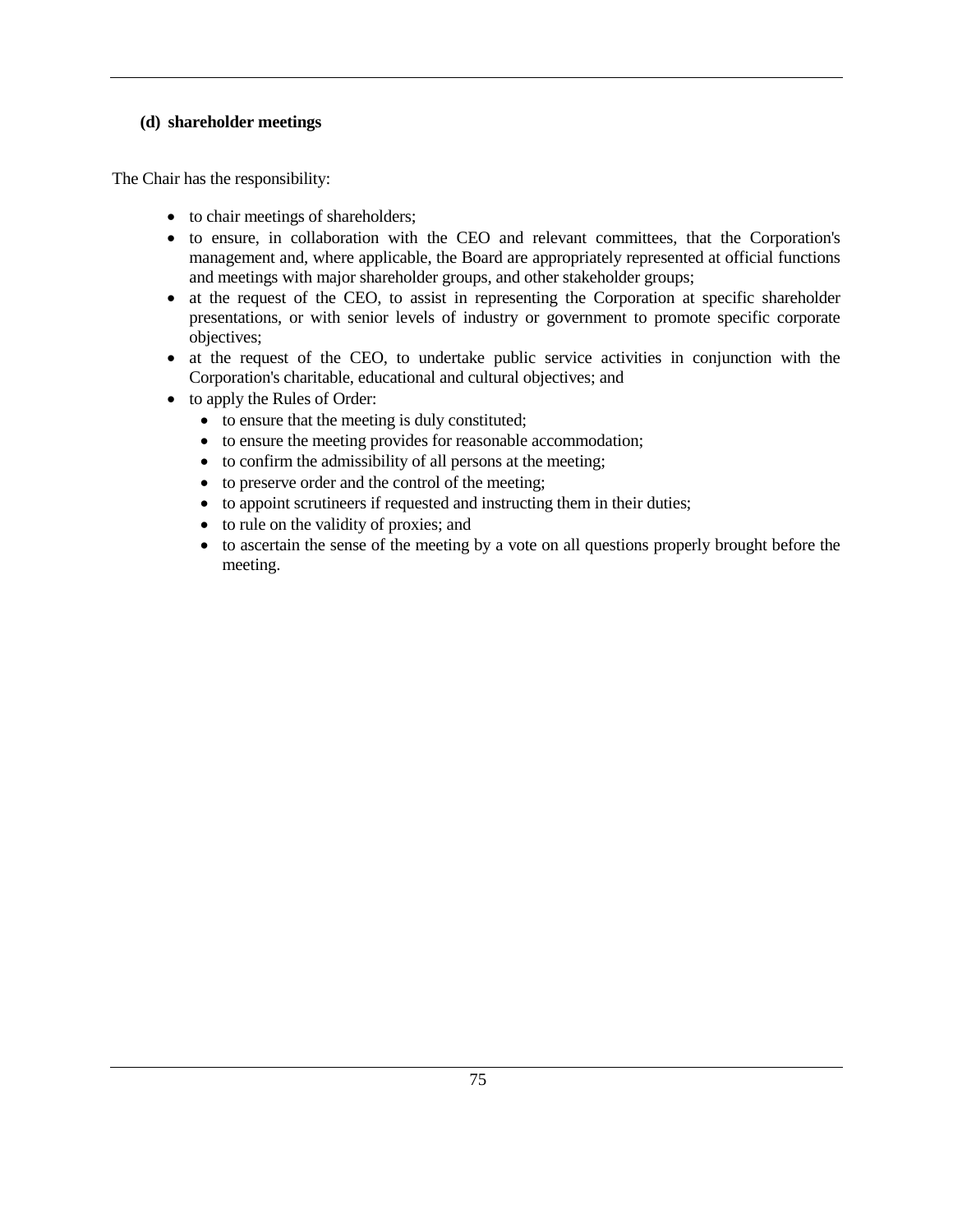# **CORPORATE GOVERNANCE DISCLOSURE FORM**

| <b>Disclosure Requirement</b>                                                                                                                                                                                                                                 | <b>Pieridae Energy Limited</b><br><b>Corporate Governance Practices</b>                                                                                                                                                                                                                            |
|---------------------------------------------------------------------------------------------------------------------------------------------------------------------------------------------------------------------------------------------------------------|----------------------------------------------------------------------------------------------------------------------------------------------------------------------------------------------------------------------------------------------------------------------------------------------------|
| <b>Board of Directors</b>                                                                                                                                                                                                                                     |                                                                                                                                                                                                                                                                                                    |
| Disclose the identity of directors who are<br>independent.                                                                                                                                                                                                    | Four of the five current directors of the Corporation are<br>independent. The following directors are independent as<br>that term is defined in section 1.4 of Multilateral<br>Instrument 52-110 and NI 58-101:                                                                                    |
|                                                                                                                                                                                                                                                               | Myron A. Tétreault<br>٠<br>Andrew Judson<br><b>Matthew Rees</b><br><b>Charles Boulanger</b><br>٠                                                                                                                                                                                                   |
| Disclose the identity of directors who are not<br>independent, and describe the basis for that<br>determination.                                                                                                                                              | Alfred Sorensen is not independent, as he is the<br>President and Chief Executive Officer of the<br>Corporation.                                                                                                                                                                                   |
| Disclose whether or not a majority of directors is<br>independent. If a majority of directors is not<br>independent, describe what the Board of Directors<br>does to facilitate its exercise of independent<br>judgment in carrying out its responsibilities. | A majority of the directors are independent.                                                                                                                                                                                                                                                       |
| If a director is presently a director of any other<br>issuer that is a reporting issuer (or the equivalent)<br>in a jurisdiction or a foreign jurisdiction, identify<br>both the director and the other issuer.                                               | Alfred Sorensen is Director of Canadian Spirit<br>Resources (Alberta) from January 2012 until now<br>and was CEO from April 2012 until September<br>2014<br>Myron A Tétreault is Lead Director of PHX<br>Energy Services Corp and its predecessing since<br>June 2008 and Director since May 2007. |
|                                                                                                                                                                                                                                                               |                                                                                                                                                                                                                                                                                                    |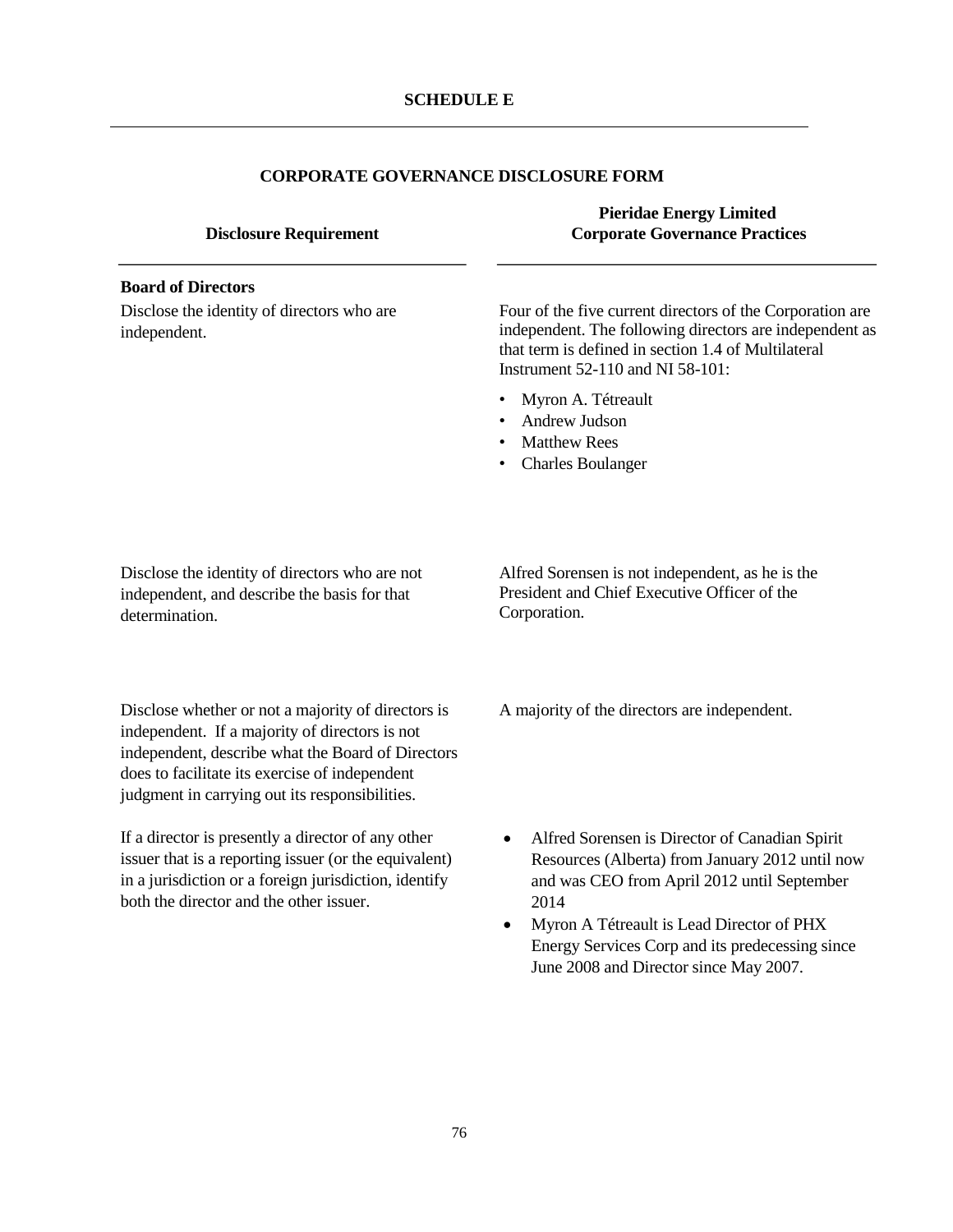Disclose whether or not the independent directors hold regularly scheduled meetings at which nonindependent directors and members of management are not in attendance. If the independent directors hold such meetings, disclose the number of meetings held since the beginning of the issuer's most recently completed financial year. If the independent directors do not hold such meetings, describe what the board does to facilitate open and candid discussion among its independent directors.

Disclose the attendance record of each director for all board meetings held since the beginning of the issuer's most recently completed financial year.

The independent directors do not hold regularly scheduled meetings at which non-independent directors and members of management are not in attendance. However, the Board held in camera sessions without management at most meetings of the directors.

The attendance record of each director at Board and Committee meetings is set out under the heading " *Election of Directors*" in the Circular.

In addition to formal meetings of the Board and Committees, the directors engage in regular, informal discussions.

#### **Board Mandate**

Disclose the text of the board's written mandate. If the board does not have a written mandate, describe how the board delineates its role and responsibilities.

#### **Orientation and Continuing Education**

Briefly describe what measures the board takes to orient new directors regarding:

> the role of the board, its committees and its directors,

and the nature and operation of the issuer's business.

The terms of reference of the Board is attached as Schedule "C" to the Circular.

Directors keep themselves informed and receive copies of all up to date required information on boards of directors or committees. Due to the limited number of directors and the emerging nature of the Company, no formal training system is established.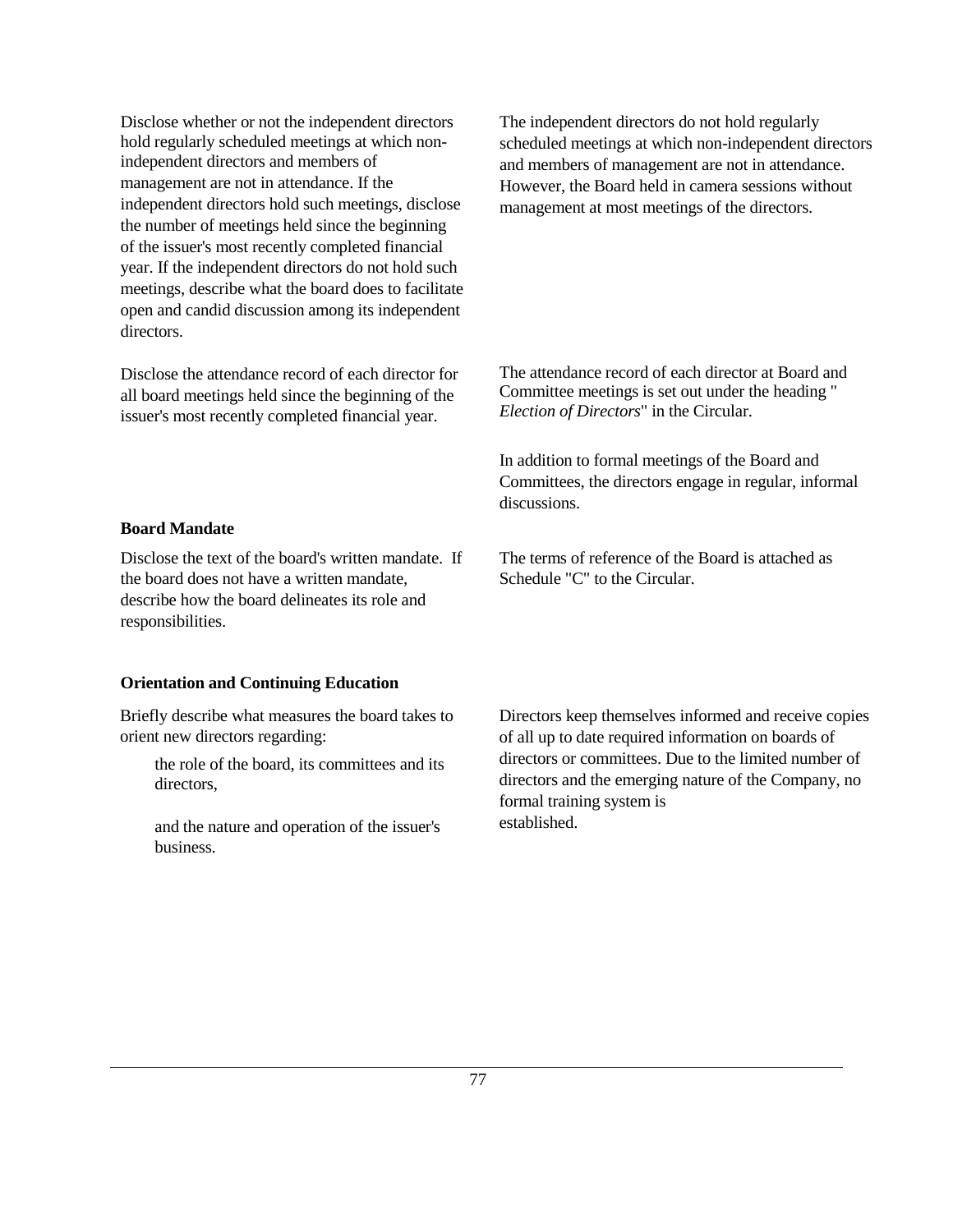#### **Ethical Business Conduct**

Disclose whether or not the board has adopted a written code for the directors, officers and employees. If the board has adopted a written code:

The Board of Directors acknowledges that it assumes the responsibility of supervising the Company in order to conduct the business in an ethical and competent manner.

To guarantee the exercise of Directors' independence of judgment when reviewing transactions and contracts in which a director or executive officer has a material interest, these transactions are reviewed and approved only by directors meeting in committee of the board and the director who has such an interest must abstain from participating in the discussions and vote on the subject.

A whistleblowing policy is also in place to facilitate the denunciation of fraud or any other actions contrary to the policies of the company.

Each director, officer, employee and full-time consultant is required to complete a certificate certifying compliance to all policies in place.

#### **Nomination of Directors**

Describe the process by which the board identifies new candidates for board nomination.

The Governance and Compensation Committee is responsible for the review and assessment of the size, composition and operation of the Board and committees of the Board to ensure effective decisionmaking; and identify and assess new candidates for nomination to the Board.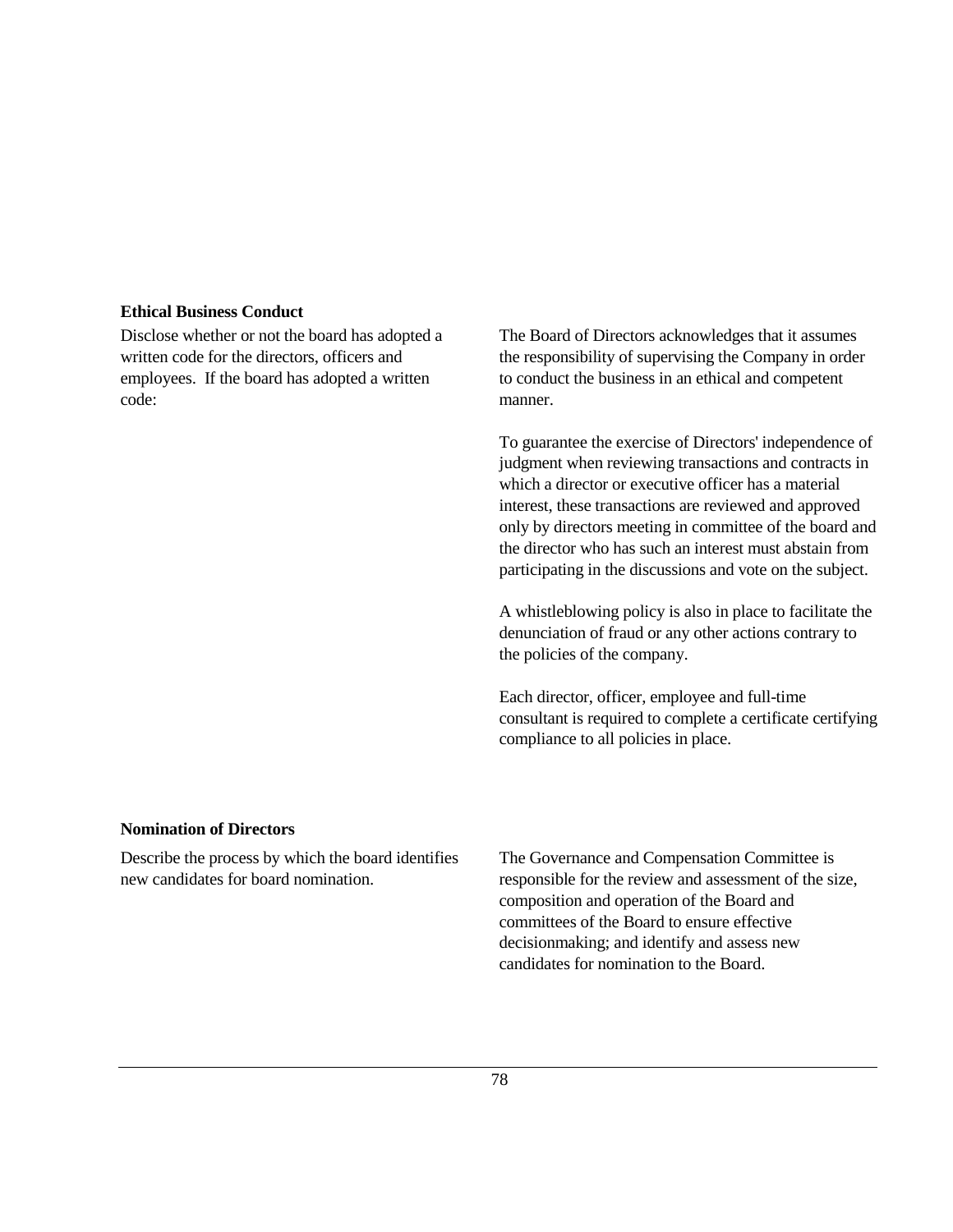The Board regularly considers its size when it considers the number of directors to recommend to the Shareholders for election at the annual meeting of shareholders, taking into account the number required to carry out the Board's duties effectively and to maintain a diversity of view and experience. The Governance and Compensation Committee regularly examines the composition of its then current Board and the competencies, skills and financial acumen of the current Directors.

#### **Compensation**

Describe the process by which the board determines the compensation for the issuer's directors and officers.

#### **Other Board Committees**

If the board has standing committees other than the Audit, Governance and Compensation committees, identify the committees and describe their function.

Please refer to "*Summary Compensation – table* " in the Circular for details of the executive and director compensation structure and policies.

The Board's other standing committee is the Reserves and Health, Safety and Environment Committee. The Reserves and HSE Committee is responsible for, among other things, consulting with the Corporation's senior personnel responsible for oil and gas reserves and other information regarding the Corporation's oil and gas activities, and reviewing and reporting to the Board on: (i) the Corporation's procedures relating to the disclosure of such information; (ii) the appointment of, or any changes to, the independent consultants engaged to report on the Corporation's oil and gas reserves pursuant to the requirements of National Instrument 51-101 *Standards* 

*of Disclosure for Oil and Gas Activities* ("**NI 51-101**"); and (iii) the Corporation's procedures for providing information to the consultants. Prior to filing the Statement of Reserves Data and Other Oil and Gas Information and related consultants' report required under NI 51-101, the Reserves Committee meets with responsible management of the Corporation and the independent consultants to review the evaluation report, and thereafter reports to the Board and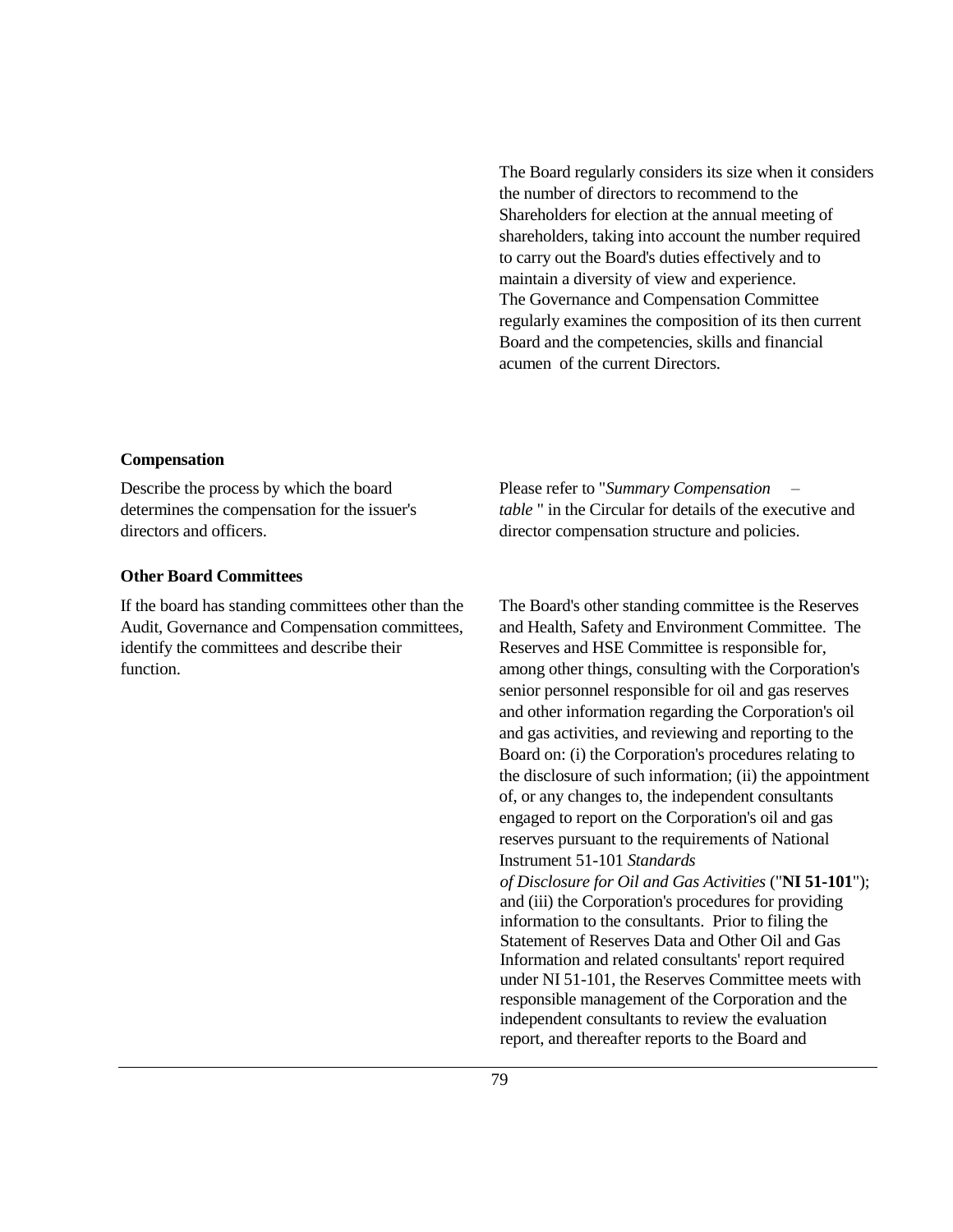**Assessments** 

Disclose whether or not the board, its committees and individual directors are regularly assessed with respect to effectiveness and contribution. If assessments are regularly conducted, describe the process used for the assessments. If assessments are not regularly conducted, describe how the board satisfies itself that the board, its committees, and its individual directors are performing effectively.

recommends, as appropriate, the approval, release and filing of the *Statement of Reserves Data and Other Oil and Gas Information* and related reports required under NI 51-101.

The Board of Directors ensures the proper functioning of the Board, the Audit Committee and the Governance and Compensation as well as the Reserves and HSE Committee by periodically reviewing and assessing the composition and effectiveness.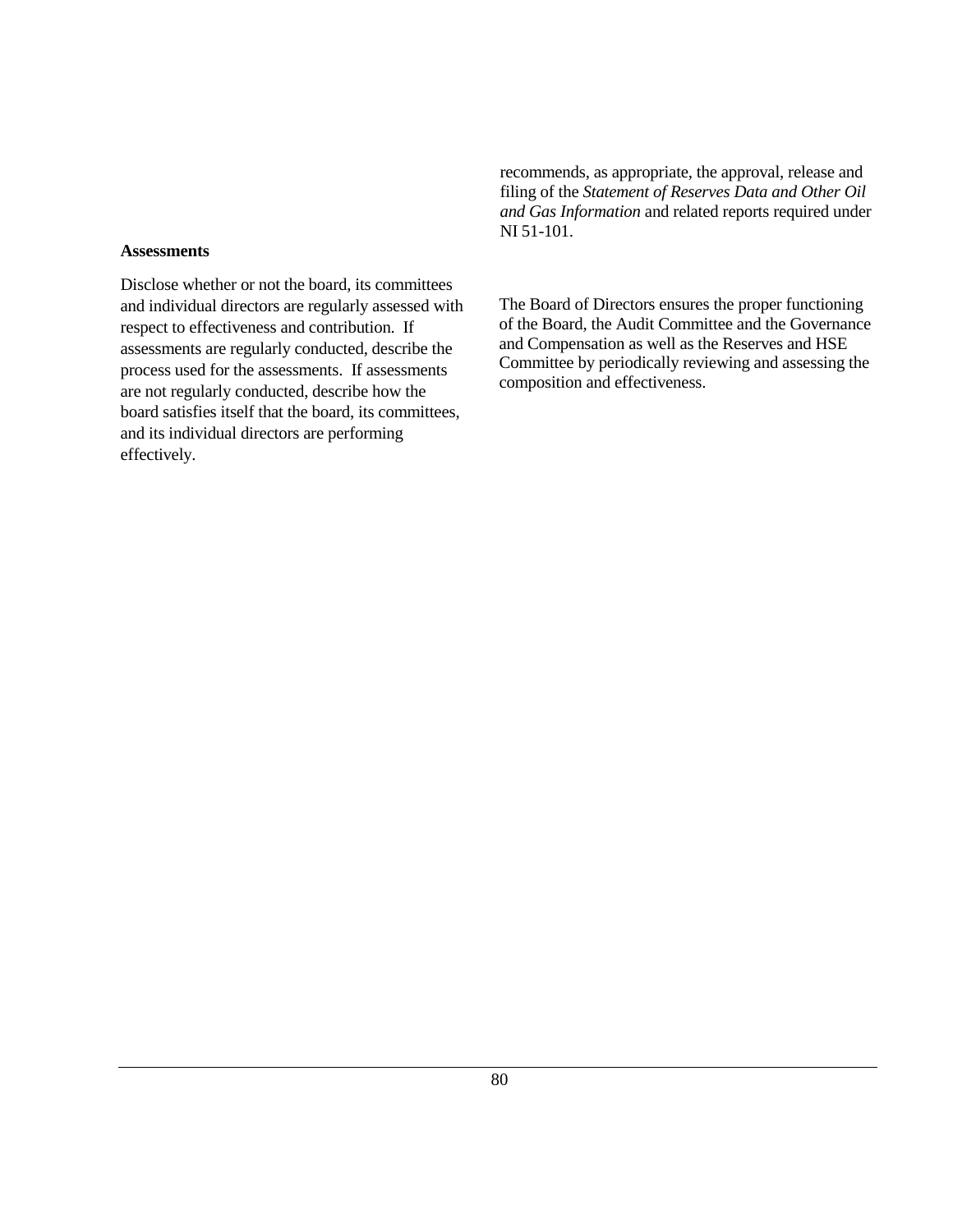# **MANDATE**

**\_\_\_\_\_\_\_\_\_\_\_\_\_\_\_\_\_\_\_\_\_\_\_\_\_\_\_\_\_\_\_\_\_\_\_\_\_\_\_\_\_\_\_\_\_\_\_\_\_\_\_\_\_\_\_\_\_\_\_\_\_\_\_\_\_\_\_\_\_\_\_\_\_\_\_\_\_\_\_**

# *AUDIT COMMITTEE*

# *1.* **primary objective**

The primary objective of the Committee in discharging its mandate on behalf of the Board is to assist the directors of the Corporation in satisfying their responsibilities in respect of the preparation and disclosure of the consolidated financial statements of the Corporation, the satisfactory performance of the independent audit function and the assessment and mitigation by the Corporation of risk attendant on its business and affairs.

Accordingly, the Committee will be concerned with such matters as the integrity of the Corporation's financial records and financial reporting, oversight of the audit function and the assessment and mitigation of risk.

## *2.* **membership**

The Committee shall consist of three or more directors appointed by the Board, at least a majority of which shall qualify as independent of the Corporation for purposes of National Instrument 52-110 (unless the Board determines that an exemption contained in NI 52-110 is available and determines to rely thereon).

Each member of the Committee shall be financially literate as such qualification is interpreted by the Board in its business judgment.

The Board shall designate one member of the Committee as Chair.

Any member of the Committee may be removed or replaced at any time by the Board. A member will cease to be a member of the Committee as soon as such member ceases to be a director of the Corporation.

The Board may fill vacancies on the Committee by appointment from among its members. If and whenever a vacancy exists on the Committee, the remaining members may exercise all its powers so long as a quorum remains. Subject to the foregoing, following the appointment as a member of the Committee, each member will hold such office until the Committee is reconstituted.

#### *3.* **mandate**

## **(a) statutory responsibilities**

The Committee has the statutory responsibility to review the consolidated financial statements of the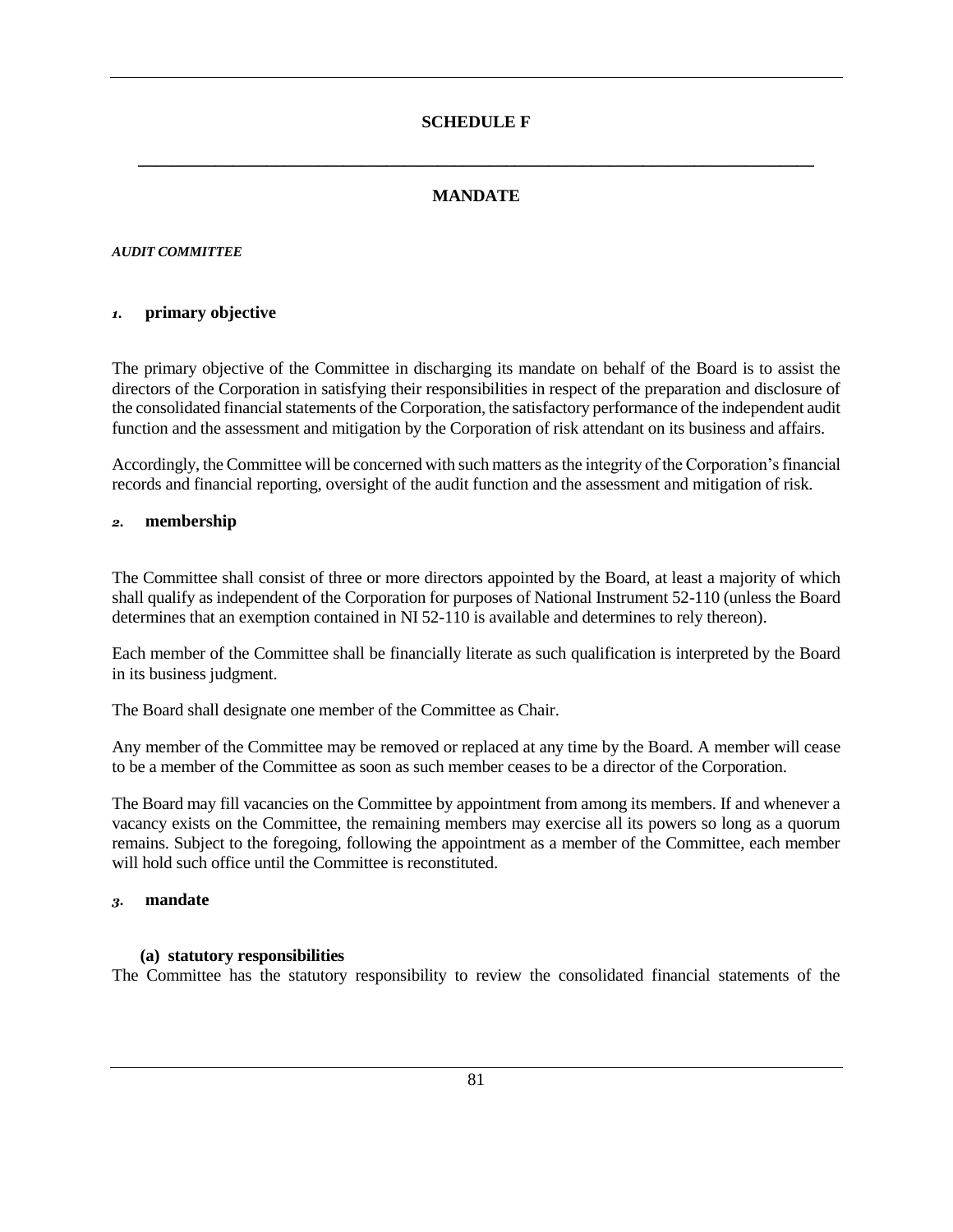Corporation before they are approved by the Board<sup>11</sup>.

# **(b) financial records and financial reporting**

The Committee has the responsibility:

- to review and evaluate accounting systems and procedures including the internal controls over the Corporation's financial records and financial reporting;
- to assess the integrity of the Corporation's financial records;
- to assist the directors in meeting their responsibilities in respect of the preparation and disclosure of financial statements of the Corporation and related matters;
- to review and evaluate the annual consolidated financial statements, the annual non-consolidated financial statements and the interim consolidated and interim non-consolidated financial statements of the Corporation and in so doing, to review and to discuss with management such matters as:
	- any significant issues as to the adequacy of the internal controls and any special steps adopted in light of material control deficiencies;
	- significant accruals, reserves or other estimates such as the ceiling test calculation;
	- accounting treatment of unusual or non-recurring transactions;
	- compliance with any covenants under loan agreements;
	- disclosure requirements for any commitments and contingencies;
	- disclosure requirements for any impairment of assets;
	- significant variances with comparative reporting periods;
	- significant financial reporting issues and judgments made in connection with the preparation of the annual or interim consolidated financial statements
	- any significant changes in the selection or application of accounting principles;
	- the approval of any reports for inclusion in the annual report, as required by applicable law;
- to review and evaluate management's discussion and analysis, annual information form, any information memoranda and prospectuses and all other public disclosure containing financial information (including press releases disclosing financial information) before release and prior to Board approval;
- to conduct an investigation sufficient to provide reasonable grounds for believing that the Corporation's financial statements, management's discussion and analysis, annual information form and all other public disclosure containing financial information are complete in all material respects and consistent with the information known to Committee members;
- to assess whether the annual consolidated financial statements present fairly, in all material respects, the Corporation's financial position, its financial performance and its cash flows in accordance with International Financial Reporting Standards and to recommend to the Board the approval of the annual consolidated financial statements.

<sup>11</sup> Subsection 171(3) of the CBCA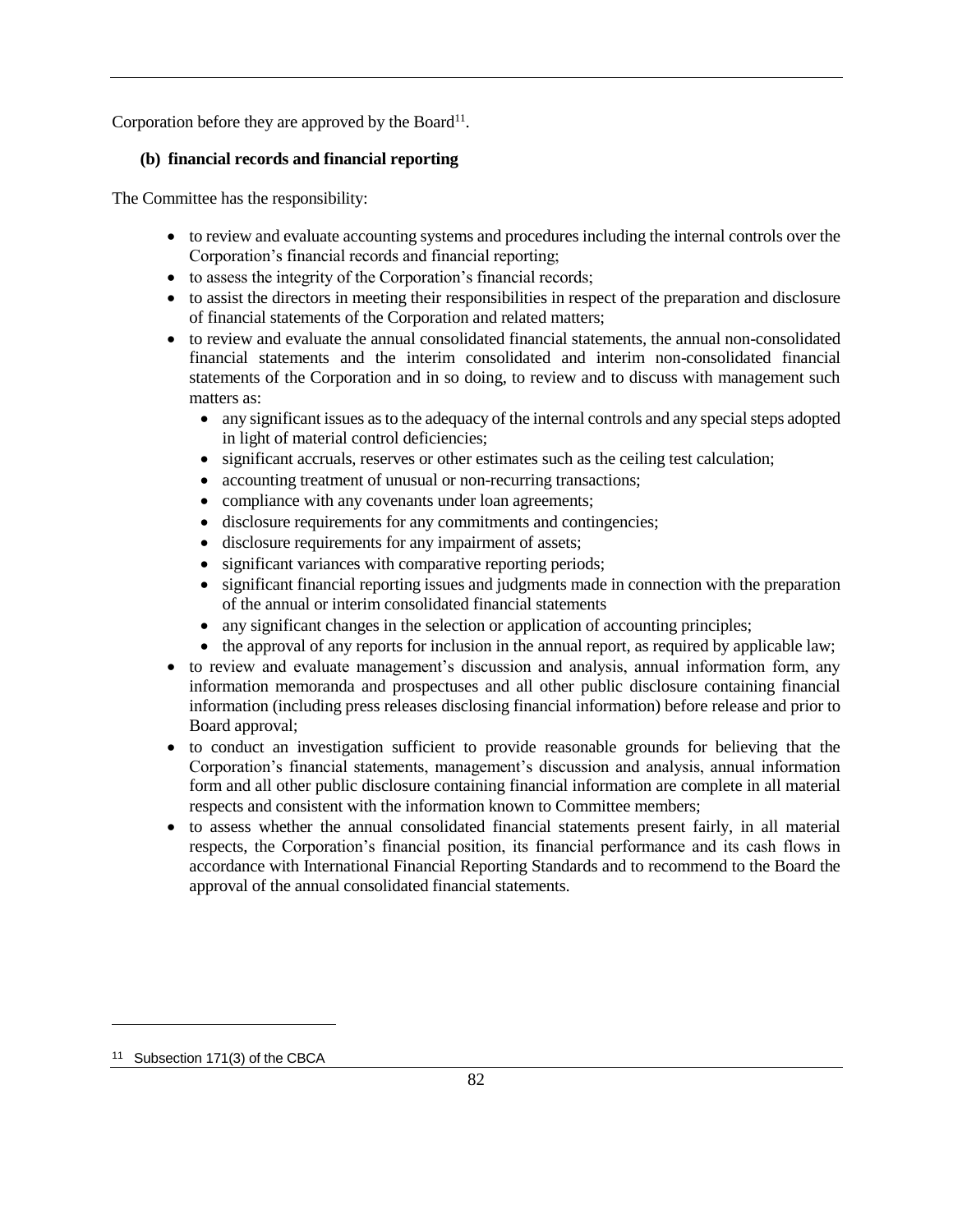#### **(c) oversight of the audit function**

The Committee has the responsibility:

- to assess the nature and scope of the external audit function as well as any internal audit function;
- to make recommendations to the Board for the appointment and replacement of the external auditor and the setting of their compensation;
- to assess the external auditor's qualifications and independence and to consider whether the auditor's quality controls are adequate, and the provision of permitted non-audit services is compatible with, maintaining the auditor's independence;
- to facilitate and enhance communication between the Board and external auditor in relation to matters concerning the Corporation;
- to approve all non-audit services to be performed by the external auditor including the fees, terms and conditions for the performance of such services;
- to oversee the relationship between the Corporation and its external auditor including the evaluation of the performance of the external auditor, and the lead partner on the external auditor's engagement, in relation to the preparation or issuance of audit reports or the provision of other audit, review, attestation or other services for the Corporation including resolution of any disagreements or disputes between management and the external auditor in regard to financial reporting;
- to discuss with the external auditor matters relating to the conduct of the annual audit including:
	- the scope, planning and staffing of the annual audit;
	- the audit report on the annual consolidated financial statements of the Corporation and any matters required to be communicated by the external auditor;
	- the unaudited interim consolidated financial statements of the Corporation and any matters required to be communicated by the external auditor;
	- adjustments raised by the external auditor, whether or not included in the consolidated financial statements;
	- any difficulties encountered in the course of the audit work, any restrictions on the scope of activities or access to requested information and any significant disagreements with management; and
	- other material written communications between the external auditor and management, such as any management letter or schedule of unadjusted differences;
- to periodically privately consult with the external auditor about internal controls of the Corporation;
- to evaluate whether the Corporation's management is adequately communicating the importance of internal control to all relevant personnel;
- to obtain and to review the external auditor's report regarding the effectiveness of the internal controls of the Corporation and to ensure the adequate disclosure of such matters as required by applicable law including the applicable stock exchanges on which the Corporation's securities are listed and applicable securities regulatory authorities;
- to determine whether and the extent to which any internal control recommendations made by the external auditor are being implemented by management;
- to ensure the rotation of the lead (or coordinating) audit partner having primary responsibility for the audit and the audit partner responsible for reviewing the audit as required by law or corporate policy; and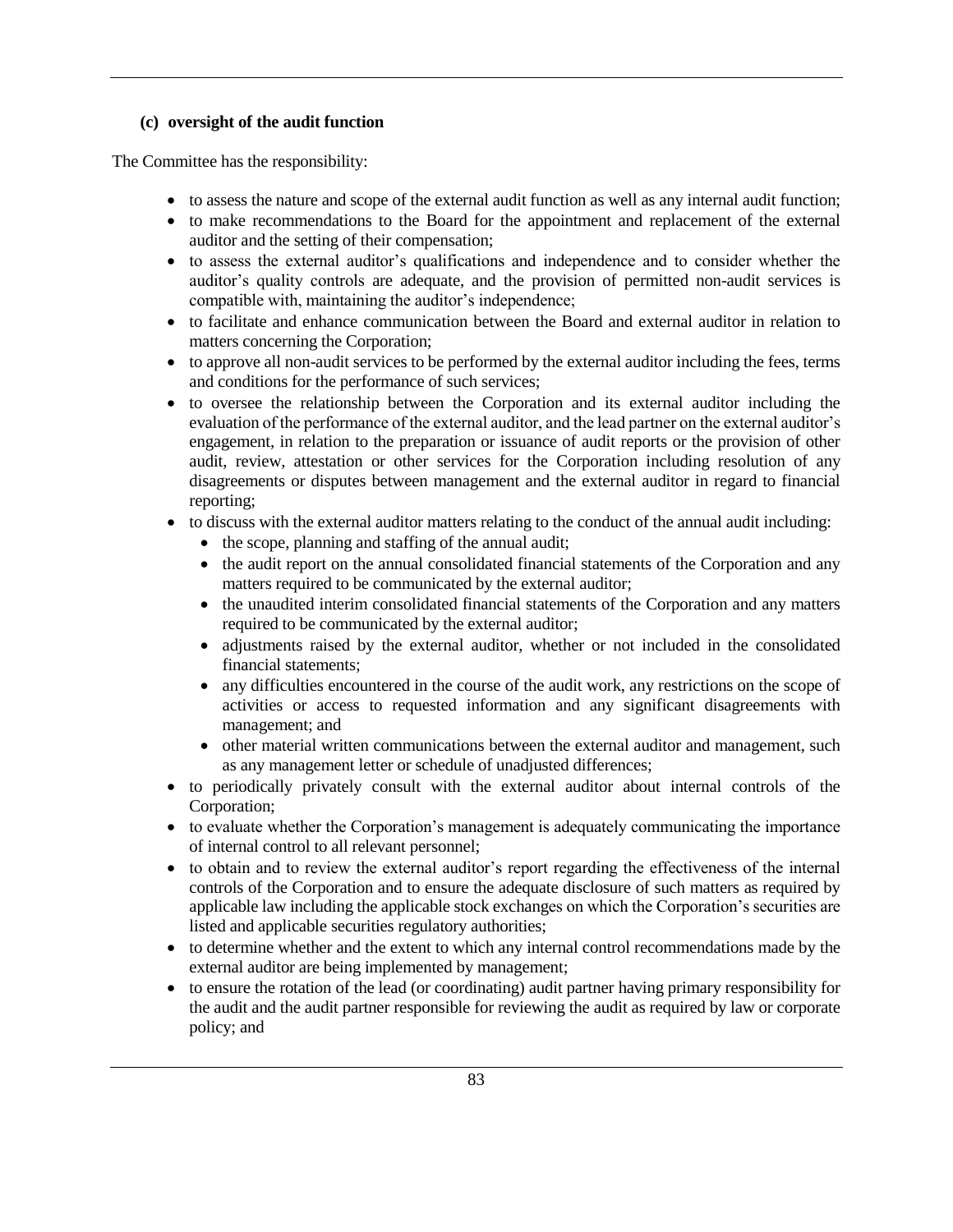• when there is to be a change in the auditor, to review all issues relating to the change, including any reportable events, and all information to be included in the required notice to securities regulators of such change.

The external auditor of the Corporation shall communicate with, and report directly to, the Committee.

#### **(d) risk assessment and mitigation**

The Committee has the responsibility:

- to review and discuss with management the adequacy of existing policies and procedures governing the risk assessment and risk mitigation processes;
- to review and discuss with management and the external auditor, significant risks and exposures (including commitments associated with farm-in agreements, joint-venture agreements, leases, marketing or transportation arrangements or agreements and all other operational or land agreements, contracts or arrangements) and management's plans and processes to minimize these risks;
- to review the adequacy of the Corporation's insurance coverage;
- to review all consulting arrangements that contemplate the payment by the Corporation of consideration exceeding \$100,000 in aggregate during the term of the arrangement; and
- to review all proposed contracts for the supply of property or services that contemplate the payment either by or to the Corporation of consideration exceeding \$1,000,000 in aggregate during the term of the contract.

# **(e) other responsibilities**

- to assess the Corporation's compliance with applicable law;
- to monitor the Corporation's compliance with policies adopted by the Corporation including the Code of Ethical Conduct and investigate any concerns expressed concerning a possible breach;
- to undertake special investigations, if necessary, and hire special counsel or experts to assist, if appropriate;
- to establish, and review annually, a procedure for:
	- the receipt, retention, and treatment of complaints received by the Corporation regarding accounting, internal accounting controls, or auditing matters; and
	- the confidential, anonymous submission by employees of the Corporation of concerns regarding questionable accounting or auditing matters and resolution of such concerns, if any;
- to review CEO and CFO expenses and perquisites at least once a year;
- to strengthen the role of the independent directors by facilitating in depth discussions between members of the Committee, management and external auditor; and
- to exercise such other powers and discharge such other responsibilities as are incidental to the purposes, duties and responsibilities specified herein and as may from time to time be delegated to the Committee by the Board;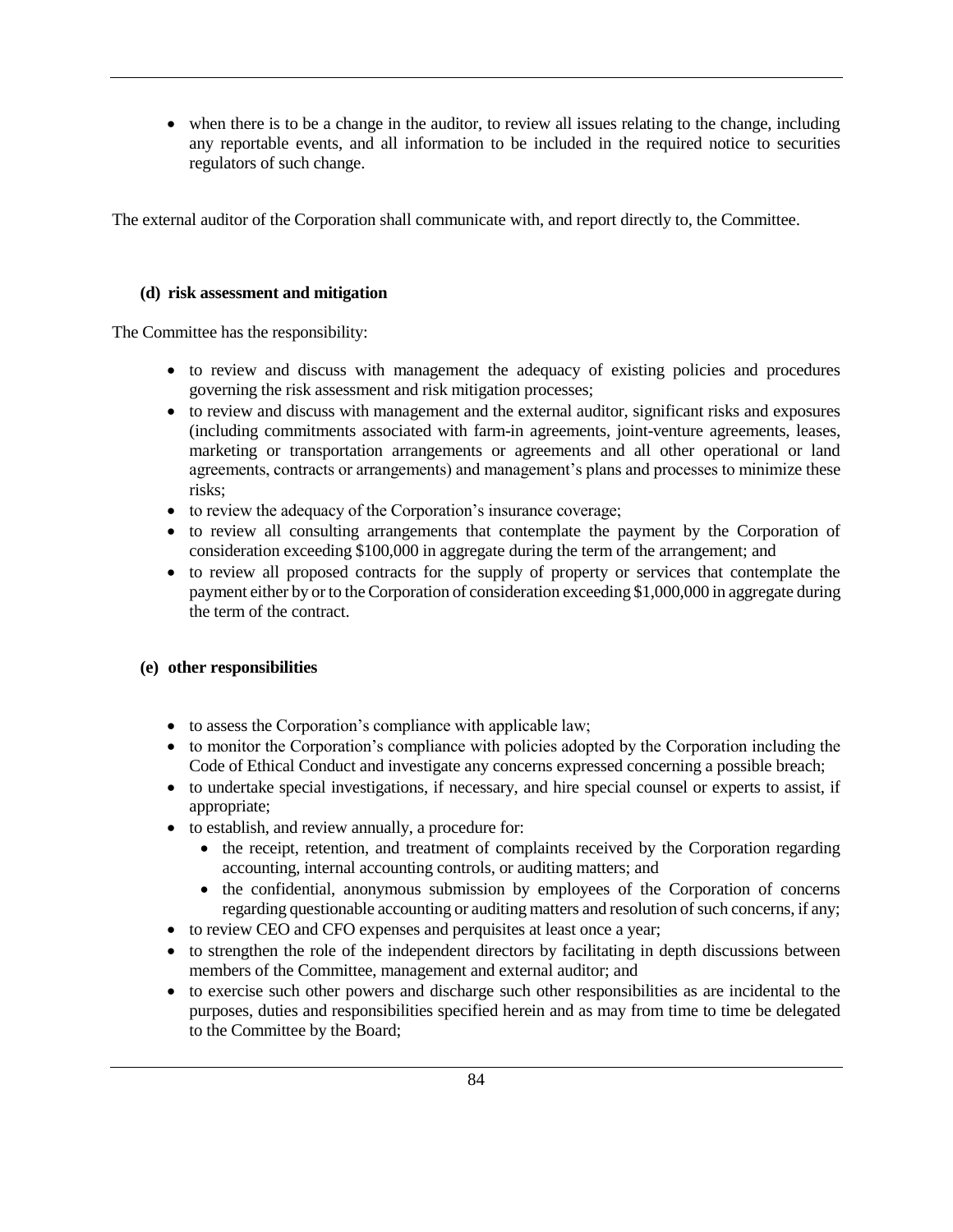• to review and assess the adequacy of this mandate periodically and, where necessary, recommend changes to the Governance and Compensation Committee and ultimately to the Board for its approval.

#### *4.* **procedure governing errors or misstatements in financial statements**

In the event a director or an Officer of the Corporation has reason to believe, after discussion with management, that a material error or misstatement exists in financial statements of the Corporation, that director or Officer shall forthwith notify the Committee and the external auditor of the error or misstatement of which the director or Officer becomes aware in a financial statement that the external auditor or a former external auditor has reported on.

If the external auditor or a former external auditor of the Corporation is notified or becomes aware of an error or misstatement in a financial statement on which the auditor or former auditor has reported, and if in the auditor's or former auditor's opinion the error or misstatement is material, the auditor or former auditor shall inform each director accordingly.

When the Committee or the Board is made aware of an error or misstatement in a financial statement the Board shall prepare and issue revised financial statements or otherwise inform the shareholders of the Corporation and file such revised financial statements as required.

#### *5.* **meetings and operation**

The Chair or any two members of the Committee may call a meeting of the Committee, at such time and at such place as they determine, by giving at least forty-eight hours' notice of such meeting to all members of the Committee and to the external auditor of the Corporation.

The Committee shall meet as often as it determines, but not less frequently than quarterly.

A quorum for meetings of the Committee will be a majority of its members and the rules for calling, holding, conducting and adjourning meetings of the Committee will be the same as those governing the Board unless otherwise determined by the Committee or the Board.

The affirmative vote of a majority of the members of the Committee participating in any meeting of the Committee is necessary for the adoption of any resolution.

The Chair will preside at all meetings of the Committee, unless the Chair is not present, in which case the members of the Committee that are present will designate from among such members the Chair for the purposes of the meeting.

Agendas, approved by the Chair, will be circulated to the Committee members along with background information on a timely basis prior to the Committee meetings. Minutes of all meetings of the Committee will be taken. The minutes of the Committee will be recorded and maintained and the Committee shall report to the Board on its activities after each of its meetings.

All members of the Committee are expected to allow sufficient time to review meeting materials and be prepared for Committee meetings. Members are expected to attend most, if not all, Committee meetings.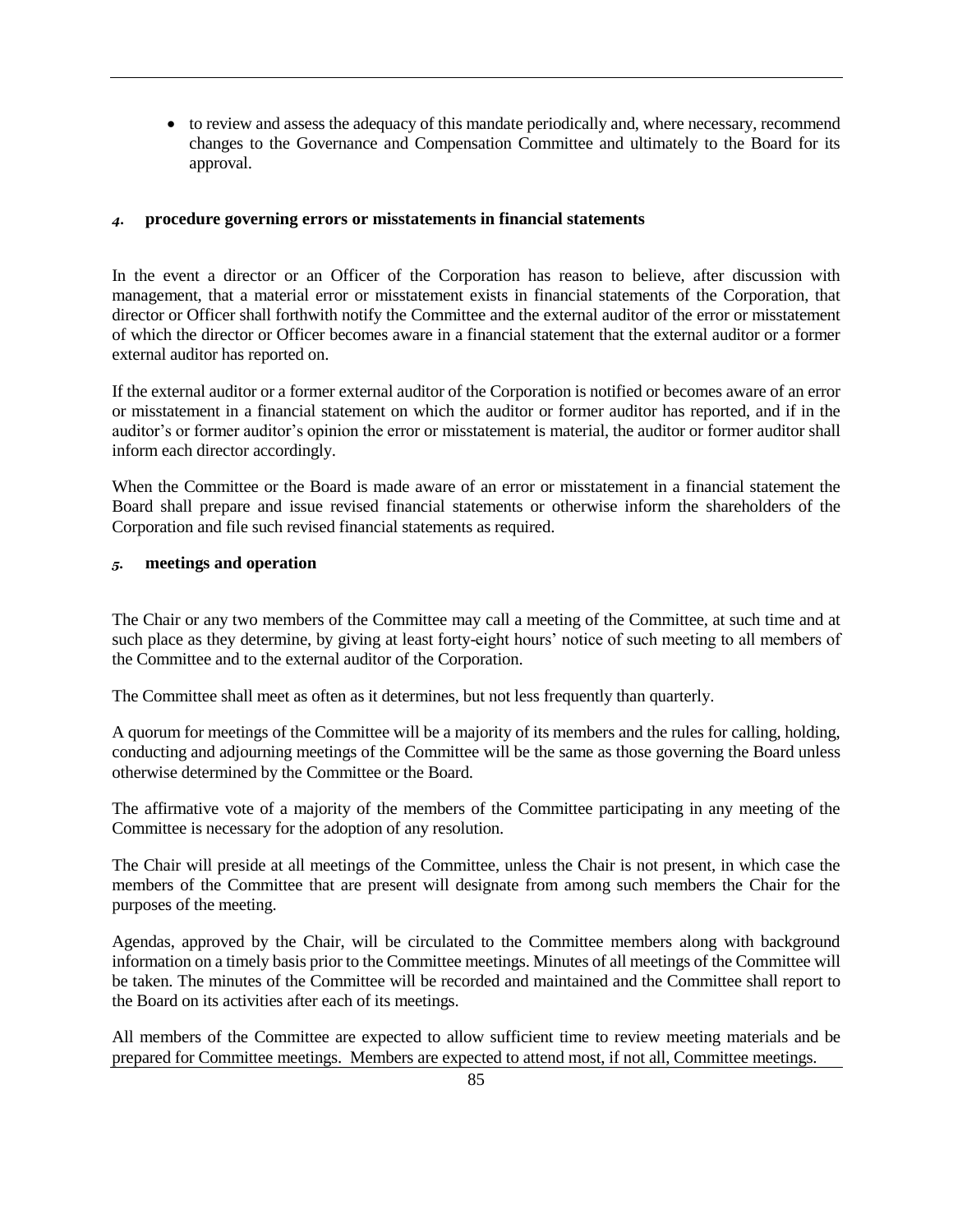A member or members of the Committee may participate in a meeting of the Committee by means of such telephonic, electronic or other communication facilities that permit all persons participating in the meeting to communicate adequately with each other, and a member participating in such a meeting by any such means is deemed to be present at that meeting.

The CFO will attend meetings of the Committee where matters relating to the functions as the Committee are dealt with, unless otherwise excused from all or part of any such meeting by the Chair. The Committee may invite such other Officers, directors and employees of the Corporation as it sees fit from time to time to attend at meetings of the Committee and assist in the discussion and consideration of the matters being considered by the Committee.

The Committee will meet with the external auditor at least once per year (in connection with the preparation of the year-end consolidated financial statements) and at such other times as the external auditor and the Committee consider appropriate. The Committee is expected to establish and maintain free and open communication with management and the external auditor and shall periodically meet separately with each of them.

Any issues arising from the Committee meetings that bear on the relationship between the Board and management should be communicated to the Chair of the Board by the Committee Chair.

## *6.* **independent advisors**

The Committee has the authority to retain such independent advisors as it may deem necessary or advisable for its purposes. The expenses related to such engagement shall be funded by the Corporation.

## *7.* **limitations on the duties of the members of the committee**

Nothing in this mandate is intended, or may be construed, to impose on any member of the Committee a standard of care or diligence that is in any way more onerous or extensive than the standard required by law.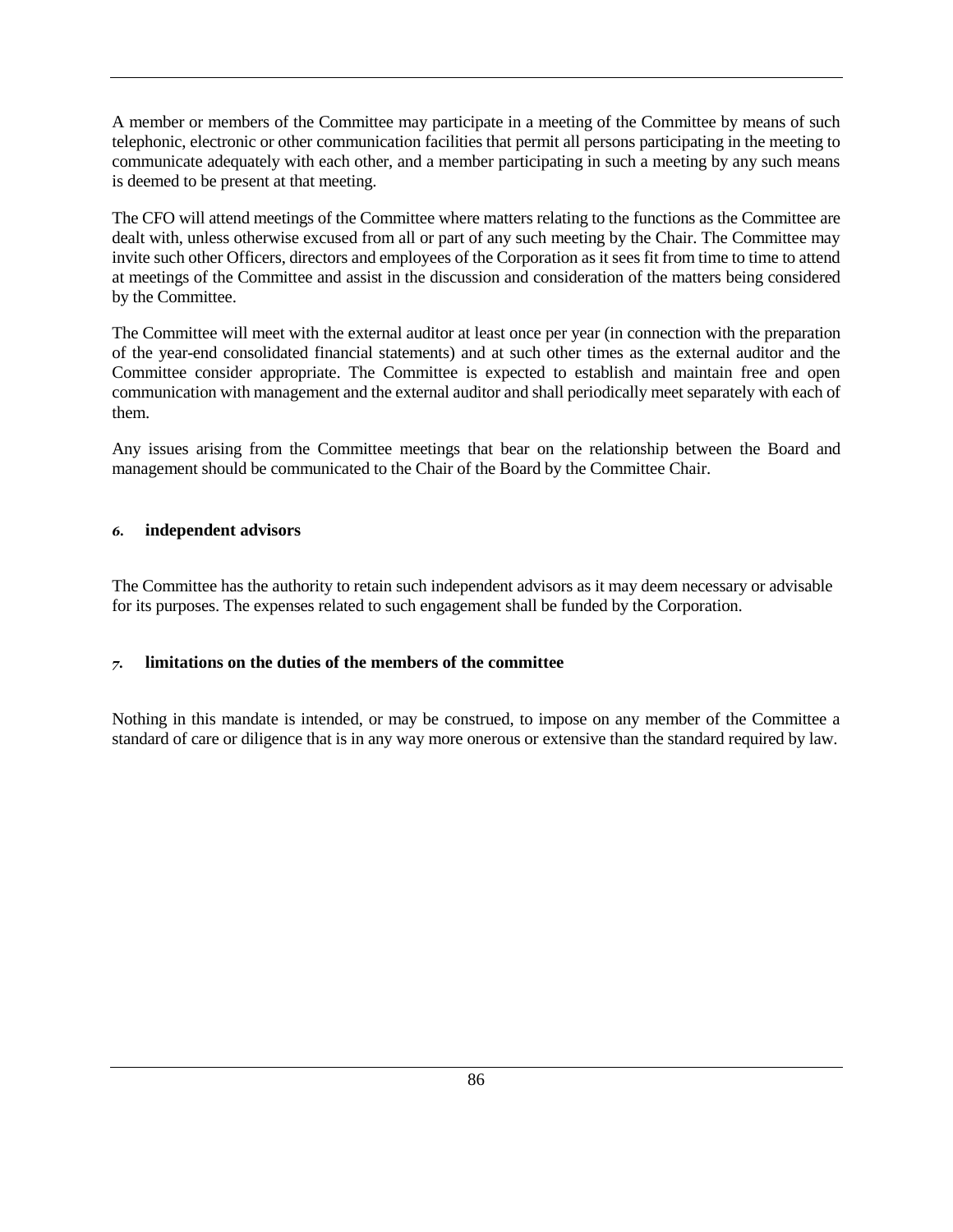# **MANDATE**

#### *RESERVE AND HEALTH, SAFETY AND ENVIRONMENT COMMITTEE*

### *1.* **primary objective**

The primary objective of the Committee in discharging its mandate on behalf of the Board is to assist the directors of the Corporation in satisfying their responsibilities in respect of the timely compliance by the Corporation with its disclosure and related obligations under National Instrument 51-101 – Standards of Disclosure for Oil and Gas Activities ("NI 51-101") and the protection by the Corporation of the health and safety of its employees and of the environment.

## *2.* **membership**

The Committee shall consist of three or more Directors appointed by the Board at least one of whom must have sufficient technical expertise to interpret and critically evaluate a reserve report prepared by an independent consultant and all of whom are individuals who are not, and have not been, during the preceding 12 months:

- an officer or employee of the Corporation or of an affiliate of the Corporation;
- a person who beneficially owns 10% or more of the outstanding voting securities of the Corporation; or
- a relative of a person referred to in the paragraphs above, residing in the same home as that person; and
- are free from any business or other relationship which could reasonably be seen to interfere with the exercise of their independent judgment.

The Board shall designate one member of the Committee as Chair.

Any member of the Committee may be removed or replaced at any time by the Board. A member will cease to be a member of the Committee as soon as such member ceases to be a director of the Corporation.

The Board may fill vacancies on the Committee by appointment from among its members. If and whenever a vacancy exists on the Committee, the remaining members may exercise all its powers so long as a quorum remains. Subject to the foregoing, following the appointment as a member of the Committee, each member will hold such office until the Committee is reconstituted.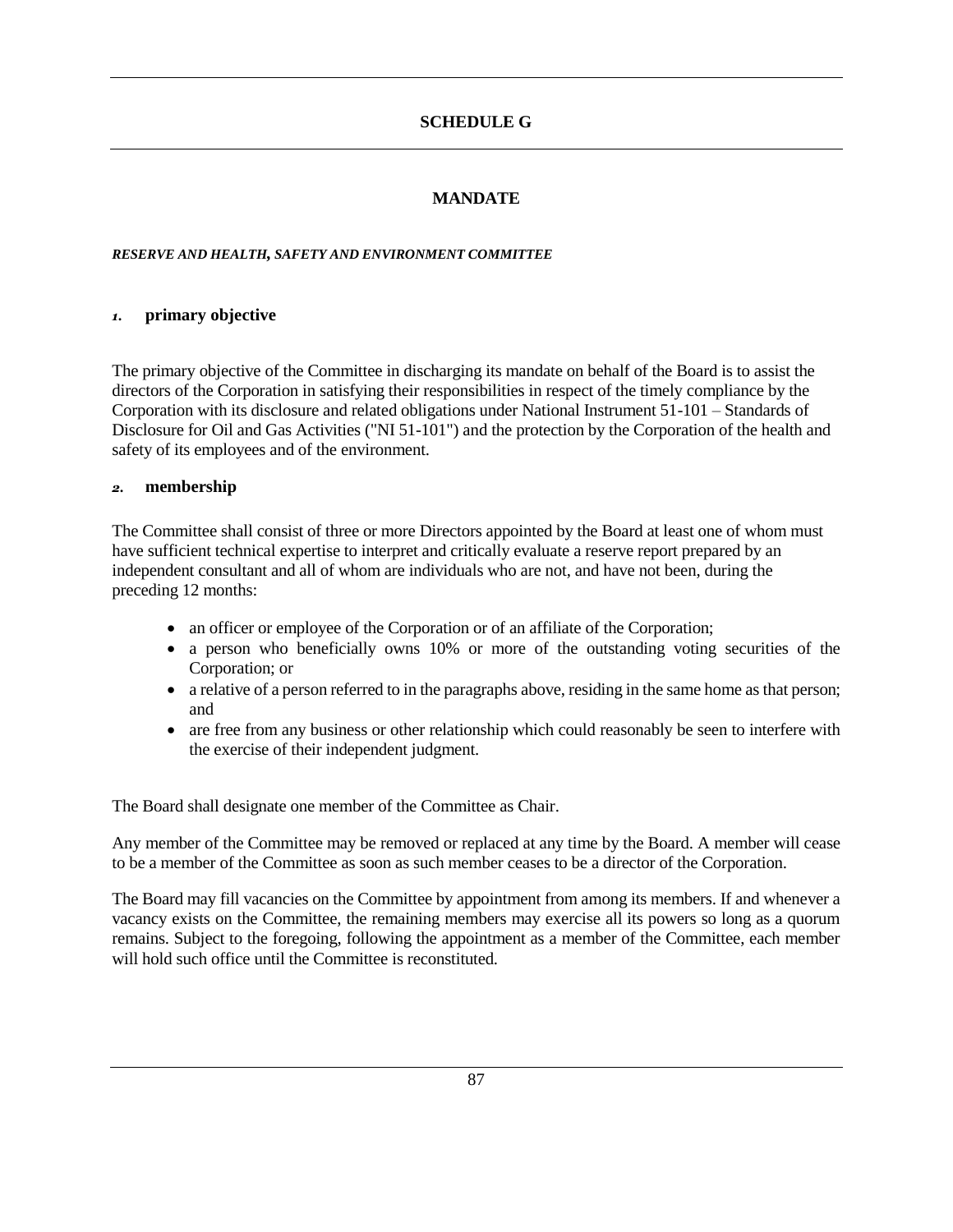#### *3.* **mandate**

# **(a) oil and gas activities**

The Committee has the responsibility:

- to review the Corporation's procedures relating to the disclosure of information with respect to its oil and gas activities including reviewing its procedures for complying with its disclosure requirements and restrictions set forth under applicable securities requirements;
- to review the Corporation's procedures for providing information to the independent evaluator;
- to meet, as considered necessary, with management and the independent evaluator to determine whether any restrictions placed by management affect the ability of the evaluator to report without reservation on the Reserves Data (as defined in NI 51-101) (the "Reserves Data") and to review the Reserves Data and the report of the independent evaluator thereon (if such report is provided);
- to review the appointment of the independent evaluator and, in the case of any proposed change to such independent evaluator, determining the reason therefor and whether there have been any disputes with management;
- to provide a recommendation to the Board as to whether to approve the content or filing of the statement of the Reserves Data and other information that may be prescribed by applicable securities requirements including any reports of the independent evaluator and of management in connection therewith;
- to review the Corporation's procedures for reporting other information associated with oil and gas producing activities;
- to review the methodology for calculating oil and gas reserves and the valuation of reserves. In general, the methodology must be consistent with regulatory requirements for public oil and gas companies in Canada, including:
	- reserves data and other information will be prepared in accordance with the requirements of National Instrument 51-101 Standards of Disclosure for Oil and Gas Activities ("NI 51-101"); and
	- an independent evaluator will audit or evaluate the reserves data and other information on an annual basis pursuant to NI 51-101; and
- to generally review all matters relating to the preparation and public disclosure of estimates of the Corporation's reserves.

## **(b) health, safety and the environment**

The Committee has the responsibility:

- to review and approve health, safety and environmental policies and changes in or additions to, those policies and all related standards, accountabilities and programs for the Corporation in the context of legal and operational considerations;
- to monitor the Corporation's implementation of, and adherence with, health, safety and environmental policies consistent with all laws and regulations existing in the jurisdiction where it operates;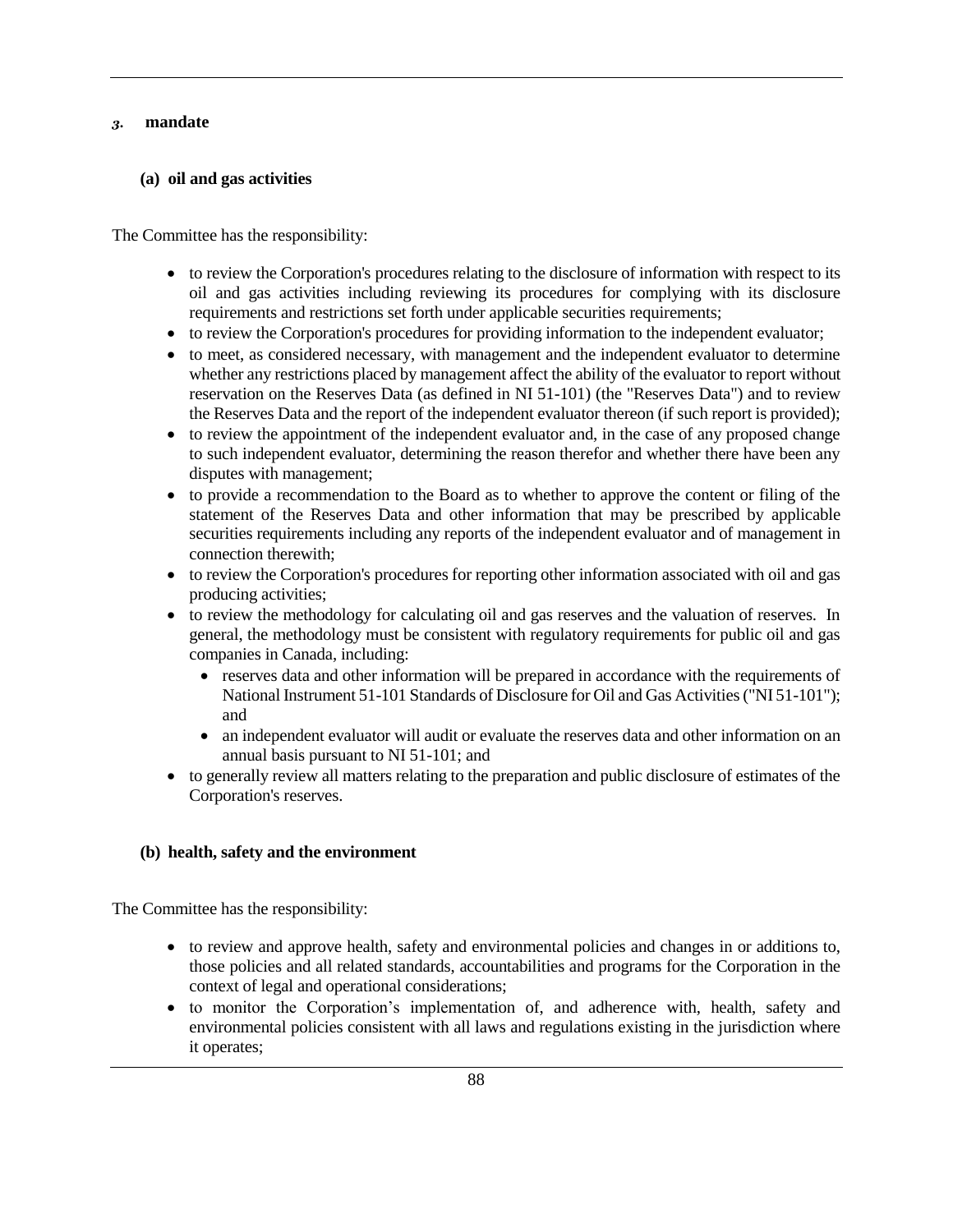- to review the Corporation's documentation, and timely disclosure to governmental authorities, of incidents with respect to health, safety and the environment;
- to require management to ensure that employees are aware of the Corporation's policies with respect to health, safety and environmental matters and are expected to respond to all health, safety and environmental concerns and matters expeditiously and to bring such concerns to the attention of appropriate management personnel;
- to review results of any operational health, safety and environmental audits and to ensure that management maintains appropriate internal and external health, safety and environmental audits;
- to ensure that principle areas of health, safety and environmental risk and impacts are identified and that sufficient resources are allocated to address these;
- to receive and review reports from management and independent consultants, if any, on the nature and extent of compliance or any non-compliance with health, safety and environmental policies, standards and applicable legislation;
- to investigate, or cause to be investigated, any extraordinary negative health, safety and environmental performance where appropriate, to correct deficiencies, and to report to the Board on the status of such matters;
- to require management to keep it apprised of current and emerging issues and proposed legislation in health, safety and environmental matters as they may affect the Corporation's operations and shall bring to the attention of the Board such issues as it shall think appropriate; and
- to review such other health, safety and environmental matters as the Committee may consider suitable or the Board may specifically direct.

## **(c) other responsibilities**

- to exercise such other powers and discharge such other responsibilities as are incidental to the purposes, duties and responsibilities specified herein and as may from time to time be delegated to the Committee by the Board; and
- to review and assess the adequacy of this mandate periodically and, where necessary, recommend changes to the Board for its approval.

## *4.* **meetings and operation**

The Chair or any two members of the Committee may call a meeting of the Committee, at such time and at such place as they determine, by giving at least forty-eight hours' notice of such meeting to all members of the Committee and to the external auditor of the Corporation.

The Committee shall meet as often as it determines, but not less frequently than quarterly.

A quorum for meetings of the Committee will be a majority of its members and the rules for calling, holding, conducting and adjourning meetings of the Committee will be the same as those governing the Board unless otherwise determined by the Committee or the Board.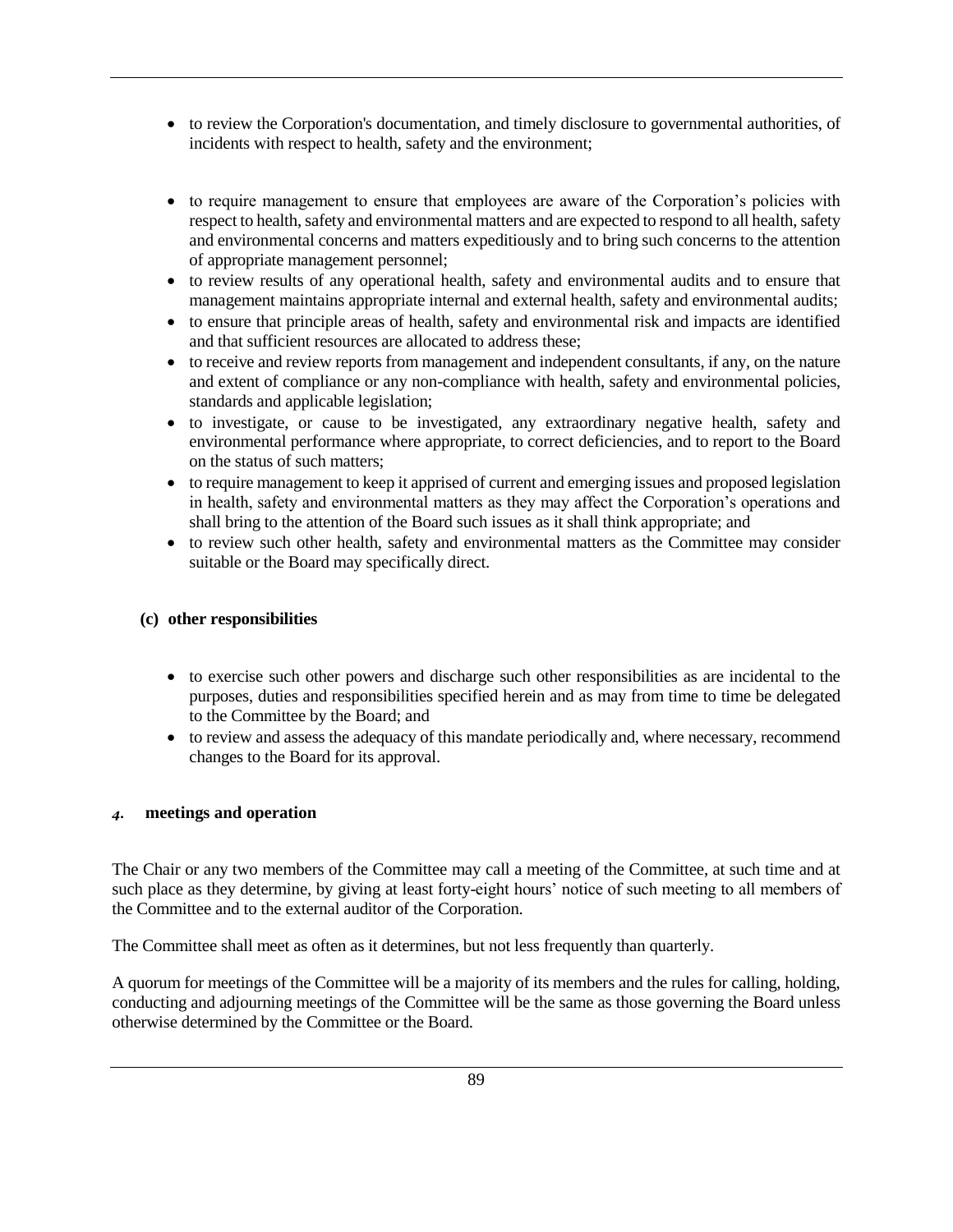The affirmative vote of a majority of the members of the Committee participating in any meeting of the Committee is necessary for the adoption of any resolution.

The Chair will preside at all meetings of the Committee, unless the Chair is not present, in which case the members of the Committee that are present will designate from among such members the Chair for the purposes of the meeting.

Agendas, approved by the Chair, will be circulated to the Committee members along with background information on a timely basis prior to the Committee meetings. Minutes of all meetings of the Committee will be taken. The minutes of the Committee will be recorded and maintained and the Committee shall report to the Board on its activities after each of its meetings.

All members of the Committee are expected to allow sufficient time to review meeting materials and be prepared for Committee meetings. Members are expected to attend most, if not all, Committee meetings.

A member or members of the Committee may participate in a meeting of the Committee by means of such telephonic, electronic or other communication facilities that permit all persons participating in the meeting to communicate adequately with each other, and a member participating in such a meeting by any such means is deemed to be present at that meeting.

The Committee may invite such Officers, directors and employees of the Corporation as it sees fit from time to time to attend at meetings of the Committee and assist in the discussion and consideration of the matters being considered by the Committee.

Any issues arising from the Committee meetings that bear on the relationship between the Board and management should be communicated to the Chair of the Board by the Committee Chair.

## *5.* **independent advisors**

The Committee has the authority to retain such independent advisors as it may deem necessary or advisable for its purposes. The expenses related to such engagement shall be funded by the Corporation.

# *6.* **limitations on the duties of the members of the committee**

Nothing in this mandate is intended, or may be construed, to impose on any member of the Committee a standard of care or diligence that is in any way more onerous or extensive than the standard required by law